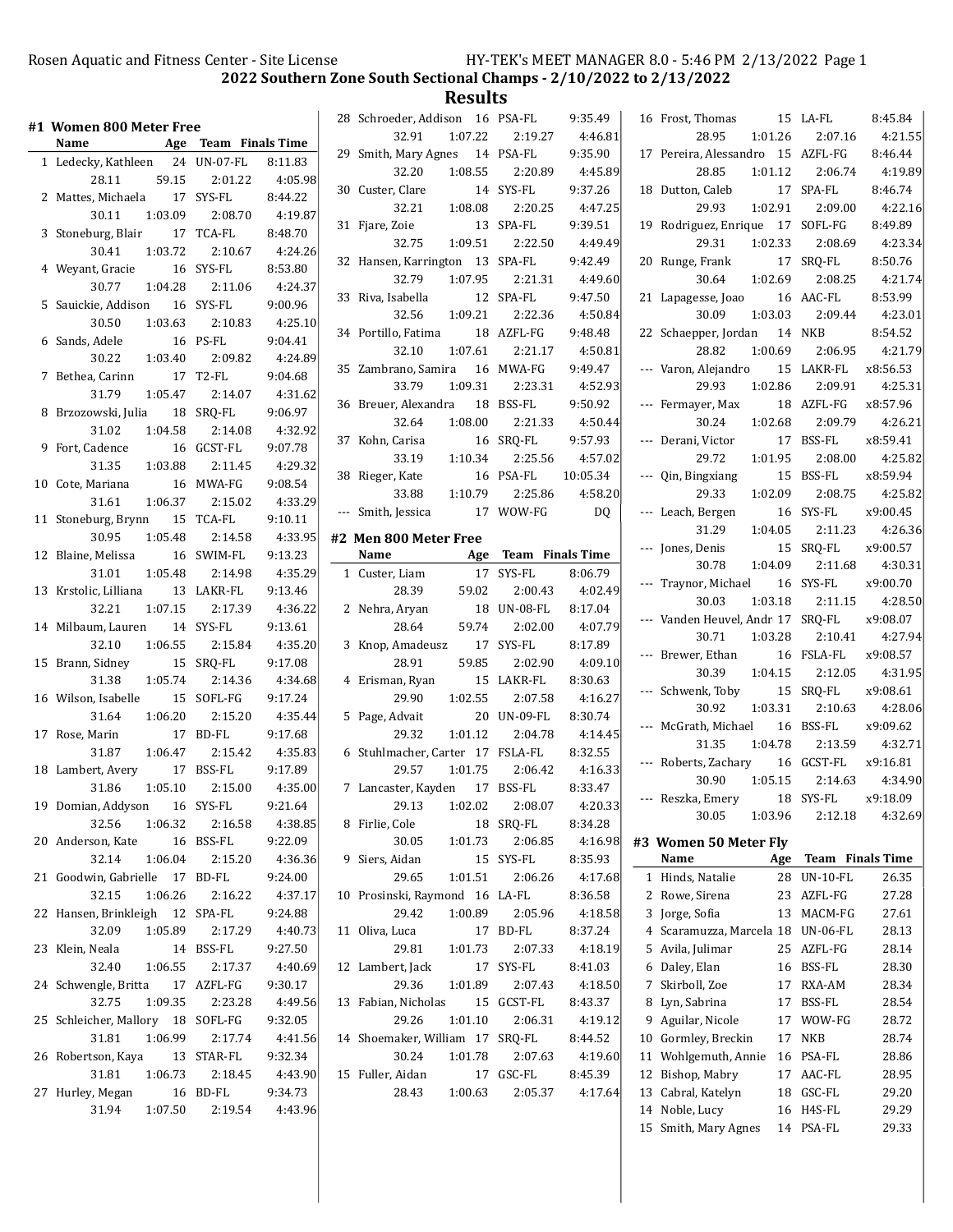|     | (#3 Women 50 Meter Fly)                    |     |                          |                |                          | 2 Andrew, Michael                                                     |     | 22 MASA-SI              | 23.68          |     | 2 Schwenk, Taylor                 |          | 14 SRQ-FL                | 29.94            |
|-----|--------------------------------------------|-----|--------------------------|----------------|--------------------------|-----------------------------------------------------------------------|-----|-------------------------|----------------|-----|-----------------------------------|----------|--------------------------|------------------|
|     | 16 Lojewski, Adrianna                      |     | 15 BD-FL                 | 29.36          |                          | *3 Vincent, Davidson                                                  |     | 20 AZFL-FG              | 24.85          |     | 3 Wohlgemuth, Annie               | 16       | PSA-FL                   | 30.22            |
|     | 17 Schwenk, Taylor                         |     | 14 SRQ-FL                | 29.39          |                          | *3 Stokvis, Jack                                                      |     | 17 T2-FL                | 24.85          |     | 4 Wheeler, Megan                  |          | <b>18 NKB</b>            | 30.28            |
|     | 18 McCormick, Riley                        |     | 17 CSSC-FG               | 29.41          |                          | 5 Espernberger, Martir 18 BSS-FL                                      |     |                         | 25.10          |     | 5 Noble, Lucy                     |          | 16 H4S-FL                | 30.61            |
|     | 19 Hammel, Blakely                         |     | 13 SJAX-FL               | 29.44          |                          | 6 Odlum-Smith, Jayhan 20 AZFL-FG                                      |     |                         | 25.16          |     | 6 Meyers-Labenz, Kath 16          |          | BSS-FL                   | 30.68            |
|     | 20 Krstolic, Sofia                         |     | 17 LAKR-FL               | 29.45          |                          | 7 Johnson, Drew                                                       |     | 18 RAD-FL               | 25.32          |     | 7 Nesty, Lillian                  | 15       | GSC-FL                   | 31.00            |
|     | 21 Daley, Kayla                            |     | 16 BERK-FL               | 29.53          | 8                        | Rojas Newman, Migu 17 BSS-FL                                          |     |                         | 25.41          |     | 8 Beede, Jessica                  | 15       | AAC-FL                   | 31.07            |
|     | 22 Eckerman, Maeve                         |     | 15 SYS-FL                | 29.54          | 9                        | Nunez Del Prado, Est 17                                               |     | AZFL-FG                 | 25.43          |     | 9 Powell, Carolyn                 | 14       | CSSC-FG                  | 31.11            |
|     | 23 Erisman, Rylee                          |     | 12 LAKR-FL               | 29.55          | 10                       | Bouwman, Leif                                                         |     | 17 UN-22-FG             | 25.46          | 10  | Sathianchokwisan, M 17            |          | <b>BSS-FL</b>            | 31.21            |
|     | 24 Lojewski, Isabella                      |     | 17 BD-FL                 | 29.66          |                          | 11 Yates, Coleman                                                     |     | 17 GSC-FL               | 25.57          |     | 11 Khoo, Faith                    | 18       | BSS-FL                   | 31.26            |
|     | 25 Rotchin, Leorah                         |     | 15 WOW-FG                | 29.73          |                          | 12 Araya, Gabriel                                                     |     | 22 AZFL-FG              | 25.64          |     | 12 Slater, Emily                  | 18       | BD-FL                    | 31.27            |
|     | 26 Laferriere, Katelyn                     |     | 17 ROCO-FL               | 29.76          |                          | 13 Baffico, Felipe                                                    |     | 16 SYS-FL               | 25.73          |     | 13 Cabral, Katelyn                |          | 18 GSC-FL                | 31.28            |
|     | 27 Petitt, Katherine                       |     | 16 AAC-FL                | 29.79          |                          | 14 Hulbert, Gage                                                      | 17  | BSS-FL                  | 25.74          |     | 14 Houck, Madison                 |          | 17 UN-02-FL              | 31.37            |
|     | 28 Wall, Jenna                             |     | 18 NKB                   | 29.91          |                          | 15 Campbell, Mason                                                    | 18  | UN-13-FL                | 25.94          |     | 15 Sammy, Katherine               |          | 17 GSC-FL                | 31.41            |
|     | 29 Kudmani, Karin                          |     | 17 STAR-FL               | 30.00          |                          | 16 Heary, William                                                     |     | 17 SRQ-FL               | 26.04          |     | 16 Moustgaard, Ella               | 16       | NKB                      | 31.47            |
|     | 30 Stewart, Elisabeth                      |     | 14 BSS-FL                | 30.09          |                          | 17 Collazo Torres, Kevyr 16                                           |     | TPA-FL                  | 26.12          | 17  | Schoenborn, Samantl 14            |          | SAS-FG                   | 31.86            |
|     | 31 Patton, Mia                             |     | 15 UN-19-FG              | 30.20          |                          | 18 Rohacs, Caleb                                                      |     | 15 MELB-FL              | 26.21          |     | 18 Higgo, Lila                    | 14       | BSS-FL                   | 31.88            |
|     | 32 Powell, Carolyn                         |     | 14 CSSC-FG               | 30.23          |                          | 19 Ingerick, Logan                                                    |     | 18 AAC-FL               | 26.24          |     | 19 Buchanan, Anita                |          | 16 AAC-FL                | 31.91            |
|     | 33 Caamano, Kiara                          |     | 18 JDST-FG               | 30.24          |                          | 20 Savolle, Marc                                                      |     | 18 T2-FL                | 26.57          |     | 20 Reynolds, Madeleine 15         |          | LAKR-FL                  | 32.09            |
|     | 34 Landron, Teresa                         |     | 16 SUN-FG                | 30.26          |                          | 21 Efimov, Nikita                                                     |     | 18 OSC-FG               | 26.58          |     | 21 Arrua, Maria Jose              |          | 22 UN-19-FG              | 32.21            |
|     | 35 O'Keefe, Mackenzie                      |     | 14 H4S-FL                | 30.28          |                          | 22 Egri-Martin, Marcos 17                                             |     | SWIM-FL                 | 26.72          |     | 22 Bellardi, Nicol                |          | 16 MWA-FG                | 32.34            |
|     | 36 Kaplan, Kate                            |     | 17 CCPR-FG               | 30.29          |                          | 23 Schindler, Liam                                                    |     | 17 AAC-FL               | 26.78          |     | 23 Schwengle, Britta              |          | 17 AZFL-FG               | 32.43            |
|     | 37 MacGregor, Charlotte 16 BERK-FL         |     |                          | 30.30          |                          | 24 Holt, Kyle                                                         |     | 18 STAR-FL              | 26.88          |     | 24 Flynn, Cassia                  | 16       | CSSC-FG                  | 32.51            |
|     | 38 Lista, Angelina                         |     | 13 SYS-FL                | 30.33          |                          | 25 Ooi, Ethan                                                         |     | 15 SYS-FL               | 26.94          |     | 25 Erisman, Rylee                 |          | 12 LAKR-FL               | 32.55            |
|     | 39 Riopelle, Nicole                        |     | 15 ROCO-FL               | 30.34          |                          | 26 Salas, Daniel                                                      |     | 18 GSC-FL               | 26.98          |     | 26 Hardman, Mary Leigl 16         |          | PS-FL                    | 32.58            |
|     | 40 Cannella, Ashlin                        |     | 15 AAC-FL                | 30.39          |                          | 27 Gonzalez-Irizarry, Ali 16 TPA-FL                                   |     |                         | 27.09          |     | 27 Larweth, Brooke                |          | 16 LAKR-FL               | 32.66            |
|     | 41 Andres, Reese                           |     | 14 SAS-FG                | 30.42          | 28                       | Quigg, Samuel                                                         |     | 18 ROCO-FL              | 27.12          |     | 28 Karamsadkar, Chloe 15          |          | LAKR-FL                  | 32.69            |
|     | 42 Edwards, Piyamard                       |     | 15 AAC-FL                | 30.52          |                          | 29 Nater Oyola, Diego                                                 |     | 19 TPA-FL               | 27.13          |     | 29 Ng, Sophia                     |          | 15 LAKR-FL               | 32.70            |
|     | 43 Ulvestad, Sophia                        |     | 16 SRQ-FL                | 30.65          |                          | 30 Brownell, Joseph                                                   |     | 17 BSS-FL               | 27.24          |     | 30 Hammel, Blakely                | 13       | SJAX-FL                  | 32.78            |
|     | 44 Ward, Grace                             |     | 16 BERK-FL               | 30.67          |                          | *31 Cox, David                                                        |     | 18 ROCO-FL              | 27.25          |     | 31 Maniace, Abigail               | 15       | LAKR-FL                  | 32.80            |
|     | 45 Kauppi, Isabel                          |     | 18 JDST-FG               | 30.77          |                          | *31 Cardosi, Dylan                                                    | 15  | AAC-FL                  | 27.25          | 32  | Candido, Amber                    | 17       | CSSC-FG                  | 32.85            |
|     | 46 Ortiz, Natalia                          |     | 14 MWA-FG                | 30.79          |                          | 33 Pyon, Joseph                                                       | 16  | GSC-FL                  | 27.28          |     | 33 Descent, Grace                 | 14       | SPA-FL                   | 32.89            |
|     | 47 Hardman, Mary Leigh 16                  |     | PS-FL                    | 30.87          |                          | 34 Borden, Jace                                                       | 15  | <b>NKB</b>              | 27.34          |     | --- Hite, Haylee                  | 15       | UN-14-FL                 | x32.97           |
|     | 48 Flynn, Cassia                           |     | 16 CSSC-FG               | 30.88          |                          | *35 Repak, Jayden                                                     | 15  | <b>BERK-FL</b>          | 27.41          | --- | Stricklin, Sara                   | 18       | TPA-FL                   | x33.00           |
|     | 49 Hernandez, Brianna                      |     | 17 MWA-FG                | 30.91          |                          | *35 Luka, Kirill                                                      |     | 18 SYS-FL               | 27.41          | --- | Clayton, Abby                     | 15       | ROCO-FL                  | x33.01           |
|     | 50 Zambrano, Samira                        |     | 16 MWA-FG                | 30.92          |                          | *35 Almeida, Jean                                                     |     | 18 MVAC-FL              | 27.41          | --- | Bishop, Mabry                     |          | 17 AAC-FL                | x33.05           |
|     | 51 Moustgaard, Maizie                      |     | 14 NKB                   | 30.95          |                          | *35 McMann, Preston                                                   |     | 17 NKB                  | 27.41          | --- | Traynor, Christine                |          | 16 SYS-FL                | x33.14           |
|     | 52 Kiefer, Kylie                           |     | 15 STAR-FL               | 30.99<br>31.00 |                          | *39 Benoit, Jenebi                                                    | 18  | AZFL-FG                 | 27.48          |     | --- McDowell, Hannah              | 17       | CBTS-FL                  | x33.29           |
|     | 53 Vasquez, Isabella                       |     | 15 LAKR-FL               |                |                          | *39 Krstolic, Ashton                                                  | 17  | <b>UN-05-FL</b>         | 27.48          |     | --- Ward, Grace                   | 16       | <b>BERK-FL</b>           | x33.31<br>x33.38 |
|     | *54 Schmidt, Molly<br>*54 Edgar, Victoria  |     | 17 TPA-FL                | 31.03          |                          | 41 Zarate Romero, Robe 14 LAKR-FL<br>42 Dominguez, Alfredo 14 BMHG-FG |     |                         | 27.51          |     | --- Perez, Maria<br>Gomez, Kendra |          | 13 MWA-FG                |                  |
|     |                                            | 13  | BSS-FL                   | 31.03          |                          | 43 Koss, Becket                                                       |     |                         | 27.54          | --- |                                   | 16       | MWA-FG                   | x33.40           |
|     | 56 Maniace, Abigail<br>57 Montero, Rebecca |     | 15 LAKR-FL<br>17 GRSC-FG | 31.12<br>31.20 |                          | 44 Melendez, Manuel                                                   |     | 16 SDA-FL<br>18 SOFL-FG | 27.57<br>27.62 | --- | --- Daley, Kayla<br>Riley, Brooke | 16<br>18 | <b>BERK-FL</b><br>SYS-FL | x33.47<br>x33.50 |
|     | 58 Perez, Maria                            |     | 13 MWA-FG                | 31.24          |                          | 45 Doster, Julian                                                     |     | 17 H4S-FL               | 27.71          |     | Senekal, Danika                   | 14       | TPA-FL                   | x33.72           |
|     | 59 Houck, Madison                          | 17  | UN-02-FL                 | 31.25          |                          | --- Tunon, Gustavo                                                    |     | 17 MWA-FG               | x27.82         | --- | Caamano, Kiara                    | 18       | JDST-FG                  | x33.73           |
|     | 60 Senekal, Danika                         |     | 14 TPA-FL                | 31.29          | ---                      | Alvarez, Alejandro                                                    |     | 17 CSSC-FG              | x27.93         | --- | Patton, Mia                       |          | 15 UN-19-FG              | x33.84           |
|     | Ramos, Marley                              |     | 15 BD-FL                 | x31.32         | $\hspace{0.05cm} \ldots$ | Foulds, Chase                                                         |     | 16 SAS-FG               | x27.95         | --- | Bartel, Caroline                  |          | 17 BW-FL                 | x34.28           |
|     | --- Montes, Mariana                        |     | 14 UN-27-FG              | x31.35         |                          | --- Gumino, Michael                                                   |     | 14 BSS-FL               | x28.03         | --- | Lopez-Diaz, Emily                 |          | 17 MWA-FG                | x34.53           |
| --- | Manrique, Karina                           |     | 17 MWA-FG                | x31.62         |                          | --- Rovira, Lucas                                                     |     | 16 BD-FL                | x28.33         | --- | Schmidt, Molly                    |          | 17 TPA-FL                | x34.56           |
|     | Kelly, Jemma                               |     | 18 MWA-FG                | x31.63         | ---                      | Seaton, Leon                                                          |     | 17 AZFL-FG              | x28.49         | --- | Sealey, Isabelle                  |          | 17 ROCO-FL               | x35.80           |
| --- | Bright, Regan                              |     | 14 NTA-FL                | x31.72         |                          | --- Smith, Nathaniel                                                  |     | 16 AAC-FL               | x28.54         |     |                                   |          |                          |                  |
|     | --- McKinney, Kayla                        |     | 14 STAR-FL               | x31.72         |                          | --- Bishop, Zachary                                                   |     | 17 TPA-FL               | x29.51         |     | #6 Men 50 Meter Back              |          |                          |                  |
|     | --- Sealey, Isabelle                       |     | 17 ROCO-FL               | x32.75         |                          | --- McDonald, Delyn                                                   |     | 18 UN-17-FL             | DQ             |     | Name                              | Age      | Team Finals Time         |                  |
|     |                                            |     |                          |                |                          | --- Peck, Gavin                                                       |     | 16 UN-03-FL             | DQ             |     | 1 Morales, Yeziel                 |          | 26 AZFL-FG               | 26.72            |
|     | #4 Men 50 Meter Fly                        |     |                          |                |                          |                                                                       |     |                         |                |     | 2 Franco, Luigi                   | 18       | TPA-FL                   | 27.10            |
|     | Name                                       | Age | Team Finals Time         |                |                          | #5 Women 50 Meter Back                                                |     |                         |                |     | 3 Costa, Felipe                   | 17       | TPA-FL                   | 27.51            |
|     | 1 Dressel, Caeleb                          |     | 25 GSC-FL                | 23.44          |                          | Name                                                                  | Age | Team Finals Time        |                |     | 4 Cobos, Carlos                   | 22       | UN-19-FG                 | 27.70            |
|     |                                            |     |                          |                |                          | 1 Gavin, Grace                                                        |     | 17 LA-FL                | 29.87          |     | 5 Sohovich, Xavier                |          | 15 BSS-FL                | 27.80            |
|     |                                            |     |                          |                |                          |                                                                       |     |                         |                |     |                                   |          |                          |                  |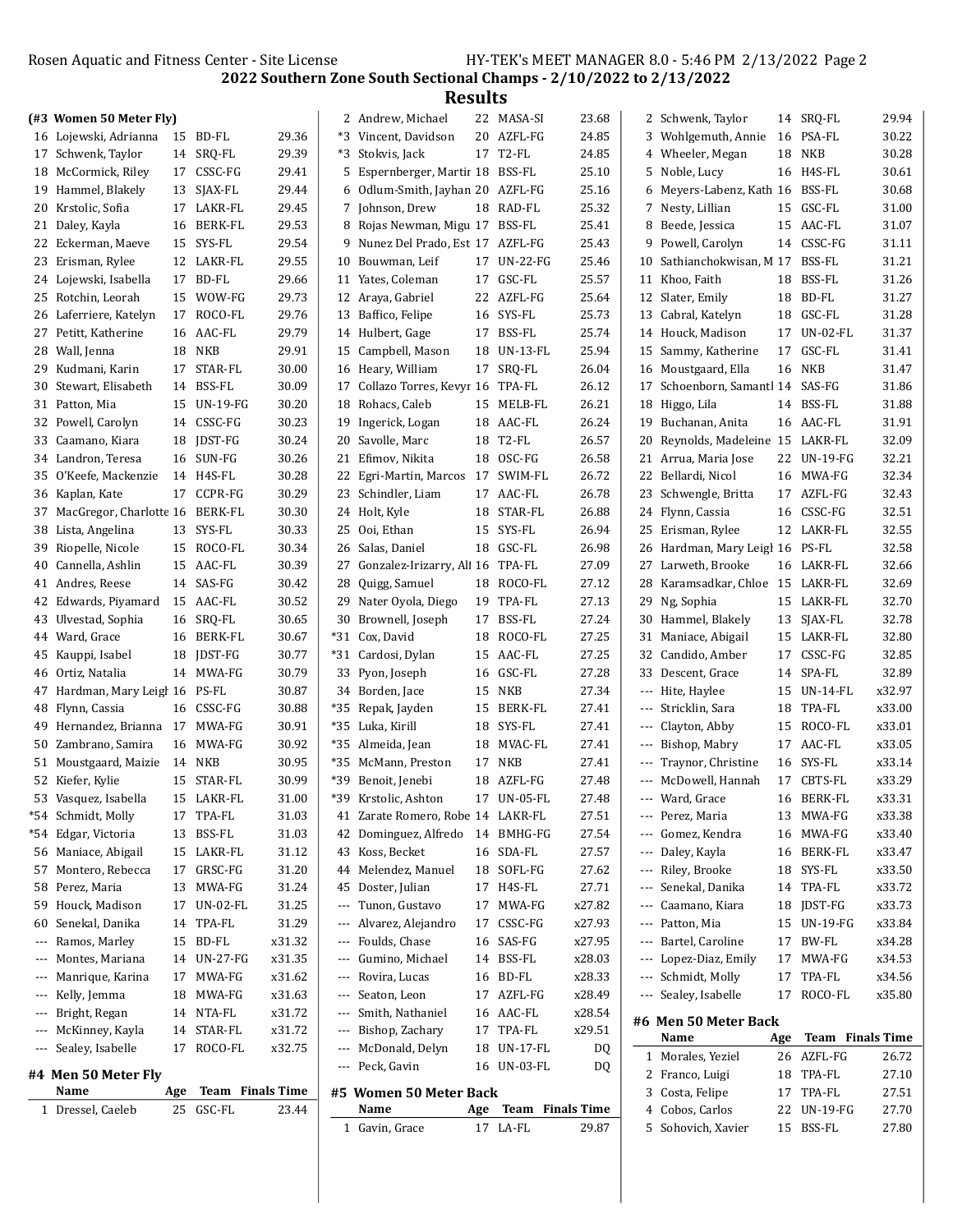Results

|                     | (#6 Men 50 Meter Back)              |     |                         |           |     | *24 Loving, Kylie                          |    | 17 BSS-FL                | 35.67            |    | --- Sanchez, Ana                    |     | 16 RAD-FL               | x39.67 |
|---------------------|-------------------------------------|-----|-------------------------|-----------|-----|--------------------------------------------|----|--------------------------|------------------|----|-------------------------------------|-----|-------------------------|--------|
|                     | 6 Roche, Jorge Ricardo 22 SOFL-FG   |     |                         | 27.82     |     | *24 Marim, Isabella                        | 17 | BSS-FL                   | 35.67            |    | --- Vizcaya, Ariana                 |     | 15 RAD-FL               | x39.94 |
|                     | 7 Rollen, Eli                       |     | 17 UN-01-FL             | 28.00     |     | 26 Bianchi, Bilu                           | 16 | RAD-FL                   | 35.69            |    | --- Walker, Michaela                |     | 16 BW-FL                | x39.99 |
|                     | 8 Doyle, Patrick                    | 19  | SUN-FG                  | 28.10     |     | 27 Koenig, Sarah                           | 18 | SRQ-FL                   | 35.70            |    |                                     |     |                         |        |
|                     | 9 Lambert, Jack                     |     | 17 SYS-FL               | 28.19     |     | *28 Petitt, Katherine                      | 16 | AAC-FL                   | 35.90            |    | #8 Men 50 Meter Breast              |     |                         |        |
| 10                  | Junqueira, Luis Gusta 17            |     | SRQ-FL                  | 28.32     | *28 | Edgar, Victoria                            | 13 | <b>BSS-FL</b>            | 35.90            |    | Name                                | Age | <b>Team</b> Finals Time |        |
|                     | 11 Peterson, Tucker                 |     | 18 BSS-FL               | 28.40     |     | *30 Holmes, Sarah                          | 15 | BERK-FL                  | 35.95            |    | 1 Andrew, Michael                   |     | 22 MASA-SI              | 27.79  |
|                     | 12 Zepeda, Aldo                     |     | 16 SOFL-FG              | 28.51     |     | *30 Labohn, Alexandra                      |    | 15 TYS-FL                | 35.95            |    | 2 Dressel, Caeleb                   |     | 25 GSC-FL               | 28.22  |
|                     | 13 Daley, Elijah                    |     | 15 BSS-FL               | 28.55     |     | *30 Rosenthal, Reese                       |    | 15 GRSC-FG               | 35.95            |    | 3 Horrego, Julio                    |     | 23 SOFL-FG              | 28.42  |
|                     | 14 Reher, Dylan                     |     | 17 TPA-FL               | 28.72     |     | 33 Wohlgemuth, Annie                       |    | 16 PSA-FL                | 36.05            |    | 4 Heary, William                    | 17  | SRQ-FL                  | 29.39  |
|                     | 15 Quigg, Samuel                    | 18  | ROCO-FL                 | 29.05     |     | *34 Gonzalez, Sarah                        |    | 17 ROCO-FL               | 36.13            |    | 5 Martin, Dario                     |     | 17 OSC-FG               | 30.25  |
|                     | 16 Rendon, Wisthon                  |     | 17 SOFL-FG              | 29.07     |     |                                            |    | 16 CANE-FG               | 36.13            | 6  | Egri-Martin, Marcos                 | 17  | SWIM-FL                 | 30.28  |
|                     |                                     |     | 17 T2-FL                | 29.26     |     | *34 Dame, Leslie<br>36 Copland, Olivia     |    | 17 PSA-FL                | 36.29            |    | 7 Gluzman, Joshua                   |     | 16 SAS-FG               | 30.41  |
|                     | 17 Stokvis, Jack                    |     |                         |           |     |                                            |    |                          |                  |    | 8 Harlan, Jackson                   |     | 19 SYS-FL               | 30.65  |
|                     | 18 Rohacs, Caleb                    |     | 15 MELB-FL              | 29.36     |     | 37 Reese, Aidyn                            |    | 13 LAKR-FL               | 36.68            |    | 9 Stubbs, Kierro                    |     | 18 MVAC-FL              | 30.71  |
| 19                  | Vandenbossche, Mich 18 AZFL-FG      |     |                         | 29.44     |     | 38 Gruber, Zoe                             | 13 | SRQ-FL                   | 36.70            | 10 | Pokatragool, Pete                   | 17  | SAS-FG                  | 30.76  |
| 20                  | Sanchez, Dairo                      |     | 22 UN-19-FG             | 29.61     |     | 39 Davis, Meagan                           | 16 | SMAC-ME                  | 36.73            | 11 | Foley, Andrew                       | 18  | TPA-FL                  | 30.81  |
|                     | 21 Alvarez, Alejandro               |     | 17 CSSC-FG              | 29.70     | 40  | Bartel, Caroline                           | 17 | BW-FL                    | 36.80            |    | 12 Schindler, Liam                  |     | 17 AAC-FL               | 30.89  |
|                     | 22 Gonzalez-Irizarry, Ali 16 TPA-FL |     |                         | 29.72     |     | 41 Wong, Corina                            | 15 | MWA-FG                   | 36.82            |    | 13 Repak, Jayden                    |     | 15 BERK-FL              | 30.99  |
|                     | 23 Hohman, Brayden                  |     | 17 AAC-FL               | 29.79     |     | 42 Higdon, Grace                           | 13 | BSS-FL                   | 36.88            |    | 14 Eckerman, Max                    |     | 17 SYS-FL               | 31.26  |
|                     | 24 Liu, Kevin                       |     | 15 BSS-FL               | 29.97     |     | *43 Long, Cary                             |    | 16 RAD-FL                | 36.91            |    | 15 Colmenares, Javier               |     | 15 SOFL-FG              | 31.28  |
|                     | --- Dash, Neil                      |     | 18 BD-FL                | x30.25    |     | *43 Catalasan, Mariann                     |    | 15 SOFL-FG               | 36.91            |    | 16 Parnell, Nicolaas                |     | 16 UN-15-FL             | 31.32  |
|                     | McMann, Preston                     |     | 17 NKB                  | x30.26    |     | 45 Osorio, Sabrina                         |    | 17 SOFL-FG               | 36.94            |    | 17 Whitten, Jack                    |     | 18 BSS-FL               | 31.33  |
|                     | Bonnet-Eymard, Tris 15 STAR-FL      |     |                         | x30.51    |     | 46 Le, Hannah                              | 15 | STAR-FL                  | 36.97            |    | 18 Liu, Kevin                       |     | 15 BSS-FL               | 31.39  |
|                     | --- Rovira, Lucas                   |     | 16 BD-FL                | x30.63    |     | 47 James, Nelle                            | 16 | BD-FL                    | 37.04            | 19 | Joos, Louis                         |     | 14 BSS-FL               | 31.40  |
|                     | Christensen, Brandor 20 BD-FL       |     |                         | x30.69    |     | 48 Aguilar, Nicole                         |    | 17 WOW-FG                | 37.15            | 20 | Balon, Maximilian                   |     | 16 TPA-FL               | 31.54  |
|                     | Youngblood, Thomas 16 BD-FL         |     |                         | x30.78    |     | 49 Cronin, Sydney                          |    | 14 LA-FL                 | 37.19            |    | 21 Cheung, Zackary                  |     | 18 BSS-FL               | 31.58  |
| $---$               | Brownell, Joseph                    |     | 17 BSS-FL               | x30.90    |     | 50 Hernandez, Brianna 17 MWA-FG            |    |                          | 37.21            | 22 | Foulds, Chase                       |     | 16 SAS-FG               | 31.59  |
| $\qquad \qquad - -$ | Bishop, Zachary                     |     | 17 TPA-FL               | x31.03    |     | 51 Loving, Peyton                          | 14 | BSS-FL                   | 37.26            | 23 | Thai, Alexander                     |     | 16 FE-FL                | 31.69  |
| ---                 | Cox, David                          | 18  | ROCO-FL                 | x31.87    |     | 52 Beers, Lauren                           | 16 | TPA-FL                   | 37.27            | 24 | Trujillo, Sebastian                 |     | 17 ROCO-FL              | 31.87  |
| ---                 | Mai, Timothy                        | 18  | <b>BSS-FL</b>           | x31.95    | 53  | Wreski, Izabella                           | 15 | SWIM-FL                  | 37.32            |    | 25 Corn, Elias                      |     | 16 SRQ-FL               | 31.89  |
|                     | --- Conlan, Cole                    |     | 14 H4S-FL               | <b>DQ</b> |     | 54 Marim, Gabriella                        |    | 13 BSS-FL                | 37.39            |    | 26 Savolle, Marc                    |     | 18 T2-FL                | 31.91  |
|                     | #7 Women 50 Meter Breast            |     |                         |           |     | 55 Hirsch, Katie                           |    | 13 BSS-FL                | 37.41            |    | Melendez, Manuel                    |     | 18 SOFL-FG              | 32.03  |
|                     |                                     |     |                         |           |     |                                            |    | 15 FE-FL                 |                  |    |                                     |     |                         |        |
|                     |                                     |     |                         |           |     | 56 Hafsi, Jennah                           |    |                          | 37.49            |    |                                     |     |                         |        |
|                     | Name                                | Age | <b>Team</b> Finals Time |           |     | 57 Myers, Celina                           | 16 | CCS-FL                   | 37.52            | 28 | Pokatragool, Paul                   |     | 15 SAS-FG               | 32.05  |
|                     | 1 Frank Rodriguez, Nic 18 AZFL-FG   |     |                         | 32.63     |     | 58 Lista, Angelina                         |    | 13 SYS-FL                | 37.53            | 29 | Gertsik, Daniel                     |     | 16 SAS-FG               | 32.13  |
|                     | 2 Sierra, Micaela                   |     | 17 AZFL-FG              | 32.84     |     | 59 Brackin, Elyna                          | 15 | SPA-FL                   | 37.57            | 30 | Golding, Alex                       | 17  | SOFL-FG                 | 32.19  |
|                     | 3 Skirboll, Zoe                     |     | 17 RXA-AM               | 32.89     |     | 60 Araujo, Rafaella                        |    | 16 UN-20-FG              | 37.59            |    | 31 Young, Lucas                     |     | 14 CANE-FG              | 32.34  |
|                     | 4 Santos, Emily                     |     | 16 MVAC-FL              | 33.34     |     | *61 McDowell, Hannah                       | 17 | CBTS-FL                  | 37.63            |    | 32 Roberts, Liam                    |     | 13 BSS-FL               | 32.46  |
|                     | 5 Scaramuzza, Marcela 18 UN-06-FL   |     |                         | 33.74     |     | *61 Gindlesperger, Elle                    | 16 | BD-FL                    | 37.63            |    | 33 Ward, Wilson                     |     | 18 CSSC-FG              | 32.61  |
|                     | 6 Kaplan, Kate                      |     | 17 CCPR-FG              | 33.84     |     | 63 Coolen, Meredith                        | 17 | RAD-FL                   | 37.77            |    | 34 Wu, Cobi                         |     | 13 MVAC-FL              | 32.77  |
|                     | 7 Weyant, Gracie                    |     | 16 SYS-FL               | 33.85     |     | 64 Gerrity, Sarah                          | 16 | ROCO-FL                  | 37.81            |    | 35 Meyers-Labenz, Alexa 16 BSS-FL   |     |                         | 32.87  |
|                     | 8 Strong, Jessica                   |     | 17 BSS-FL               | 33.98     |     | 65 Suther, Hope                            |    | 14 CSSC-FG               | 37.98            |    | 36 Macgregor, Ben                   |     | 16 RAD-FL               | 33.00  |
|                     | 9 Torres, Victoria                  |     | 17 MWA-FG               | 34.03     |     | 66 Hirsh, Dahlia                           | 15 | SOFL-FG                  | 38.10            |    | 37 Garcia Flores, Adrian 15 STAR-FL |     |                         | 33.05  |
|                     | 10 Andres, Reese                    |     | 14 SAS-FG               | 34.45     |     | 67 Suther, Faith                           |    | 18 OSC-FG                | 38.27            |    | 38 Roberts, Tyler                   |     | 17 BD-FL                | 33.10  |
|                     | 11 Villamil, Ana                    |     | 16 SOFL-FG              | 34.70     |     | 68 Denham, Hailey                          |    | 14 LAKR-FL               | 38.28            | 39 | Aldrich, Nicholas                   |     | 14 LAKR-FL              | 33.16  |
|                     | 12 Grubbs, Sophia                   |     | 16 SOFL-FG              | 34.71     |     | --- Bibler, Tori                           |    | 17 SRQ-FL                | x38.42           | 40 | Hau, Derek                          |     | 14 SOFL-FG              | 33.20  |
|                     | 13 Hite, Abigail                    |     | 15 SRQ-FL               | 34.97     | --- | Manrique, Karina                           |    | 17 MWA-FG                | x38.44           | 41 | Roman, Javier                       |     | 18 SOFL-FG              | 33.21  |
|                     | 14 Sargent, Abbie                   |     | 15 FKSC-FG              | 35.01     |     | --- Golding, Sally                         |    | 17 SOFL-FG               |                  | 42 | Koziol, Matthew                     |     | 17 PSA-FL               | 33.25  |
|                     | 15 Wall, Jenna                      | 18  | NKB                     | 35.09     |     |                                            |    | 17 H4S-FL                | x38.50           | 43 | Thatavakorn, Sean                   |     | 14 TYS-FL               | 33.26  |
|                     | 16 Brousseau, Julie                 |     | 16 NKB                  | 35.12     |     | --- Eckert, Jordyn<br>--- Lange, Elisabeth |    | 11 RXA-AM                | x38.53<br>x38.70 | 44 | Shipman, Daniel                     |     | 15 MART-FG              | 33.30  |
|                     | *17 Fulton, Nelanee                 |     | 15 H4S-FL               | 35.26     |     |                                            |    | 15 RAD-FL                |                  | 45 | Matteson, Cyrus                     |     | 14 SRQ-FL               | 33.38  |
|                     | *17 Cathcart, Sarah                 |     | 16 BD-FL                | 35.26     |     | --- Trump, Layla<br>--- Lally, Kiley       |    | 17 SRQ-FL                | x38.87           | 46 | Kim, Stephen                        |     | 16 UN-25-FG             | 33.51  |
|                     | 19 Hammel, Blakely                  |     | 13 SJAX-FL              | 35.30     |     | --- Anzures, Valeria                       |    |                          | x38.92           | 47 | Smith, Nathaniel                    |     | 16 AAC-FL               | 33.58  |
|                     | 20 Macadams, Annabell 15 PSA-FL     |     |                         | 35.42     |     |                                            |    | 16 CSSC-FG<br>14 STAR-FL | x38.96           | 48 | Perri, Alan                         | 17  | SPA-FL                  | 33.68  |
|                     | 21 Diaz, Gabriella                  |     | 17 TPA-FL               | 35.45     |     | --- Megginson, Lucy                        |    |                          | x39.10           | 49 | Keegan, Daniel                      |     | 14 SRQ-FL               | 33.70  |
|                     | 22 Wysocki, Nina                    |     | 13 SWIM-FL              | 35.46     | --- | --- Ramos, Marley                          |    | 15 BD-FL                 | x39.15           | 50 | Schumacher, Gavin                   |     | 16 MELB-FL              | 33.71  |
|                     | 23 Bitel, Addison                   |     | 14 LAKR-FL              | 35.54     |     | Branka, Kamila<br>--- Clark, Claire        |    | 16 ROCO-FL               | x39.16           |    | 51 O'Donnell, Curran                |     | 16 UN-21-FG             | 33.74  |
|                     |                                     |     |                         |           |     | --- Dinehart, Elise                        |    | 15 BD-FL<br>13 SOFL-FG   | x39.45<br>x39.46 |    | 52 Scanlon, James                   |     | 18 T2-FL                | 33.93  |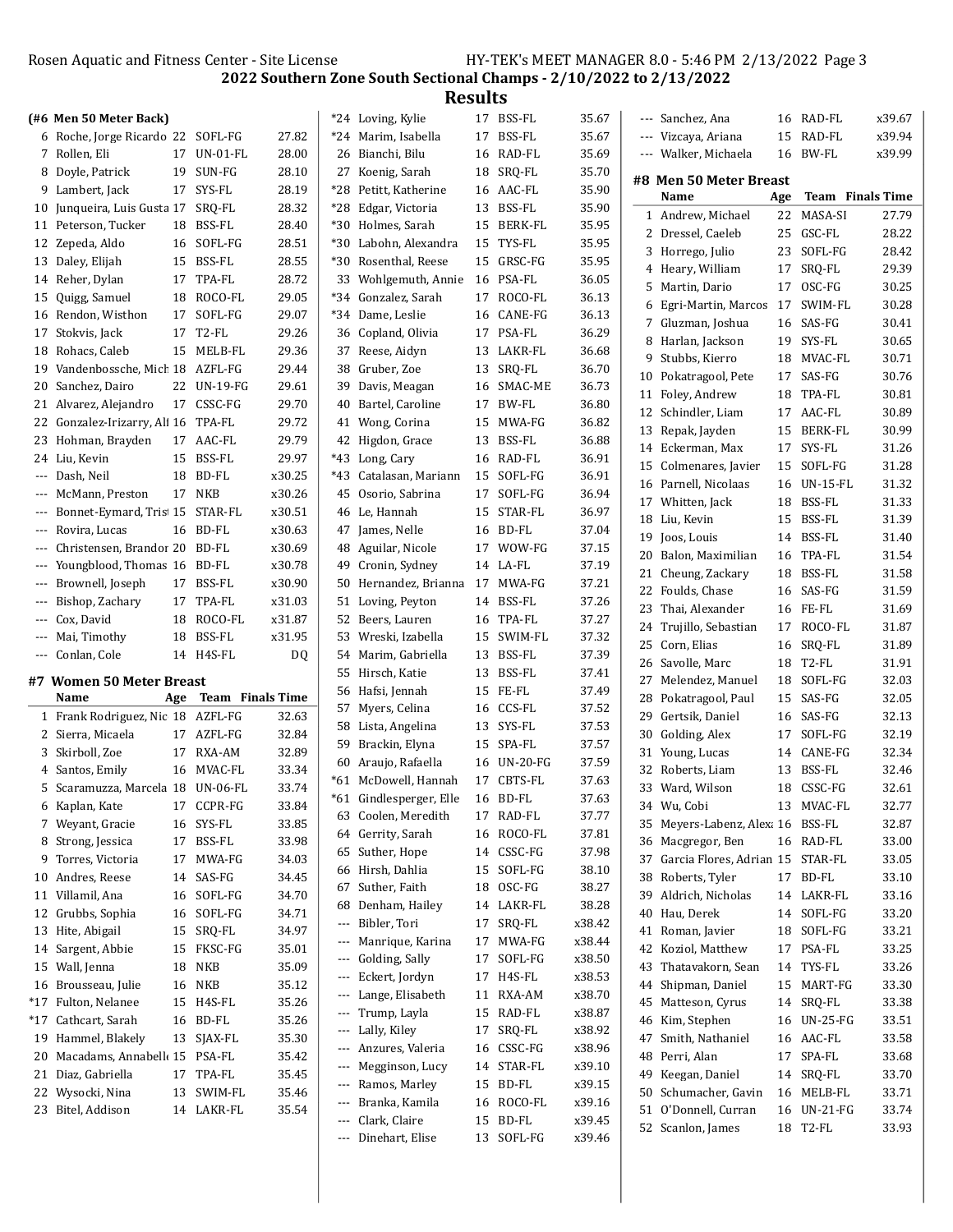2022 Southern Zone South Sectional Champs - 2/10/2022 to 2/13/2022

|                  | (#8 Men 50 Meter Breast)             |                      |                |
|------------------|--------------------------------------|----------------------|----------------|
| 53               | Burangulov, Abrahan 14               | GSC-FL               | 33.95          |
|                  | 54 Gudino, Juanfrancisco 14          | GRSC-FG              | 34.00          |
| 55               | Kobaidze, Davit<br>17                | STAR-FL              | 34.05          |
|                  | 56 Wertenberger, Willia 17           | BD-FL                | 34.14          |
|                  | 57 Grafton, Zachary<br>18            | BD-FL                | 34.15          |
| ---              | Kochmann, Lance<br>16                | BD-FL                | x34.44         |
|                  | --- Krstolic, Ashton<br>17           | <b>UN-05-FL</b>      | x34.47         |
|                  | --- Villalonga, Diego<br>15          | MWA-FG               | x34.48         |
|                  | --- Wolking, Benjamin                | 17 GSC-FL            | x34.50         |
|                  | --- Pelletier, Evan<br>16            | MART-FG              | x36.49         |
|                  | --- Charnou, Maksim<br>14            | NMST-FG              | D <sub>O</sub> |
|                  |                                      |                      |                |
|                  | #9 Women 200 Meter Free<br>Name      | Age Team Finals Time |                |
| A - Final        |                                      |                      |                |
| 1                | Ledecky, Kathleen 24                 | UN-07-FL             | 1:54.66        |
|                  | 27.45<br>56.73                       |                      |                |
| 2                | Hinds. Natalie<br>28                 | UN-10-FL             | 2:00.60        |
|                  | 27.62<br>58.20                       |                      |                |
| 3                |                                      | SYS-FL               | 2:00.91        |
|                  | Sauickie, Addison<br>16<br>28.65     |                      |                |
|                  | 59.27<br>Mattes, Michaela            |                      |                |
| 4                | 17<br>28.49                          | SYS-FL               | 2:00.96        |
|                  | 59.77<br>17                          | TCA-FL               |                |
| 5                | Stoneburg, Blair<br>28.77            |                      | 2:03.33        |
| 6                | 59.90<br>16                          | NKB                  | 2:03.62        |
|                  | Brousseau, Julie<br>1:00.00<br>29.23 |                      |                |
| 7                | Martinez, Ella<br>18                 | SAS-FG               | 2:04.65        |
|                  | 1:00.42<br>29.39                     |                      |                |
| 8                | Reese, Addison<br>16                 | LAKR-FL              | 2:05.47        |
|                  | 28.93<br>1:00.73                     |                      |                |
| <b>B</b> - Final |                                      |                      |                |
| 9                | Sands, Adele<br>16                   | PS-FL                | 2:04.15        |
|                  | 29.42<br>1:00.72                     |                      |                |
| 10               | Daley, Elan<br>16                    | BSS-FL               | 2:04.71        |
|                  | 28.51<br>1:00.04                     |                      |                |
| 11               | O'Regan, Bailey<br>16                | SYS-FL               | 2:05.37        |
|                  | 30.39<br>1:01.88                     |                      |                |
|                  | 12 Nesty, Lillian                    | 15 GSC-FL            | 2:05.49        |
|                  | 29.96<br>1:03.11                     |                      |                |
|                  | 13 Avila, Julimar                    | 25 AZFL-FG           | 2:06.40        |
|                  | 29.16<br>1:01.49                     |                      |                |
|                  | 14 Bowley, Lockett                   | 18 BD-FL             | 2:07.24        |
|                  | 30.87<br>1:02.67                     |                      |                |
|                  | 15 Bethea, Carinn                    | 17 T2-FL             | 2:07.31        |
|                  | 29.57<br>1:02.33                     |                      |                |
|                  | 16 Chmielewski, Sumne: 17 SRQ-FL     |                      | 2:07.59        |
|                  | 31.22<br>1:03.21                     |                      |                |
| C - Final        |                                      |                      |                |
|                  | 17 McGrath, Megan 18 BSS-FL          |                      | 2:05.98        |
|                  | 29.97<br>1:02.73                     |                      |                |
|                  | 18 Smutny, Madeline 16 SOFL-FG       |                      | 2:06.99        |
|                  | 30.12<br>1:02.68                     |                      |                |
|                  | 19 Smithwick, Heidi 18 JDST-FG       |                      | 2:07.68        |
|                  | 29.40 1:02.30                        |                      |                |

|    | 20 Herbet, Kaylin<br>1:02.67<br>29.56                   | 17 BD-FL<br>2:07.87   |
|----|---------------------------------------------------------|-----------------------|
|    | 21 Stoneburg, Brynn 15 TCA-FL<br>30.49 1:02.96          | 2:08.72               |
|    | 22 Cote, Mariana<br>30.94 1:03.09                       | 16 MWA-FG 2:09.46     |
|    | 23 Khoo, Faith<br>- 18<br>31.52   1:03.49               | 2:10.07<br>BSS-FL     |
|    | 24 Lambert, Avery<br>1:03.10<br>30.30                   | 17 BSS-FL<br>2:11.53  |
|    | #9 Women 200 Meter Free<br>Name Age Team Prelim Time    |                       |
|    | <b>Preliminaries</b>                                    |                       |
|    | 1 Ledecky, Kathleen 24 UN-07-FL<br>27.63<br>57.43       | 1:56.09               |
|    | 2 Sauickie, Addison 16 SYS-FL 2:02.73<br>28.59<br>59.71 |                       |
|    | 3 Hinds, Natalie<br>28.07<br>59.34                      | 28 UN-10-FL 2:03.14   |
|    | 4 Stoneburg, Blair<br>59.77<br>28.41                    | 17 TCA-FL<br>2:03.39  |
|    | 5 Mattes, Michaela 17 SYS-FL<br>28.91<br>1:00.38        | 2:04.14               |
|    | 6 Martinez, Ella<br>29.30<br>1:01.15                    | 18 SAS-FG<br>2:05.32  |
|    | 7 Reese, Addison 16 LAKR-FL 2:05.66<br>29.31<br>1:00.92 |                       |
| 8  | Brousseau, Julie 16<br>59.92<br>28.67                   | NKB<br>2:05.76        |
|    | 9 Avila, Julimar<br>29.07<br>1:01.27                    | 25 AZFL-FG<br>2:06.78 |
|    | 10 Sands, Adele<br>16<br>1:01.34<br>29.22               | PS-FL<br>2:06.80      |
|    | 11 Daley, Elan<br>59.17<br>28.23                        | 16 BSS-FL<br>2:06.90  |
|    | *12 O'Regan, Bailey<br>29.79 1:02.06                    | 16 SYS-FL<br>2:06.92  |
|    | *12 Bethea, Carinn<br>17 T2-FL<br>30.30<br>1:02.13      | 2:06.92               |
|    | 14 Bowley, Lockett<br>18<br>29.50<br>1:01.32            | 2:07.54<br>BD-FL      |
|    | 15 Nesty, Lillian<br>15<br>28.77<br>1:01.39             | GSC-FL<br>2:07.67     |
|    | 16 Chmielewski, Sumne: 17 SRQ-FL<br>31.60<br>1:03.63    | 2:08.48               |
| 17 | Smithwick, Heidi 18<br>28.02<br>1:01.71                 | JDST-FG<br>2:08.75    |
| 18 | Smutny, Madeline 16<br>30.62<br>1:03.02                 | SOFL-FG<br>2:09.09    |
| 19 | Herbet, Kaylin<br>17<br>1:03.66<br>30.36                | BD-FL<br>2:09.17      |
|    | 20 Stoneburg, Brynn<br>30.16<br>1:03.03                 | 15 TCA-FL<br>2:09.44  |
|    | 21 McGrath, Megan<br>30.69 1:02.78                      | 18 BSS-FL<br>2:09.48  |

|       | 16<br>22 Cote, Mariana<br>30.71<br>1:02.85                         | MWA-FG               | 2:09.68 |
|-------|--------------------------------------------------------------------|----------------------|---------|
|       | 23 Lambert, Avery<br>17<br>30.00<br>1:02.13                        | BSS-FL               | 2:09.83 |
|       | 24 Khoo, Faith<br>18<br>1:02.60<br>30.65                           | BSS-FL               | 2:09.91 |
| 25    | Driesse, Charlotte 14                                              | LA-FL                | 2:10.00 |
| 26    | 29.51<br>1:02.28<br>Teixeira, Isabela<br>14<br>29.73<br>1:02.09    | USC-NE               | 2:10.18 |
| 27    | Beede, Jessica<br>15<br>30.70<br>1:03.05                           | AAC-FL               | 2:10.45 |
| 28    | Brzozowski, Julia 18                                               | SRO-FL               | 2:10.50 |
|       | 30.78 1:03.96<br>29 Miller, Erin<br><sup>16</sup><br>30.69 1:03.28 | SAS-FG               | 2:10.62 |
| *30   | Eckerman, Maeve 15<br>30.53<br>1:04.54                             | SYS-FL               | 2:10.72 |
| $*30$ | Sensenbrenner, Saral 18<br>29.81 1:02.49                           | SYS-FL               | 2:10.72 |
| *32   | Dinehart, Elena<br>17<br>30.21 1:02.60                             | SOFL-FG              | 2:10.93 |
| *32   | Stuhlmacher, Claire 15<br>30.60<br>1:03.98                         | FSLA-FL              | 2:10.93 |
| 34    | Bishop, Mabry<br>17<br>1:04.62<br>31.18                            | AAC-FL               | 2:10.94 |
| 35    | 17<br>Rahn, Bethany<br>1:04.03<br>30.52                            | SYS-FL               | 2:10.96 |
| 36    | Fort, Cadence<br>16<br>31.43<br>1:03.97                            | GCST-FL              | 2:11.03 |
| 37    | 16<br>Anderson, Kate<br>1:02.66<br>30.69                           | BSS-FL               | 2:11.12 |
|       | 38 Cathcart, Sarah<br>16<br>30.06<br>1:03.34                       | BD-FL                | 2:11.14 |
|       | 39 Schwenk, Taylor 14<br>30.40<br>1:03.82                          | SRQ-FL               | 2:11.19 |
|       | 40 Torres Pomar, Regina 15 MVAC-FL<br>1:02.72<br>29.01             |                      | 2:11.28 |
| 41    | Brann, Sidney 15 SRQ-FL 2:11.57<br>31.16 1:04.81                   |                      |         |
|       | 42 Schwengle, Britta<br>30.95<br>1:05.38                           | 17 AZFL-FG   2:11.77 |         |
| 43    | Leach, Riley<br>31.57<br>1:04.36                                   | 14 SYS-FL            | 2:11.80 |
|       | 44 Gotham, Ella<br>30.04<br>1:03.76                                | 13 BSS-FL            | 2:11.83 |
| 45    | Cogle, Morgan<br>29.83<br>1:02.50                                  | 16 JDST-FG           | 2:12.12 |
| 46    | Chasser, Caroline 16<br>1:03.29<br>30.90                           | BD-FL                | 2:12.17 |
|       | 47 Ford, Kathryn<br>16<br>31.07<br>1:04.90                         | BSS-FL               | 2:12.39 |
|       | 48 Musiello, Gio<br>30.88<br>1:03.90                               | 15 GRSC-FG           | 2:12.44 |
|       | 49 Schroeder, Addison 16 PSA-FL<br>31.64 1:04.32                   |                      | 2:12.46 |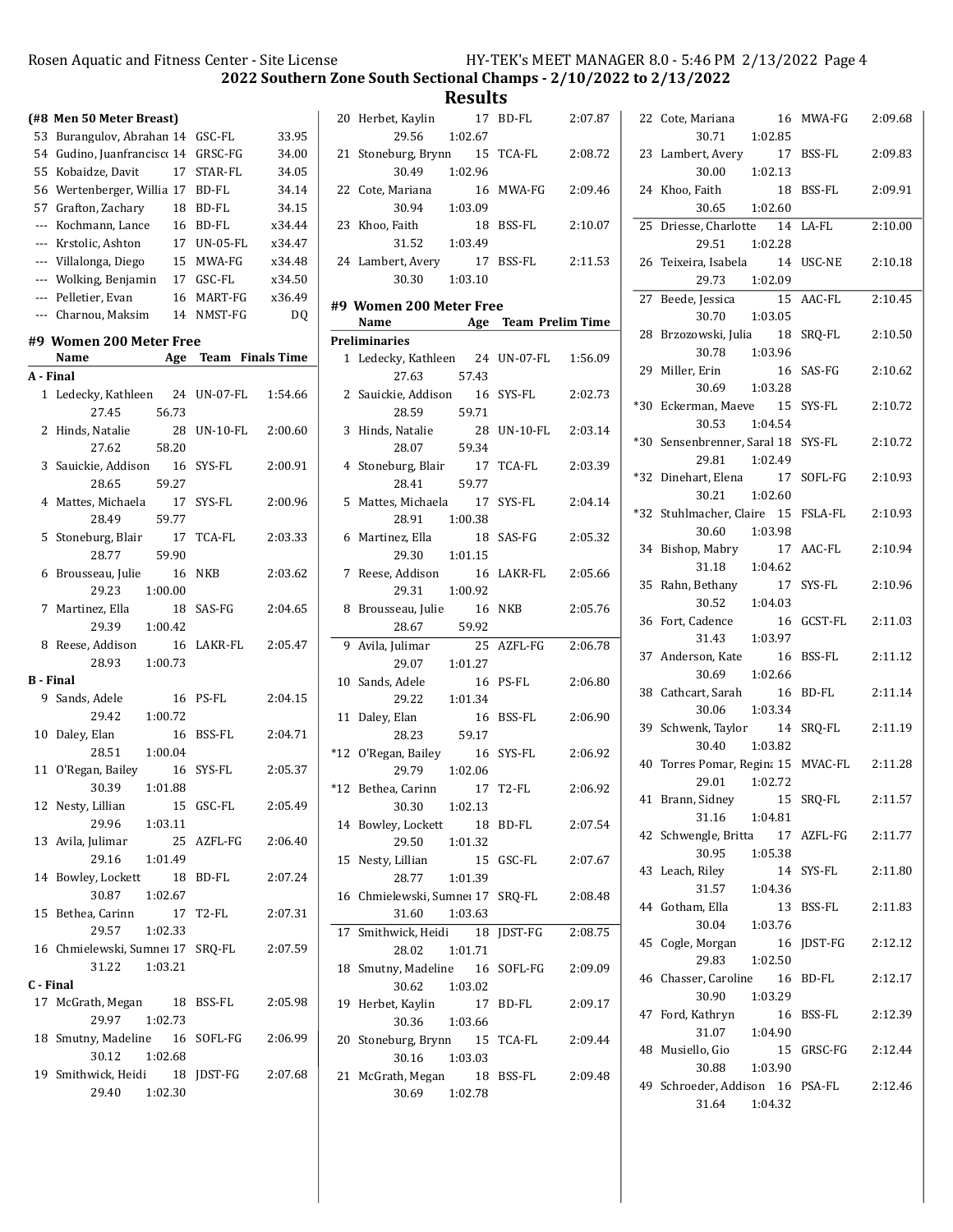2022 Southern Zone South Sectional Champs - 2/10/2022 to 2/13/2022

|       | Preliminaries  (#9 Women 200 Meter Free)          |                            |
|-------|---------------------------------------------------|----------------------------|
|       | 50 Rose, Marin                                    | 17 BD-FL<br>2:12.47        |
|       | 31.74 1:04.40                                     |                            |
|       | *51 Mutschler, Faith<br>17                        | WOW-FG<br>2:12.60          |
|       | 30.54<br>1:04.04                                  |                            |
| $*51$ | Puryear-Lynch, Gabri 17<br>30.89<br>1:05.04       | 2:12.60<br>BD-FL           |
| 53    | Milbaum, Lauren 14                                | SYS-FL<br>2:12.65          |
|       | 31.28<br>1:05.51                                  |                            |
|       | 54 Wertheim, Arianna 14                           | HIGH-FL<br>2:12.66         |
|       | 29.94<br>1:04.44                                  |                            |
| 55    | Krstolic, Sofia<br>17                             | 2:12.69<br>LAKR-FL         |
|       | 1:04.59<br>30.70                                  |                            |
| 56    | Manning, Brooke 16<br>1:04.48<br>30.53            | <b>UN-27-FG</b><br>2:12.75 |
|       | 57 Griffiths, Siena 14                            | SAS-FG<br>2:12.78          |
|       | 1:05.16<br>31.93                                  |                            |
| 58    | Domian, Addyson 16                                | SYS-FL<br>2:13.02          |
|       | 31.24 1:04.22                                     |                            |
|       | 59 Zorn, Alexandra 18                             | <b>BSS-FL</b><br>2:13.17   |
|       | 31.25 1:04.48                                     |                            |
| 60    | Fjare, Zoie<br>13<br>31.19 1:04.91                | SPA-FL<br>2:13.25          |
| 61    | Murphy, Julia<br>15                               | BSS-FL<br>2:13.36          |
|       | 1:05.91<br>31.38                                  |                            |
|       | 62 Smith, Corley<br>17                            | FKSC-FG<br>2:13.42         |
|       | 31.53<br>1:04.53                                  |                            |
| 63    | Robles Cortes, Gabric 18                          | AZFL-FG<br>2:13.43         |
|       | 30.87<br>1:04.96<br>64 Goodwin, Gabrielle 17      | <b>BD-FL</b><br>2:13.45    |
|       | 31.80<br>1:05.44                                  |                            |
| 65    | Gembicki, Natalie 16                              | SOFL-FG<br>2:13.50         |
|       | 30.64<br>1:04.56                                  |                            |
| 66    | Villemaire, Shelby 16                             | SRQ-FL<br>2:13.79          |
|       | 1:05.02<br>31.01<br>67 Lojewski, Adrianna 15      |                            |
|       | 31.61<br>1:05.09                                  | BD-FL<br>2:13.88           |
|       | 68 Schratwieser, Alexan 16                        | SPA-FL<br>2:14.02          |
|       | 30.76 1:04.96                                     |                            |
|       | 69 Hengesbach, Marissa 15 PS-FL                   | 2:14.04                    |
|       | 31.18<br>1:04.62                                  |                            |
| 70    | Hardman, Mary Leigl 16<br>30.29<br>1:04.79        | PS-FL<br>2:14.12           |
| 71    | Benkusky, Sophie 17                               | 2:14.34<br>BSS-FL          |
|       | 30.93<br>1:05.19                                  |                            |
| 72    | Lehman, Madison 16                                | SWIM-FL<br>2:14.39         |
|       | 30.39<br>1:03.99                                  |                            |
| 73    | Riva, Isabella<br>12                              | 2:14.49<br>SPA-FL          |
|       | 1:06.48<br>31.21                                  |                            |
|       | 74 Cannella, Ashlin 15 AAC-FL<br>1:06.87<br>33.02 | 2:14.67                    |
| 75    | Smith, Mary Agnes 14 PSA-FL                       | 2:14.77                    |
|       | 30.93<br>1:05.21                                  |                            |
|       | 76 Caamano, Kiara<br>18                           | JDST-FG<br>2:14.88         |
|       | 30.70<br>1:05.01                                  |                            |
|       | 77 Bellardi, Nicol<br>16                          | MWA-FG<br>2:14.89          |
|       | 31.09<br>1:05.61                                  |                            |

|     | <b>Results</b>                                                    |                       |  |  |  |  |  |  |  |  |  |  |  |
|-----|-------------------------------------------------------------------|-----------------------|--|--|--|--|--|--|--|--|--|--|--|
|     | 78 Krstolic, Lilliana<br>13<br>1:05.67                            | LAKR-FL 2:14.90       |  |  |  |  |  |  |  |  |  |  |  |
|     | 31.83<br>*79 Wong, Corina<br>15<br>30.58<br>1:05.20               | MWA-FG<br>2:15.02     |  |  |  |  |  |  |  |  |  |  |  |
|     | *79 Shields, Madeline 17                                          | TCSC-FL<br>2:15.02    |  |  |  |  |  |  |  |  |  |  |  |
| 81  | 31.21  1:05.61<br>Higgo, Lila                                     | 14 BSS-FL<br>2:15.03  |  |  |  |  |  |  |  |  |  |  |  |
| 82  | 31.31<br>1:04.94<br>Hansen, Brinkleigh 12 SPA-FL<br>30.74 1:05.21 | 2:15.16               |  |  |  |  |  |  |  |  |  |  |  |
| 83  | Rotchin, Leorah 15 WOW-FG                                         | 2:15.30               |  |  |  |  |  |  |  |  |  |  |  |
|     | 1:04.47<br>30.32<br>84 Wilson, Isabelle 15<br>32.42<br>1:05.97    | SOFL-FG<br>2:15.31    |  |  |  |  |  |  |  |  |  |  |  |
|     | 85 Stricklin, Sara<br>18<br>31.21<br>1:04.98                      | TPA-FL<br>2:15.47     |  |  |  |  |  |  |  |  |  |  |  |
|     | 86 Stokes, Hollace<br>1:06.04<br>32.12                            | 15 LAKR-FL<br>2:15.55 |  |  |  |  |  |  |  |  |  |  |  |
|     | 87 Buchanan, Anita 16 AAC-FL<br>30.49 1:04.52                     | 2:15.63               |  |  |  |  |  |  |  |  |  |  |  |
|     | 88 Ahn, Hannah<br>31.74 1:06.33                                   | 17 GSC-FL<br>2:15.64  |  |  |  |  |  |  |  |  |  |  |  |
|     | 89 O'Malley, Meredith 18 STAR-FL<br>31.19 1:05.27                 | 2:15.72               |  |  |  |  |  |  |  |  |  |  |  |
|     | 90 Jorge, Sofia<br>13<br>31.03<br>1:05.52                         | MACM-FG 2:15.77       |  |  |  |  |  |  |  |  |  |  |  |
|     | 91 Zambrano, Samira 16<br>31.47<br>1:05.61                        | MWA-FG<br>2:15.86     |  |  |  |  |  |  |  |  |  |  |  |
| 92  | Hansen, Karrington 13<br>30.29<br>1:05.76                         | SPA-FL<br>2:15.99     |  |  |  |  |  |  |  |  |  |  |  |
| 93  | Beauchamp, Natalie 15 STAR-FL<br>1:05.34<br>30.63                 | 2:16.03               |  |  |  |  |  |  |  |  |  |  |  |
|     | 94 Easton, Elliot<br>18<br>30.87<br>1:05.56                       | 2:16.09<br>BERK-FL    |  |  |  |  |  |  |  |  |  |  |  |
|     | 95 Lundy, Rachel<br>18 BSS-FL<br>31.56<br>1:05.72                 | 2:16.11               |  |  |  |  |  |  |  |  |  |  |  |
|     | 96 Smith, Jessica<br>31.77<br>1:05.82                             | 17 WOW-FG 2:16.15     |  |  |  |  |  |  |  |  |  |  |  |
|     | 97 Duval, Phoebe<br>18<br>32.13<br>1:06.02                        | SRQ-FL<br>2:16.27     |  |  |  |  |  |  |  |  |  |  |  |
| 98  | Padgett, Natalie<br>16<br>31.00<br>1:04.88                        | PSA-FL<br>2:16.65     |  |  |  |  |  |  |  |  |  |  |  |
| 99  | Ott, Callie<br>17<br>30.67<br>1:05.37                             | SPA-FL<br>2:16.98     |  |  |  |  |  |  |  |  |  |  |  |
|     | 100 Glen, Bethany<br>18<br>31.71<br>1:06.23                       | GSC-FL<br>2:17.00     |  |  |  |  |  |  |  |  |  |  |  |
|     | 101 Lanahan, Lydia<br>18<br>30.61<br>1:05.49                      | SAS-FG<br>2:17.19     |  |  |  |  |  |  |  |  |  |  |  |
|     | 102 Sathianchokwisan, M 17 BSS-FL<br>30.00<br>1:03.92             | 2:17.20               |  |  |  |  |  |  |  |  |  |  |  |
| 103 | Johnson, Maggie<br>15<br>31.12<br>1:05.91                         | SPA-FL<br>2:18.08     |  |  |  |  |  |  |  |  |  |  |  |
|     | 104 Ortiz, Natalia<br>14                                          | MWA-FG<br>2:18.11     |  |  |  |  |  |  |  |  |  |  |  |
|     | 31.98<br>1:07.18<br>105 Jorgensen, Kaitlyn 15 SUN-FG<br>1:06.50   | 2:18.23               |  |  |  |  |  |  |  |  |  |  |  |
|     | 32.52<br>106 Layton, Havana<br>30.71<br>1:05.66                   | 17 T2-FL<br>2:18.69   |  |  |  |  |  |  |  |  |  |  |  |

|                  | 107 Suther, Faith                  | 18          | OSC-FG                  | 2:18.86        |
|------------------|------------------------------------|-------------|-------------------------|----------------|
|                  | 32.16                              | 1:07.68     |                         |                |
|                  | 108 Hunt, Andrea                   | 17          | BD-FL                   | 2:19.21        |
|                  | 31.28                              | 1:07.13     |                         |                |
|                  | 109 Beers, Lauren                  | 16          | TPA-FL                  | 2:22.27        |
|                  | 31.42                              | 1:07.35     |                         |                |
|                  | --- O'Dwyer, Danica 14 LA-FL       |             |                         | D <sub>O</sub> |
|                  |                                    |             |                         |                |
|                  | #10 Men 200 Meter Free             |             |                         |                |
|                  | Name Age                           |             | <b>Team</b> Finals Time |                |
| A - Final        |                                    |             |                         |                |
|                  | 1 Dressel, Caeleb                  |             | 25 GSC-FL               | 1:49.96        |
|                  | 24.75                              | 53.12       |                         |                |
| $\overline{2}$   | Dupont Cabrera, And 18             | 54.51       | BSS-FL                  | 1:52.51        |
|                  | 26.33                              |             |                         |                |
|                  | 3 Lancaster, Kayden 17             |             | BSS-FL                  | 1:54.45        |
|                  | 27.14                              | 55.91       | GSC-FL                  |                |
|                  | 4 Szaranek, Mark<br>25.75          | 26          |                         | 1:54.48        |
|                  |                                    | 53.95       |                         |                |
| 5                | Knop, Amadeusz<br>27.59            | 17<br>56.44 | SYS-FL                  | 1:54.66        |
| 6                |                                    | 18          | TPA-FL                  | 1:54.74        |
|                  | Franco, Luigi<br>26.17             | 55.48       |                         |                |
| 7                | Hall, Jack                         | 18          | <b>BSS-FL</b>           | 1:54.84        |
|                  | 26.66                              | 56.02       |                         |                |
|                  | 8 Weisel, Elliot                   | 16          | ROCO-FL                 | 2:00.18        |
|                  | 27.66                              | 57.64       |                         |                |
| <b>B</b> - Final |                                    |             |                         |                |
|                  | 9 Nehra, Aryan                     | 18          | UN-08-FL                | 1:54.61        |
|                  | 27.11                              | 56.11       |                         |                |
| 10               | Page, Advait                       | 20          | UN-09-FL                | 1:56.55        |
|                  | 28.41                              | 57.81       |                         |                |
|                  | 11 Hulbert, Gage                   | 17          | BSS-FL                  | 1:56.63        |
|                  | 27.56                              | 57.22       |                         |                |
| 12               | Tolentino, Seth                    | 16          | BSS-FL                  | 1:56.65        |
|                  | 27.54                              | 56.83       |                         |                |
|                  | 13 Araya, Gabriel                  | 22          | AZFL-FG                 | 1:57.02        |
|                  | 27.73                              | 57.66       |                         |                |
|                  | 14 Firlie, Cole                    | 18          | SRQ-FL                  | 1:57.05        |
|                  | 27.80                              | 57.63       |                         |                |
|                  | 15 Prosinski, Raymond 16 LA-FL     |             |                         | 1:57.21        |
|                  | 27.22                              | 57.01       |                         |                |
| 16               | Oliva, Luca                        |             | 17 BD-FL                | 1:59.17        |
|                  | 28.52 58.17                        |             |                         |                |
| C - Final        |                                    |             |                         |                |
|                  | 17 Ingerick, Logan                 |             | 18 AAC-FL               | 1:56.32        |
|                  | 28.24                              | 58.44       |                         |                |
| 18               | Costa, Felipe                      | 17          | TPA-FL                  | 1:56.92        |
|                  | 26.71                              | 56.83       |                         |                |
| 19               | Kyser, Landon                      | 15          | HAT-FG                  | 1:57.00        |
|                  | 27.75                              | 57.25       |                         |                |
|                  | 20 Collazo Torres, Kevyr 16 TPA-FL |             |                         | 1:57.23        |
|                  | 27.22                              | 56.98       |                         |                |
|                  | 21 Fuller, Aidan                   |             | 17 GSC-FL               | 1:57.69        |
|                  | 27.93                              | 57.97       |                         |                |
|                  |                                    |             |                         |                |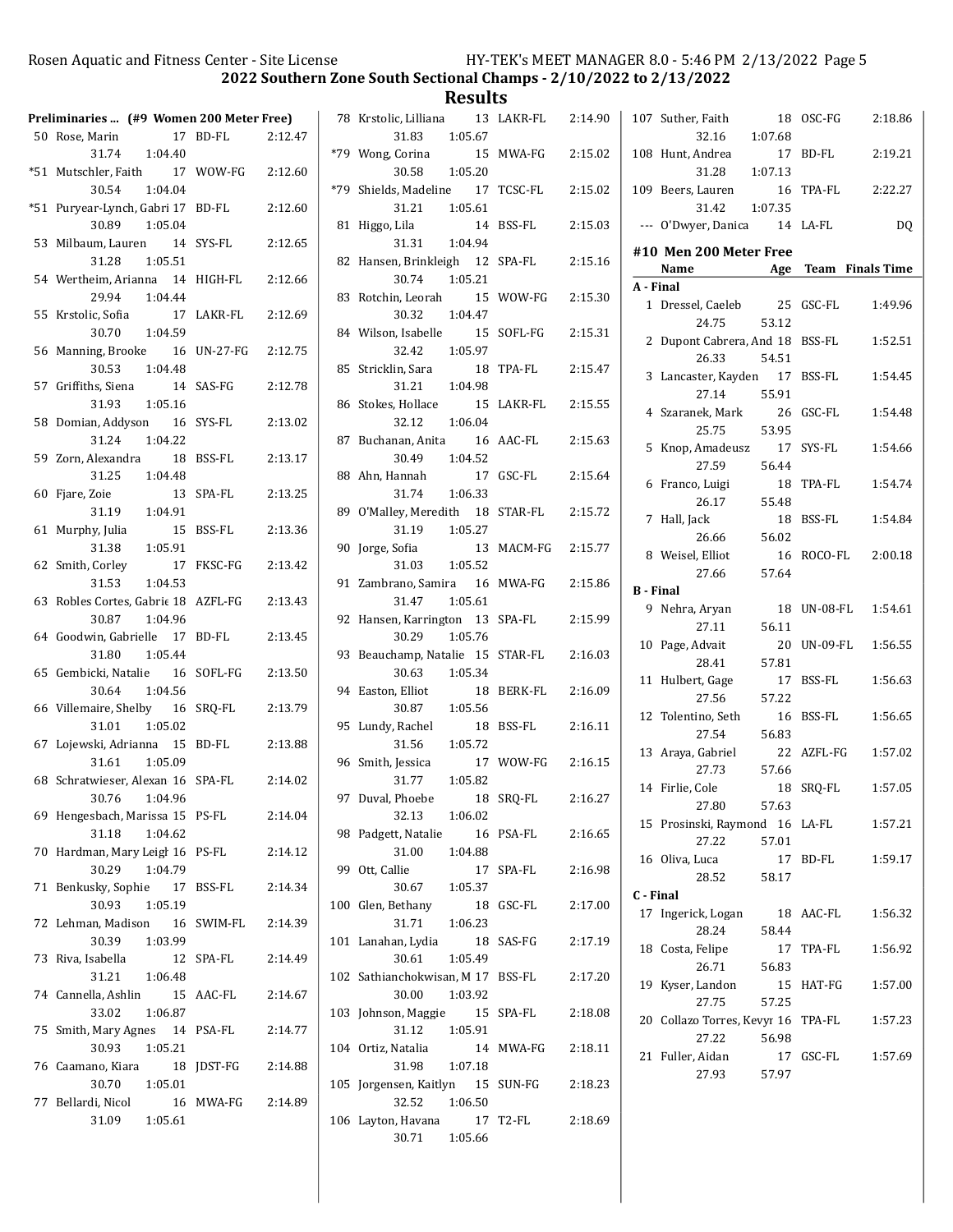2022 Southern Zone South Sectional Champs - 2/10/2022 to 2/13/2022

| C - Final  (#10 Men 200 Meter Free) |       |                      |          | 23 Clements, Aidan                  |       | 15 AAC-FL   | 1:58.28 |
|-------------------------------------|-------|----------------------|----------|-------------------------------------|-------|-------------|---------|
| 22 Korvick, Kyle                    |       | 18 GRSC-FG           | 1:58.14  | 28.12                               | 58.04 |             |         |
| 27.34                               | 57.04 |                      |          | 24 Mullen, Michael                  |       | 16 BSS-FL   | 1:58.29 |
| 23 Nunez Del Prado, Est 17 AZFL-FG  |       |                      | 2:00.70  | 27.25                               | 57.64 |             |         |
| 28.03                               | 58.66 |                      |          | 25 Ledford, Mitchell                |       | 17 TCSC-FL  | 1:58.30 |
| --- Clements, Aidan                 |       | 15 AAC-FL            | x2:01.01 | 27.44                               | 57.55 |             |         |
| 28.31                               | 58.56 |                      |          | 26 Ingerick, Logan                  |       | 18 AAC-FL   | 1:58.31 |
| #10 Men 200 Meter Free              |       |                      |          | 27.25                               | 57.89 |             |         |
| Name                                |       | Age Team Prelim Time |          | 27 Baffico, Felipe                  |       | 16 SYS-FL   | 1:58.57 |
| <b>Preliminaries</b>                |       |                      |          | 27.65                               | 57.72 |             |         |
| 1 Dressel, Caeleb                   |       | 25 GSC-FL            | 1:53.41  | 28 Bouwman, Leif                    |       | 17 UN-22-FG | 1:58.66 |
| 25.92                               | 55.12 |                      |          | 27.63                               | 58.42 |             |         |
| 2 Szaranek, Mark                    |       | 26 GSC-FL            | 1:54.51  | 29 Nater Oyola, Diego 19 TPA-FL     |       |             | 1:58.93 |
| 26.46                               | 55.42 |                      |          | 27.01                               | 56.80 |             |         |
| 3 Franco, Luigi                     |       | 18 TPA-FL            | 1:54.66  | 30 Christensen, Andrew 17 BD-FL     |       |             | 1:59.12 |
| 26.52                               | 55.75 |                      |          | 27.12                               | 57.58 |             |         |
| 4 Lancaster, Kayden                 |       | 17 BSS-FL            | 1:55.46  | *31 Reher, Dylan                    |       | 17 TPA-FL   | 1:59.56 |
| 26.88                               | 55.88 |                      |          | 27.72                               | 57.33 |             |         |
| *5 Hall, Jack                       |       | 18 BSS-FL            | 1:55.65  | *31 McMann, Preston                 |       | 17 NKB      | 1:59.56 |
| 27.27                               | 56.26 |                      |          | 27.65                               | 57.82 |             |         |
| *5 Dupont Cabrera, And 18 BSS-FL    |       |                      | 1:55.65  | 33 Runge, Frank                     |       | 17 SRQ-FL   | 1:59.73 |
| 26.45                               | 56.68 |                      |          | 28.14                               | 58.42 |             |         |
| 7 Weisel, Elliot                    |       | 16 ROCO-FL           | 1:55.99  | 34 Doyle, Patrick                   |       | 19 SUN-FG   | 1:59.88 |
| 26.57                               | 55.82 |                      |          | 29.23                               | 58.98 |             |         |
| 8 Knop, Amadeusz                    |       | 17 SYS-FL            | 1:56.08  | *35 Frost, Thomas                   |       | 15 LA-FL    | 1:59.93 |
| 27.84                               | 57.21 |                      |          | 27.47                               | 58.25 |             |         |
| 9 Nehra, Aryan                      |       | 18 UN-08-FL          | 1:56.53  | *35 Junqueira, Luis Gusta 17 SRQ-FL |       |             | 1:59.93 |
| 28.47                               | 57.76 |                      |          | 27.77                               | 56.84 |             |         |
| 10 Araya, Gabriel                   |       | 22 AZFL-FG           | 1:56.55  | 37 Nozaki, Tomohiro                 |       | 17 BSS-FL   | 1:59.96 |
| 27.16                               | 56.73 |                      |          | 27.79                               | 58.85 |             |         |
| 11 Hulbert, Gage                    |       | 17 BSS-FL            | 1:57.22  | 38 Vincent, Davidson                |       | 20 AZFL-FG  | 2:00.00 |
| 27.84                               | 57.02 |                      |          | 26.93                               | 56.84 |             |         |
| 12 Page, Advait                     |       | 20 UN-09-FL          | 1:57.23  | 39 Quigg, Samuel                    |       | 18 ROCO-FL  | 2:00.05 |
| 29.05                               | 58.36 |                      |          | 27.66                               | 57.22 |             |         |
| 13 Prosinski, Raymond 16 LA-FL      |       |                      | 1:57.24  | 40 Sohovich, Xavier                 |       | 15 BSS-FL   | 2:00.09 |
| 27.63                               | 56.93 |                      |          | 28.30                               | 58.73 |             |         |
| 14 Oliva, Luca                      |       | 17 BD-FL             | 1:57.35  | 41 Salls, Larry                     |       | 18 BSS-FL   | 2:00.25 |
| 27.37                               | 57.47 |                      |          | 26.62                               | 56.68 |             |         |
| 15 Firlie, Cole                     |       | 18 SRQ-FL            | 1:57.55  | 42 Fabian, Nicholas 15 GCST-FL      |       |             | 2:00.32 |
| 28.13                               | 57.39 |                      |          | 28.10                               | 58.77 |             |         |
| 16 Tolentino, Seth                  |       | 16 BSS-FL            | 1:57.57  | 43 Derani, Victor                   |       | 17 BSS-FL   | 2:00.41 |
| 27.24                               | 57.30 |                      |          | 28.89                               | 59.11 |             |         |
| 17 Costa, Felipe                    |       | 17 TPA-FL            | 1:57.64  | 44 Martin, Giulian                  |       | 15 CANE-FG  | 2:00.68 |
| 26.60                               | 56.47 |                      |          | 27.08                               | 57.69 |             |         |
| 18 Korvick, Kyle                    |       | 18 GRSC-FG           | 1:57.66  | *45 Qin, Bingxiang                  |       | 15 BSS-FL   | 2:00.77 |
| 26.83                               | 57.05 |                      |          | 27.22                               | 58.17 |             |         |
| 19 Collazo Torres, Kevyr 16 TPA-FL  |       |                      | 1:58.04  | *45 Peck, Gavin                     |       | 16 UN-03-FL | 2:00.77 |
| 27.56                               | 56.39 |                      |          | 29.18                               | 59.39 |             |         |
| 20 Fuller, Aidan                    |       | 17 GSC-FL            | 1:58.12  | 47 Abella, Juan                     |       | 16 MACM-FG  | 2:00.88 |
| 26.89                               | 57.07 |                      |          | 27.64                               | 57.82 |             |         |
| 21 Nunez Del Prado, Est 17 AZFL-FG  |       |                      | 1:58.14  | 48 Fermayer, Max                    |       | 18 AZFL-FG  | 2:00.96 |
| 27.16                               | 56.94 |                      |          | 27.60                               | 57.76 |             |         |
| 22 Kyser, Landon                    |       | 15 HAT-FG            | 1:58.23  | 49 Raszczyk, Noah                   |       | 15 MVAC-FL  | 2:01.22 |
| 26.91                               | 57.91 |                      |          | 26.58                               | 57.07 |             |         |
|                                     |       |                      |          | 50 Schindler, Liam                  |       | 17 AAC-FL   | 2:01.44 |
|                                     |       |                      |          | 28.18                               | 59.41 |             |         |

| 51    | Spillers, Lucas<br>28.01            | 16<br>59.00   | <b>BSS-FL</b> | 2:01.45 |
|-------|-------------------------------------|---------------|---------------|---------|
| 52    | Simon, Luca                         | 16<br>58.30   | SRQ-FL        | 2:01.53 |
|       | 53 Lambert, Jack<br>28.76           | 17<br>59.39   | SYS-FL        | 2:01.55 |
| $*54$ | El Aoufir, El Mehdi 17<br>27.17     | 57.91         | <b>BSS-FL</b> | 2:01.69 |
|       | *54 Morales, Gabriel<br>27.99       | 17<br>58.17   | FSLA-FL       | 2:01.69 |
| 56    | Dutton, Caleb<br>27.79              | 17<br>59.19   | SPA-FL        | 2:01.81 |
| 57    | Wood, Aidan<br>28.66                | 15<br>1:00.15 | LA-FL         | 2:01.85 |
|       | 58 Whittall, Anthony<br>27.92       | - 16<br>59.21 | BSS-FL        | 2:01.94 |
| 59    | Johnson, Drew<br>28.16              | 18<br>59.07   | RAD-FL        | 2:02.03 |
| 60    | Sammy, William<br>28.89             | 14<br>59.52   | GSC-FL        | 2:02.16 |
| 61    | McGrath, Michael<br>28.56           | 16<br>58.43   | BSS-FL        | 2:02.25 |
| 62    | Hohman, Brayden 17<br>28.61         | 59.85         | AAC-FL        | 2:02.35 |
| 63    | Brigman, Dillon<br>29.26            | 13<br>59.94   | <b>BSS-FL</b> | 2:02.37 |
| 64    | Herrera, Harrison<br>28.22          | 18<br>58.91   | <b>BSS-FL</b> | 2:02.43 |
| 65    | Butun, Basar<br>28.46               | 17<br>59.83   | <b>BSS-FL</b> | 2:02.57 |
| *66   | Reszka, Emery<br>28.24              | 18<br>58.60   | SYS-FL        | 2:02.74 |
| $*66$ | Lapagesse, Joao<br>29.08            | 59.92         | 16 AAC-FL     | 2:02.74 |
| 68    | Walton, David<br>27.91              | 18<br>58.38   | BSS-FL        | 2:02.80 |
| 69    | Magalhaes, Erick 17 AAC-FL<br>28.36 | 1:00.15       |               | 2:03.10 |
| 70    | Body, Louis<br>28.63                | 18<br>59.47   | BSS-FL        | 2:03.12 |
|       | 71 Svetlov, Russel<br>27.23         | 57.37         | 18 AZFL-FG    | 2:03.20 |
|       | 72 Fort, Keelan<br>28.27            | 17<br>59.90   | GCST-FL       | 2:03.40 |
|       | 73 Savolle, Marc<br>27.48           | 59.00         | 18 T2-FL      | 2:03.45 |
|       | 74 Kerkezi, Owen<br>27.48           | 15<br>58.61   | PSA-FL        | 2:03.53 |
| 75    | Keogh, Evan<br>28.14                | 16<br>59.42   | SRO-FL        | 2:03.56 |
|       | 76 Varon, Alejandro<br>29.15        | 1:00.24       | 15 LAKR-FL    | 2:03.60 |
| 77    | Schwenk, Toby<br>28.95              | 59.72         | 15 SRQ-FL     | 2:03.93 |
| 78    | Campbell, Mason<br>27.69            | 18<br>58.78   | UN-13-FL      | 2:04.11 |
| 79    | Jones, Denis<br>29.74               | 1:01.08       | 15 SRQ-FL     | 2:04.13 |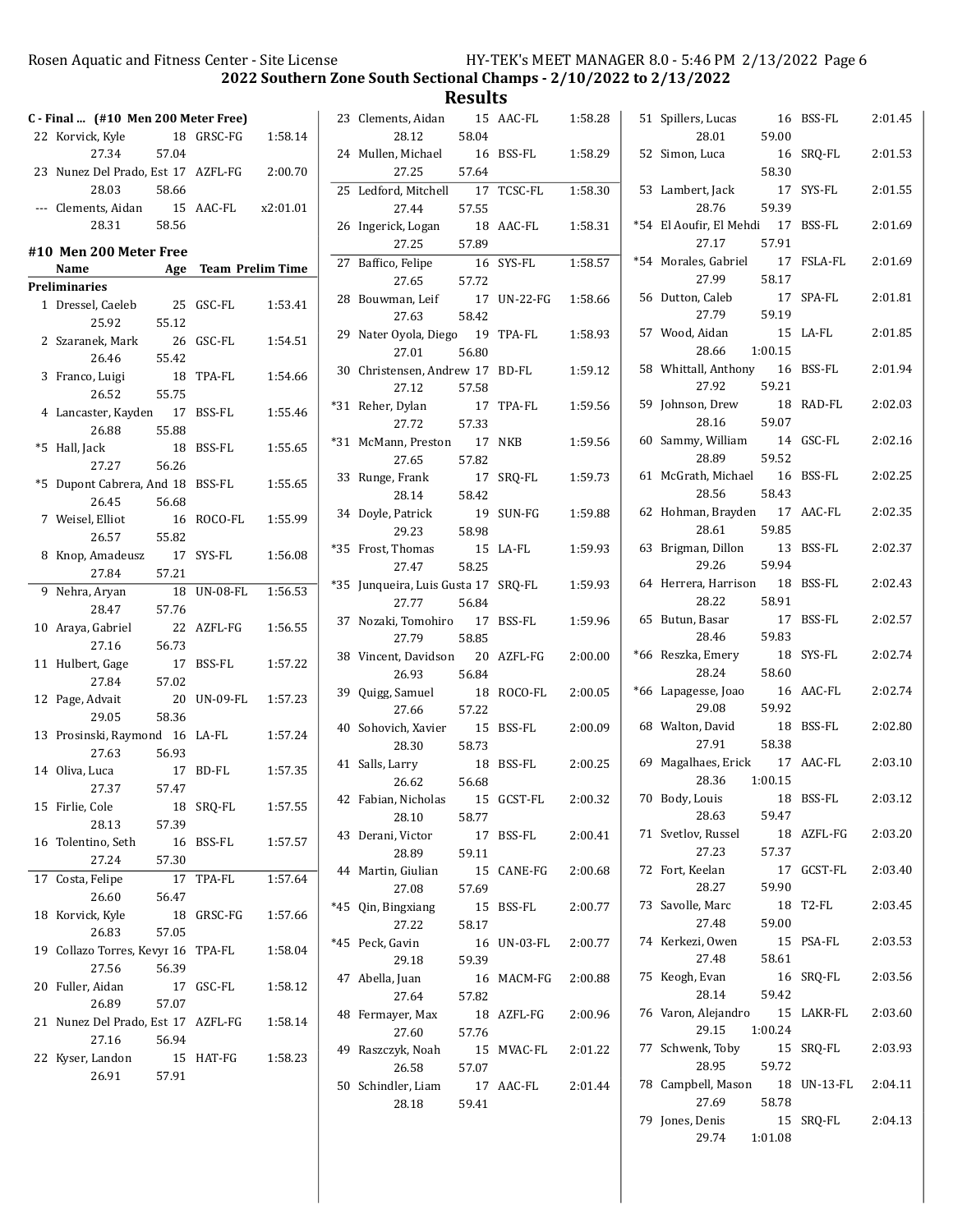|           | Preliminaries  (#10 Men 200 Meter Free)<br>*80 Selts, Peyton |         | 14 GRSC-FG           | 2:04.40    |                  | 5 Sierra, Micaela<br>34.19         | 17 AZFL-FG           | 1:12.94 | 6 Dinehart, Olivia<br>34.70                | 17 SOFL-FG    | 1:13.88 |
|-----------|--------------------------------------------------------------|---------|----------------------|------------|------------------|------------------------------------|----------------------|---------|--------------------------------------------|---------------|---------|
|           | 28.69<br>*80 Wilcox, Jackson                                 | 59.77   | 16 BSS-FL            | 2:04.40    |                  | 6 Strong, Jessica<br>34.76         | 17 BSS-FL            | 1:14.39 | 7 Brisson, Sabyne<br>35.16                 | 16 T2-FL      | 1:14.31 |
|           | 30.43                                                        | 1:02.15 |                      |            |                  | 7 Brisson, Sabyne                  | 16 T2-FL             | 1:14.53 | 8 Strong, Jessica                          | 17 BSS-FL     | 1:14.63 |
|           | 82 Doyle, Sean                                               |         | 17 SUN-FG            | 2:04.48    |                  | 35.29                              |                      |         | 33.87                                      |               |         |
|           | 29.13                                                        | 1:01.06 |                      |            |                  | 8 Dinehart, Olivia                 | 17 SOFL-FG           | 1:14.60 | 9 Wheeler, Megan                           | <b>18 NKB</b> | 1:14.84 |
|           | 83 Schaepper, Jordan                                         |         | 14 NKB               | 2:04.49    |                  | 35.51                              |                      |         | 35.88                                      |               |         |
|           | 28.62                                                        | 59.92   |                      |            | <b>B</b> - Final |                                    |                      |         | 10 Herbet, Kaylin                          | 17 BD-FL      | 1:15.54 |
|           | 84 Roche, Jorge Ricardo 22 SOFL-FG<br>28.57                  | 1:00.07 |                      | 2:04.55    |                  | 9 Wheeler, Megan<br>35.70          | 18 NKB               | 1:14.19 | 35.90<br>*11 Hammel, Blakely               | 13 SJAX-FL    | 1:15.88 |
|           | 85 Nelson, Austin                                            |         | 16 SOFL-FG           | 2:04.69    |                  | *10 Herbet, Kaylin                 | 17 BD-FL             | 1:14.87 | 36.52                                      |               |         |
|           | 29.73                                                        | 1:01.42 |                      |            |                  | 35.42                              |                      |         | *11 Lyn, Sabrina                           | 17 BSS-FL     | 1:15.88 |
|           | 86 Ekanayake, Hashan 15 SOFL-FG                              |         |                      | 2:04.77    |                  | *10 Leach, Riley                   | 14 SYS-FL            | 1:14.87 | 34.47                                      |               |         |
|           | 29.23                                                        | 1:01.20 |                      |            |                  | 35.29                              |                      |         | 13 Leach, Riley                            | 14 SYS-FL     | 1:15.89 |
|           | 87 Figueredo, Ricardo 15 BERK-FL<br>28.93                    | 1:00.08 |                      | 2:04.80    |                  | 12 Ward, Grace<br>36.15            | 16 BERK-FL           | 1:15.23 | 35.41<br>14 Shahboz, Gwen                  |               | 1:15.90 |
|           | 88 Kirby, Brian                                              |         | 17 GCST-FL           | 2:04.83    |                  | 13 Lyn, Sabrina                    | 17 BSS-FL            | 1:15.73 | 36.94                                      | 16 GSC-FL     |         |
|           | 28.12                                                        | 1:00.11 |                      |            |                  | 35.42                              |                      |         | 15 Ward, Grace                             | 16 BERK-FL    | 1:15.91 |
|           | 89 Grass, Ivan                                               |         | 16 SOFL-FG           | 2:05.00    |                  | 14 Scaramuzza, Marcela 18 UN-06-FL |                      | 1:15.75 | 35.86                                      |               |         |
|           | 29.62                                                        | 1:01.65 |                      |            |                  | 34.74                              |                      |         | 16 Scaramuzza, Marcela 18 UN-06-FL         |               | 1:16.26 |
|           | 90 Borden, Jace                                              |         | 15 NKB               | 2:05.20    |                  | 15 Wall, Jenna                     | 18 NKB               | 1:15.85 | 35.10                                      |               |         |
|           | 28.51<br>91 Koehler, Jacob                                   | 59.89   | 17 TPA-FL            | 2:05.28    |                  | 36.17<br>16 Shahboz, Gwen          | 16 GSC-FL            | 1:16.67 | 17 Wall, Jenna<br>36.09                    | <b>18 NKB</b> | 1:16.35 |
|           | 30.17                                                        | 1:01.77 |                      |            |                  | 36.00                              |                      |         | 18 Torres, Victoria                        | 17 MWA-FG     | 1:16.54 |
|           | 92 Shoemaker, William 17 SRQ-FL                              |         |                      | 2:05.35    | C - Final        |                                    |                      |         | 36.37                                      |               |         |
|           | 29.35                                                        | 1:00.97 |                      |            |                  | 17 Smithwick, Heidi                | 18 JDST-FG           | 1:15.26 | 19 Lanning, Gracyn                         | 15 BSS-FL     | 1:16.78 |
|           | 93 Bowen, Jackson                                            |         | 17 BSS-FL            | 2:05.39    |                  | 34.49                              |                      |         | 36.21                                      |               |         |
|           | 29.02<br>94 Van Deusen, Luke                                 | 1:00.54 | 15 BSS-FL            | 2:05.43    |                  | 18 Lanning, Gracyn<br>36.53        | 15 BSS-FL            | 1:16.10 | 20 Breuer, Alexandra<br>36.71              | 18 BSS-FL     | 1:16.90 |
|           | 29.83                                                        | 1:01.18 |                      |            |                  | 19 Hite, Abigail                   | 15 SRQ-FL            | 1:16.43 | 21 Hite, Abigail                           | 15 SRQ-FL     | 1:16.92 |
|           | 95 Leach, Bergen                                             |         | 16 SYS-FL            | 2:05.92    |                  | 36.97                              |                      |         | 37.13                                      |               |         |
|           | 29.14                                                        | 1:01.14 |                      |            |                  | 20 Breuer, Alexandra               | 18 BSS-FL            | 1:16.73 | 22 Aten, Danica                            | 13 SYS-FL     | 1:17.31 |
|           | 96 Mai, Timothy                                              |         | 18 BSS-FL            | 2:06.06    |                  | 36.32                              |                      |         | 36.99                                      |               |         |
|           | 29.66<br>97 Ramos, Dylan                                     | 1:01.75 | 16 LA-FL             | 2:06.12    |                  | 21 Kaplan, Kate<br>37.13           | 17 CCPR-FG           | 1:16.85 | 23 Kaplan, Kate<br>36.21                   | 17 CCPR-FG    | 1:17.35 |
|           | 30.21                                                        | 1:02.56 |                      |            |                  | 22 Bitel, Addison                  | 14 LAKR-FL           | 1:16.94 | 24 Smithwick, Heidi                        | 18 JDST-FG    | 1:17.35 |
|           | 98 Paro, Aidan                                               |         | 17 BSS-FL            | 2:06.67    |                  | 37.32                              |                      |         | 34.69                                      |               |         |
|           | 29.40                                                        | 1:02.76 |                      |            |                  | 23 Torres, Victoria                | 17 MWA-FG            | 1:17.21 | 25 Bitel, Addison                          | 14 LAKR-FL    | 1:17.53 |
|           | 99 Zarate Romero, Robe 14 LAKR-FL                            |         |                      | 2:06.97    |                  | 36.52                              |                      |         | 37.05                                      |               |         |
|           | 29.79<br>100 Budd, Isaac                                     | 1:01.63 | 17 PSA-FL            | 2:14.13    |                  | 24 Aten, Danica<br>37.28           | 13 SYS-FL            | 1:17.46 | 26 Andres, Reese                           | 14 SAS-FG     | 1:17.54 |
|           | 30.34                                                        | 1:03.87 |                      |            |                  |                                    |                      |         | 36.84<br>27 Baranova, Ekaterina 15 BERK-FL |               | 1:17.65 |
|           | --- Bonati, Stefano                                          |         | 16 BSS-FL            | <b>DFS</b> |                  | #11 Women 100 Meter Breast<br>Name | Age Team Prelim Time |         | 37.76                                      |               |         |
|           | --- Custer, Liam                                             |         | 17 SYS-FL            | <b>DFS</b> |                  | Preliminaries                      |                      |         | 28 Grubbs, Sophia                          | 16 SOFL-FG    | 1:17.65 |
|           | #11 Women 100 Meter Breast                                   |         |                      |            |                  | 1 Skirboll, Zoe                    | 17 RXA-AM            | 1:11.46 | 35.46                                      |               |         |
|           | Name                                                         |         | Age Team Finals Time |            |                  | 33.81                              |                      |         | 29 Anderson, Kate                          | 16 BSS-FL     | 1:17.84 |
| A - Final |                                                              |         |                      |            |                  | 2 Frank Rodriguez, Nic 18 AZFL-FG  |                      | 1:11.64 | 36.58<br>30 Dixon, Avery                   | 17 LA-FL      | 1:18.23 |
|           | 1 Skirboll, Zoe<br>32.71                                     |         | 17 RXA-AM            | 1:10.47    |                  | 33.62<br>3 Weyant, Gracie          | 16 SYS-FL            | 1:12.78 | 37.74                                      |               |         |
|           | 2 Frank Rodriguez, Nic 18 AZFL-FG                            |         |                      | 1:10.87    |                  | 33.90                              |                      |         | 31 Koenig, Sarah                           | 18 SRQ-FL     | 1:18.25 |
|           | 33.40                                                        |         |                      |            |                  | 4 Sierra, Micaela                  | 17 AZFL-FG           | 1:13.12 | 37.39                                      |               |         |
|           | 3 Weyant, Gracie                                             |         | 16 SYS-FL            | 1:11.87    |                  | 34.27                              |                      |         | 32 Fulton, Nelanee                         | 15 H4S-FL     | 1:18.37 |
|           | 33.58                                                        |         |                      |            |                  | 5 Santos, Emily                    | 16 MVAC-FL           | 1:13.23 | 36.24<br>33 Stokes, Hollace                | 15 LAKR-FL    | 1:18.49 |
|           | 4 Santos, Emily<br>33.84                                     |         | 16 MVAC-FL           | 1:12.62    |                  | 34.36                              |                      |         | 36.94                                      |               |         |
|           |                                                              |         |                      |            |                  |                                    |                      |         |                                            |               |         |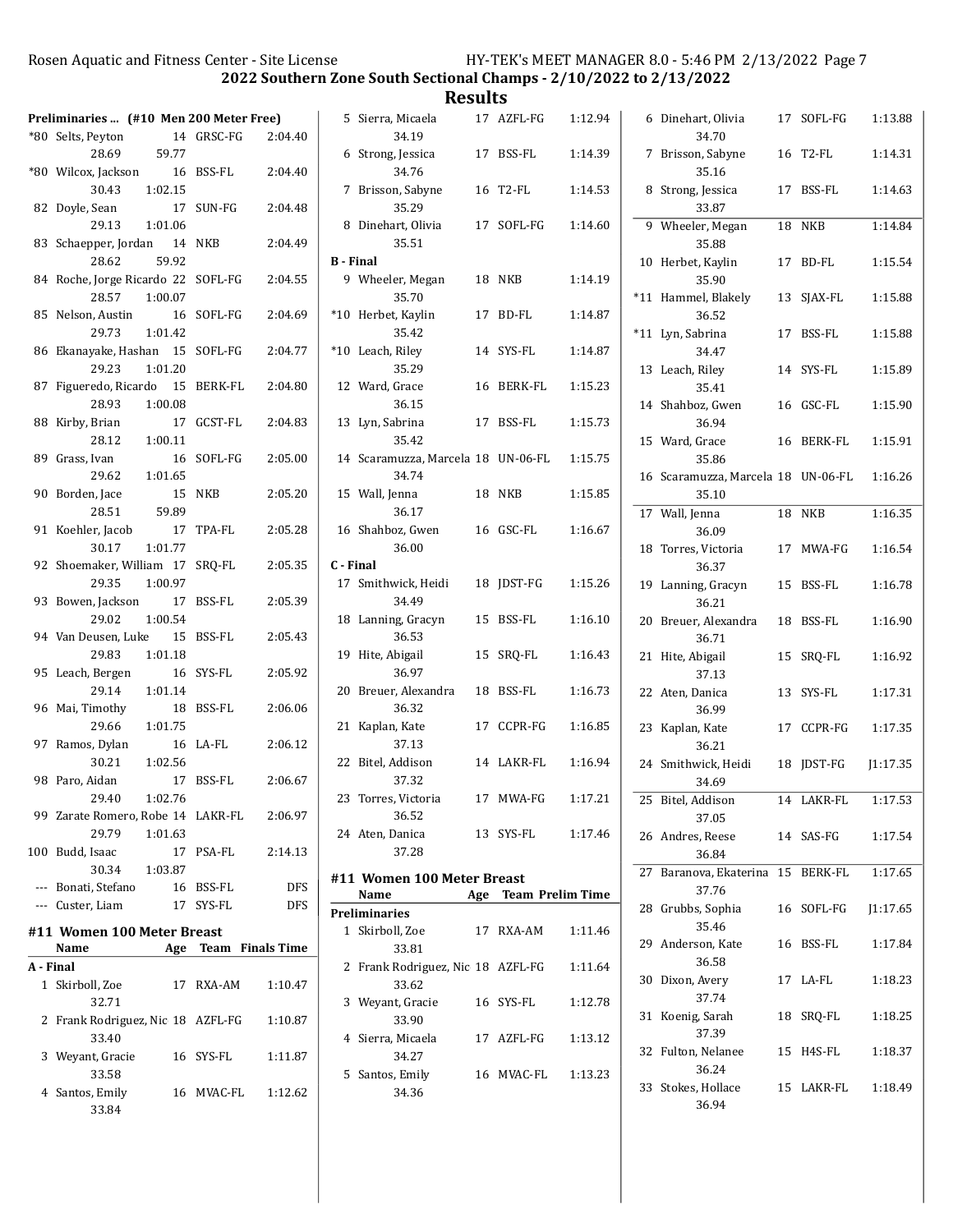| Preliminaries  (#11 Women 100 Meter Breast) |    |                |         |       | 62 Gonzalez,                          |
|---------------------------------------------|----|----------------|---------|-------|---------------------------------------|
| *34 Wysocki, Nina<br>37.21                  |    | 13 SWIM-FL     | 1:18.50 |       | 37.4<br>63 Deluna, Ga                 |
| *34 Wood, Elyse<br>35.39                    |    | 14 GRSC-FG     | 1:18.50 |       | 38.                                   |
| 36 Loving, Kylie                            | 17 | BSS-FL         | 1:18.55 |       | 64 Copland, O<br>36.7                 |
| 35.66<br>37 Sargent, Abbie                  | 15 | FKSC-FG        | 1:18.60 |       | 65 Bartle, Cai<br>39.0                |
| 36.08<br>38 Holmes, Sarah                   | 15 | <b>BERK-FL</b> | 1:18.71 |       | 66 Villamil, A<br>37.7                |
| 36.75<br>39 Rothfuss, Ellie                 | 18 | BD-FL          | 1:18.86 |       | 67 Gotham, M<br>37.                   |
| 37.06<br>40 Bianchi, Bilu<br>36.60          | 16 | RAD-FL         | 1:19.01 |       | 68 Smith, Mcl<br>39.<br>69 Araujo, Ra |
| 41 Diaz, Gabriella<br>37.75                 |    | 17 TPA-FL      | 1:19.12 |       | 38.0<br>70 Lee, Simar                 |
| 42 Cox, Sophie<br>38.25                     | 17 | BD-FL          | 1:19.13 |       | 38.1<br>71 Myers, Cel                 |
| *43 Macadams, Annabell 15 PSA-FL<br>36.18   |    |                | 1:19.51 |       | 40.2<br>72 Goldstein,                 |
| *43 Reese, Aidyn<br>39.00                   | 13 | LAKR-FL        | 1:19.51 |       | 37.<br>73 Hernande:                   |
| 45 Easton, Paige<br>36.77                   | 15 | BERK-FL        | 1:19.71 |       | 39.3<br>74 Gindlesper                 |
| 46 White, Kylie<br>36.81                    | 15 | <b>BSS-FL</b>  | 1:19.83 |       | 38.2<br>*75 Wangenst                  |
| 47 Dame, Leslie<br>36.46                    | 16 | CANE-FG        | 1:19.86 | $*75$ | 38.4<br>Marim, Ga                     |
| 48 Joos, Sophia<br>38.04                    | 15 | <b>BSS-FL</b>  | 1:19.87 | 77    | 37.8<br>Bartel, Caı                   |
| 49 Marim, Isabella<br>36.70                 | 17 | BSS-FL         | 1:19.97 |       | 39.<br>78 Rosenthal                   |
| 50 Cathcart, Sarah<br>37.18                 | 16 | BD-FL          | 1:20.00 |       | 38.2<br>79 Jochims, A                 |
| 51 Noble, Lucy<br>37.33                     | 16 | H4S-FL         | 1:20.08 |       | 39.0<br>80 Gruber, Zo                 |
| 52 Davis, Meagan<br>36.63                   |    | 16 SMAC-ME     | 1:20.24 |       | 40.<br>81 Cronin, Sy                  |
| 53 Catalasan, Mariann 15 SOFL-FG<br>38.00   |    |                | 1:20.40 |       | 39.4<br>82 Steere, Car                |
| 54 Hirsch, Katie<br>39.04                   |    | 13 BSS-FL      | 1:20.44 |       | 38.<br>83 James, Nel                  |
| 55 Edgar, Victoria<br>36.99                 |    | 13 BSS-FL      | 1:20.50 |       | 37.6<br>84 Golding, Sa                |
| 56 Petitt, Katherine<br>36.65               |    | 16 AAC-FL      | 1:20.52 |       | 39.6<br>85 Loving, Pe                 |
| 57 Long, Cary<br>39.16                      |    | 16 RAD-FL      | 1:20.62 |       | 38.9<br>86 Kiefer, Kyl                |
| 58 Hengesbach, Marissa 15 PS-FL<br>38.46    |    |                | 1:20.75 |       | 38.7<br>87 Twomey, l                  |
| 59 Labohn, Alexandra<br>39.05               |    | 15 TYS-FL      | 1:20.78 |       | 39.6<br>88 Trump, La                  |
| 60 Batelli, Brooke<br>37.28                 |    | 16 PSA-FL      | 1:20.80 |       | 38.<br>89 Brackin, E                  |
| 61 Osorio, Sabrina<br>37.76                 |    | 17 SOFL-FG     | 1:20.89 |       | 40.4<br>90 Gonzalez,                  |

| <b>Results</b>               |    |             |         |                                  |             |                      |
|------------------------------|----|-------------|---------|----------------------------------|-------------|----------------------|
| Gonzalez, Sarah<br>37.44     |    | 17 ROCO-FL  | 1:21.03 | 91 Wreski, Izabella<br>40.66     | 15 SWIM-FL  | 1:24.10              |
| Deluna, Gabriella<br>38.53   |    | 15 SOFL-FG  | 1:21.20 | 92 Whitehead, Eva<br>38.73       | 14 GSC-FL   | 1:24.16              |
| Copland, Olivia<br>36.78     |    | 17 PSA-FL   | 1:21.32 | 93 Sanchez, Ana<br>39.23         | 16 RAD-FL   | 1:24.33              |
| Bartle, Caitlin<br>39.01     |    | 14 BD-FL    | 1:21.40 | 94 Lally, Kiley<br>41.02         | 17 SRQ-FL   | 1:25.30              |
| Villamil, Ana<br>37.76       |    | 16 SOFL-FG  | 1:21.54 | 95 Higdon, Grace<br>39.81        | 13 BSS-FL   | 1:25.35              |
| Gotham, Madison<br>37.54     | 17 | BSS-FL      | 1:21.56 | 96 Rines. Ava<br>38.56           | 16 BD-FL    | 1:25.61              |
| Smith, Mckenna<br>39.50      |    | 14 BERK-FL  | 1:21.85 | 97 Lista, Angelina<br>40.47      | 13 SYS-FL   | 1:25.63              |
| Araujo, Rafaella<br>38.09    |    | 16 UN-20-FG | 1:21.90 | 98 Bibler, Tori<br>39.46         | 17 SRQ-FL   | 1:25.86              |
| Lee, Simany<br>38.16         |    | 15 BSS-FL   | 1:21.91 | 99 Ramos, Marley<br>40.90        | 15 BD-FL    | 1:26.03              |
| Myers, Celina<br>40.27       |    | 16 CCS-FL   | 1:22.03 | 100 Gretz, Krista<br>40.45       | 16 T2-FL    | 1:26.07              |
| Goldstein, Charley<br>37.59  |    | 16 UN-23-FG | 1:22.06 | 101 Lent, Emma<br>40.53          | 16 USC-NE   | 1:26.12              |
| Hernandez, Brianna<br>39.39  | 17 | MWA-FG      | 1:22.07 | 102 Hirsh, Dahlia<br>41.35       | 15 SOFL-FG  | 1:26.26              |
| Gindlesperger, Elle<br>38.27 |    | 16 BD-FL    | 1:22.15 | 103 Denham, Hailey<br>39.63      | 14 LAKR-FL  | 1:26.35              |
| Wangensteen, Sonja<br>38.46  |    | 16 ROCO-FL  | 1:22.30 | 104 Beers, Lauren<br>40.70       | 16 TPA-FL   | 1:26.50              |
| Marim, Gabriella<br>37.80    |    | 13 BSS-FL   | 1:22.30 | 105 Pinkos, Catherine<br>41.18   | 17 TYS-FL   | 1:26.57              |
| Bartel, Caroline<br>39.19    |    | 17 BW-FL    | 1:22.33 | 106 Gerrity, Sarah<br>39.45      | 16 ROCO-FL  | 1:26.78              |
| Rosenthal, Reese<br>38.20    |    | 15 GRSC-FG  | 1:22.50 | 107 Vizcaya, Ariana<br>39.71     | 15 RAD-FL   | 1:27.08              |
| Jochims, Ava<br>39.02        |    | 12 RXA-AM   | 1:22.53 | 108 Manrique, Karina<br>41.29    | 17 MWA-FG   | 1:27.52              |
| Gruber, Zoe<br>40.52         |    | 13 SRQ-FL   | 1:22.54 | 109 Branka, Kamila<br>40.68      | 16 ROCO-FL  | 1:27.59              |
| Cronin, Sydney<br>39.44      |    | 14 LA-FL    | 1:22.57 | 110 Eckert, Jordyn<br>40.52      | 17 H4S-FL   | 1:27.98              |
| Steere, Campbell<br>38.74    |    | 16 T2-FL    | 1:22.79 | 111 Clark, Claire<br>42.00       | 15 BD-FL    | 1:28.00              |
| James, Nelle<br>37.67        |    | 16 BD-FL    | 1:22.81 | 112 Clayton, Abby<br>42.67       | 15 ROCO-FL  | 1:28.48              |
| Golding, Sally<br>39.65      |    | 17 SOFL-FG  | 1:23.16 | 113 Walker, Michaela<br>41.03    | 16 BW-FL    | 1:29.43              |
| Loving, Peyton<br>38.99      |    | 14 BSS-FL   | 1:23.25 | #12 Men 100 Meter Breast<br>Name |             | Age Team Finals Time |
| Kiefer, Kylie<br>38.72       |    | 15 STAR-FL  | 1:23.72 | A - Final                        |             |                      |
| Twomey, Mary<br>39.66        |    | 14 TCSC-FL  | 1:23.87 | 1 Horrego, Julio<br>28.64        | 23 SOFL-FG  | 1:02.23              |
| Trump, Layla<br>38.12        |    | 15 RAD-FL   | 1:24.02 | 2 Pfyffer, Luca<br>29.67         | 25 UN-26-LA | 1:03.48              |
| Brackin, Elyna<br>40.45      |    | 15 SPA-FL   | 1:24.08 | 3 Martin, Dario<br>30.80         | 17 OSC-FG   | 1:04.43              |
| Gonzalez, Gabriella<br>40.67 |    | 15 SYS-FL   | 1:24.09 | 4 Heck, William<br>30.44         | 17 BSS-FL   | 1:04.48              |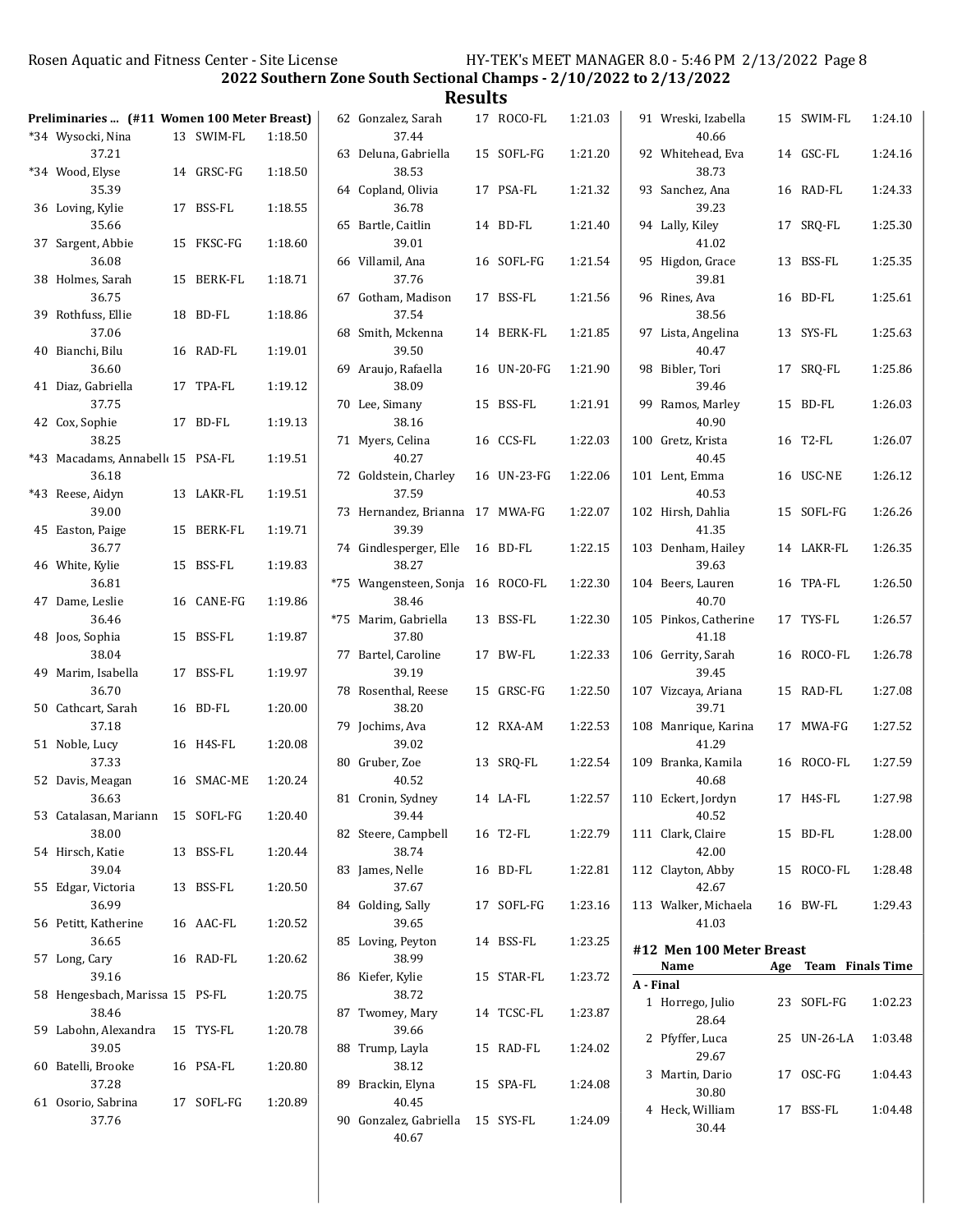34.12

2022 Southern Zone South Sectional Champs - 2/10/2022 to 2/13/2022

|                  |                                           |                      |         | Results                                   |            |         |                                           |             |         |
|------------------|-------------------------------------------|----------------------|---------|-------------------------------------------|------------|---------|-------------------------------------------|-------------|---------|
|                  | A - Final  (#12 Men 100 Meter Breast)     |                      |         | 5 Horrego, Julio                          | 23 SOFL-FG | 1:05.27 | 33 Efimov, Nikita                         | 18 OSC-FG   | 1:10.65 |
|                  | 5 Martin, Giulian<br>31.22                | 15 CANE-FG           | 1:05.06 | 29.82<br>6 Martin, Giulian                |            | 1:05.39 | 32.88                                     |             | 1:10.68 |
|                  | 6 Heary, William                          | 17 SRQ-FL            | 1:05.28 | 30.89                                     | 15 CANE-FG |         | 34 Matteson, Cyrus<br>32.86               | 14 SRQ-FL   |         |
|                  | 30.91<br>7 Herrera, Harrison              |                      | 1:05.77 | 7 Herrera, Harrison<br>31.27              | 18 BSS-FL  | 1:05.87 | 35 Repak, Jayden<br>32.58                 | 15 BERK-FL  | 1:10.75 |
|                  | 31.05                                     | 18 BSS-FL            |         | 8 Maloney, Ethan                          | 18 BSS-FL  | 1:06.12 | 36 Alvarez, Robert                        | 15 MACM-FG  | 1:10.78 |
|                  | 8 Maloney, Ethan<br>31.82                 | 18 BSS-FL            | 1:07.67 | 31.21                                     |            |         | 33.12                                     | 16 SAS-FG   | 1:11.18 |
| <b>B</b> - Final |                                           |                      |         | 9 Egri-Martin, Marcos 17 SWIM-FL<br>30.69 |            | 1:07.25 | 37 Gluzman, Joshua<br>32.59               |             |         |
|                  | 9 Egri-Martin, Marcos 17 SWIM-FL<br>31.41 |                      | 1:06.39 | 10 Nozaki, Tomohiro<br>31.09              | 17 BSS-FL  | 1:07.40 | 38 Thai, Alexander<br>33.05               | 16 FE-FL    | 1:11.26 |
|                  | 10 Porch, Wyatt<br>32.88                  | 15 BSS-FL            | 1:07.22 | 11 Rommmaneekochcha 16 BSS-FL<br>31.89    |            | 1:07.50 | 39 Walton, David<br>32.50                 | 18 BSS-FL   | 1:11.30 |
|                  | 11 Nozaki, Tomohiro<br>31.62              | 17 BSS-FL            | 1:07.27 | 12 Foulds, Chase<br>31.75                 | 16 SAS-FG  | 1:07.51 | 40 Stubbs, Kierro<br>34.23                | 18 MVAC-FL  | 1:11.33 |
|                  | 12 Zamir, Eldad<br>32.48                  | 15 BSS-FL            | 1:07.36 | 13 Harlan, Jackson<br>32.39               | 19 SYS-FL  | 1:07.72 | 41 Simon, Luca<br>33.50                   | 16 SRQ-FL   | 1:11.45 |
|                  | 13 Rommmaneekochcha 16 BSS-FL<br>31.17    |                      | 1:07.38 | 14 Zamir, Eldad<br>31.85                  | 15 BSS-FL  | 1:07.81 | 42 Roberts, Liam<br>33.15                 | 13 BSS-FL   | 1:11.88 |
|                  | 14 Harlan, Jackson<br>31.45               | 19 SYS-FL            | 1:07.64 | 15 Colmenares, Javier<br>32.49            | 15 SOFL-FG | 1:07.98 | 43 Parnell, Nicolaas<br>34.57             | 16 UN-15-FL | 1:11.91 |
|                  | 15 Colmenares, Javier<br>32.52            | 15 SOFL-FG           | 1:08.03 | 16 Porch, Wyatt<br>31.60                  | 15 BSS-FL  | 1:08.07 | *44 Ward, Wilson<br>34.02                 | 18 CSSC-FG  | 1:11.95 |
|                  | 16 Foulds, Chase<br>32.10                 | 16 SAS-FG            | 1:08.07 | 17 Eckerman, Max<br>31.26                 | 17 SYS-FL  | 1:08.23 | *44 Liu, Kevin<br>33.54                   | 15 BSS-FL   | 1:11.95 |
| C - Final        |                                           |                      |         | 18 Whitten, Jack                          | 18 BSS-FL  | 1:08.49 | 46 Izquierdo, Tres                        | 15 SYS-FL   | 1:12.00 |
|                  | 17 Eckerman, Max                          | 17 SYS-FL            | 1:08.12 | 31.78                                     |            |         | 34.19                                     |             |         |
|                  | 31.64<br>18 Balon, Maximilian             | 16 TPA-FL            | 1:08.22 | 19 Pokatragool, Pete<br>32.00             | 17 SAS-FG  | 1:08.57 | 47 Navarro, Gabriel<br>32.94              | 13 NMST-FG  | 1:12.06 |
|                  | 31.65<br>19 Foley, Andrew                 | 18 TPA-FL            | 1:08.47 | 20 Foley, Andrew<br>31.85                 | 18 TPA-FL  | 1:08.59 | 48 Shipman, Daniel<br>33.12               | 15 MART-FG  | 1:12.15 |
|                  | 32.17                                     |                      |         | 21 Balon, Maximilian                      | 16 TPA-FL  | 1:08.60 | 49 Golding, Alex                          | 17 SOFL-FG  | 1:12.16 |
|                  | 20 Joos, Louis<br>33.24                   | 14 BSS-FL            | 1:08.55 | 31.86<br>22 Joos, Louis                   | 14 BSS-FL  | 1:08.70 | 32.99<br>50 Wu, Cobi                      | 13 MVAC-FL  | 1:12.25 |
|                  | 21 Cheung, Zackary<br>33.16               | 18 BSS-FL            | 1:08.56 | 32.10<br>23 Young, Lucas                  | 14 CANE-FG | 1:08.84 | 34.90<br>51 Pokatragool, Paul             | 15 SAS-FG   | 1:12.34 |
|                  | 22 Whitten, Jack                          | 18 BSS-FL            | 1:08.67 | 33.57                                     |            |         | 33.68<br>52 Keegan, Daniel                |             |         |
|                  | 32.96<br>23 Pokatragool, Pete             | 17 SAS-FG            | 1:08.91 | 24 Cheung, Zackary<br>33.61               | 18 BSS-FL  | 1:09.12 | 34.63                                     | 14 SRQ-FL   | 1:12.72 |
|                  | 32.37                                     |                      | 1:09.01 | 25 Schindler, Liam                        | 17 AAC-FL  | 1:09.24 | 53 Savolle, Marc<br>35.35                 | 18 T2-FL    | 1:12.75 |
|                  | 24 Young, Lucas<br>32.91                  | 14 CANE-FG           |         | 32.39<br>26 Corn, Elias                   | 16 SRQ-FL  | 1:09.54 | 54 Guio, Sebastian                        | 14 HAT-FG   | 1:12.76 |
|                  | #12 Men 100 Meter Breast                  |                      |         | 32.94                                     |            |         | 34.02<br>55 Roman, Javier                 | 18 SOFL-FG  | 1:12.77 |
|                  | Name                                      | Age Team Prelim Time |         | 27 Heck, Andrew<br>33.41                  | 17 BSS-FL  | 1:09.55 | 35.04                                     |             |         |
|                  | <b>Preliminaries</b><br>1 Heary, William  | 17 SRQ-FL            | 1:04.66 | 28 Melendez, Manuel<br>32.65              | 18 SOFL-FG | 1:09.60 | 56 Murashkin, Anthony 14 TYS-FL<br>33.99  |             | 1:13.00 |
|                  | 30.68<br>2 Heck, William<br>30.28         | 17 BSS-FL            | 1:04.89 | 29 Trujillo, Sebastian<br>32.40           | 17 ROCO-FL | 1:09.92 | 57 Vanden Heuvel, Andr 17 SRQ-FL<br>34.53 |             | 1:13.04 |
|                  | 3 Pfyffer, Luca<br>30.90                  | 25 UN-26-LA          | 1:04.91 | 30 Aten, Casey<br>33.74                   | 16 SYS-FL  | 1:09.96 | 58 Vergara, Bruno<br>32.96                | 16 BSS-FL   | 1:13.21 |
|                  | 4 Martin, Dario<br>30.43                  | 17 OSC-FG            | 1:05.26 | 31 Gertsik, Daniel<br>32.78               | 16 SAS-FG  | 1:10.22 | 59 Larson, Evan<br>33.98                  | 17 BSS-FL   | 1:13.32 |
|                  |                                           |                      |         | 32 Gusmao, David<br>31.62                 | 17 STAR-FL | 1:10.25 | 60 Thatavakorn, Sean<br>34.36             | 14 TYS-FL   | 1:13.41 |
|                  |                                           |                      |         |                                           |            |         | 61 Aldrich, Nicholas                      | 14 LAKR-FL  | 1:13.50 |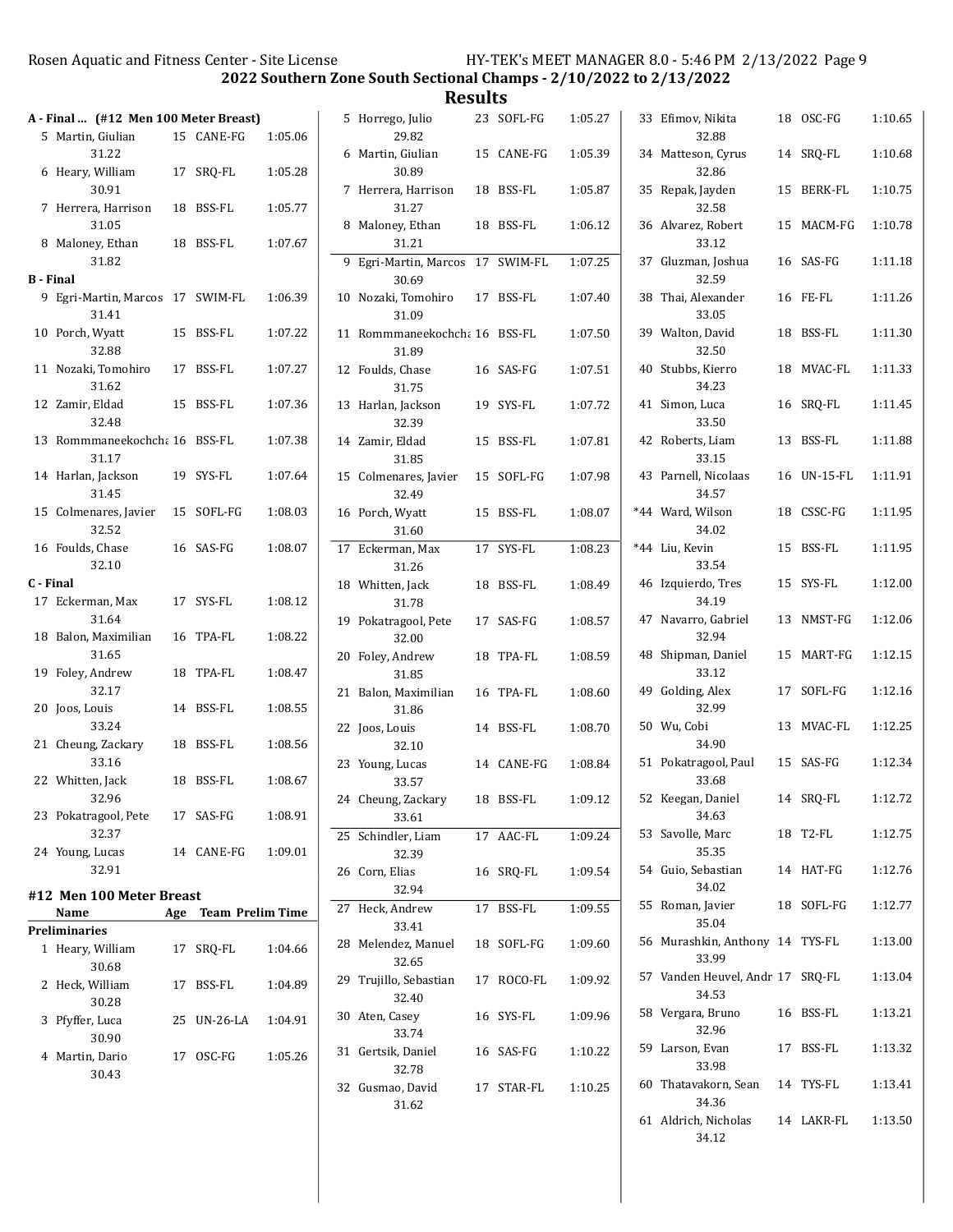2022 Southern Zone South Sectional Champs - 2/10/2022 to 2/13/2022

|           |                                              |             |                      |           |                                 | Results |                      |         |                                       |            |         |
|-----------|----------------------------------------------|-------------|----------------------|-----------|---------------------------------|---------|----------------------|---------|---------------------------------------|------------|---------|
|           | Preliminaries  (#12 Men 100 Meter Breast)    | 14 SOFL-FG  |                      |           | 2 Reese, Addison<br>28.78       |         | 16 LAKR-FL           | 1:01.08 | 3 Reese, Addison<br>29.47             | 16 LAKR-FL | 1:01.96 |
|           | 62 Hau, Derek<br>35.49                       |             | 1:13.63              |           | 3 Sauickie, Addison             |         | 16 SYS-FL            | 1:01.36 | 4 Skirboll, Zoe                       | 17 RXA-AM  | 1:02.44 |
|           | 63 Hill, Michael                             | 18 TCSC-FL  | 1:13.65              |           | 28.87                           |         |                      |         | 29.01                                 |            |         |
|           | 34.02<br>64 Sunman, Hayden                   | 15 PSA-FL   | 1:13.67              |           | 4 Ahn, Hannah<br>29.74          |         | 17 GSC-FL            | 1:02.07 | 5 Sauickie, Addison<br>29.24          | 16 SYS-FL  | 1:02.52 |
|           | 34.52<br>65 Garcia Flores, Adrian 15 STAR-FL |             | 1:13.91              |           | 5 Gormley, Breckin<br>29.69     |         | 17 NKB               | 1:02.30 | 6 Gormley, Breckin<br>29.35           | 17 NKB     | 1:02.82 |
|           | 34.21                                        |             |                      |           | 6 Avila, Julimar                |         | 25 AZFL-FG           | 1:02.68 | 7 Bowley, Lockett                     | 18 BD-FL   | 1:03.05 |
|           | 66 Kim, Stephen<br>34.43                     | 16 UN-25-FG | 1:14.16              |           | 29.57<br>7 Bowley, Lockett      |         | 18 BD-FL             | 1:02.75 | 29.71<br>8 Ahn, Hannah                | 17 GSC-FL  | 1:03.78 |
|           | 67 Charnou, Maksim<br>33.35                  | 14 NMST-FG  | 1:14.27              |           | 29.89<br>8 Skirboll, Zoe        |         | 17 RXA-AM            | 1:03.50 | 29.60<br>9 McGrath, Megan             | 18 BSS-FL  | 1:03.80 |
|           | 68 Macgregor, Ben                            | 16 RAD-FL   | 1:14.44              |           | 29.89                           |         |                      |         | 30.11                                 |            |         |
|           | 35.79                                        |             |                      |           | <b>B</b> - Final                |         |                      |         | 10 Daley, Elan                        | 16 BSS-FL  | 1:04.19 |
|           | 69 Wilcox, Jackson                           | 16 BSS-FL   | 1:14.56              |           | 9 Daley, Elan                   |         | 16 BSS-FL            | 1:03.01 | 29.89                                 |            |         |
|           | 36.40                                        |             |                      |           | 29.46                           |         |                      |         | 11 Lehman, Madison                    | 16 SWIM-FL | 1:04.32 |
|           | 70 Villalonga, Diego<br>35.48                | 15 MWA-FG   | 1:14.73              |           | 10 McGrath, Megan<br>29.48      |         | 18 BSS-FL            | 1:03.14 | 30.80<br>12 Bethea, Carinn            | 17 T2-FL   | 1:04.62 |
|           | 71 Scanlon, James                            | 18 T2-FL    | 1:14.88              |           | 11 Aguilar, Nicole              |         | 17 WOW-FG            | 1:03.79 | 30.68                                 |            |         |
|           | 35.02                                        |             |                      |           | 30.92                           |         |                      |         | 13 Jorge, Sofia                       | 13 MACM-FG | 1:04.67 |
|           | 72 Bowen, Jackson                            | 17 BSS-FL   | 1:14.97              |           | 12 Jorge, Sofia                 |         | 13 MACM-FG           | 1:04.10 | 29.67                                 |            |         |
|           | 35.09<br>73 Songayab, Joseph                 | 17 GSC-FL   | 1:15.15              |           | 29.83<br>13 Lehman, Madison     |         | 16 SWIM-FL           | 1:04.62 | 14 Murphy, Julia<br>30.04             | 15 BSS-FL  | 1:04.86 |
|           | 34.47                                        |             |                      |           | 29.88                           |         |                      |         | 15 Smith, Mary Agnes                  | 14 PSA-FL  | 1:04.87 |
|           | 74 Perri, Alan                               | 17 SPA-FL   | 1:15.26              |           | 14 Smith, Mary Agnes            |         | 14 PSA-FL            | 1:04.95 | 31.64                                 |            |         |
|           | 34.92                                        |             |                      |           | 30.77                           |         |                      |         | 16 Aguilar, Nicole                    | 17 WOW-FG  | 1:04.89 |
|           | 75 O'Donnell, Curran                         | 16 UN-21-FG | 1:15.52              |           | 15 Murphy, Julia                |         | 15 BSS-FL            | 1:05.05 | 30.13                                 |            |         |
|           | 34.59                                        |             |                      |           | 30.47                           |         |                      |         | 17 Eckerman, Maeve                    | 15 SYS-FL  | 1:04.96 |
|           | 76 Burangulov, Abrahan 14 GSC-FL<br>35.25    |             | 1:15.53              |           | 16 Bethea, Carinn<br>31.19      |         | 17 T2-FL             | 1:06.33 | 31.16<br>18 Bishop, Mabry             | 17 AAC-FL  | 1:04.98 |
|           | 77 Krstolic, Ashton                          | 17 UN-05-FL | 1:15.81              | C - Final |                                 |         |                      |         | 30.96                                 |            |         |
|           | 35.66                                        |             |                      |           | 17 Lojewski, Isabella           |         | 17 BD-FL             | 1:03.30 | 19 Teixeira, Isabela                  | 14 USC-NE  | 1:04.99 |
|           | 78 Gong, Simon<br>35.19                      | 15 BD-FL    | 1:16.04              |           | 30.13<br>18 Eckerman, Maeve     |         | 15 SYS-FL            | 1:04.20 | 30.04<br>20 Schwenk, Taylor           | 14 SRQ-FL  | 1:05.00 |
|           | 79 Miller, Alexander<br>34.89                | 15 SOFL-FG  | 1:16.31              |           | 30.03<br>19 Bishop, Mabry       |         | 17 AAC-FL            | 1:04.50 | 30.79<br>21 Dinehart, Elena           | 17 SOFL-FG | 1:05.09 |
|           | 80 Wolking, Benjamin 17 GSC-FL               |             | 1:16.38              |           | 30.40                           |         |                      |         | 30.07                                 |            |         |
|           | 37.30                                        |             |                      |           | 20 Schwenk, Taylor              |         | 14 SRQ-FL            | 1:04.82 | 22 Lojewski, Isabella                 | 17 BD-FL   | 1:05.13 |
|           | 81 Grafton, Zachary                          | 18 BD-FL    | 1:16.51              |           | 31.23                           |         |                      |         | 30.02                                 |            |         |
|           | 35.17<br>82 Francis, Trevor                  | 16 BD-FL    | 1:16.73              |           | 21 Dinehart, Elena<br>30.27     |         | 17 SOFL-FG           | 1:04.94 | 23 Sammy, Katherine                   | 17 GSC-FL  | 1:05.34 |
|           | 36.44                                        |             |                      |           | 22 Sayag, Isabel                |         | 15 AAC-FL            | 1:05.05 | 31.02<br>24 Sayag, Isabel             | 15 AAC-FL  | 1:05.36 |
|           | 83 Wertenberger, Willia 17 BD-FL             |             | 1:16.77              |           | 30.75                           |         |                      |         | 31.42                                 |            |         |
|           | 37.16                                        |             |                      |           | 23 Teixeira, Isabela            |         | 14 USC-NE            | 1:05.26 | 25 Ford, Kathryn                      | 16 BSS-FL  | 1:05.47 |
|           | 84 Gudino, Juanfrancisc 14 GRSC-FG           |             | 1:16.85              |           | 29.81                           |         |                      |         | 30.72                                 |            |         |
|           | 85 Schumacher, Gavin 16 MELB-FL              |             | 1:17.28              |           | 24 Sammy, Katherine             |         | 17 GSC-FL            | 1:05.75 | 26 Puryear-Lynch, Gabri 17 BD-FL      |            | 1:05.58 |
|           | 35.09                                        |             |                      |           | 30.70                           |         |                      |         | 30.98                                 |            |         |
|           | 86 Roberts, Tyler<br>35.96                   | 17 BD-FL    | 1:18.87              |           | #13 Women 100 Meter Fly<br>Name |         | Age Team Prelim Time |         | 27 Lanning, Gracyn<br>30.74           | 15 BSS-FL  | 1:05.80 |
|           | --- Harris, Zackary                          | 17 SOFL-FG  | <b>DFS</b>           |           | <b>Preliminaries</b>            |         |                      |         | 28 Smutny, Madeline                   | 16 SOFL-FG | 1:05.81 |
|           | #13 Women 100 Meter Fly                      |             |                      |           | 1 McIntosh, Summer              |         | 15 UN-11-FL          | 59.82   | 31.05                                 |            |         |
|           | Name                                         |             | Age Team Finals Time |           | 28.02                           |         |                      |         | 29 Scaramuzza, Marcela 18 UN-06-FL    |            | 1:05.86 |
| A - Final |                                              |             |                      |           | 2 Avila, Julimar                |         | 25 AZFL-FG           | 1:01.90 | 30.89                                 |            |         |
|           | 1 McIntosh, Summer<br>27.50                  | 15 UN-11-FL | 59.28                |           | 28.68                           |         |                      |         | 30 Moustgaard, Maizie 14 NKB<br>30.23 |            | 1:05.97 |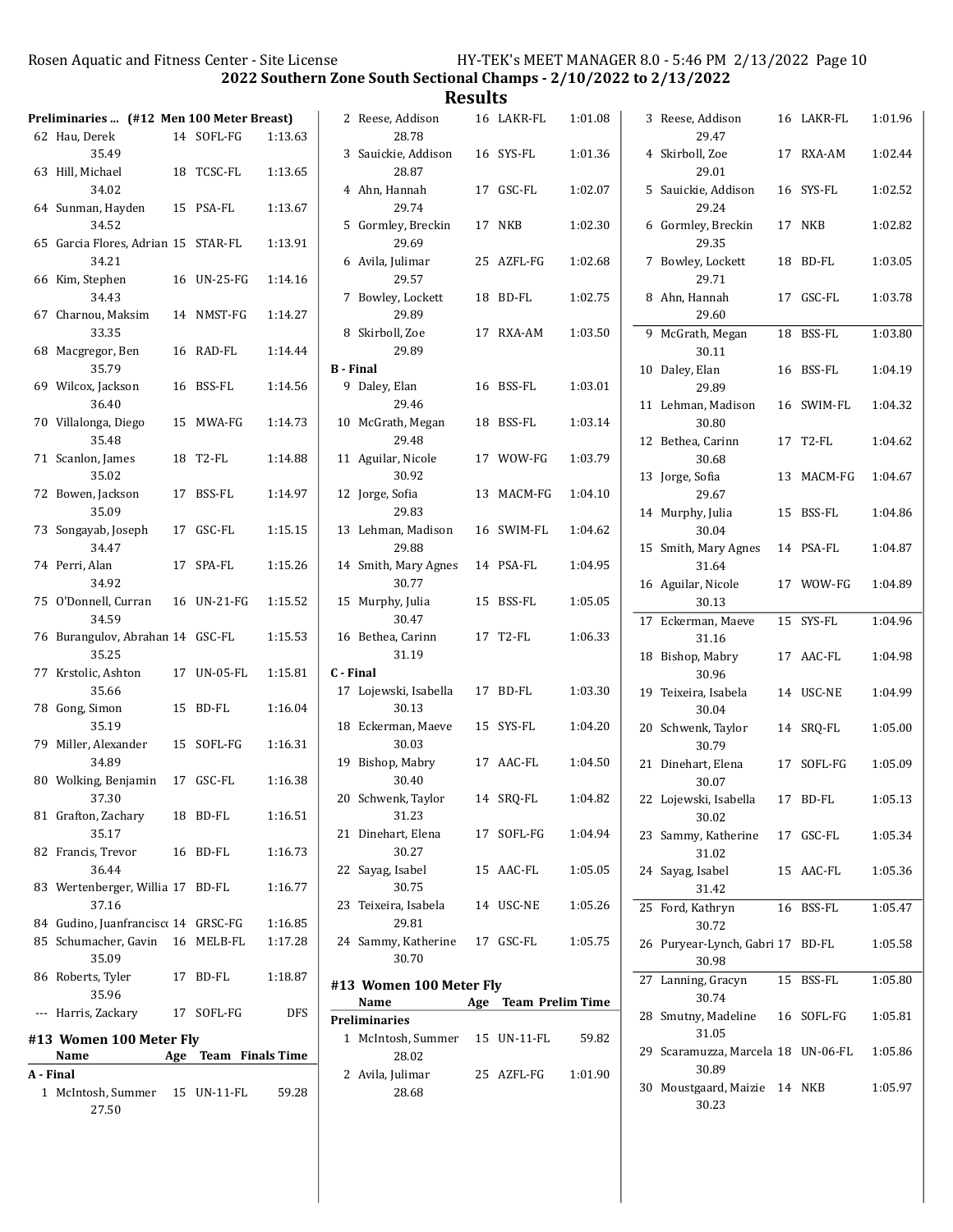2022 Southern Zone South Sectional Champs - 2/10/2022 to 2/13/2022

**Results**<br>a 16 SRO-FL

|    | Preliminaries  (#13 Women 100 Meter Fly)         |    |                    |         |
|----|--------------------------------------------------|----|--------------------|---------|
|    | 31 Daley, Kayla<br>30.45                         |    | 16 BERK-FL         | 1:06.17 |
|    | 32 Torres Pomar, Regina 15 MVAC-FL<br>31.93      |    |                    | 1:06.23 |
|    | 33 Wertheim, Arianna<br>30.00                    |    | 14 HIGH-FL         | 1:06.24 |
|    | 34 Robles Cortes, Gabrie 18 AZFL-FG<br>31.88     |    |                    | 1:06.26 |
| 35 | Perez, Casev<br>31.99                            | 16 | BMHG-FG            | 1:06.38 |
| 36 | Wohlgemuth, Annie 16 PSA-FL<br>30.92             |    |                    | 1:06.48 |
| 37 | Rahn, Bethany<br>31.23                           |    | 17 SYS-FL          | 1:06.61 |
| 38 | Lyn, Sabrina<br>30.28                            | 17 | BSS-FL             | 1:06.66 |
| 39 | McCormick, Riley<br>30.80                        |    | 17 CSSC-FG         | 1:06.74 |
| 40 | Bartle, Caitlin<br>31.97                         | 14 | BD-FL              | 1:06.77 |
| 41 | Cabral, Katelyn<br>31.02                         | 18 | GSC-FL             | 1:06.80 |
|    | 42 Laur, Catherine<br>30.53                      | 17 | T <sub>2</sub> -FL | 1:06.89 |
| 43 | Shilts, Selin<br>31.88                           | 17 | PS-FL              | 1:06.91 |
| 44 | Higgo, Lila<br>31.33                             | 14 | BSS-FL             | 1:06.96 |
|    | 45 Zorn, Alexandra<br>30.87                      | 18 | BSS-FL             | 1:07.08 |
|    | 46 Musiello, Gio<br>31.92                        | 15 | GRSC-FG            | 1:07.10 |
|    | 47 Shields, Madeline<br>31.67                    |    | 17 TCSC-FL         | 1:07.20 |
|    | 48 Cannella, Ashlin<br>31.54                     |    | 15 AAC-FL          | 1:07.23 |
|    | 49 Wood, Elyse<br>31.39                          |    | 14 GRSC-FG         | 1:07.24 |
|    | 50 Khoo, Faith<br>31.60                          | 18 | BSS-FL             | 1:07.25 |
| 51 | Pope, Alex<br>30.93                              | 16 | SPA-FL             | 1:07.32 |
| 52 | Riopelle, Nicole<br>31.68                        | 15 | ROCO-FL            | 1:07.40 |
| 53 | Le, Hannah<br>32.36                              | 15 | STAR-FL            | 1:07.60 |
| 54 | O'Dwyer, Danica<br>31.29                         |    | 14 LA-FL           | 1:07.67 |
| 55 | Macias, Daniela<br>31.65                         | 17 | STAR-FL            | 1:07.71 |
| 56 | Villemaire, Shelby                               |    | 16 SRQ-FL          | 1:08.01 |
|    | 32.40<br>57 Netzley, Emma                        |    | 16 LA-FL           | 1:08.17 |
| 58 | 31.63<br>Reynolds, Madeleine 15 LAKR-FL<br>31.84 |    |                    | 1:08.25 |

|           | 59 Ulvestad, Sophia<br>31.67                |     | 16 SRQ-FL               | 1:08.32 |
|-----------|---------------------------------------------|-----|-------------------------|---------|
| 60        | Dame, Leslie<br>32.21                       |     | 16 CANE-FG              | 1:08.48 |
|           | 61 O'Keefe, Mackenzie<br>31.10              |     | 14 H4S-FL               | 1:08.51 |
|           | 62 Strong, Jessica<br>31.79                 |     | 17 BSS-FL               | 1:08.53 |
|           | 63 Powell, Carolyn<br>30.67                 |     | 14 CSSC-FG              | 1:08.63 |
|           | 64 Sensenbrenner, Saral 18 SYS-FL<br>31.69  |     |                         | 1:08.66 |
|           | 65 Montero, Rebecca<br>33.24                |     | 17 GRSC-FG              | 1:08.70 |
|           | 66 MacGregor, Charlotte 16 BERK-FL<br>30.60 |     |                         | 1:08.79 |
|           | 67 Paredes, Gabriela<br>32.07               |     | 15 UN-12-FL             | 1:08.86 |
| $*68$     | Kauppi, Isabel<br>31.34                     | 18  | <b>IDST-FG</b>          | 1:08.87 |
|           | *68 Kiefer, Kylie<br>32.02                  | 15  | STAR-FL                 | 1:08.87 |
|           | 70 Cogle, Morgan<br>31.26                   | 16  | JDST-FG                 | 1:08.90 |
|           | 71 Villamil, Ana<br>31.48                   |     | 16 SOFL-FG              | 1:09.01 |
|           | 72 Wall, Jenna<br>32.41                     |     | 18 NKB                  | 1:09.18 |
| 73        | Rotchin, Leorah<br>32.10                    |     | 15 WOW-FG               | 1:09.30 |
|           | 74 Montes, Mariana<br>32.12                 |     | 14 UN-27-FG             | 1:09.32 |
| 75        | Edwards, Piyamard<br>31.67                  |     | 15 AAC-FL               | 1:09.40 |
| 76        | Traynor, Christine<br>32.48                 |     | 16 SYS-FL               | 1:09.44 |
|           | 77 Vasquez, Isabella<br>32.91               |     | 15 LAKR-FL              | 1:09.72 |
|           | 78 Lundy, Rachel<br>32.34                   | 18  | BSS-FL                  | 1:10.06 |
|           | 79 Kudmani, Karin<br>32.28                  |     | 17 STAR-FL              | 1:11.04 |
|           | 80 Senekal, Danika<br>32.64                 |     | 14 TPA-FL               | 1:11.85 |
|           | 81 Hunt, Andrea<br>33.46                    |     | 17 BD-FL                | 1:11.91 |
|           | #14 Men 100 Meter Fly<br>Name               | Age | <b>Team</b> Finals Time |         |
| A - Final |                                             |     |                         |         |
|           | 1 Dressel, Caeleb<br>23.88                  |     | 25 GSC-FL               | 51.95   |
| 2         | Ledford, Mitchell 17 TCSC-FL<br>25.85       |     |                         | 54.35   |
| 3         | Espernberger, Martir 18 BSS-FL<br>25.42     |     |                         | 54.63   |
|           | 4 Vincent, Davidson 20 AZFL-FG<br>25.91     |     |                         | 55.14   |

| 5.               | Hulbert, Gage<br>25.69                      |    | 17 BSS-FL            | 55.23 |
|------------------|---------------------------------------------|----|----------------------|-------|
|                  | 6 Morales, Yeziel<br>25.98                  |    | 26 AZFL-FG           | 55.60 |
|                  | 7 Stokvis, Jack<br>26.58                    |    | 17 T2-FL             | 55.75 |
|                  | 8 Nunez Del Prado, Est 17 AZFL-FG<br>27.72  |    |                      | 59.20 |
| <b>B</b> - Final |                                             |    |                      |       |
|                  | 9 Bouwman, Leif<br>25.97                    |    | 17 UN-22-FG          | 56.18 |
|                  | 10 Odlum-Smith, Jayhan 20 AZFL-FG<br>26.49  |    |                      | 56.26 |
|                  | 11 Baffico, Felipe<br>26.49                 |    | 16 SYS-FL            | 56.50 |
|                  | 12 Araya, Gabriel<br>26.81                  |    | 22 AZFL-FG           | 57.07 |
|                  | 13 Rojas Newman, Migu 17 BSS-FL<br>26.35    |    |                      | 57.32 |
|                  | 14 Yates, Coleman<br>27.25                  |    | 17 GSC-FL            | 57.37 |
|                  | 15 Collazo Torres, Kevyr 16 TPA-FL<br>26.55 |    |                      | 57.85 |
|                  | 16 Tolentino, Seth<br>27.53                 |    | 16 BSS-FL            | 59.31 |
| C - Final        |                                             |    |                      |       |
|                  | 17 Ingerick, Logan<br>27.09                 |    | 18 AAC-FL            | 56.96 |
|                  | *18 Campbell, Mason<br>26.86                |    | 18 UN-13-FL          | 58.06 |
|                  | *18 Kyser, Landon<br>27.23                  |    | 15 HAT-FG            | 58.06 |
|                  | 20 Siers, Aidan<br>27.29                    |    | 15 SYS-FL            | 58.26 |
|                  | 21 Lancaster, Kayden<br>27.27               |    | 17 BSS-FL            | 58.31 |
|                  | 22 Peterson, Tucker<br>26.54                |    | 18 BSS-FL            | 58.50 |
|                  | 23 Franco, Luigi<br>26.82                   | 18 | TPA-FL               | 58.65 |
|                  | 24 Orhan, Kaan<br>27.83                     |    | 18 BSS-FL            | 58.74 |
|                  | #14 Men 100 Meter Fly                       |    |                      |       |
|                  | Name                                        |    | Age Team Prelim Time |       |
|                  |                                             |    |                      |       |
|                  | <b>Preliminaries</b>                        |    |                      |       |
|                  | 1 Dressel, Caeleb 25 GSC-FL<br>25.01        |    |                      | 53.31 |
|                  | 2 Vincent, Davidson 20 AZFL-FG<br>25.78     |    |                      | 55.19 |
| 3                | Espernberger, Martir 18 BSS-FL<br>25.71     |    |                      | 55.25 |
|                  | 4 Ledford, Mitchell 17 TCSC-FL<br>26.20     |    |                      | 55.55 |
|                  | 5 Hulbert, Gage<br>26.34                    |    | 17 BSS-FL            | 55.70 |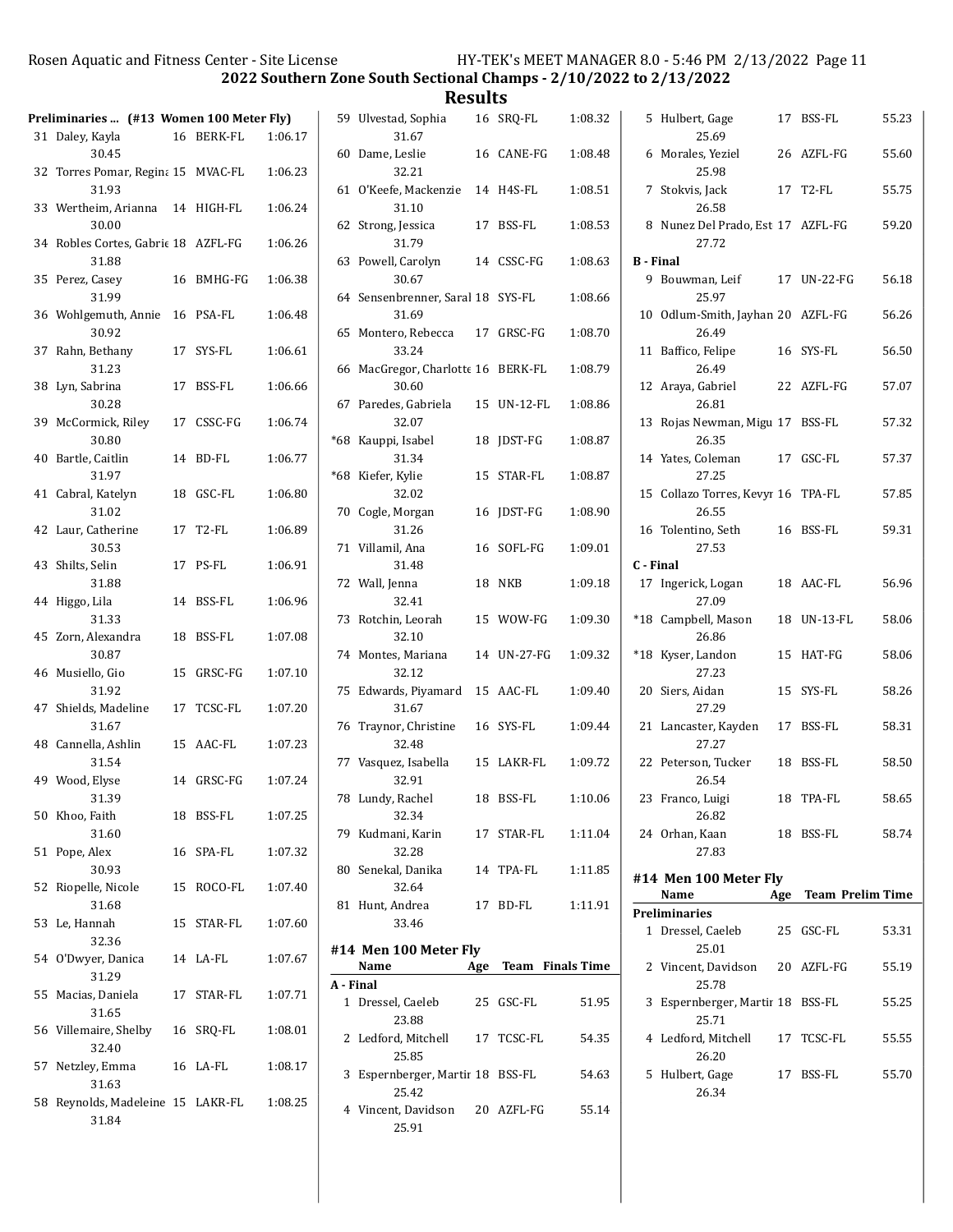2022 Southern Zone South Sectional Champs - 2/10/2022 to 2/13/2022

| Preliminaries  (#14 Men 100 Meter Fly)      |             |       | 33 Luka, Kirill                          | 18 SYS-FL  | 59.14   |                  | 62 Daley, Elijah                                         | 15 BSS-FL            | 1:01.30 |
|---------------------------------------------|-------------|-------|------------------------------------------|------------|---------|------------------|----------------------------------------------------------|----------------------|---------|
| 6 Morales, Yeziel<br>25.45                  | 26 AZFL-FG  | 55.85 | 28.66<br>34 Whittall, Anthony            | 16 BSS-FL  | 59.30   |                  | 28.93<br>63 Ooi, Ethan                                   | 15 SYS-FL            | 1:01.46 |
| 7 Stokvis, Jack<br>26.10                    | 17 T2-FL    | 56.15 | 27.32<br>35 Morales, Gabriel             | 17 FSLA-FL | 59.42   |                  | 28.50<br>64 Dominguez, Alfredo 14 BMHG-FG                |                      | 1:01.48 |
| 8 Nunez Del Prado, Est 17 AZFL-FG<br>26.54  |             | 56.17 | 27.71<br>36 Weisel, Elliot               | 16 ROCO-FL | 59.49   |                  | 28.35<br>65 Davis, Thomas                                | 18 SMAC-ME           | 1:01.55 |
| 9 Bouwman, Leif<br>26.18                    | 17 UN-22-FG | 56.71 | 26.09<br>37 Keogh, Evan                  | 16 SRQ-FL  | 59.56   |                  | 28.43<br>66 Tunon, Gustavo                               | 17 MWA-FG            | 1:01.58 |
| 10 Araya, Gabriel                           | 22 AZFL-FG  | 56.84 | 27.44                                    |            |         |                  | 28.85                                                    |                      |         |
| 26.87<br>11 Baffico, Felipe                 | 16 SYS-FL   | 56.89 | 38 Porch, Wyatt<br>27.54                 | 15 BSS-FL  | 59.57   |                  | 67 McCloskey, Michael 17 FE-FL<br>27.84                  |                      | 1:01.85 |
| 26.76<br>12 Odlum-Smith, Jayhan 20 AZFL-FG  |             | 56.95 | *39 Johnson, Drew<br>27.85               | 18 RAD-FL  | 59.62   |                  | 68 Doyle, Patrick<br>29.75                               | 19 SUN-FG            | 1:01.99 |
| 26.72<br>13 Collazo Torres, Kevyr 16 TPA-FL |             | 57.07 | *39 El Aoufir, El Mehdi<br>28.20         | 17 BSS-FL  | 59.62   |                  | 69 Krstolic, Ashton<br>28.78                             | 17 UN-05-FL          | 1:02.03 |
| 27.13<br>14 Tolentino, Seth                 | 16 BSS-FL   | 57.29 | 41 Heck, William<br>28.73                | 17 BSS-FL  | 59.67   |                  | 70 Fort, Keelan<br>28.67                                 | 17 GCST-FL           | 1:02.05 |
| 26.11<br>15 Rojas Newman, Migu 17 BSS-FL    |             | 57.34 | 42 Cardosi, Dylan<br>27.96               | 15 AAC-FL  | 59.71   |                  | 71 Garcia Flores, Adrian 15 STAR-FL<br>29.29             |                      | 1:02.13 |
| 26.13<br>16 Yates, Coleman                  | 17 GSC-FL   | 57.53 | 43 Holt, Kyle<br>27.71                   | 18 STAR-FL | 59.72   |                  | 72 Magalhaes, Erick<br>28.65                             | 17 AAC-FL            | 1:02.37 |
| 26.33<br>17 Dupont Cabrera, And 18 BSS-FL   |             | 57.69 | 44 Butun, Basar<br>27.09                 | 17 BSS-FL  | 59.87   |                  | 73 Heck, Andrew<br>29.39                                 | 17 BSS-FL            | 1:02.50 |
| 27.11<br>18 Franco, Luigi                   | 18 TPA-FL   | 57.75 | 45 Koss, Becket<br>27.76                 | 16 SDA-FL  | 59.95   |                  | 74 Brownell, Joseph<br>28.31                             | 17 BSS-FL            | 1:02.66 |
| 27.33<br>19 Siers, Aidan                    | 15 SYS-FL   | 58.12 | 46 Rohacs, Caleb<br>27.94                | 15 MELB-FL | 1:00.00 |                  | 75 Songayab, Joseph<br>29.04                             | 17 GSC-FL            | 1:02.69 |
| 27.52<br>20 Peterson, Tucker                | 18 BSS-FL   | 58.19 | 47 Spillers, Lucas<br>28.74              | 16 BSS-FL  | 1:00.02 |                  | 76 Dash, Neil<br>28.88                                   | 18 BD-FL             | 1:02.90 |
| 26.82                                       |             |       | 48 Raszczyk, Noah<br>27.11               | 15 MVAC-FL | 1:00.04 |                  | 77 Cox, David<br>29.59                                   | 18 ROCO-FL           | 1:04.44 |
| 21 Kyser, Landon<br>27.43                   | 15 HAT-FG   | 58.29 | 49 Heary, William                        | 17 SRQ-FL  | 1:00.13 |                  | #15 Women 400 Meter IM                                   |                      |         |
| 22 Hall, Jack<br>27.89                      | 18 BSS-FL   | 58.32 | 28.15<br>50 Gumino, Michael              | 14 BSS-FL  | 1:00.21 |                  | Name                                                     | Age Team Finals Time |         |
| *23 Orhan, Kaan<br>27.69                    | 18 BSS-FL   | 58.42 | 28.48<br>51 Jones, Zachary               | 16 BSS-FL  | 1:00.26 | A - Final        | 1 Ledecky, Kathleen                                      | 24 UN-07-FL          | 4:39.68 |
| *23 Campbell, Mason<br>26.84                | 18 UN-13-FL | 58.42 | 28.41<br>52 Borden, Jace                 | 15 NKB     | 1:00.56 |                  | 29.27<br>1:03.45<br>2 Mattes, Michaela                   | 17 SYS-FL            | 4:48.33 |
| 25 Lancaster, Kayden                        | 17 BSS-FL   | 58.43 | 28.82<br>53 Maloney, Ethan               |            |         |                  | 31.21  1:06.23<br>3 Wheeler, Megan                       | 18 NKB               | 4:50.22 |
| 27.83<br>26 Ingerick, Logan                 | 18 AAC-FL   | 58.46 | 28.12                                    | 18 BSS-FL  | 1:00.59 |                  | 31.09<br>1:07.14<br>4 O'Regan, Bailey                    | 16 SYS-FL            | 4:54.26 |
| 27.53<br>27 Rendon, Wisthon                 | 17 SOFL-FG  | 58.52 | 54 Nater Oyola, Diego 19 TPA-FL<br>28.29 |            | 1:00.84 |                  | 32.57<br>1:08.43<br>5 Brousseau, Julie                   | <b>16 NKB</b>        | 4:55.06 |
| 27.66<br>28 Pyon, Joseph                    | 16 GSC-FL   | 58.59 | 55 Youngblood, Thomas 16 BD-FL<br>28.33  |            | 1:00.89 |                  | 30.28<br>1:06.30<br>6 Chmielewski, Sumne: 17 SRQ-FL      |                      | 4:55.11 |
| 27.11<br>29 Clements, Aidan                 | 15 AAC-FL   | 58.99 | 56 Salas, Daniel<br>27.16                | 18 GSC-FL  | 1:00.99 |                  | 31.69<br>1:06.94<br>7 Frank Rodriguez, Nic 18 AZFL-FG    |                      | 4:59.12 |
| 27.94<br>30 Salls, Larry                    | 18 BSS-FL   | 59.06 | 57 Walker, Ryan<br>28.61                 | 15 BD-FL   | 1:01.05 |                  | 30.96<br>1:06.93<br>8 Shahboz, Gwen                      | 16 GSC-FL            | 5:06.73 |
|                                             |             |       | *58 Conlan, Cole                         | 14 H4S-FL  | 1:01.06 |                  |                                                          |                      |         |
| 27.30<br>31 Korvick, Kyle                   | 18 GRSC-FG  | 59.10 | 27.64                                    |            |         |                  | 34.28<br>1:11.36                                         |                      |         |
| 28.07                                       |             |       | *58 Benoit, Jenebi<br>28.20              | 18 AZFL-FG | 1:01.06 | <b>B</b> - Final | 9 Schleicher, Mallory 18 SOFL-FG                         |                      | 5:01.34 |
| 32 Paro, Aidan<br>28.52                     | 17 BSS-FL   | 59.13 | 60 Cheung, Zackary<br>28.95              | 18 BSS-FL  | 1:01.12 |                  | 31.77<br>1:08.18<br>10 Cote, Mariana<br>31.92<br>1:08.56 | 16 MWA-FG            | 5:03.88 |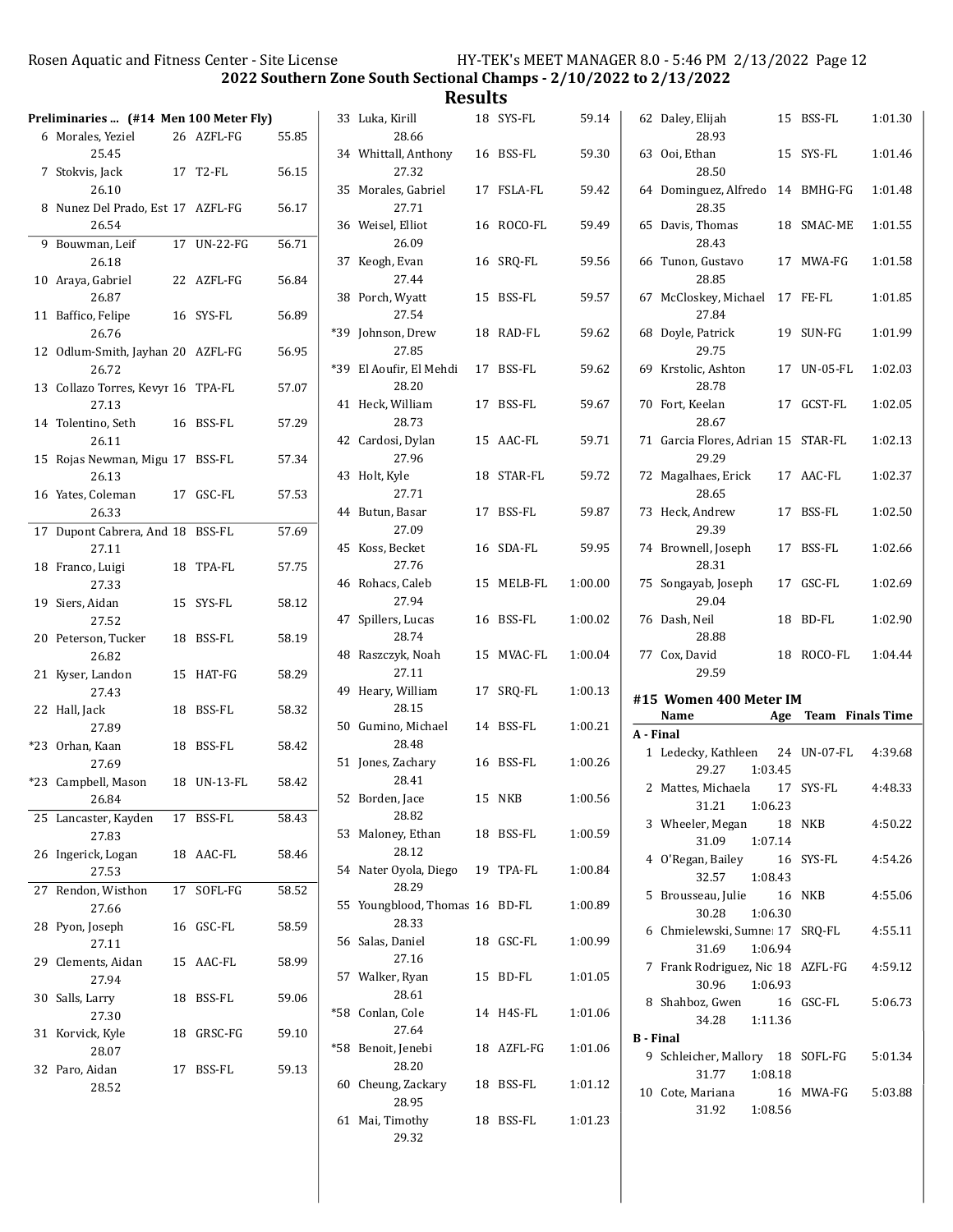2022 Southern Zone South Sectional Champs - 2/10/2022 to 2/13/2022

|           | B - Final  (#15 Women 400 Meter IM)                    |                   |         |
|-----------|--------------------------------------------------------|-------------------|---------|
|           | 11 Leach, Riley                                        | 14 SYS-FL 5:03.99 |         |
|           | 31.94 1:09.61                                          |                   |         |
|           |                                                        |                   |         |
|           | 12 Blaine, Melissa 16 SWIM-FL 5:05.63<br>32.91 1:10.98 |                   |         |
|           | 13 Driesse, Charlotte 14 LA-FL                         |                   | 5:06.53 |
|           | 31.52 1:07.33                                          |                   |         |
|           | 14 Lojewski, Isabella 17 BD-FL                         |                   | 5:08.52 |
|           | 31.93 1:07.65                                          |                   |         |
|           | 15 Milbaum, Lauren 14 SYS-FL                           |                   | 5:09.53 |
|           | 32.75 1:11.33                                          |                   |         |
|           |                                                        |                   |         |
|           | 16 Sammy, Katherine 17 GSC-FL 5:12.66                  |                   |         |
|           | 32.68 1:10.06                                          |                   |         |
| C - Final |                                                        |                   |         |
|           | 17 Gavin, Grace 17 LA-FL 5:08.93                       |                   |         |
|           | 32.47   1:09.75                                        |                   |         |
|           | 18 Fort, Cadence                                       | 16 GCST-FL        | 5:09.14 |
|           | 33.05 1:09.83                                          |                   |         |
|           | 19 Chasser, Caroline 16 BD-FL                          |                   | 5:10.30 |
|           | 33.16 1:09.41                                          |                   |         |
|           | 20 Goodwin, Gabrielle 17 BD-FL                         |                   | 5:12.01 |
|           | 32.59 1:08.87                                          |                   |         |
|           | 21 Dinehart, Olivia 17 SOFL-FG 5:12.78                 |                   |         |
|           | 31.83   1:10.41                                        |                   |         |
|           | 22 Dixon, Avery 17 LA-FL 5:17.29                       |                   |         |
|           | 33.02 1:10.66                                          |                   |         |
|           | 23 Stuhlmacher, Claire 15 FSLA-FL 5:18.15              |                   |         |
|           |                                                        |                   |         |
|           | 33.67 1:12.55                                          |                   |         |
|           | --- Schoenborn, Samantl 14 SAS-FG x5:19.97             |                   |         |
|           | 32.04 1:10.09                                          |                   |         |
|           |                                                        |                   |         |
|           | #15 Women 400 Meter IM                                 |                   |         |
|           | Name Age Team Prelim Time                              |                   |         |
|           | Preliminaries                                          |                   |         |
|           | 1 Ledecky, Kathleen 24 UN-07-FL 4:40.88                |                   |         |
|           | 30.02 1:03.01                                          |                   |         |
|           | 2 Mattes, Michaela 17 SYS-FL 4:48.87                   |                   |         |
|           | 30.40 1:05.01                                          |                   |         |
|           | 3 Wheeler, Megan 18                                    | NKB               | 4:51.79 |
|           | 31.00<br>1:06.98                                       |                   |         |
|           | 4 Chmielewski, Sumne: 17 SRQ-FL                        |                   | 4:55.70 |
|           | 30.98<br>1:06.76                                       |                   |         |
| 5         | Brousseau, Julie<br>16                                 | NKB               | 4:56.04 |
|           | 30.94<br>1:06.69                                       |                   |         |
| 6         | O'Regan, Bailey<br>16                                  | SYS-FL            | 4:56.85 |
|           | 31.34<br>1:07.85                                       |                   |         |
| 7         | Frank Rodriguez, Nic 18 AZFL-FG                        |                   | 4:59.41 |
|           | 31.57<br>1:07.32                                       |                   |         |
| 8         | Shahboz, Gwen<br>16                                    | GSC-FL            | 5:03.88 |
|           | 33.75<br>1:11.03                                       |                   |         |
| 9         | Cote, Mariana<br>16                                    | MWA-FG            | 5:04.78 |
|           | 32.58<br>1:08.94                                       |                   |         |
| 10        | Schleicher, Mallory 18                                 | SOFL-FG           | 5:05.78 |
|           | 31.32<br>1:07.74                                       |                   |         |
| 11        | Leach, Riley                                           | 14 SYS-FL         | 5:06.95 |

|    | 12 Driesse, Charlotte 14 LA-FL 5:08.39<br>31.37<br>1:07.37 |                    |         |
|----|------------------------------------------------------------|--------------------|---------|
|    | 13 Blaine, Melissa<br>1:11.02<br>33.43                     | 16 SWIM-FL 5:08.92 |         |
|    | 14 Sammy, Katherine 17 GSC-FL<br>32.22<br>1:08.94          |                    | 5:10.36 |
|    | 15 Milbaum, Lauren 14<br>34.26 1:12.16                     | SYS-FL             | 5:10.52 |
|    | 16 Lojewski, Isabella 17                                   | BD-FL              | 5:11.90 |
|    | 31.96 1:07.77<br>Grace 17<br>17 Gavin, Grace               | 17 LA-FL           | 5:11.94 |
|    | 32.01<br>1:08.54                                           |                    |         |
|    | 18 Fort, Cadence<br>16                                     | GCST-FL            | 5:12.54 |
|    | 33.26 1:11.04                                              |                    |         |
|    | 19 Stuhlmacher, Claire 15 FSLA-FL                          |                    | 5:12.58 |
|    | 32.73 1:10.91<br>20 Chasser, Caroline 16 BD-FL             |                    | 5:13.75 |
|    | 32.76 1:09.36                                              |                    |         |
|    | 21 Dinehart, Olivia 17                                     | SOFL-FG            | 5:14.29 |
|    | 32.61 1:09.84                                              |                    |         |
|    | 22 Goodwin, Gabrielle 17 BD-FL                             |                    | 5:14.43 |
|    | 32.08 1:09.98                                              |                    |         |
|    | 23 Martinez, Ella<br>18<br>$31.84$ 1:08.24                 | SAS-FG             | 5:14.45 |
|    |                                                            |                    |         |
|    | 24 Schoenborn, Samantl 14 SAS-FG                           |                    | 5:15.47 |
|    | 31.37   1:08.65<br>25 Dixon, Avery<br>$17^{-}$             | LA-FL              | 5:16.48 |
|    | 32.73 1:10.76                                              |                    |         |
|    | 26 Gotham, Ella<br>13                                      | BSS-FL             | 5:16.64 |
|    | $32.36$ $1:12.35$                                          |                    |         |
|    | 27 Sayag, Isabel<br>15                                     | AAC-FL             | 5:16.66 |
|    | 1:09.77<br>31.78                                           |                    |         |
|    | 28 Breuer, Alexandra<br>- 18                               | BSS-FL             | 5:17.33 |
|    | 32.70<br>1:12.09                                           |                    |         |
|    | 29 Ford, Kathryn<br>16<br>31.81                            | BSS-FL             | 5:17.34 |
|    | 1:08.81<br>30 Gembicki, Natalie 16 SOFL-FG 5:18.63         |                    |         |
|    | 32.92   1:11.31                                            |                    |         |
|    | 31 Moustgaard, Ella 16 NKB 5:19.64                         |                    |         |
|    | 32.23<br>1:11.63                                           |                    |         |
|    | 32 Robles Cortes, Gabric 18 AZFL-FG                        |                    | 5:20.14 |
|    | 31.50<br>1:08.54                                           |                    |         |
|    | 33 Koenig, Sarah<br>18<br>34.23                            | SRQ-FL             | 5:20.15 |
| 34 | 1:12.35<br>Cox, Sophie<br>17                               | BD-FL              | 5:20.39 |
|    | 35.72   1:16.34                                            |                    |         |
|    | 35 Netzley, Emma<br>16                                     | LA-FL              | 5:23.03 |
|    | 1:11.17<br>33.46                                           |                    |         |
| 36 | Deluna, Gabriella<br>15                                    | SOFL-FG            | 5:23.09 |
|    | 32.94<br>1:11.58                                           |                    |         |
|    | 37 Padgett, Natalie<br>16                                  | PSA-FL             | 5:23.12 |
|    | 32.13<br>1:09.81                                           |                    |         |
|    | 38 Aten, Danica<br>13                                      | SYS-FL             | 5:23.36 |
|    | 34.83 1:15.48<br>39 Brisson, Sabyne                        | 16 T2-FL           | 5:23.91 |
|    | 33.21<br>1:09.97                                           |                    |         |
|    |                                                            |                    |         |

|                  | 40 Mutschler, Faith 17 WOW-FG 5:24.55             |             |         |
|------------------|---------------------------------------------------|-------------|---------|
|                  | 33.83 1:11.60                                     |             |         |
|                  | 41 Cannella, Ashlin 15<br>33.33 1:10.92           | AAC-FL      | 5:25.33 |
|                  | 42 Moustgaard, Maizie 14 NKB                      |             | 5:25.72 |
|                  | 31.65 1:08.42                                     |             |         |
|                  | 43 Gonzalez, Gabriella 15 SYS-FL                  |             | 5:26.12 |
|                  | 35.09 1:15.57                                     |             |         |
|                  | 44 Macadams, Annabell 15 PSA-FL                   |             | 5:26.32 |
|                  | 34.17  1:15.43                                    |             |         |
| 45               | Joos, Sophia 15                                   | BSS-FL      | 5:27.73 |
|                  | 35.19 1:16.88                                     | SRO-FL      | 5:28.26 |
|                  | 46 Ulvestad, Sophia 16<br>33.73 1:11.75           |             |         |
|                  | 47 Glen, Bethany                                  | GSC-FL      | 5:28.47 |
|                  | 34.29 1:16.74                                     |             |         |
|                  | 48 Gindlesperger, Elle 16                         | BD-FL       | 5:32.00 |
|                  | 33.50 1:12.44                                     |             |         |
|                  | 49 Whitehead, Eva 14 GSC-FL                       |             | 5:33.22 |
|                  | 34.19 1:15.16                                     |             |         |
|                  | 50 Rosa, Anna<br>16                               | SUN-FG      | 5:34.07 |
|                  | 35.90 1:18.10<br>--- Miller, Erin                 | 16 SAS-FG   | DFS     |
|                  |                                                   |             |         |
|                  | #16 Men 400 Meter IM<br>Name Age Team Finals Time |             |         |
| A - Final        |                                                   |             |         |
|                  | 1 Mullen, Michael 16                              | BSS-FL      | 4:29.68 |
|                  |                                                   |             |         |
|                  | 27.92 1:00.91                                     |             |         |
|                  | 2 Knop, Amadeusz 17                               | SYS-FL      | 4:30.57 |
|                  | 29.01<br>1:01.52                                  |             |         |
|                  | 3 Szaranek, Mark<br>26                            | GSC-FL      | 4:31.30 |
|                  | 1:01.26<br>28.02                                  |             |         |
|                  | 4 Martin, Dario<br>17                             | OSC-FG      | 4:33.36 |
|                  | 1:02.03<br>29.19                                  | 15 LAKR-FL  | 4:34.64 |
|                  | 5 Erisman, Ryan<br>29.24 1:02.10                  |             |         |
|                  | 6 Christensen, Andrew 17 BD-FL                    |             | 4:36.28 |
|                  | 28.93 1:02.52                                     |             |         |
|                  | 7 Aten, Casey 16 SYS-FL 4:36.69                   |             |         |
|                  | 29.46 1:03.59                                     |             |         |
|                  | 8 Prosinski, Raymond 16 LA-FL                     |             | 4:43.13 |
|                  | 1:04.69<br>29.83                                  |             |         |
| <b>B</b> - Final | 9 Siers, Aidan                                    | 15 SYS-FL   | 4:39.25 |
|                  | 28.49 1:02.29                                     |             |         |
|                  | 10 Pereira, Alessandro 15 AZFL-FG 4:41.11         |             |         |
|                  | 29.30<br>1:02.38                                  |             |         |
|                  | 11 Frost, Thomas                                  | 15 LA-FL    | 4:41.12 |
|                  | 28.44<br>1:02.58                                  |             |         |
| 12               | Rollen, Eli                                       | 17 UN-01-FL | 4:42.47 |
|                  | 29.59 1:02.98                                     |             |         |
|                  | 13 Qin, Bingxiang<br>1:04.21<br>30.38             | 15 BSS-FL   | 4:43.54 |
|                  | 14 Harlan, Jackson                                | 19 SYS-FL   | 4:45.81 |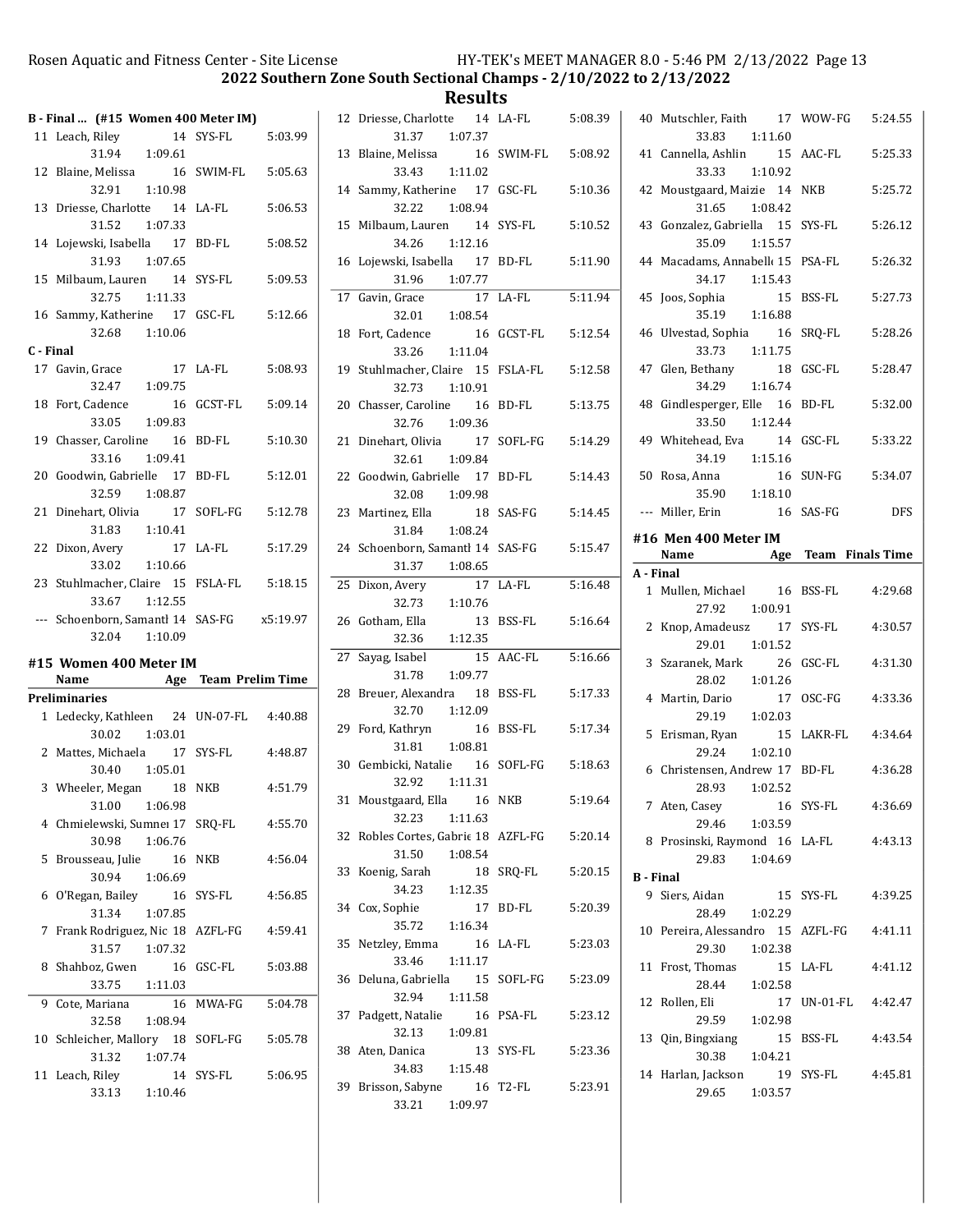2022 Southern Zone South Sectional Champs - 2/10/2022 to 2/13/2022

|           | B - Final  (#16 Men 400 Meter IM)          |                     |          |
|-----------|--------------------------------------------|---------------------|----------|
|           | 15 Rodriguez, Enrique 17 SOFL-FG 4:46.53   |                     |          |
|           | 29.43 1:04.31                              |                     |          |
|           | 16 Oliva, Luca<br>17 BD-FL                 |                     | 4:50.08  |
|           | 29.30 1:04.32                              |                     |          |
| C - Final |                                            |                     |          |
|           | 17 Lambert, Jack                           | 17 SYS-FL           | 4:44.60  |
|           | 29.09 1:03.61                              |                     |          |
|           | 18 Luka, Kirill<br>18                      | SYS-FL              | 4:46.00  |
|           | 29.35 1:03.42                              |                     |          |
|           | 19 Fabian, Nicholas 15 GCST-FL             |                     | 4:46.33  |
|           | 29.27 1:03.84                              |                     |          |
|           | 20 Joos, Louis                             | 14 BSS-FL           | 4:49.89  |
|           | 31.16 1:06.08                              |                     |          |
|           |                                            |                     |          |
|           | --- Efimov, Nikita                         | 18 OSC-FG x4:52.63  |          |
|           | 1:03.64<br>28.76                           |                     |          |
|           | --- Hernandez, Adrian 16 SOFL-FG x4:53.05  |                     |          |
|           | 30.77 1:05.62                              |                     |          |
|           | --- Colmenares, Javier 15 SOFL-FG x4:53.07 |                     |          |
|           | 29.72 1:04.57                              |                     |          |
|           | --- Schaepper, Jordan 14 NKB               |                     | x4:56.89 |
|           | 28.97 1:03.38                              |                     |          |
|           | #16 Men 400 Meter IM                       |                     |          |
|           | Name Age Team Prelim Time                  |                     |          |
|           | <b>Preliminaries</b>                       |                     |          |
|           | 1 Szaranek, Mark 26 GSC-FL                 |                     | 4:33.48  |
|           |                                            |                     |          |
|           | 28.51 1:02.48                              |                     |          |
|           | 2 Knop, Amadeusz 17 SYS-FL                 |                     | 4:34.04  |
|           | 28.76 1:02.08                              |                     |          |
|           | 3 Mullen, Michael<br>- 16                  | BSS-FL              | 4:35.64  |
|           | 28.51  1:01.76                             |                     |          |
|           | 4 Erisman, Ryan                            | 15 LAKR-FL  4:36.12 |          |
|           | 29.57 1:02.41                              |                     |          |
|           | 5 Prosinski, Raymond 16 LA-FL              |                     | 4:36.55  |
|           | 30.23<br>1:04.90                           |                     |          |
|           | 6 Martin, Dario                            | 17 OSC-FG           | 4:36.71  |
|           | 28.53 1:01.37                              |                     |          |
|           | 7 Christensen, Andrew 17 BD-FL 4:39.53     |                     |          |
|           | 29.20<br>1:04.10                           |                     |          |
|           | 8 Aten, Casey<br>16                        | SYS-FL              | 4:40.33  |
|           | 29.30<br>1:04.07                           |                     |          |
| 9         | Siers, Aidan<br>15                         | SYS-FL              | 4:43.63  |
|           | 29.00<br>1:03.69                           |                     |          |
|           |                                            |                     |          |
| 10        | Pereira, Alessandro 15                     | AZFL-FG             | 4:44.66  |
|           | 29.17<br>1:02.30                           |                     |          |
| 11        | 15<br>Frost, Thomas                        | LA-FL               | 4:44.72  |
|           | 28.85<br>1:03.70                           |                     |          |
| 12        | Espernberger, Martir 18                    | BSS-FL              | 4:45.09  |
|           | 28.63<br>1:00.90                           |                     |          |
| 13        | Harlan, Jackson<br>19                      | SYS-FL              | 4:45.45  |
|           | 29.52<br>1:04.14                           |                     |          |
|           | 14 Oliva, Luca<br>17                       | BD-FL               | 4:45.89  |
|           | 30.26<br>1:04.54                           |                     |          |
|           | 15 Qin, Bingxiang<br>15                    | BSS-FL              | 4:46.00  |
|           | 29.72<br>1:04.56                           |                     |          |
|           |                                            |                     |          |

|    | 16 Rodriguez, Enrique 17 SOFL-FG        |               | 4:47.53 |
|----|-----------------------------------------|---------------|---------|
|    | 30.14 1:05.70                           |               |         |
|    | 17 Rollen, Eli                          | 17 UN-01-FL   | 4:48.02 |
|    | 28.85 1:04.33                           |               |         |
| 18 | Fabian, Nicholas 15 GCST-FL             |               | 4:49.22 |
|    | 29.32<br>1:03.91                        |               |         |
|    | 19 Nozaki, Tomohiro 17                  | BSS-FL        | 4:49.51 |
|    | 28.59<br>1:03.67                        |               |         |
|    | 20 Efimov, Nikita 18                    |               |         |
|    |                                         | OSC-FG        | 4:49.86 |
|    | 31.16<br>1:06.02                        |               |         |
| 21 | Luka, Kirill<br>18                      | SYS-FL        | 4:50.55 |
|    | 29.11 1:02.45                           |               |         |
|    | 22 Colmenares, Javier 15 SOFL-FG        |               | 4:50.88 |
|    | 30.19 1:04.06                           |               |         |
|    | 23 Lambert, Jack                        | 17 SYS-FL     | 4:51.67 |
|    | $29.72$ 1:05.12                         |               |         |
|    | 24 Joos, Louis                          | 14 BSS-FL     | 4:52.23 |
|    | 31.46 1:07.46                           |               |         |
| 25 | Schaepper, Jordan 14                    | NKB           | 4:52.37 |
|    | 30.00<br>1:03.85                        |               |         |
|    | 26 Hernandez, Adrian 16 SOFL-FG 4:52.84 |               |         |
|    | 30.20<br>1:05.39                        |               |         |
|    | 27 Varon, Alejandro 15 LAKR-FL          |               | 4:53.13 |
|    |                                         |               |         |
|    | 29.75<br>1:02.80                        |               |         |
|    | 28 Jones, Zachary<br>16                 | <b>BSS-FL</b> | 4:53.16 |
|    | 29.94<br>1:04.21                        |               |         |
|    | 29 Derani, Victor<br>17                 | BSS-FL        | 4:53.34 |
|    | 31.13<br>1:07.59                        |               |         |
|    | 30 Paro, Aidan<br>17                    | BSS-FL        | 4:53.39 |
|    | 30.33<br>1:04.71                        |               |         |
|    | 31 Vanden Heuvel, Andr 17               | SRQ-FL        | 4:53.55 |
|    | 30.16<br>1:05.44                        |               |         |
| 32 | Runge, Frank<br>17                      | SRQ-FL        | 4:55.25 |
|    | 30.79 1:04.98                           |               |         |
| 33 | Traynor, Michael 16 SYS-FL              |               | 4:55.80 |
|    | 31.20 1:07.06                           |               |         |
|    | 34 Fishberg, David 14 FSLA-FL           |               | 4:58.30 |
|    | 29.92 1:05.17                           |               |         |
|    |                                         |               |         |
| 35 | Lapagesse, Joao<br>16                   | AAC-FL        | 4:58.90 |
|    | 31.04<br>1:05.03                        |               |         |
|    | 36 Mateus, Alejandro 16 SOFL-FG         |               | 4:59.61 |
|    | 29.99<br>1:03.57                        |               |         |
| 37 | Meyers-Labenz, Alex: 16 BSS-FL          |               | 4:59.62 |
|    | 29.83<br>1:04.81                        |               |         |
|    | 38 Walton, David<br>18                  | BSS-FL        | 5:00.67 |
|    | 29.13<br>1:04.37                        |               |         |
|    | 39 Corn, Elias<br>16                    | SRO-FL        | 5:02.43 |
|    | 30.05<br>1:06.27                        |               |         |
| 40 | Sunman, Hayden<br>15                    | PSA-FL        | 5:02.73 |
|    | 30.88<br>1:07.16                        |               |         |
| 41 | Orhan, Kaan<br>18                       | BSS-FL        | 5:03.36 |
|    | 29.18<br>1:02.39                        |               |         |
| 42 |                                         |               |         |
|    | Christensen, Brandor 20 BD-FL           |               | 5:04.27 |
|    | 30.02<br>1:06.07                        |               |         |
| 43 | Golding, Alex<br>17                     | SOFL-FG       | 5:04.65 |
|    | 32.62<br>1:09.49                        |               |         |

|              | 44 Larson, Evan<br>17<br>1:08.08<br>30.40       | BSS-FL                 | 5:07.01            |
|--------------|-------------------------------------------------|------------------------|--------------------|
| 45           | Choi, Hyungjun<br>18                            | GSC-FL                 | 5:13.64            |
|              | 30.87<br>1:09.43                                |                        |                    |
| ---          | Andrew, Michael                                 | 22 MASA-SI             | DQ                 |
|              | --- Custer, Liam<br>17                          | SYS-FL                 | DFS                |
|              | #17 Women 200 Meter Medley Relay<br>Team        | Relay                  | <b>Finals Time</b> |
| $\mathbf{1}$ | AZFL-FG                                         | A                      | 1:59.15            |
|              | Rowe, Sirena 23                                 | Sierra, Micaela 17     |                    |
|              | Avila, Julimar 25<br>30.66                      | Frank Rodriguez, Nicol |                    |
| 2            | SYS-FL                                          | A                      | 2:00.60            |
|              | Sensenbrenner, Sarah † Weyant, Gracie 16        |                        |                    |
|              | Sauickie, Addison 16<br>31.88                   | Eckerman, Maeve 15     |                    |
| 3            | NKB                                             | A                      | 2:01.12            |
|              | Wheeler, Megan 18                               | Wall, Jenna 18         |                    |
|              | Gormley, Breckin 17<br>29.94                    | Brousseau, Julie 16    |                    |
|              | 4 BD-FL                                         | A                      | 2:02.51            |
|              | Chasser, Caroline 16                            | Herbet, Kaylin 17      |                    |
|              | Lojewski, Isabella 17<br>31.91                  | Cathcart, Sarah 16     |                    |
| 5.           | GSC-FL                                          | A                      | 2:02.86            |
|              | Sammy, Katherine 17                             | Shahboz, Gwen 16       |                    |
|              | Ahn, Hannah 17<br>31.72                         | Nesty, Lillian 15      |                    |
| 6            | SYS-FL                                          | B                      | 2:03.06            |
|              | Mattes, Michaela 17                             | Leach, Riley 14        |                    |
|              | Rahn, Bethany 17<br>31.84                       | O'Regan, Bailey 16     |                    |
|              | 7 AAC-FL                                        | A                      | 2:03.37            |
|              | Beede, Jessica 15                               | Petitt, Katherine 16   |                    |
|              | Bishop, Mabry 17<br>31.74                       | Sayag, Isabel 15       |                    |
| 8            | SAS-FG                                          | A                      | 2:04.29            |
|              | Martinez, Ella 18                               | Andres, Reese 14       |                    |
|              | Schoenborn, Samantha Miller, Erin 16<br>37.78   |                        |                    |
| 9            | BERK-FL                                         | A                      | 2:04.32            |
|              | Easton, Elliot 18                               | Baranova, Ekaterina 15 |                    |
|              | Daley, Kayla 16<br>33.27                        | Smith, Mckenna 14      |                    |
| 10           | LAKR-FL                                         | A                      | 2:04.33            |
|              | Reynolds, Madeleine 1                           | Stokes, Hollace 15     |                    |
|              | Reese, Addison 16<br>32.12                      | Krstolic, Sofia 17     |                    |
| 11           | SOFL-FG                                         | A                      | 2:04.80            |
|              | Dinehart, Elena 17                              | Grubbs, Sophia 16      |                    |
|              | Smutny, Madeline 16<br>31.40                    | Schleicher, Mallory 18 |                    |
| 12           | SRQ-FL                                          | A                      | 2:05.31            |
|              | Schwenk, Taylor 14                              | Koenig, Sarah 18       |                    |
|              | Chmielewski, Sumner 1 Hite, Abigail 15<br>30.40 |                        |                    |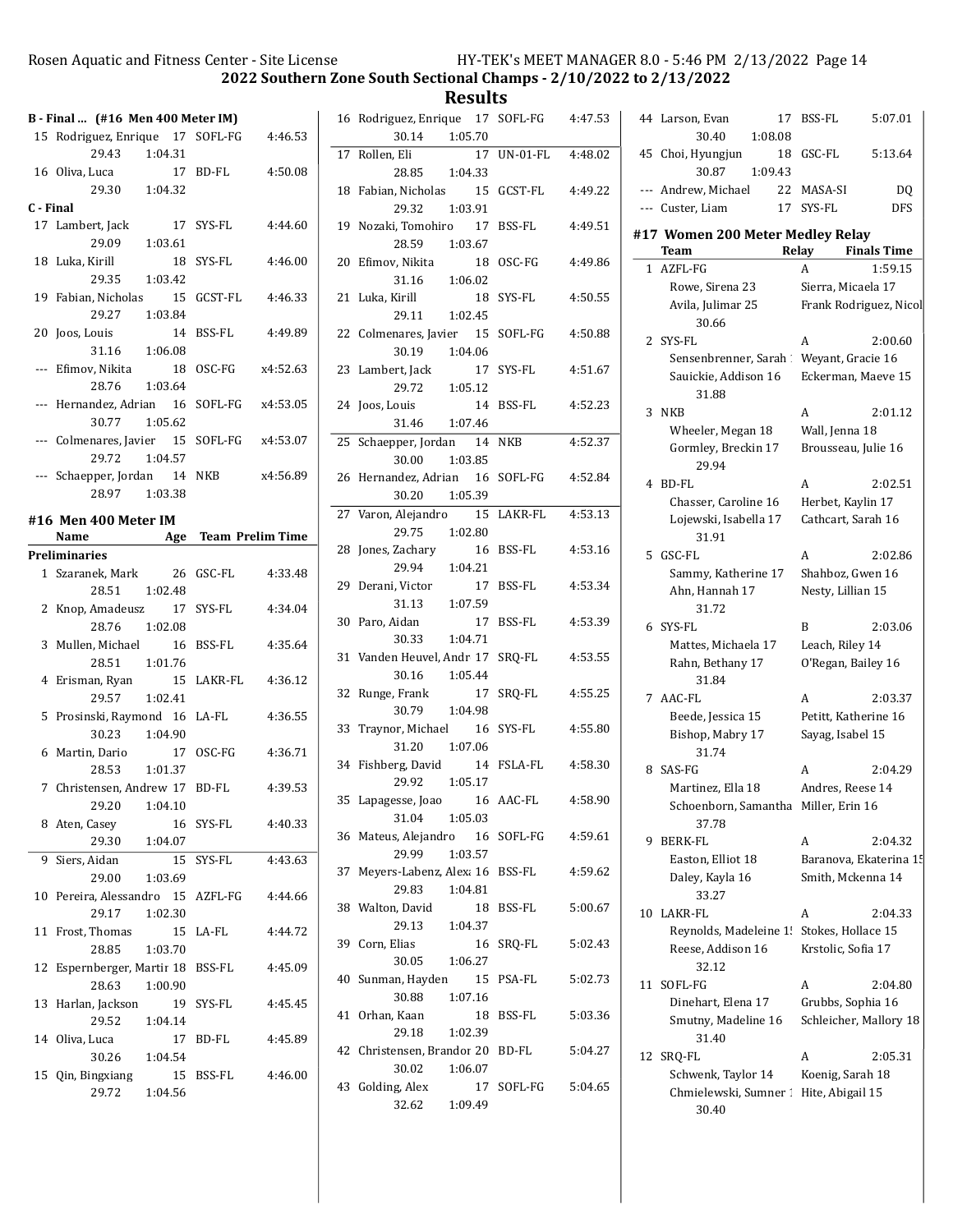$HY-TEK's MEET MANAGER 8.0 - 5:46 PM 2/13/2022 Page 15$ 

 $\text{err}$  Zone South Sectional Champs -  $2/10/2022$  to  $2/13/2022$ 

# Results

|     | Rosen Aquatic and Fitness Center - Site License                           | 2022 Southern Zo                         |                          |
|-----|---------------------------------------------------------------------------|------------------------------------------|--------------------------|
|     | (#17 Women 200 Meter Medley Relay)                                        |                                          |                          |
|     | 13 JDST-FG                                                                | 2:05.44<br>A                             | #1                       |
|     | Cogle, Morgan 16<br>Kauppi, Isabel 18<br>34.24                            | Smithwick, Heidi 18<br>Caamano, Kiara 18 | 1                        |
|     | 14 BD-FL                                                                  | B<br>2:05.64                             |                          |
|     | Bartle, Caitlin 14                                                        | Rothfuss, Ellie 18                       |                          |
|     | Lojewski, Adrianna 15 Puryear-Lynch, Gabrie<br>31.55                      |                                          | í                        |
|     | 15 PSA-FL                                                                 | 2:05.66<br>A                             |                          |
|     | Wohlgemuth, Annie 16 Macadams, Annabelle<br>Smith, Mary Agnes 14<br>30.66 | Copland, Olivia 17                       | Ξ                        |
|     | 16 BERK-FL                                                                | B<br>2:06.63                             |                          |
|     | Holmes, Sarah 15<br>MacGregor, Charlotte 1 Easton, Paige 15<br>34.03      | Ward, Grace 16                           | $\overline{\mathcal{L}}$ |
|     | 17 SOFL-FG                                                                | B<br>2:06.78                             |                          |
|     | Golding, Sally 17                                                         | Dinehart, Olivia 17                      | Ē                        |
|     | Villamil, Ana 16<br>35.60                                                 | Gembicki, Natalie 16                     |                          |
|     | 18 PS-FL                                                                  | A<br>2:06.95                             |                          |
|     | Hardman, Mary Leigh<br>Shilts, Selin 17<br>33.27                          | Hengesbach, Marissa 1<br>Sands, Adele 16 | $\epsilon$               |
|     | 19 TPA-FL                                                                 | 2:07.40<br>A                             |                          |
|     | Stricklin, Sara 18                                                        | Diaz, Gabriella 17                       | 7                        |
|     | Senekal, Danika 14<br>33.00                                               | Schmidt, Molly 17                        |                          |
|     | 20 SRQ-FL                                                                 | B<br>2:08.43                             |                          |
|     | Brann, Sidney 15                                                          | Brzozowski, Julia 18                     |                          |
|     | Ulvestad, Sophia 16<br>33.07                                              | Villemaire, Shelby 16                    | ٤                        |
|     | 21 H4S-FL                                                                 | 2:09.06<br>A                             |                          |
|     | Noble, Lucy 16                                                            | Fulton, Nelanee 15                       | ć                        |
|     | O'Keefe, Mackenzie 14<br>31.04                                            | Eckert, Jordyn 17                        |                          |
|     | 22 BSS-FL                                                                 | 2:09.12<br>A                             |                          |
|     | Gotham, Ella 13<br>Edgar, Victoria 13<br>32.05                            | Marim. Gabriella 13<br>Higdon, Grace 13  | 10                       |
| 23  | T <sub>2</sub> -FL                                                        | 2:10.83<br>A                             |                          |
|     | Steere, Campbell 16                                                       | Gretz, Krista 16                         |                          |
|     | Laur, Catherine 17<br>34.67                                               | Layton, Havana 17                        | 11                       |
|     | 24 ROCO-FL                                                                | A<br>2:11.27                             |                          |
|     | Clayton, Abby 15                                                          | Gonzalez, Sarah 17                       | 12                       |
|     | Riopelle, Nicole 15<br>34.26                                              | Laferriere, Katelyn 17                   |                          |
| 25  | RAD-FL                                                                    | A<br>2:13.31                             |                          |
|     | Coolen, Meredith 17<br>Vizcaya, Ariana 15<br>32.95                        | Bianchi, Bilu 16<br>Trump, Layla 15      | 13                       |
| --- | <b>BSS-FL</b>                                                             | B<br>DFS                                 |                          |
|     |                                                                           |                                          |                          |

|              | #18 Men 200 Meter Medley Relay<br>Team   | Relay<br><b>Finals Time</b>                 | 15  |
|--------------|------------------------------------------|---------------------------------------------|-----|
| $\mathbf{1}$ | TPA-FL                                   | 1:46.01<br>A                                |     |
|              | Franco, Luigi 18                         | Foley, Andrew 18                            |     |
|              | Collazo Torres, Kevyn 1 Costa, Felipe 17 |                                             | 16  |
|              | 27.11                                    |                                             |     |
| 2            | AZFL-FG                                  | A<br>1:48.20                                |     |
|              | Morales, Yeziel 26                       | Pereira, Alessandro 15                      |     |
|              | Vincent, Davidson 20                     | Odlum-Smith, Jayhan 2                       | 17  |
|              | 26.73                                    |                                             |     |
| 3            | AZFL-FG                                  | B<br>1:48.81                                |     |
|              |                                          | Vandenbossche, Miche Nunez Del Prado, Estel |     |
|              | Araya, Gabriel 22                        | Fermayer, Max 18                            | 18  |
|              | 28.60                                    |                                             |     |
|              | 4 SRQ-FL                                 | 1:49.59<br>A                                |     |
|              | Keogh, Evan 16                           | Heary, William 17                           |     |
|              | Firlie, Cole 18                          | Simon, Luca 16                              | 19  |
|              | 28.55                                    |                                             |     |
| 5.           | SYS-FL                                   | 1:49.73<br>A                                |     |
|              | Knop, Amadeusz 17                        | Harlan, Jackson 19                          |     |
|              | Baffico, Felipe 16                       | Lambert, Jack 17                            | 20  |
|              | 27.82                                    |                                             |     |
| 6            | SOFL-FG                                  | A<br>1:49.95                                |     |
|              | Roche, Jorge Ricardo 2                   | Horrego, Julio 23                           |     |
|              | Rendon, Wisthon 17                       | Golding, Alex 17                            | 21  |
|              | 28.37                                    |                                             |     |
|              | 7 AAC-FL                                 | 1:50.28<br>A                                |     |
|              | Clements, Aidan 15                       | Schindler, Liam 17                          | 22  |
|              | Ingerick, Logan 18<br>28.64              | Hohman, Brayden 17                          |     |
| 8            | ROCO-FL                                  | A<br>1:51.83                                |     |
|              | Weisel, Elliot 16                        | Trujillo, Sebastian 17                      |     |
|              | Cox, David 18                            | Quigg, Samuel 18                            |     |
|              | 28.76                                    |                                             | #19 |
| 9            | GSC-FL                                   | 1:52.13<br>A                                |     |
|              | Yates, Coleman 17                        | Pyon, Joseph 16                             | 1   |
|              | Songayab, Joseph 17                      | Fuller, Aidan 17                            |     |
|              | 28.25                                    |                                             |     |
|              | 10 TPA-FL                                | 1:52.37<br>B                                |     |
|              | Reher, Dylan 17                          | Balon, Maximilian 16                        | 2   |
|              | Nater Oyola, Diego 19<br>28.93           | Buettgen, Trevor 17                         |     |
| 11           | SYS-FL                                   | B<br>1:52.54                                |     |
|              | Siers, Aidan 15                          | Eckerman, Max 17                            | 3   |
|              | Luka, Kirill 18<br>29.07                 | Izquierdo, Tres 15                          |     |
| 12           | BD-FL                                    | A<br>1:53.04                                |     |
|              | Christensen, Andrew 1                    | Oliva, Luca 17                              | 4   |
|              | Youngblood, Thomas 1                     | Walker, Ryan 15                             |     |
|              | 28.81                                    |                                             |     |
| 13           | SOFL-FG                                  | B<br>1:53.20                                |     |
|              | Zepeda, Aldo 16                          | Colmenares, Javier 15                       | 5   |
|              | Mateus, Alejandro 16                     | Melendez, Manuel 18                         |     |
|              | 28.69<br>14 SAS-FG                       | 1:55.04<br>A                                |     |
|              | Pokatragool, Paul 15                     | Gluzman, Joshua 16                          |     |
|              | Foulds, Chase 16                         | Pokatragool, Pete 17                        |     |
|              | 31.57                                    |                                             |     |

|     | 15 PSA-FL                                 | A<br>1:56.00                      |
|-----|-------------------------------------------|-----------------------------------|
|     | Kerkezi, Owen 15                          | Sunman, Hayden 15                 |
|     | Budd, Isaac 17                            | Koziol, Matthew 17                |
|     | 30.34                                     |                                   |
|     | 16 LAKR-FL                                | A<br>1:56.09                      |
|     | Erisman, Ryan 15                          | Aldrich, Nicholas 14              |
|     | Zarate Romero, Robert Varon, Alejandro 15 |                                   |
|     | 29.31                                     |                                   |
|     | 17 BSS-FL                                 | 1:56.72<br>A                      |
|     | Brigman, Dillon 13                        | Joos, Louis 14                    |
|     | Gumino, Michael 14                        | Roberts, Liam 13                  |
|     | 32.00                                     |                                   |
| 18  | SRQ-FL                                    | B<br>1:57.01                      |
|     | Schwenk, Toby 15                          | Corn, Elias 16                    |
|     | Runge, Frank 17                           | Junqueira, Luis Gustavo           |
|     | 30.12                                     |                                   |
|     | 19 AAC-FL                                 | B<br>1:57.34                      |
|     | Cardosi, Dylan 15                         | Smith, Nathaniel 16               |
|     | Magalhaes, Erick 17                       | Lapagesse, Joao 16                |
|     | 31.36                                     |                                   |
| 20  | GSC-FL                                    | B<br>1:58.12                      |
|     | Choi, Hyungjun 18                         | Burangulov, Abraham               |
|     | Sammy, William 14                         | Wolking, Benjamin 17              |
|     | 29.99                                     |                                   |
| 21  | GCST-FL                                   | A<br>1:58.31                      |
|     | Garnier-Chan, Keanu 1                     | Fabian, Nicholas 15               |
|     | Fort, Keelan 17                           | Kirby, Brian 17                   |
|     | 31.04                                     |                                   |
| 22  | BD-FL                                     | B<br>1:59.78                      |
|     |                                           |                                   |
|     |                                           |                                   |
|     | Gong, Simon 15                            | Francis, Trevor 16                |
|     | Christensen, Brandon 2                    | Roberts, Tyler 17                 |
|     | 30.49                                     |                                   |
| --- | <b>BSS-FL</b>                             | <b>DFS</b><br>B                   |
|     | #19 Women 800 Meter Free Relay            |                                   |
|     | Team                                      | <b>Finals Time</b><br>Relay       |
| 1   | SYS-FL                                    | 8:20.60<br>A                      |
|     | Weyant, Gracie 16                         | Sauickie, Addison 16              |
|     | Mattes, Michaela 17                       | O'Regan, Bailey 16                |
|     | 29.27 1:01.47                             | 2:06.05                           |
| 2   | BSS-FL                                    | A<br>8:37.63                      |
|     | Daley, Elan 16                            | Marim, Isabella 17                |
|     | Lambert, Avery 17                         | Khoo, Faith 18                    |
|     | 29.37<br>1:02.22                          | 2:08.05                           |
| 3   | <b>NKB</b>                                | A<br>8:38.62                      |
|     |                                           | Moustgaard, Ella 16               |
|     | Gormley, Breckin 17<br>Wheeler, Megan 18  | Brousseau, Julie 16               |
|     | 31.12<br>1:03.66                          | 2:09.80                           |
| 4   | AZFL-FG                                   | 8:41.36<br>A                      |
|     |                                           |                                   |
|     | Avila, Julimar 25                         | Frank Rodriguez, Nicol            |
|     | Sierra, Micaela 17                        | Robles Cortes, Gabriela           |
|     | 30.52<br>1:02.65                          | 2:09.65                           |
| 5   | SOFL-FG                                   | A<br>8:41.58                      |
|     | Dinehart, Elena 17                        | Dinehart, Olivia 17               |
|     | Smutny, Madeline 16<br>30.30<br>1:03.73   | Schleicher, Mallory 18<br>2:12.63 |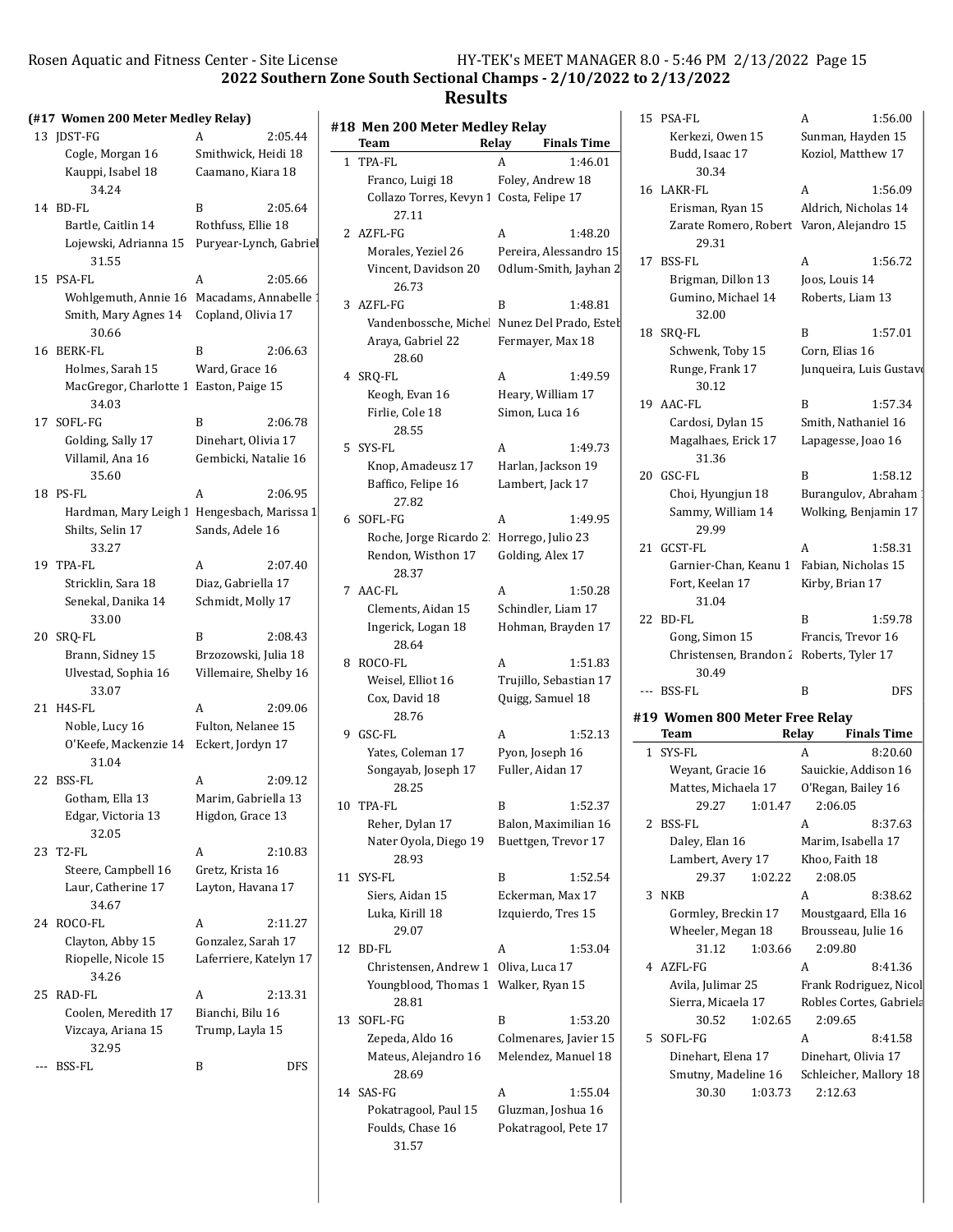22 Erisman, Rylee 12 LAKR-FL 1:07.50

23 Bishop, Mabry 17 AAC-FL 1:08.03

32.94

33.84

2022 Southern Zone South Sectional Champs - 2/10/2022 to 2/13/2022

### Results

29.69 1:01.54 2:05.42 15 TPA-FL B 8:26.14 Koehler, Jacob 17 Nater Oyola, Diego 19 Buettgen, Trevor 17 Gonzalez-Irizarry, Alfon 29.05 59.87 2:04.90

|                      |                                                    |                                                                                                                                                                                                                                                                                                                                                                                                                                          |                      | A                                                                                                                                                                                                                            | 7:48.11                                                                         |                                                                                                                                                                                                                                                                                                                                                                                                                                                                                                                                                                                                                                                                                                                                          |                  |                                                                                                                                                                                                                                                                                                                                                                                                                                                                                                                                                                                                                | A                               | x8:45.47                                                                                                                                                                                                                                                                                                                                                                                                                |
|----------------------|----------------------------------------------------|------------------------------------------------------------------------------------------------------------------------------------------------------------------------------------------------------------------------------------------------------------------------------------------------------------------------------------------------------------------------------------------------------------------------------------------|----------------------|------------------------------------------------------------------------------------------------------------------------------------------------------------------------------------------------------------------------------|---------------------------------------------------------------------------------|------------------------------------------------------------------------------------------------------------------------------------------------------------------------------------------------------------------------------------------------------------------------------------------------------------------------------------------------------------------------------------------------------------------------------------------------------------------------------------------------------------------------------------------------------------------------------------------------------------------------------------------------------------------------------------------------------------------------------------------|------------------|----------------------------------------------------------------------------------------------------------------------------------------------------------------------------------------------------------------------------------------------------------------------------------------------------------------------------------------------------------------------------------------------------------------------------------------------------------------------------------------------------------------------------------------------------------------------------------------------------------------|---------------------------------|-------------------------------------------------------------------------------------------------------------------------------------------------------------------------------------------------------------------------------------------------------------------------------------------------------------------------------------------------------------------------------------------------------------------------|
| 6 SYS-FL             | B<br>8:43.32                                       |                                                                                                                                                                                                                                                                                                                                                                                                                                          | Morales, Yeziel 26   |                                                                                                                                                                                                                              |                                                                                 |                                                                                                                                                                                                                                                                                                                                                                                                                                                                                                                                                                                                                                                                                                                                          | Foulds, Chase 16 |                                                                                                                                                                                                                                                                                                                                                                                                                                                                                                                                                                                                                |                                 | Pokatragool, Pete 17                                                                                                                                                                                                                                                                                                                                                                                                    |
|                      |                                                    |                                                                                                                                                                                                                                                                                                                                                                                                                                          | Vincent, Davidson 20 |                                                                                                                                                                                                                              |                                                                                 |                                                                                                                                                                                                                                                                                                                                                                                                                                                                                                                                                                                                                                                                                                                                          |                  |                                                                                                                                                                                                                                                                                                                                                                                                                                                                                                                                                                                                                |                                 | Gluzman, Joshua 16                                                                                                                                                                                                                                                                                                                                                                                                      |
| Rahn, Bethany 17     | Leach, Riley 14                                    |                                                                                                                                                                                                                                                                                                                                                                                                                                          | 26.01                |                                                                                                                                                                                                                              |                                                                                 |                                                                                                                                                                                                                                                                                                                                                                                                                                                                                                                                                                                                                                                                                                                                          | 27.99            |                                                                                                                                                                                                                                                                                                                                                                                                                                                                                                                                                                                                                | 2:07.31                         |                                                                                                                                                                                                                                                                                                                                                                                                                         |
| 29.69                | 2:10.53                                            |                                                                                                                                                                                                                                                                                                                                                                                                                                          |                      | A                                                                                                                                                                                                                            | 7:51.08                                                                         |                                                                                                                                                                                                                                                                                                                                                                                                                                                                                                                                                                                                                                                                                                                                          |                  |                                                                                                                                                                                                                                                                                                                                                                                                                                                                                                                                                                                                                |                                 |                                                                                                                                                                                                                                                                                                                                                                                                                         |
| 7 SAS-FG             | 8:43.39<br>A                                       |                                                                                                                                                                                                                                                                                                                                                                                                                                          | Franco, Luigi 18     |                                                                                                                                                                                                                              |                                                                                 |                                                                                                                                                                                                                                                                                                                                                                                                                                                                                                                                                                                                                                                                                                                                          |                  |                                                                                                                                                                                                                                                                                                                                                                                                                                                                                                                                                                                                                |                                 |                                                                                                                                                                                                                                                                                                                                                                                                                         |
| Miller, Erin 16      |                                                    |                                                                                                                                                                                                                                                                                                                                                                                                                                          | Costa, Felipe 17     |                                                                                                                                                                                                                              |                                                                                 |                                                                                                                                                                                                                                                                                                                                                                                                                                                                                                                                                                                                                                                                                                                                          |                  |                                                                                                                                                                                                                                                                                                                                                                                                                                                                                                                                                                                                                |                                 |                                                                                                                                                                                                                                                                                                                                                                                                                         |
| Griffiths, Siena 14  | Martinez, Ella 18                                  |                                                                                                                                                                                                                                                                                                                                                                                                                                          | 27.35                |                                                                                                                                                                                                                              |                                                                                 |                                                                                                                                                                                                                                                                                                                                                                                                                                                                                                                                                                                                                                                                                                                                          |                  |                                                                                                                                                                                                                                                                                                                                                                                                                                                                                                                                                                                                                |                                 | 1:03.26                                                                                                                                                                                                                                                                                                                                                                                                                 |
| 30.01                | 2:08.64                                            |                                                                                                                                                                                                                                                                                                                                                                                                                                          |                      | A                                                                                                                                                                                                                            | 7:55.01                                                                         |                                                                                                                                                                                                                                                                                                                                                                                                                                                                                                                                                                                                                                                                                                                                          |                  |                                                                                                                                                                                                                                                                                                                                                                                                                                                                                                                                                                                                                |                                 |                                                                                                                                                                                                                                                                                                                                                                                                                         |
| 8 PS-FL              | A<br>8:45.62                                       |                                                                                                                                                                                                                                                                                                                                                                                                                                          | Siers, Aidan 15      |                                                                                                                                                                                                                              |                                                                                 |                                                                                                                                                                                                                                                                                                                                                                                                                                                                                                                                                                                                                                                                                                                                          |                  |                                                                                                                                                                                                                                                                                                                                                                                                                                                                                                                                                                                                                |                                 | 1:03.60                                                                                                                                                                                                                                                                                                                                                                                                                 |
| Sands, Adele 16      | Morgan, Michelle 17                                |                                                                                                                                                                                                                                                                                                                                                                                                                                          | Knop, Amadeusz 17    |                                                                                                                                                                                                                              |                                                                                 |                                                                                                                                                                                                                                                                                                                                                                                                                                                                                                                                                                                                                                                                                                                                          |                  |                                                                                                                                                                                                                                                                                                                                                                                                                                                                                                                                                                                                                |                                 |                                                                                                                                                                                                                                                                                                                                                                                                                         |
|                      |                                                    |                                                                                                                                                                                                                                                                                                                                                                                                                                          | 27.47                |                                                                                                                                                                                                                              |                                                                                 |                                                                                                                                                                                                                                                                                                                                                                                                                                                                                                                                                                                                                                                                                                                                          |                  |                                                                                                                                                                                                                                                                                                                                                                                                                                                                                                                                                                                                                |                                 | 1:04.76                                                                                                                                                                                                                                                                                                                                                                                                                 |
| 29.11                | 2:05.83                                            |                                                                                                                                                                                                                                                                                                                                                                                                                                          |                      | B                                                                                                                                                                                                                            | 7:55.79                                                                         |                                                                                                                                                                                                                                                                                                                                                                                                                                                                                                                                                                                                                                                                                                                                          |                  |                                                                                                                                                                                                                                                                                                                                                                                                                                                                                                                                                                                                                |                                 |                                                                                                                                                                                                                                                                                                                                                                                                                         |
| 9 BSS-FL             | $\mathbf{B}$<br>8:46.06                            |                                                                                                                                                                                                                                                                                                                                                                                                                                          | Mullen, Michael 16   |                                                                                                                                                                                                                              |                                                                                 |                                                                                                                                                                                                                                                                                                                                                                                                                                                                                                                                                                                                                                                                                                                                          |                  |                                                                                                                                                                                                                                                                                                                                                                                                                                                                                                                                                                                                                |                                 | 1:05.69                                                                                                                                                                                                                                                                                                                                                                                                                 |
| Anderson, Kate 16    | Gotham, Ella 13                                    |                                                                                                                                                                                                                                                                                                                                                                                                                                          | Sohovich, Xavier 15  |                                                                                                                                                                                                                              |                                                                                 |                                                                                                                                                                                                                                                                                                                                                                                                                                                                                                                                                                                                                                                                                                                                          |                  |                                                                                                                                                                                                                                                                                                                                                                                                                                                                                                                                                                                                                |                                 |                                                                                                                                                                                                                                                                                                                                                                                                                         |
| Ford, Kathryn 16     | Zorn, Alexandra 18                                 |                                                                                                                                                                                                                                                                                                                                                                                                                                          | 27.86                |                                                                                                                                                                                                                              |                                                                                 |                                                                                                                                                                                                                                                                                                                                                                                                                                                                                                                                                                                                                                                                                                                                          |                  |                                                                                                                                                                                                                                                                                                                                                                                                                                                                                                                                                                                                                |                                 | 1:05.90                                                                                                                                                                                                                                                                                                                                                                                                                 |
| 31.20                | 2:09.21                                            |                                                                                                                                                                                                                                                                                                                                                                                                                                          |                      | A                                                                                                                                                                                                                            | 7:58.29                                                                         |                                                                                                                                                                                                                                                                                                                                                                                                                                                                                                                                                                                                                                                                                                                                          |                  |                                                                                                                                                                                                                                                                                                                                                                                                                                                                                                                                                                                                                |                                 |                                                                                                                                                                                                                                                                                                                                                                                                                         |
| 10 GSC-FL            | 8:48.38<br>A                                       |                                                                                                                                                                                                                                                                                                                                                                                                                                          | Schindler, Liam 17   |                                                                                                                                                                                                                              |                                                                                 |                                                                                                                                                                                                                                                                                                                                                                                                                                                                                                                                                                                                                                                                                                                                          |                  |                                                                                                                                                                                                                                                                                                                                                                                                                                                                                                                                                                                                                |                                 | 1:05.93                                                                                                                                                                                                                                                                                                                                                                                                                 |
| Shahboz, Gwen 16     | Nesty, Lillian 15                                  |                                                                                                                                                                                                                                                                                                                                                                                                                                          | Hohman, Brayden 17   |                                                                                                                                                                                                                              |                                                                                 |                                                                                                                                                                                                                                                                                                                                                                                                                                                                                                                                                                                                                                                                                                                                          |                  |                                                                                                                                                                                                                                                                                                                                                                                                                                                                                                                                                                                                                |                                 |                                                                                                                                                                                                                                                                                                                                                                                                                         |
| Glen, Bethany 18     | Sammy, Katherine 17                                |                                                                                                                                                                                                                                                                                                                                                                                                                                          | 28.14                |                                                                                                                                                                                                                              |                                                                                 |                                                                                                                                                                                                                                                                                                                                                                                                                                                                                                                                                                                                                                                                                                                                          |                  |                                                                                                                                                                                                                                                                                                                                                                                                                                                                                                                                                                                                                |                                 | 1:06.18                                                                                                                                                                                                                                                                                                                                                                                                                 |
| 30.44                | 2:12.94                                            |                                                                                                                                                                                                                                                                                                                                                                                                                                          |                      | A                                                                                                                                                                                                                            | 8:00.68                                                                         |                                                                                                                                                                                                                                                                                                                                                                                                                                                                                                                                                                                                                                                                                                                                          |                  |                                                                                                                                                                                                                                                                                                                                                                                                                                                                                                                                                                                                                |                                 |                                                                                                                                                                                                                                                                                                                                                                                                                         |
| 11 AAC-FL            | A<br>8:49.76                                       |                                                                                                                                                                                                                                                                                                                                                                                                                                          | Songayab, Joseph 17  |                                                                                                                                                                                                                              |                                                                                 |                                                                                                                                                                                                                                                                                                                                                                                                                                                                                                                                                                                                                                                                                                                                          |                  |                                                                                                                                                                                                                                                                                                                                                                                                                                                                                                                                                                                                                |                                 | 1:08.61                                                                                                                                                                                                                                                                                                                                                                                                                 |
| Beede, Jessica 15    | Savag, Isabel 15                                   |                                                                                                                                                                                                                                                                                                                                                                                                                                          | Pyon, Joseph 16      |                                                                                                                                                                                                                              |                                                                                 |                                                                                                                                                                                                                                                                                                                                                                                                                                                                                                                                                                                                                                                                                                                                          |                  |                                                                                                                                                                                                                                                                                                                                                                                                                                                                                                                                                                                                                |                                 |                                                                                                                                                                                                                                                                                                                                                                                                                         |
| Petitt, Katherine 16 | Bishop, Mabry 17                                   |                                                                                                                                                                                                                                                                                                                                                                                                                                          | 28.64                |                                                                                                                                                                                                                              |                                                                                 |                                                                                                                                                                                                                                                                                                                                                                                                                                                                                                                                                                                                                                                                                                                                          |                  |                                                                                                                                                                                                                                                                                                                                                                                                                                                                                                                                                                                                                |                                 |                                                                                                                                                                                                                                                                                                                                                                                                                         |
| 30.36                | 2:11.00                                            |                                                                                                                                                                                                                                                                                                                                                                                                                                          |                      | B                                                                                                                                                                                                                            | 8:08.11                                                                         |                                                                                                                                                                                                                                                                                                                                                                                                                                                                                                                                                                                                                                                                                                                                          |                  |                                                                                                                                                                                                                                                                                                                                                                                                                                                                                                                                                                                                                |                                 | 1:04.97                                                                                                                                                                                                                                                                                                                                                                                                                 |
| 12 WOW-FG            | $\mathbf{A}$<br>8:54.42                            |                                                                                                                                                                                                                                                                                                                                                                                                                                          | Svetlov, Russel 18   |                                                                                                                                                                                                                              |                                                                                 |                                                                                                                                                                                                                                                                                                                                                                                                                                                                                                                                                                                                                                                                                                                                          |                  |                                                                                                                                                                                                                                                                                                                                                                                                                                                                                                                                                                                                                |                                 |                                                                                                                                                                                                                                                                                                                                                                                                                         |
| Rotchin, Leorah 15   | Aguilar, Nicole 17                                 |                                                                                                                                                                                                                                                                                                                                                                                                                                          |                      |                                                                                                                                                                                                                              |                                                                                 |                                                                                                                                                                                                                                                                                                                                                                                                                                                                                                                                                                                                                                                                                                                                          |                  |                                                                                                                                                                                                                                                                                                                                                                                                                                                                                                                                                                                                                |                                 | 1:05.10                                                                                                                                                                                                                                                                                                                                                                                                                 |
| Smith, Jessica 17    | Mutschler, Faith 17                                |                                                                                                                                                                                                                                                                                                                                                                                                                                          | 27.58<br>58.58       |                                                                                                                                                                                                                              |                                                                                 |                                                                                                                                                                                                                                                                                                                                                                                                                                                                                                                                                                                                                                                                                                                                          |                  |                                                                                                                                                                                                                                                                                                                                                                                                                                                                                                                                                                                                                |                                 |                                                                                                                                                                                                                                                                                                                                                                                                                         |
| 31.01                | 2:14.84                                            |                                                                                                                                                                                                                                                                                                                                                                                                                                          |                      | A                                                                                                                                                                                                                            | 8:11.21                                                                         |                                                                                                                                                                                                                                                                                                                                                                                                                                                                                                                                                                                                                                                                                                                                          |                  |                                                                                                                                                                                                                                                                                                                                                                                                                                                                                                                                                                                                                |                                 | 1:05.69                                                                                                                                                                                                                                                                                                                                                                                                                 |
| 13 BERK-FL           | 9:04.97<br>A                                       |                                                                                                                                                                                                                                                                                                                                                                                                                                          | Golding, Alex 17     |                                                                                                                                                                                                                              |                                                                                 |                                                                                                                                                                                                                                                                                                                                                                                                                                                                                                                                                                                                                                                                                                                                          |                  |                                                                                                                                                                                                                                                                                                                                                                                                                                                                                                                                                                                                                |                                 |                                                                                                                                                                                                                                                                                                                                                                                                                         |
| Easton, Elliot 18    | Easton, Paige 15                                   |                                                                                                                                                                                                                                                                                                                                                                                                                                          | Roman, Javier 18     |                                                                                                                                                                                                                              |                                                                                 |                                                                                                                                                                                                                                                                                                                                                                                                                                                                                                                                                                                                                                                                                                                                          |                  |                                                                                                                                                                                                                                                                                                                                                                                                                                                                                                                                                                                                                |                                 | 1:06.23                                                                                                                                                                                                                                                                                                                                                                                                                 |
| Daley, Kayla 16      | Smith, Mckenna 14                                  |                                                                                                                                                                                                                                                                                                                                                                                                                                          | 28.67<br>1:00.25     |                                                                                                                                                                                                                              |                                                                                 |                                                                                                                                                                                                                                                                                                                                                                                                                                                                                                                                                                                                                                                                                                                                          |                  |                                                                                                                                                                                                                                                                                                                                                                                                                                                                                                                                                                                                                |                                 |                                                                                                                                                                                                                                                                                                                                                                                                                         |
| 32.01                | 2:15.25                                            |                                                                                                                                                                                                                                                                                                                                                                                                                                          |                      | A                                                                                                                                                                                                                            | 8:15.37                                                                         |                                                                                                                                                                                                                                                                                                                                                                                                                                                                                                                                                                                                                                                                                                                                          |                  |                                                                                                                                                                                                                                                                                                                                                                                                                                                                                                                                                                                                                |                                 | 1:07.78                                                                                                                                                                                                                                                                                                                                                                                                                 |
| 14 PSA-FL            | 9:05.67<br>A                                       |                                                                                                                                                                                                                                                                                                                                                                                                                                          | Quigg, Samuel 18     |                                                                                                                                                                                                                              |                                                                                 |                                                                                                                                                                                                                                                                                                                                                                                                                                                                                                                                                                                                                                                                                                                                          |                  |                                                                                                                                                                                                                                                                                                                                                                                                                                                                                                                                                                                                                |                                 |                                                                                                                                                                                                                                                                                                                                                                                                                         |
| Padgett, Natalie 16  | Smith, Mary Agnes 14                               |                                                                                                                                                                                                                                                                                                                                                                                                                                          | Richardson, Alex 18  |                                                                                                                                                                                                                              |                                                                                 |                                                                                                                                                                                                                                                                                                                                                                                                                                                                                                                                                                                                                                                                                                                                          |                  |                                                                                                                                                                                                                                                                                                                                                                                                                                                                                                                                                                                                                |                                 | 1:07.99                                                                                                                                                                                                                                                                                                                                                                                                                 |
|                      |                                                    |                                                                                                                                                                                                                                                                                                                                                                                                                                          | 27.60                |                                                                                                                                                                                                                              |                                                                                 |                                                                                                                                                                                                                                                                                                                                                                                                                                                                                                                                                                                                                                                                                                                                          |                  |                                                                                                                                                                                                                                                                                                                                                                                                                                                                                                                                                                                                                |                                 |                                                                                                                                                                                                                                                                                                                                                                                                                         |
| 30.16                |                                                    |                                                                                                                                                                                                                                                                                                                                                                                                                                          |                      | B                                                                                                                                                                                                                            | 8:18.31                                                                         |                                                                                                                                                                                                                                                                                                                                                                                                                                                                                                                                                                                                                                                                                                                                          |                  |                                                                                                                                                                                                                                                                                                                                                                                                                                                                                                                                                                                                                |                                 | 1:08.34                                                                                                                                                                                                                                                                                                                                                                                                                 |
| 15 SOFL-FG           | $\mathbf{B}$<br>9:07.43                            |                                                                                                                                                                                                                                                                                                                                                                                                                                          | Zepeda, Aldo 16      |                                                                                                                                                                                                                              |                                                                                 |                                                                                                                                                                                                                                                                                                                                                                                                                                                                                                                                                                                                                                                                                                                                          |                  |                                                                                                                                                                                                                                                                                                                                                                                                                                                                                                                                                                                                                |                                 |                                                                                                                                                                                                                                                                                                                                                                                                                         |
|                      |                                                    |                                                                                                                                                                                                                                                                                                                                                                                                                                          | Nelson, Austin 16    |                                                                                                                                                                                                                              |                                                                                 |                                                                                                                                                                                                                                                                                                                                                                                                                                                                                                                                                                                                                                                                                                                                          |                  |                                                                                                                                                                                                                                                                                                                                                                                                                                                                                                                                                                                                                |                                 | 1:08.47                                                                                                                                                                                                                                                                                                                                                                                                                 |
| Golding, Sally 17    | Villamil, Ana 16                                   |                                                                                                                                                                                                                                                                                                                                                                                                                                          | 27.51                |                                                                                                                                                                                                                              |                                                                                 |                                                                                                                                                                                                                                                                                                                                                                                                                                                                                                                                                                                                                                                                                                                                          |                  |                                                                                                                                                                                                                                                                                                                                                                                                                                                                                                                                                                                                                |                                 |                                                                                                                                                                                                                                                                                                                                                                                                                         |
| 30.47                |                                                    |                                                                                                                                                                                                                                                                                                                                                                                                                                          |                      | A                                                                                                                                                                                                                            | 8:18.35                                                                         |                                                                                                                                                                                                                                                                                                                                                                                                                                                                                                                                                                                                                                                                                                                                          |                  |                                                                                                                                                                                                                                                                                                                                                                                                                                                                                                                                                                                                                |                                 |                                                                                                                                                                                                                                                                                                                                                                                                                         |
| 16 TPA-FL            | 9:11.16<br>A                                       |                                                                                                                                                                                                                                                                                                                                                                                                                                          | Fort, Keelan 17      |                                                                                                                                                                                                                              |                                                                                 |                                                                                                                                                                                                                                                                                                                                                                                                                                                                                                                                                                                                                                                                                                                                          |                  |                                                                                                                                                                                                                                                                                                                                                                                                                                                                                                                                                                                                                |                                 | 1:05.21                                                                                                                                                                                                                                                                                                                                                                                                                 |
|                      |                                                    |                                                                                                                                                                                                                                                                                                                                                                                                                                          |                      |                                                                                                                                                                                                                              |                                                                                 |                                                                                                                                                                                                                                                                                                                                                                                                                                                                                                                                                                                                                                                                                                                                          |                  |                                                                                                                                                                                                                                                                                                                                                                                                                                                                                                                                                                                                                |                                 |                                                                                                                                                                                                                                                                                                                                                                                                                         |
|                      |                                                    |                                                                                                                                                                                                                                                                                                                                                                                                                                          |                      |                                                                                                                                                                                                                              |                                                                                 |                                                                                                                                                                                                                                                                                                                                                                                                                                                                                                                                                                                                                                                                                                                                          |                  |                                                                                                                                                                                                                                                                                                                                                                                                                                                                                                                                                                                                                |                                 | 1:06.51                                                                                                                                                                                                                                                                                                                                                                                                                 |
| 30.86                | 2:18.69                                            |                                                                                                                                                                                                                                                                                                                                                                                                                                          |                      | B                                                                                                                                                                                                                            | 8:21.37                                                                         |                                                                                                                                                                                                                                                                                                                                                                                                                                                                                                                                                                                                                                                                                                                                          |                  |                                                                                                                                                                                                                                                                                                                                                                                                                                                                                                                                                                                                                |                                 |                                                                                                                                                                                                                                                                                                                                                                                                                         |
| 17 T2-FL             | 9:26.05<br>A                                       |                                                                                                                                                                                                                                                                                                                                                                                                                                          |                      |                                                                                                                                                                                                                              |                                                                                 |                                                                                                                                                                                                                                                                                                                                                                                                                                                                                                                                                                                                                                                                                                                                          |                  |                                                                                                                                                                                                                                                                                                                                                                                                                                                                                                                                                                                                                |                                 | 1:07.17                                                                                                                                                                                                                                                                                                                                                                                                                 |
| Laur, Catherine 17   | Layton, Havana 17                                  |                                                                                                                                                                                                                                                                                                                                                                                                                                          | Leach, Bergen 16     |                                                                                                                                                                                                                              |                                                                                 |                                                                                                                                                                                                                                                                                                                                                                                                                                                                                                                                                                                                                                                                                                                                          | 32.63            |                                                                                                                                                                                                                                                                                                                                                                                                                                                                                                                                                                                                                |                                 |                                                                                                                                                                                                                                                                                                                                                                                                                         |
| Gretz, Krista 16     | Steere, Campbell 16                                |                                                                                                                                                                                                                                                                                                                                                                                                                                          | 28.42                |                                                                                                                                                                                                                              |                                                                                 |                                                                                                                                                                                                                                                                                                                                                                                                                                                                                                                                                                                                                                                                                                                                          |                  |                                                                                                                                                                                                                                                                                                                                                                                                                                                                                                                                                                                                                |                                 | 1:07.42                                                                                                                                                                                                                                                                                                                                                                                                                 |
| 32.62                |                                                    |                                                                                                                                                                                                                                                                                                                                                                                                                                          |                      | $\, {\bf B}$                                                                                                                                                                                                                 | 8:25.53                                                                         |                                                                                                                                                                                                                                                                                                                                                                                                                                                                                                                                                                                                                                                                                                                                          | 32.36            |                                                                                                                                                                                                                                                                                                                                                                                                                                                                                                                                                                                                                |                                 |                                                                                                                                                                                                                                                                                                                                                                                                                         |
|                      |                                                    |                                                                                                                                                                                                                                                                                                                                                                                                                                          |                      |                                                                                                                                                                                                                              |                                                                                 |                                                                                                                                                                                                                                                                                                                                                                                                                                                                                                                                                                                                                                                                                                                                          |                  |                                                                                                                                                                                                                                                                                                                                                                                                                                                                                                                                                                                                                |                                 | 1:07.44                                                                                                                                                                                                                                                                                                                                                                                                                 |
| Team                 | <b>Finals Time</b>                                 |                                                                                                                                                                                                                                                                                                                                                                                                                                          | Smith, Nathaniel 16  |                                                                                                                                                                                                                              |                                                                                 |                                                                                                                                                                                                                                                                                                                                                                                                                                                                                                                                                                                                                                                                                                                                          | 32.93            |                                                                                                                                                                                                                                                                                                                                                                                                                                                                                                                                                                                                                |                                 |                                                                                                                                                                                                                                                                                                                                                                                                                         |
|                      | 1:04.99<br>Schmidt, Molly 17<br>Senekal, Danika 14 | (#19 Women 800 Meter Free Relay)<br>Sensenbrenner, Sarah : Eckerman, Maeve 15<br>1:02.76<br>1:02.49<br>Hengesbach, Marissa 1 Hardman, Mary Leigh<br>1:00.64<br>1:03.65<br>1:04.44<br>1:03.88<br>1:05.25<br>1:05.02<br>Schroeder, Addison 16 Rieger, Kate 16<br>1:04.41<br>Gembicki, Natalie 16 Wilson, Isabelle 15<br>Stricklin, Sara 18<br>Diaz, Gabriella 17<br>1:05.67<br>1:07.71<br>2:20.12<br>#20 Men 800 Meter Free Relay<br>Relay | Schoenborn, Samantha | 2 AZFL-FG<br>3 TPA-FL<br>4 SYS-FL<br>5 BSS-FL<br>6 AAC-FL<br>7 GSC-FL<br>8 AZFL-FG<br>9 SOFL-FG<br>10 ROCO-FL<br>11 SOFL-FG<br>12 GCST-FL<br>28.02<br>59.79<br>13 SYS-FL<br>Aten, Casey 16<br>14 AAC-FL<br>Cardosi, Dylan 15 | 54.68<br>56.58<br>58.14<br>57.63<br>59.26<br>58.98<br>57.10<br>58.98<br>1:01.11 | Araya, Gabriel 22<br>Fermayer, Max 18<br>1:54.35<br>Collazo Torres, Kevyn<br>Reher, Dylan 17<br>Baffico, Felipe 16<br>Lambert, Jack 17<br>2:00.16<br>Nozaki, Tomohiro 17<br>Tolentino, Seth 16<br>1:57.75<br>Ingerick, Logan 18<br>Clements, Aidan 15<br>2:00.97<br>Yates, Coleman 17<br>Fuller, Aidan 17<br>2:03.23<br>Pereira, Alessandro 15<br>Odlum-Smith, Jayhan 2 Vandenbossche, Michel<br>Rendon, Wisthon 17<br>Rodriguez, Enrique 17<br>Trujillo, Sebastian 17<br>Weisel, Elliot 16<br>1:59.00<br>Hernandez, Adrian 16<br>Grass, Ivan 16<br>2:04.20<br>Kirby, Brian 17<br>Garnier-Chan, Keanu 1 Fabian, Nicholas 15<br>2:05.09<br>Harlan, Jackson 19<br>Reszka, Emery 18<br>2:07.49<br>Magalhaes, Erick 17<br>Lapagesse, Joao 16 |                  | --- SAS-FG<br>Name<br>A - Final<br>1 Sauickie, Addison<br>31.35<br>2 Wheeler, Megan<br>31.35<br>3 Eckerman, Maeve<br>31.77<br>4 Schwenk, Taylor<br>31.39<br>31.63<br>6 Dinehart, Elena<br>32.15<br>32.62<br>8 Miller, Erin<br>33.27<br><b>B</b> - Final<br>9 Higgo, Lila<br>32.00<br>10 Gavin, Grace<br>32.20<br>11 Manning, Brooke<br>32.21<br>12 Gormley, Breckin<br>32.62<br>32.93<br>14 Moustgaard, Ella<br>32.92<br>15 Stoneburg, Brynn<br>33.49<br>33.13<br>C - Final<br>17 Nesty, Lillian<br>32.28<br>18 Morgan, Michelle<br>32.81<br>19 O'Dwyer, Danica<br>20 Covington, Jayla<br>21 Chasser, Caroline | Pokatragool, Paul 15<br>1:00.64 | #21 Women 100 Meter Back<br>Age Team Finals Time<br>16 SYS-FL<br>18 NKB<br>15 SYS-FL<br>14 SRQ-FL<br>5 Meyers-Labenz, Kath 16 BSS-FL<br>17 SOFL-FG<br>7 Wohlgemuth, Annie 16 PSA-FL<br>16 SAS-FG<br>14 BSS-FL<br>17 LA-FL<br>16 UN-27-FG<br>17 NKB<br>13 Sensenbrenner, Saral 18 SYS-FL<br><b>16 NKB</b><br>15 TCA-FL<br>16 Schoenborn, Samantl 14 SAS-FG<br>15 GSC-FL<br>17 PS-FL<br>14 LA-FL<br>15 BSS-FL<br>16 BD-FL |

| гсаш                                |       | метам   | гшагэ гипс            |  |
|-------------------------------------|-------|---------|-----------------------|--|
| BSS-FL                              |       |         | 7:45.42               |  |
| Lancaster, Kayden 17                |       |         | Dupont Cabrera, Andre |  |
| Meyers-Labenz, Alexan Hall, Jack 18 |       |         |                       |  |
| 27.32                               | 56.94 | 1:55.87 |                       |  |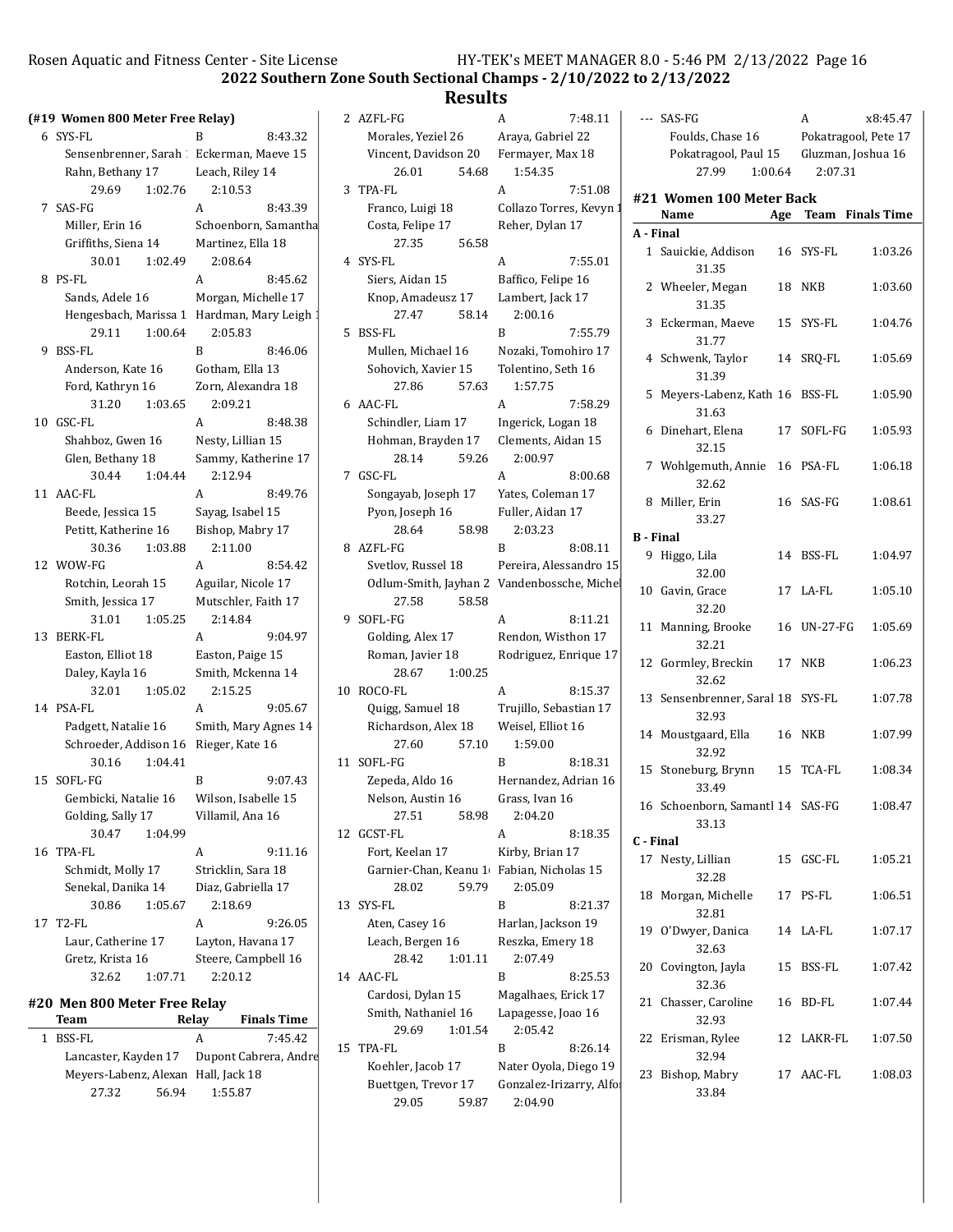2022 Southern Zone South Sectional Champs - 2/10/2022 to 2/13/2022

| C - Final  (#21 Women 100 Meter Back)      |                      |         | 25 Sathianchokwisan, M 17 BSS-FL            |             | 1:08.63 | 53 Hite, Haylee                               | 15 UN-14-FL            | 1:11.45            |
|--------------------------------------------|----------------------|---------|---------------------------------------------|-------------|---------|-----------------------------------------------|------------------------|--------------------|
| 24 Lankford, Sarah<br>33.86                | 17 SPA-FL            | 1:09.07 | 33.35<br>26 Musiello, Gio                   | 15 GRSC-FG  | 1:08.73 | 34.32<br>54 Cabral, Katelyn                   | 18 GSC-FL              | 1:11.59            |
| #21 Women 100 Meter Back                   |                      |         | 33.93                                       |             |         | 35.45                                         |                        |                    |
| Name                                       | Age Team Prelim Time |         | 27 Khoo, Faith                              | 18 BSS-FL   | 1:08.77 | 55 Ahn, Hannah                                | 17 GSC-FL              | 1:11.70            |
| <b>Preliminaries</b>                       |                      |         | 32.22                                       |             |         | 34.84                                         |                        |                    |
| 1 Wheeler, Megan<br>31.18                  | 18 NKB               | 1:04.00 | 28 Gotham, Ella<br>33.56                    | 13 BSS-FL   | 1:08.77 | 56 Bartle, Caitlin<br>35.05                   | 14 BD-FL               | 1:11.72            |
| 2 Sauickie, Addison<br>31.37               | 16 SYS-FL            | 1:04.26 | 29 Johnson, Maggie<br>32.91                 | 15 SPA-FL   | 1:08.78 | 57 Murphy, Julia<br>34.51                     | 15 BSS-FL              | 1:11.80            |
| 3 Eckerman, Maeve<br>31.78                 | 15 SYS-FL            | 1:06.13 | 30 Beede, Jessica<br>32.90                  | 15 AAC-FL   | 1:08.86 | *58 Larweth, Brooke<br>34.77                  | 16 LAKR-FL             | 1:11.92            |
| 4 Meyers-Labenz, Kath 16 BSS-FL<br>31.59   |                      | 1:06.33 | 31 Brann, Sidney<br>34.02                   | 15 SRQ-FL   | 1:08.95 | *58 Descent, Grace<br>34.37                   | 14 SPA-FL              | 1:11.92            |
| 5 Wohlgemuth, Annie 16 PSA-FL<br>32.53     |                      | 1:06.34 | 32 Sammy, Katherine<br>33.74                | 17 GSC-FL   | 1:09.14 | 60 Ott, Callie<br>34.26                       | 17 SPA-FL              | 1:11.97            |
| 6 Schwenk, Taylor<br>32.45                 | 14 SRQ-FL            | 1:06.36 | 33 Slater, Emily<br>33.33                   | 18 BD-FL    | 1:09.18 | 61 Coolen, Meredith<br>34.77                  | 17 RAD-FL              | 1:12.01            |
| 7 Dinehart, Elena<br>31.76                 | 17 SOFL-FG           | 1:06.47 | 34 MacGregor, Charlotte 16 BERK-FL<br>33.63 |             | 1:09.32 | 62 Shilts, Selin<br>34.64                     | 17 PS-FL               | 1:12.06            |
| 8 Miller, Erin<br>32.71                    | 16 SAS-FG            | 1:06.63 | 35 Houck, Madison<br>33.18                  | 17 UN-02-FL | 1:09.37 | 63 Deluna, Gabriella<br>34.87                 | 15 SOFL-FG             | 1:12.21            |
| 9 Higgo, Lila<br>31.78                     | 14 BSS-FL            | 1:06.83 | *36 Arrua, Maria Jose<br>34.10              | 22 UN-19-FG | 1:09.40 | 64 Perez, Maria<br>35.22                      | 13 MWA-FG              | 1:12.63            |
| 10 Gavin, Grace<br>31.72                   | 17 LA-FL             | 1:06.92 | *36 Stricklin, Sara<br>33.19                | 18 TPA-FL   | 1:09.40 | 65 Goldstein, Charley<br>35.13                | 16 UN-23-FG            | 1:12.65            |
| 11 Gormley, Breckin<br>32.11               | 17 NKB               | 1:06.98 | 38 Torres Pomar, Regina 15 MVAC-FL<br>33.40 |             | 1:09.42 | 66 Riley, Brooke<br>35.33                     | 18 SYS-FL              | 1:12.70            |
| 12 Manning, Brooke<br>32.96                | 16 UN-27-FG          | 1:07.43 | 39 Powell, Carolyn<br>32.63                 | 14 CSSC-FG  | 1:09.82 | 67 Flynn, Cassia<br>34.31                     | 16 CSSC-FG             | 1:12.76            |
| 13 Sensenbrenner, Saral 18 SYS-FL<br>32.89 |                      | 1:07.56 | *40 Reynolds, Madeleine 15 LAKR-FL<br>33.22 |             | 1:09.91 | 68 Perez, Casey<br>35.29                      | 16 BMHG-FG             | 1:12.81            |
| 14 Moustgaard, Ella<br>33.47               | <b>16 NKB</b>        | 1:07.78 | *40 Ng, Sophia<br>34.02                     | 15 LAKR-FL  | 1:09.91 | *69 Hardman, Mary Leigl 16 PS-FL<br>33.97     |                        | 1:12.89            |
| 15 Stoneburg, Brynn<br>33.53               | 15 TCA-FL            | 1:07.89 | *42 Maniace, Abigail<br>33.20               | 15 LAKR-FL  | 1:10.11 | *69 Benkusky, Sophie<br>71 Jorgensen, Kaitlyn | 17 BSS-FL<br>15 SUN-FG | 1:12.89<br>1:12.94 |
| 16 Schoenborn, Samantl 14 SAS-FG<br>32.37  |                      | 1:08.06 | *42 Noble, Lucy<br>33.28                    | 16 H4S-FL   | 1:10.11 | 35.14<br>72 Montero, Rebecca                  | 17 GRSC-FG             | 1:13.01            |
| 17 Nesty, Lillian<br>33.55                 | 15 GSC-FL            | 1:08.10 | 44 Easton, Elliot<br>33.99                  | 18 BERK-FL  | 1:10.30 | 35.45<br>73 Cogle, Morgan                     | 16 JDST-FG             | 1:13.03            |
| 18 O'Dwyer, Danica<br>33.20                | 14 LA-FL             | 1:08.19 | 45 Shahboz, Gwen<br>35.09                   | 16 GSC-FL   | 1:10.50 | 34.91<br>74 Karamsadkar, Chloe 15 LAKR-FL     |                        | 1:13.04            |
| 19 Lankford, Sarah<br>34.14                | 17 SPA-FL            | 1:08.27 | 46 Buchanan, Anita<br>33.57                 | 16 AAC-FL   | 1:10.70 | 36.39<br>75 Gotham, Madison                   | 17 BSS-FL              | 1:13.37            |
| 20 Covington, Jayla<br>32.73               | 15 BSS-FL            | 1:08.30 | 47 Sayag, Isabel<br>34.72                   | 15 AAC-FL   | 1:10.74 | 35.78<br>76 Clayton, Abby                     | 15 ROCO-FL             | 1:13.51            |
| 21 Chasser, Caroline<br>32.91              | 16 BD-FL             | 1:08.42 | *48 Senekal, Danika<br>34.19                | 14 TPA-FL   | 1:10.94 | 35.13<br>77 Laur, Catherine                   | 17 T2-FL               | 1:13.53            |
| 22 Erisman, Rylee<br>32.89                 | 12 LAKR-FL           | 1:08.43 | *48 Gomez, Kendra<br>35.03                  | 16 MWA-FG   | 1:10.94 | 36.48<br>78 Candido, Amber                    | 17 CSSC-FG             | 1:14.03            |
| 23 Morgan, Michelle<br>33.64               | 17 PS-FL             | 1:08.47 | 50 Bishop, Isabella<br>34.29                | 17 BD-FL    | 1:11.11 | 35.07<br>79 Scaramuzza, Marcela 18 UN-06-FL   |                        | 1:14.06            |
| 24 Bishop, Mabry<br>33.77                  | 17 AAC-FL            | 1:08.57 | 51 Traynor, Christine<br>35.18              | 16 SYS-FL   | 1:11.28 | 34.75<br>80 Rines, Ava                        | 16 BD-FL               | 1:14.32            |
|                                            |                      |         | 52 White, Kylie<br>34.41                    | 15 BSS-FL   | 1:11.42 | 34.65<br>81 Caamano, Kiara<br>35.38           | 18 JDST-FG             | 1:14.49            |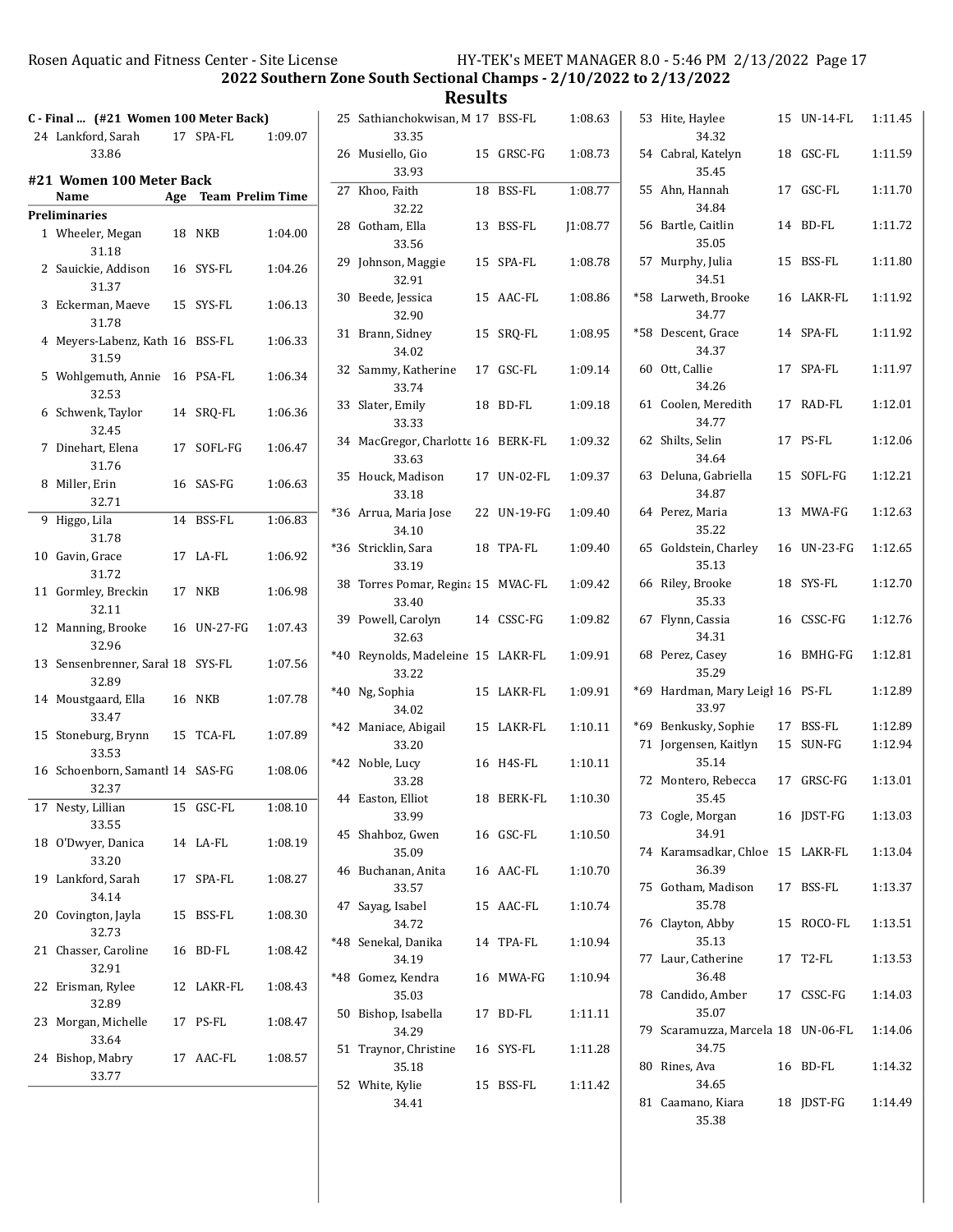2022 Southern Zone South Sectional Champs - 2/10/2022 to 2/13/2022

|                  | Preliminaries  (#21 Women 100 Meter Back) |    |                      |         |
|------------------|-------------------------------------------|----|----------------------|---------|
|                  | 82 Whitehead, Eva<br>35.60                |    | 14 GSC-FL            | 1:14.55 |
|                  | 83 Beauchamp, Natalie 15 STAR-FL<br>36.52 |    |                      | 1:14.69 |
|                  | 84 Rosa, Anna<br>36.68                    |    | 16 SUN-FG            | 1:14.80 |
|                  | 85 Bonasera, Kaitlyn<br>36.55             |    | 16 CSSC-FG           | 1:16.48 |
|                  | --- Alfajora, Clareese                    |    | 14 TYS-FL            | DQ      |
|                  | #22 Men 100 Meter Back                    |    |                      |         |
| A - Final        | Name                                      |    | Age Team Finals Time |         |
|                  | 1 Morales, Yeziel                         |    | 26 AZFL-FG           | 56.57   |
|                  | 27.13<br>2 Costa, Felipe<br>28.00         |    | 17 TPA-FL            | 57.78   |
|                  | 3 Franco, Luigi<br>27.98                  |    | 18 TPA-FL            | 57.80   |
|                  | 4 Cobos, Carlos<br>28.46                  |    | 22 UN-19-FG          | 58.01   |
| 5                | Dupont Cabrera, And 18 BSS-FL<br>28.50    |    |                      | 59.14   |
|                  | 6 Kyser, Landon<br>29.22                  |    | 15 HAT-FG            | 59.20   |
|                  | *7 Keogh, Evan<br>28.96                   |    | 16 SRQ-FL            | 59.93   |
|                  | *7 Doyle, Patrick<br>29.21                |    | 19 SUN-FG            | 59.93   |
| <b>B</b> - Final |                                           |    |                      |         |
|                  | 9 Rollen, Eli<br>28.81                    |    | 17 UN-01-FL          | 59.55   |
|                  | 10 Clements, Aidan<br>28.99               |    | 15 AAC-FL            | 59.56   |
| 11               | Body, Louis<br>29.83                      |    | 18 BSS-FL            | 1:00.49 |
|                  | 12 Peterson, Tucker<br>29.16              |    | 18 BSS-FL            | 1:00.50 |
|                  | 13 Sohovich, Xavier<br>29.38              | 15 | BSS-FL               | 1:00.74 |
|                  | 14 Morales, Gabriel<br>29.64              | 17 | FSLA-FL              | 1:00.81 |
| 15               | Korvick, Kyle<br>29.31                    | 18 | GRSC-FG              | 1:01.29 |
|                  | 16 Stokvis, Jack<br>30.28                 |    | 17 T2-FL             | 1:03.14 |
| C - Final        |                                           |    |                      |         |
|                  | 17 Walton, David<br>29.44                 | 18 | BSS-FL               | 1:00.60 |
|                  | 18 Campbell, Mason<br>29.02               | 18 | UN-13-FL             | 1:00.83 |
|                  | 19 Rendon, Wisthon<br>30.04               |    | 17 SOFL-FG           | 1:01.52 |

|    | 20 Reher, Dylan<br>29.99                           |    | 17 TPA-FL            | 1:01.80 |
|----|----------------------------------------------------|----|----------------------|---------|
| 21 | Basinger, Seth<br>30.03                            |    | 16 PA-FL             | 1:02.31 |
|    | 22 Vandenbossche, Mich 18 AZFL-FG<br>30.19         |    |                      | 1:02.37 |
|    | 23 Bowen, James<br>30.37                           |    | 17 BSS-FL            | 1:02.62 |
|    | 24 Melnychuk, David 14 SYS-FL<br>30.56             |    |                      | 1:02.68 |
|    | #22 Men 100 Meter Back                             |    |                      |         |
|    | <b>Name</b>                                        |    | Age Team Prelim Time |         |
|    | <b>Preliminaries</b><br>1 Morales, Yeziel<br>27.52 |    | 26 AZFL-FG           | 56.66   |
|    | 2 Franco, Luigi<br>28.08                           |    | 18 TPA-FL            | 58.01   |
| 3  | Dupont Cabrera, And 18 BSS-FL<br>28.34             |    |                      | 58.67   |
|    | 4 Cobos, Carlos<br>28.78                           |    | 22 UN-19-FG          | 58.97   |
| 5  | Costa, Felipe<br>28.59                             |    | 17 TPA-FL            | 59.08   |
| 6  | Mullen, Michael<br>28.82                           |    | 16 BSS-FL            | 1:00.00 |
| 7  | Doyle, Patrick<br>29.20                            |    | 19 SUN-FG            | 1:00.70 |
| 8. | Kyser, Landon<br>30.31                             | 15 | HAT-FG               | 1:00.71 |
| 9  | Keogh, Evan<br>29.25                               | 16 | SRQ-FL               | 1:00.78 |
| 10 | Stokvis, Jack<br>30.06                             |    | 17 T2-FL             | 1:00.82 |
| 11 | Kravchenko, Andrew 14 ROCO-FL<br>29.39             |    |                      | 1:00.84 |
|    | 12 Korvick, Kyle<br>29.62                          |    | 18 GRSC-FG           | 1:00.89 |
| 13 | Body, Louis<br>29.52                               | 18 | BSS-FL               | 1:01.10 |
|    | 14 Rollen, Eli<br>28.89                            |    | 17 UN-01-FL          | 1:01.14 |
| 15 | Ingerick, Logan<br>29.05                           |    | 18 AAC-FL            | 1:01.45 |
|    | 16 Sohovich, Xavier<br>30.48                       | 15 | BSS-FL               | 1:01.50 |
| 17 | Morales, Gabriel<br>29.87                          | 17 | FSLA-FL              | 1:01.51 |
|    | 18 Peterson, Tucker<br>28.95                       |    | 18 BSS-FL            | 1:01.66 |
|    | 19 Clements, Aidan<br>29.44                        |    | 15 AAC-FL            | 1:01.92 |
|    | 20 Campbell, Mason<br>29.90                        |    | 18 UN-13-FL          | 1:02.06 |
| 21 | Basinger, Seth<br>30.29                            |    | 16 PA-FL             | 1:02.40 |

|    | 22 Walton, David<br>30.10                  | 18 | BSS-FL        | 1:02.44 |
|----|--------------------------------------------|----|---------------|---------|
|    | 23 Vandenbossche, Mich 18 AZFL-FG<br>30.05 |    |               | 1:02.61 |
|    | 24 Reher, Dylan<br>29.79                   |    | 17 TPA-FL     | 1:02.70 |
| 25 | Roche, Jorge Ricardo 22 SOFL-FG<br>30.15   |    |               | 1:02.73 |
| 26 | Bowen, James<br>29.83                      |    | 17 BSS-FL     | 1:02.88 |
|    | 27 Melnychuk, David<br>30.35               |    | 14 SYS-FL     | 1:02.90 |
| 28 | Rendon, Wisthon<br>30.91                   |    | 17 SOFL-FG    | 1:02.99 |
|    | 29 Zepeda, Aldo<br>30.32                   | 16 | SOFL-FG       | 1:03.00 |
|    | 30 Mateus, Alejandro<br>30.24              | 16 | SOFL-FG       | 1:03.01 |
| 31 | Liu, Kevin<br>29.89                        | 15 | <b>BSS-FL</b> | 1:03.19 |
|    | 32 Sachade, Nicolas<br>30.50               | 15 | SOFL-FG       | 1:03.36 |
|    | 33 Fort, Keelan<br>31.65                   |    | 17 GCST-FL    | 1:03.39 |
|    | 34 Lester, Hayden<br>30.73                 | 15 | TST-FL        | 1:03.45 |
| 35 | Hohman, Brayden<br>30.18                   |    | 17 AAC-FL     | 1:03.46 |
| 36 | Daley, Elijah<br>31.06                     | 15 | BSS-FL        | 1:03.47 |
|    | 37 Davis, Thomas<br>30.66                  | 18 | SMAC-ME       | 1:03.53 |
|    | 38 Nelson, Austin<br>31.21                 |    | 16 SOFL-FG    | 1:03.63 |
| 39 | Sammy, William<br>30.78                    |    | 14 GSC-FL     | 1:03.71 |
| 40 | Sunman, Hayden<br>31.00                    |    | 15 PSA-FL     | 1:03.75 |
|    | 41 Larson. Evan<br>31.07                   | 17 | BSS-FL        | 1:03.85 |
|    | 42 Ramos, Dylan<br>30.96                   |    | 16 LA-FL      | 1:03.87 |
|    | 43 Reszka, Emery<br>31.80                  |    | 18 SYS-FL     | 1:04.22 |
|    | 44 Rohacs, Caleb<br>31.24                  |    | 15 MELB-FL    | 1:04.37 |
|    | 45 Alvarez, Alejandro<br>31.04             |    | 17 CSSC-FG    | 1:04.54 |
|    | *46 Wood, Aidan<br>31.70                   |    | 15 LA-FL      | 1:04.61 |
|    | *46 McMann, Preston<br>31.58               |    | 17 NKB        | 1:04.61 |
|    | 48 Traynor, Michael<br>31.64               |    | 16 SYS-FL     | 1:04.68 |
|    | 49 Richardson, Alex<br>31.70               |    | 18 ROCO-FL    | 1:05.05 |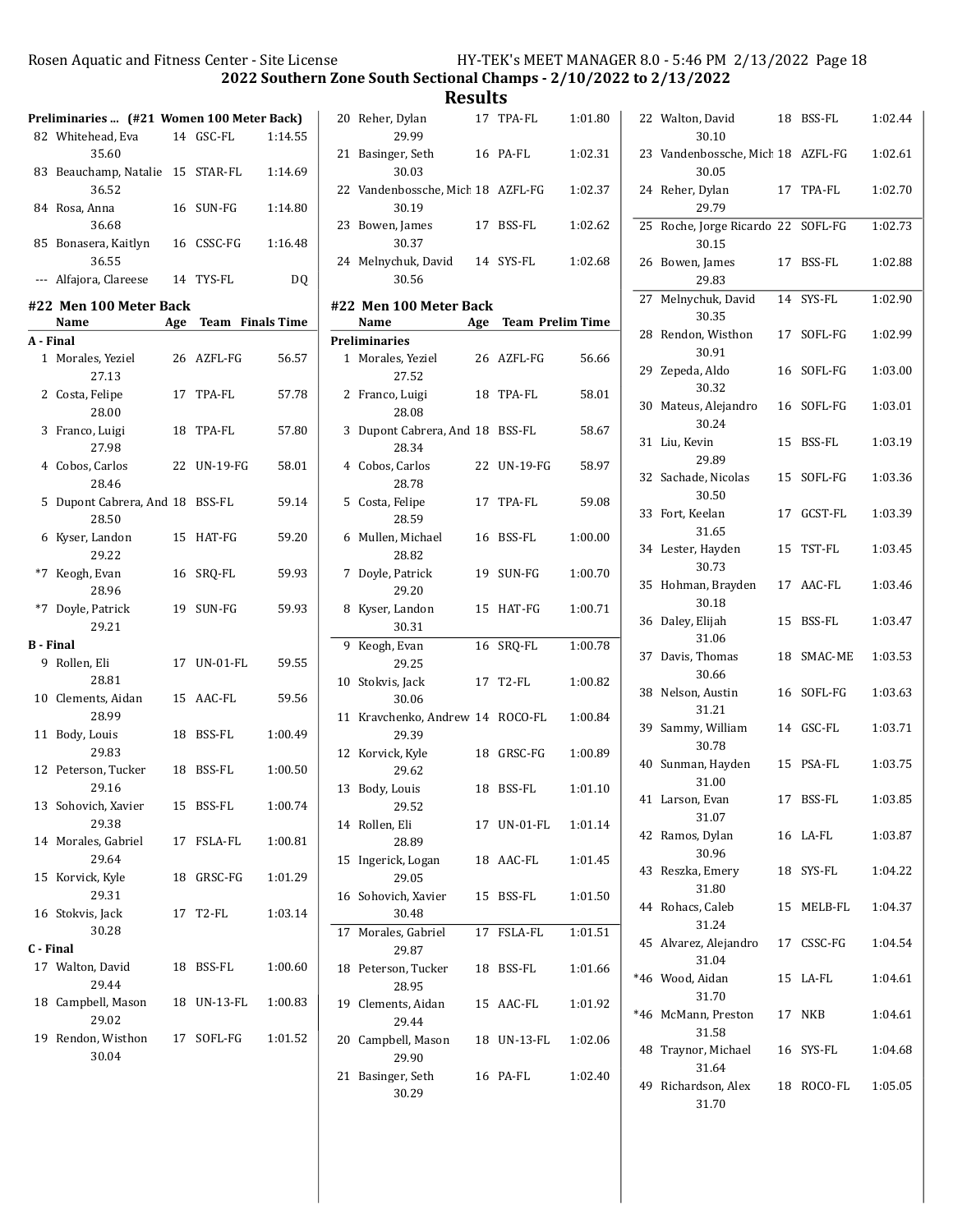|       | Preliminaries  (#22 Men 100 Meter Back)    |    |                         |                   |
|-------|--------------------------------------------|----|-------------------------|-------------------|
|       | 50 Sanchez, Dairo<br>30.37                 |    | 22 UN-19-FG             | 1:05.07           |
| 51    | Marri, Rithvik<br>31.65                    |    | 16 HAT-FG               | 1:05.18           |
| 52    | Schwenk, Toby<br>31.35                     | 15 | SRQ-FL                  | 1:05.30           |
| 53    | Kerkezi, Owen<br>31.53                     | 15 | PSA-FL                  | 1:05.35           |
|       | 54 Garnier-Chan, Keanu 16 GCST-FL<br>31.71 |    |                         | 1:05.44           |
| $*55$ | Dash, Neil<br>31.96                        | 18 | <b>BD-FL</b>            | 1:05.49           |
| $*55$ | Hernandez, Adrian<br>31.78                 | 16 | SOFL-FG                 | 1:05.49           |
| $*57$ | Choi, Hyungjun<br>30.98                    | 18 | GSC-FL                  | 1:05.50           |
| $*57$ | Nater Oyola, Diego<br>30.91                | 19 | TPA-FL                  | 1:05.50           |
| 59    | Lesage, Roman<br>30.22                     | 18 | STAR-FL                 | 1:05.53           |
| 60    | Golding, Alex<br>31.36                     | 17 | SOFL-FG                 | 1:05.62           |
| 61    | Gong, Simon<br>32.23                       | 15 | <b>BD-FL</b>            | 1:05.73           |
| 62    | Gonzalez-Irizarry, Ali 16 TPA-FL<br>32.05  |    |                         | 1:05.78           |
| 63    | Bonati, Stefano<br>31.46                   |    | 16 BSS-FL               | 1:05.95           |
| 64    | Buettgen, Trevor<br>31.50                  |    | 17 TPA-FL               | 1:06.01           |
| 65    | Besharat, Aria<br>32.02                    |    | 17 NMST-FG              | 1:06.06           |
| 66    | Shearer, Mateo<br>32.06                    | 15 | HAT-FG                  | 1:06.70           |
| 67    | Hazell, Henry<br>31.71                     | 15 | TCSC-FL                 | 1:06.97           |
|       | 68 Van Deusen, Luke<br>32.30               | 15 | BSS-FL                  | 1:07.03           |
| 69    | Brisco, Riley<br>32.09                     |    | 15 SAS-FG               | 1:07.06           |
| 70    | Bonnet-Eymard, Tris 15 STAR-FL<br>31.79    |    |                         | 1:07.10           |
| 71    | Doyle, Sean<br>32.35                       |    | 17 SUN-FG               | 1:07.12           |
| 72    | Dovellos, George<br>32.74                  | 13 | BSS-FL                  | 1:07.33           |
| 73    | McCloskey, Michael<br>32.20                | 17 | FE-FL                   | 1:07.37           |
| 74    | Brownell, Joseph<br>32.39                  | 17 | BSS-FL                  | 1:07.86           |
| 75    | Koziol, Matthew<br>33.23                   |    | 17 PSA-FL               | 1:07.95           |
|       | 76 Wolking, Benjamin<br>33.47              |    | 17 GSC-FL               | 1:09.86           |
| ---   | --- Hill, Michael<br>Yates, Coleman        |    | 18 TCSC-FL<br>17 GSC-FL | DFS<br><b>DFS</b> |

|                  | #23 Women 200 Meter IM                     |     |                  |          |
|------------------|--------------------------------------------|-----|------------------|----------|
|                  | Name                                       | Age | Team Finals Time |          |
| A - Final        |                                            |     |                  |          |
|                  | 1 Weyant, Gracie<br>30.15                  |     | 16 SYS-FL        | 2:16.75  |
|                  | 2 Brousseau, Julie<br>29.98                |     | 16 NKB           | 2:18.43  |
|                  | 3 Frank Rodriguez, Nic 18 AZFL-FG<br>30.39 |     |                  | 2:18.68  |
|                  | 4 Wheeler, Megan<br>31.30                  |     | 18 NKB           | 2:19.23  |
|                  | 5 Smithwick, Heidi<br>29.96                |     | 18 JDST-FG       | 2:21.16  |
|                  | 6 O'Regan, Bailey<br>31.24                 |     | 16 SYS-FL        | 2:21.55  |
|                  | 7 Chmielewski, Sumne: 17 SRQ-FL<br>30.96   |     |                  | 2:22.13  |
|                  | 8 Avila, Julimar<br>29.95                  |     | 25 AZFL-FG       | 2:25.93  |
| <b>B</b> - Final |                                            |     |                  |          |
|                  | 9 Reese, Addison<br>29.44                  |     | 16 LAKR-FL       | 2:20.17  |
|                  | 10 Daley, Elan<br>29.13                    |     | 16 BSS-FL        | 2:22.34  |
|                  | 11 Lojewski, Isabella 17 BD-FL<br>29.53    |     |                  | 2:22.55  |
|                  | 12 Shahboz, Gwen<br>31.73                  |     | 16 GSC-FL        | 2:23.33  |
|                  | 13 Herbet, Kaylin<br>31.01                 |     | 17 BD-FL         | 2:24.02  |
|                  | 14 Schleicher, Mallory 18 SOFL-FG<br>31.12 |     |                  | 2:24.90  |
|                  | 15 Driesse, Charlotte 14 LA-FL<br>30.27    |     |                  | 2:25.38  |
|                  | 16 Breuer, Alexandra 18 BSS-FL<br>31.45    |     |                  | 2:26.34  |
| C - Final        |                                            |     |                  |          |
|                  | 17 Leach, Riley<br>31.05                   |     | 14 SYS-FL        | 2:23.54  |
|                  | 18 Gormley, Breckin<br>30.09               |     | 17 NKB           | 2:23.70  |
|                  | 19 Martinez, Ella<br>31.22                 |     | 18 SAS-FG        | 2:25.61  |
|                  | 20 Gotham, Ella<br>31.32                   |     | 13 BSS-FL        | 2:25.77  |
|                  | 21 Blaine, Melissa<br>32.37                |     | 16 SWIM-FL       | 2:26.67  |
|                  | 22 Fort, Cadence<br>32.74                  |     | 16 GCST-FL       | 2:29.02  |
|                  | 23 Milbaum, Lauren 14 SYS-FL<br>32.22      |     |                  | 2:29.74  |
|                  | Miller, Erin<br>32.11                      |     | 16 SAS-FG        | x2:31.30 |
|                  |                                            |     |                  |          |

|    | #23 Women 200 Meter IM                   |     |                         |         |
|----|------------------------------------------|-----|-------------------------|---------|
|    | Name                                     | Age | <b>Team Prelim Time</b> |         |
|    | Preliminaries                            |     |                         |         |
|    | 1 Weyant, Gracie<br>30.59                |     | 16 SYS-FL               | 2:19.44 |
| 2  | Frank Rodriguez, Nic 18 AZFL-FG<br>30.20 |     |                         | 2:19.63 |
|    | 3 Wheeler, Megan<br>30.87                | 18  | <b>NKB</b>              | 2:20.30 |
| 4  | Brousseau, Julie<br>30.35                | 16  | NKB                     | 2:20.88 |
| 5  | Avila, Julimar<br>29.18                  | 25  | AZFL-FG                 | 2:21.34 |
| 6  | Chmielewski, Sumne: 17 SRQ-FL<br>30.37   |     |                         | 2:22.81 |
| 7  | Smithwick, Heidi<br>30.16                | 18  | JDST-FG                 | 2:23.10 |
| 8  | O'Regan, Bailey<br>31.84                 |     | 16 SYS-FL               | 2:23.67 |
| 9  | Reese, Addison<br>30.03                  | 16  | LAKR-FL                 | 2:23.73 |
| 10 | Daley, Elan<br>29.55                     | 16  | <b>BSS-FL</b>           | 2:25.13 |
| 11 | Schleicher, Mallory<br>30.73             | 18  | SOFL-FG                 | 2:25.27 |
| 12 | Shahboz, Gwen<br>33.03                   |     | 16 GSC-FL               | 2:25.69 |
| 13 | Herbet, Kaylin<br>31.70                  | 17  | BD-FL                   | 2:25.72 |
| 14 | Lojewski, Isabella<br>30.70              | 17  | BD-FL                   | 2:25.98 |
| 15 | Breuer, Alexandra<br>31.34               | 18  | BSS-FL                  | 2:26.52 |
| 16 | Driesse, Charlotte<br>31.82              |     | 14 LA-FL                | 2:26.57 |
| 17 | Martinez, Ella<br>31.60                  | 18  | SAS-FG                  | 2:26.71 |
| 18 | Gormley, Breckin<br>29.75                | 17  | NKB                     | 2:27.08 |
| 19 | Blaine, Melissa<br>31.72                 | 16  | SWIM-FL                 | 2:27.87 |
| 20 | Leach, Riley<br>31.16                    |     | 14 SYS-FL               | 2:27.90 |
|    | 21 Gotham, Ella<br>32.45                 | 13  | BSS-FL                  | 2:28.20 |
|    | 22 Miller, Erin<br>31.34                 |     | 16 SAS-FG               | 2:28.44 |
| 23 | Fort, Cadence<br>32.67                   |     | 16 GCST-FL              | 2:28.58 |
|    | 24 Milbaum, Lauren<br>33.02              |     | 14 SYS-FL               | 2:28.66 |
| 25 | Moustgaard, Ella<br>32.04                | 16  | <b>NKB</b>              | 2:28.73 |
| 26 | Koenig, Sarah<br>32.15                   | 18  | SRQ-FL                  | 2:28.83 |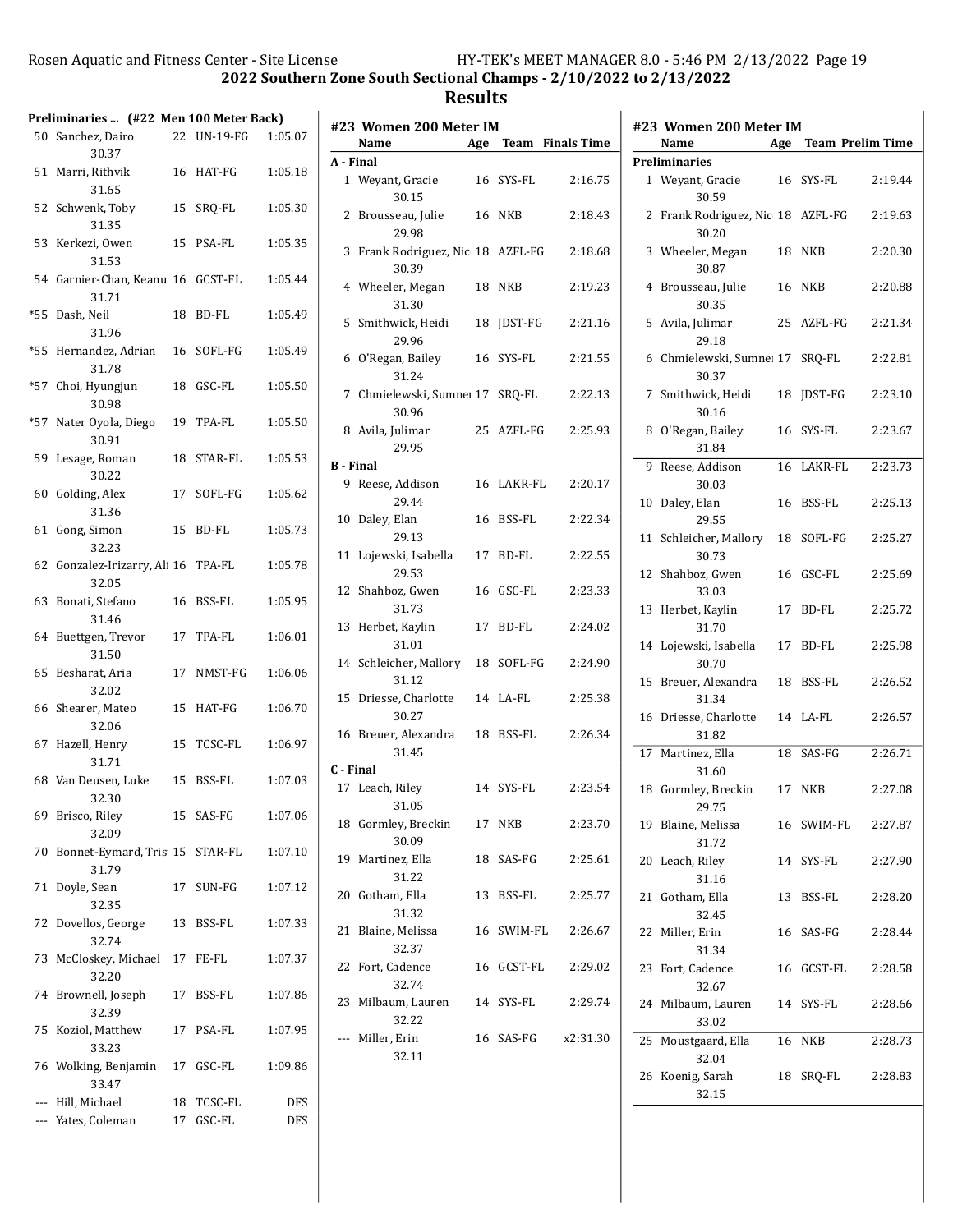2022 Southern Zone South Sectional Champs - 2/10/2022 to 2/13/2022

| Preliminaries  (#23 Women 200 Meter IM)      |            |         | 55 Brisson, Sabyne              | 16 T2-FL    | 2:32.74 |           | 84 Gruber, Zoe                             | 13 SRQ-FL                 | 2:36.98   |
|----------------------------------------------|------------|---------|---------------------------------|-------------|---------|-----------|--------------------------------------------|---------------------------|-----------|
| 27 Dinehart, Olivia                          | 17 SOFL-FG | 2:29.00 | 31.91                           |             |         |           | 34.56                                      |                           |           |
| 31.94<br>28 Cox, Sophie                      | 17 BD-FL   | 2:29.06 | 56 Deluna, Gabriella<br>33.56   | 15 SOFL-FG  | 2:32.75 |           | 85 Brackin, Elyna<br>33.48                 | 15 SPA-FL                 | 2:37.11   |
| 33.36<br>29 Anderson, Kate                   | 16 BSS-FL  | 2:29.47 | 57 Chasser, Caroline<br>32.70   | 16 BD-FL    | 2:32.83 |           | 86 Golding, Sally<br>33.60                 | 17 SOFL-FG                | 2:37.13   |
| 33.01<br>30 Fulton, Nelanee                  | 15 H4S-FL  | 2:29.57 | 58 Glen, Bethany<br>34.40       | 18 GSC-FL   | 2:32.86 |           | 87 Whitehead, Eva<br>35.70                 | 14 GSC-FL                 | 2:37.78   |
| 32.38<br>31 Puryear-Lynch, Gabri 17 BD-FL    |            | 2:29.78 | 59 Goodwin, Gabrielle<br>32.03  | 17 BD-FL    | 2:32.90 |           | 88 Macadams, Annabell 15 PSA-FL<br>34.30   |                           | 2:38.01   |
| 31.29                                        |            |         | 60 Copland, Olivia              | 17 PSA-FL   | 2:33.35 |           | 89 Jorgensen, Kaitlyn                      | 15 SUN-FG                 | 2:38.25   |
| 32 Lanning, Gracyn<br>30.90                  | 15 BSS-FL  | 2:29.81 | 32.16<br>61 Strong, Jessica     | 17 BSS-FL   | 2:33.61 |           | 34.69<br>90 Paredes, Gabriela              | 15 UN-12-FL               | 2:38.49   |
| 33 Sierra, Micaela<br>31.21                  | 17 AZFL-FG | 2:29.83 | 30.60<br>62 Cannella, Ashlin    | 15 AAC-FL   | 2:33.63 |           | 33.26<br>91 Hunt, Andrea                   | 17 BD-FL                  | 2:39.07   |
| 34 Wertheim, Arianna<br>30.94                | 14 HIGH-FL | 2:30.34 | 32.08<br>63 Petitt, Katherine   | 16 AAC-FL   | 2:33.74 |           | 33.67<br>92 Goldstein, Charley             | 16 UN-23-FG               | 2:39.87   |
| 35 Torres Pomar, Regina 15 MVAC-FL<br>31.17  |            | 2:30.43 | 30.60<br>64 Bellardi, Nicol     | 16 MWA-FG   | 2:33.78 |           | 34.88<br>93 Duval, Phoebe                  | 18 SRQ-FL                 | 2:39.97   |
| 36 Dixon, Avery<br>32.60                     | 17 LA-FL   | 2:30.89 | 32.32<br>65 White, Kylie        | 15 BSS-FL   | 2:33.90 |           | 34.71<br>94 Jahn, Sadie                    | 14 BD-FL                  | 2:40.38   |
| 37 Rothfuss, Ellie<br>32.41                  | 18 BD-FL   | 2:30.92 | 33.64<br>66 Aten, Danica        | 13 SYS-FL   | 2:34.13 |           | 32.57<br>95 Catalasan, Mariann             | 15 SOFL-FG                | 2:40.97   |
| 38 Lee, Simany<br>31.18                      | 15 BSS-FL  | 2:31.07 | 34.76<br>67 Easton, Paige       | 15 BERK-FL  | 2:34.22 |           | 35.58<br>96 James, Nelle                   | 16 BD-FL                  | 2:41.02   |
| 39 Teixeira, Isabela                         | 14 USC-NE  | 2:31.22 | 34.47                           |             |         |           | 32.51                                      |                           |           |
| 31.78<br>40 Robles Cortes, Gabric 18 AZFL-FG |            | 2:31.28 | 68 Daley, Kayla<br>30.73        | 16 BERK-FL  | 2:34.25 |           | 97 Hernandez, Brianna 17 MWA-FG<br>33.14   |                           | 2:41.13   |
| 30.87<br>41 Gavin, Grace                     | 17 LA-FL   | 2:31.32 | 69 Grubbs, Sophia<br>32.59      | 16 SOFL-FG  | 2:34.84 |           | 98 Gindlesperger, Elle<br>33.63            | 16 BD-FL                  | 2:41.16   |
| 32.04<br>42 Sammy, Katherine                 | 17 GSC-FL  | 2:31.51 | 70 Senekal, Danika<br>33.31     | 14 TPA-FL   | 2:34.87 |           | 99 Marim, Isabella<br>32.92                | 17 BSS-FL                 | 2:42.72   |
| 32.67<br>43 McGrath, Megan                   | 18 BSS-FL  | 2:31.53 | 71 Holmes, Sarah<br>33.59       | 15 BERK-FL  | 2:34.99 |           | 100 Pinkos, Catherine<br>37.73             | 17 TYS-FL                 | 2:44.87   |
| 29.87<br>44 Zorn, Alexandra                  | 18 BSS-FL  | 2:31.56 | 72 Shilts, Selin<br>32.91       | 17 PS-FL    | 2:35.04 |           | 101 Diaz, Gabriella<br>36.29               | 17 TPA-FL                 | 2:48.89   |
| 31.75<br>45 Hengesbach, Marissa 15 PS-FL     |            | 2:31.62 | 73 Batelli, Brooke<br>32.53     | 16 PSA-FL   | 2:35.09 |           | --- Wall, Jenna<br>--- Morgan, Michelle    | <b>18 NKB</b><br>17 PS-FL | DQ<br>DFS |
| 32.85<br>46 Musiello, Gio                    | 15 GRSC-FG | 2:31.66 | 74 Coolen, Meredith<br>32.65    | 17 RAD-FL   | 2:35.29 |           | #24 Men 200 Meter IM                       |                           |           |
| 32.84                                        |            |         | 75 Netzley, Emma                | 16 LA-FL    | 2:35.30 |           | Name                                       | Age Team Finals Time      |           |
| 47 Padgett, Natalie<br>31.72                 | 16 PSA-FL  | 2:31.72 | 31.98<br>76 Steere, Campbell    | 16 T2-FL    | 2:35.34 | A - Final | 1 Andrew, Michael                          | 22 MASA-SI                | 2:00.51   |
| 48 Rose, Marin<br>31.25                      | 17 BD-FL   | 2:31.78 | 33.59<br>77 Gonzalez, Gabriella | 15 SYS-FL   | 2:35.35 |           | 25.13<br>2 Horrego, Julio                  | 23 SOFL-FG                | 2:06.27   |
| 49 Moustgaard, Maizie<br>30.74               | 14 NKB     | 2:31.83 | 34.71<br>78 Sargent, Abbie      | 15 FKSC-FG  | 2:35.45 |           | 26.84<br>3 Martin, Dario                   | 17 OSC-FG                 | 2:07.45   |
| 50 Joos, Sophia<br>31.98                     | 15 BSS-FL  | 2:32.07 | 32.92<br>79 Cronin, Sydney      | 14 LA-FL    | 2:35.56 |           | 26.66<br>4 Espernberger, Martir 18 BSS-FL  |                           | 2:08.38   |
| 51 Schoenborn, Samantl 14 SAS-FG             |            | 2:32.25 | 34.65                           |             |         |           | 26.34<br>5 Prosinski, Raymond 16 LA-FL     |                           | 2:08.59   |
| 31.92<br>52 Ford, Kathryn                    | 16 BSS-FL  | 2:32.40 | 80 Villamil, Ana<br>31.81       | 16 SOFL-FG  | 2:35.58 |           | 28.14<br>6 Collazo Torres, Kevyr 16 TPA-FL |                           | 2:09.85   |
| 31.37<br>53 Bartle, Caitlin                  | 14 BD-FL   | 2:32.42 | 81 Gembicki, Natalie<br>31.22   | 16 SOFL-FG  | 2:35.88 |           | 27.00<br>7 Oliva, Luca                     | 17 BD-FL                  | 2:10.51   |
| 31.88<br>54 Stokes, Hollace                  | 15 LAKR-FL | 2:32.52 | 82 Gotham, Madison<br>32.23     | 17 BSS-FL   | 2:36.58 |           | 27.52                                      |                           |           |
| 32.64                                        |            |         | 83 Araujo, Rafaella<br>33.63    | 16 UN-20-FG | 2:36.82 |           |                                            |                           |           |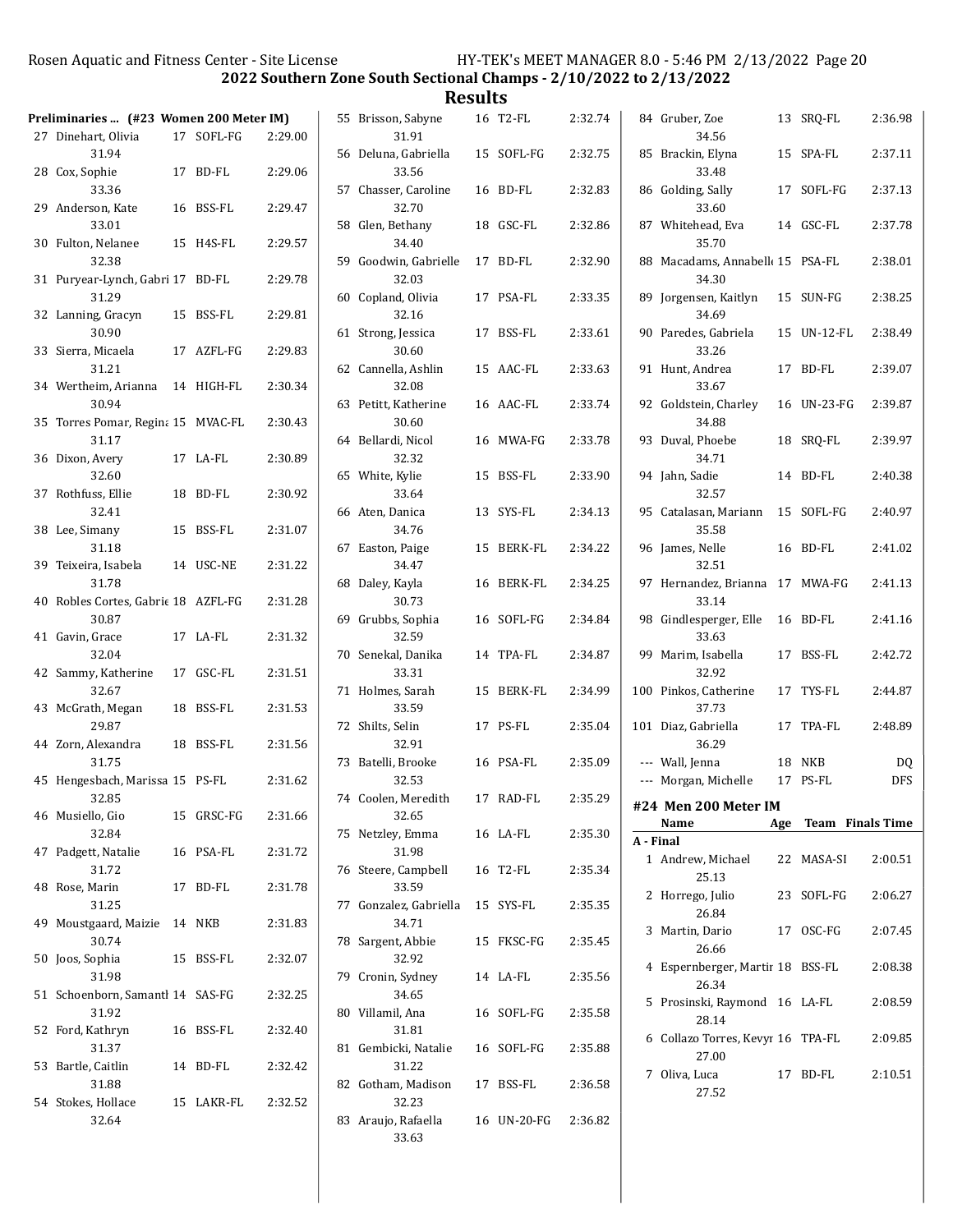2022 Southern Zone South Sectional Champs - 2/10/2022 to 2/13/2022

Results

| 8 Eckerman, Max<br>17 SYS-FL<br>2:11.69<br>27.38<br>9 Nunez Del Prado, Est 17 AZFL-FG<br>2:08.61<br>28.05<br>10<br>Heary, William<br>17 SRQ-FL<br>2:09.23<br>27.66<br>2:10.19<br>11<br>Paro, Aidan<br>17 BSS-FL<br>27.67<br>12<br>Heck, William<br>17 BSS-FL<br>2:10.79<br>28.27<br>Christensen, Andrew 17 BD-FL<br>13<br>2:12.38<br>28.22<br>2:13.55<br>14 Kyser, Landon<br>15 HAT-FG<br>28.07<br>15 Efimov, Nikita<br>18 OSC-FG<br>2:13.69<br>27.45<br>16 Maloney, Ethan<br>BSS-FL<br>2:15.63<br>18<br>26.85<br>17 Mullen, Michael<br>2:07.79<br>16 BSS-FL<br>27.57<br>Siers, Aidan<br>18<br>15 SYS-FL<br>2:12.79<br>28.17<br>Aten, Casey<br>19<br>16 SYS-FL<br>2:12.86<br>28.80<br>Luka, Kirill<br>18 SYS-FL<br>2:12.92<br>20<br>28.16<br>Martin, Giulian<br>21<br>15 CANE-FG<br>2:13.66<br>27.46<br>22 Whittall, Anthony<br>16 BSS-FL<br>2:15.36<br>27.33<br>23 Pyon, Joseph<br>16 GSC-FL<br>2:16.07<br>27.68<br>--- Frost, Thomas<br>15 LA-FL<br>DQ<br>Age Team Prelim Time<br>Name<br>1 Andrew, Michael<br>22 MASA-SI<br>2:01.84<br>25.35<br>26 GSC-FL<br>2 Szaranek, Mark<br>2:07.84<br>27.26<br>Martin, Dario<br>17 OSC-FG<br>3<br>2:08.35<br>27.12<br>Horrego, Julio<br>23 SOFL-FG<br>2:08.53<br>4<br>27.57<br>5<br>Oliva, Luca<br>17<br>BD-FL<br>2:09.56<br>27.98<br>6 Prosinski, Raymond<br>16 LA-FL<br>2:10.11<br>29.06<br>7 Collazo Torres, Kevyr 16 TPA-FL<br>2:10.31<br>27.32 | A - Final  (#24 Men 200 Meter IM) |  |  |
|----------------------------------------------------------------------------------------------------------------------------------------------------------------------------------------------------------------------------------------------------------------------------------------------------------------------------------------------------------------------------------------------------------------------------------------------------------------------------------------------------------------------------------------------------------------------------------------------------------------------------------------------------------------------------------------------------------------------------------------------------------------------------------------------------------------------------------------------------------------------------------------------------------------------------------------------------------------------------------------------------------------------------------------------------------------------------------------------------------------------------------------------------------------------------------------------------------------------------------------------------------------------------------------------------------------------------------------------------------------------------------------------|-----------------------------------|--|--|
| B - Final<br>C - Final<br>#24 Men 200 Meter IM<br>Preliminaries                                                                                                                                                                                                                                                                                                                                                                                                                                                                                                                                                                                                                                                                                                                                                                                                                                                                                                                                                                                                                                                                                                                                                                                                                                                                                                                              |                                   |  |  |
|                                                                                                                                                                                                                                                                                                                                                                                                                                                                                                                                                                                                                                                                                                                                                                                                                                                                                                                                                                                                                                                                                                                                                                                                                                                                                                                                                                                              |                                   |  |  |
|                                                                                                                                                                                                                                                                                                                                                                                                                                                                                                                                                                                                                                                                                                                                                                                                                                                                                                                                                                                                                                                                                                                                                                                                                                                                                                                                                                                              |                                   |  |  |
|                                                                                                                                                                                                                                                                                                                                                                                                                                                                                                                                                                                                                                                                                                                                                                                                                                                                                                                                                                                                                                                                                                                                                                                                                                                                                                                                                                                              |                                   |  |  |
|                                                                                                                                                                                                                                                                                                                                                                                                                                                                                                                                                                                                                                                                                                                                                                                                                                                                                                                                                                                                                                                                                                                                                                                                                                                                                                                                                                                              |                                   |  |  |
|                                                                                                                                                                                                                                                                                                                                                                                                                                                                                                                                                                                                                                                                                                                                                                                                                                                                                                                                                                                                                                                                                                                                                                                                                                                                                                                                                                                              |                                   |  |  |
|                                                                                                                                                                                                                                                                                                                                                                                                                                                                                                                                                                                                                                                                                                                                                                                                                                                                                                                                                                                                                                                                                                                                                                                                                                                                                                                                                                                              |                                   |  |  |
|                                                                                                                                                                                                                                                                                                                                                                                                                                                                                                                                                                                                                                                                                                                                                                                                                                                                                                                                                                                                                                                                                                                                                                                                                                                                                                                                                                                              |                                   |  |  |
|                                                                                                                                                                                                                                                                                                                                                                                                                                                                                                                                                                                                                                                                                                                                                                                                                                                                                                                                                                                                                                                                                                                                                                                                                                                                                                                                                                                              |                                   |  |  |
|                                                                                                                                                                                                                                                                                                                                                                                                                                                                                                                                                                                                                                                                                                                                                                                                                                                                                                                                                                                                                                                                                                                                                                                                                                                                                                                                                                                              |                                   |  |  |
|                                                                                                                                                                                                                                                                                                                                                                                                                                                                                                                                                                                                                                                                                                                                                                                                                                                                                                                                                                                                                                                                                                                                                                                                                                                                                                                                                                                              |                                   |  |  |
|                                                                                                                                                                                                                                                                                                                                                                                                                                                                                                                                                                                                                                                                                                                                                                                                                                                                                                                                                                                                                                                                                                                                                                                                                                                                                                                                                                                              |                                   |  |  |
|                                                                                                                                                                                                                                                                                                                                                                                                                                                                                                                                                                                                                                                                                                                                                                                                                                                                                                                                                                                                                                                                                                                                                                                                                                                                                                                                                                                              |                                   |  |  |
|                                                                                                                                                                                                                                                                                                                                                                                                                                                                                                                                                                                                                                                                                                                                                                                                                                                                                                                                                                                                                                                                                                                                                                                                                                                                                                                                                                                              |                                   |  |  |
|                                                                                                                                                                                                                                                                                                                                                                                                                                                                                                                                                                                                                                                                                                                                                                                                                                                                                                                                                                                                                                                                                                                                                                                                                                                                                                                                                                                              |                                   |  |  |
|                                                                                                                                                                                                                                                                                                                                                                                                                                                                                                                                                                                                                                                                                                                                                                                                                                                                                                                                                                                                                                                                                                                                                                                                                                                                                                                                                                                              |                                   |  |  |
|                                                                                                                                                                                                                                                                                                                                                                                                                                                                                                                                                                                                                                                                                                                                                                                                                                                                                                                                                                                                                                                                                                                                                                                                                                                                                                                                                                                              |                                   |  |  |
|                                                                                                                                                                                                                                                                                                                                                                                                                                                                                                                                                                                                                                                                                                                                                                                                                                                                                                                                                                                                                                                                                                                                                                                                                                                                                                                                                                                              |                                   |  |  |
|                                                                                                                                                                                                                                                                                                                                                                                                                                                                                                                                                                                                                                                                                                                                                                                                                                                                                                                                                                                                                                                                                                                                                                                                                                                                                                                                                                                              |                                   |  |  |
|                                                                                                                                                                                                                                                                                                                                                                                                                                                                                                                                                                                                                                                                                                                                                                                                                                                                                                                                                                                                                                                                                                                                                                                                                                                                                                                                                                                              |                                   |  |  |
|                                                                                                                                                                                                                                                                                                                                                                                                                                                                                                                                                                                                                                                                                                                                                                                                                                                                                                                                                                                                                                                                                                                                                                                                                                                                                                                                                                                              |                                   |  |  |
|                                                                                                                                                                                                                                                                                                                                                                                                                                                                                                                                                                                                                                                                                                                                                                                                                                                                                                                                                                                                                                                                                                                                                                                                                                                                                                                                                                                              |                                   |  |  |
|                                                                                                                                                                                                                                                                                                                                                                                                                                                                                                                                                                                                                                                                                                                                                                                                                                                                                                                                                                                                                                                                                                                                                                                                                                                                                                                                                                                              |                                   |  |  |
|                                                                                                                                                                                                                                                                                                                                                                                                                                                                                                                                                                                                                                                                                                                                                                                                                                                                                                                                                                                                                                                                                                                                                                                                                                                                                                                                                                                              |                                   |  |  |
|                                                                                                                                                                                                                                                                                                                                                                                                                                                                                                                                                                                                                                                                                                                                                                                                                                                                                                                                                                                                                                                                                                                                                                                                                                                                                                                                                                                              |                                   |  |  |
|                                                                                                                                                                                                                                                                                                                                                                                                                                                                                                                                                                                                                                                                                                                                                                                                                                                                                                                                                                                                                                                                                                                                                                                                                                                                                                                                                                                              |                                   |  |  |
|                                                                                                                                                                                                                                                                                                                                                                                                                                                                                                                                                                                                                                                                                                                                                                                                                                                                                                                                                                                                                                                                                                                                                                                                                                                                                                                                                                                              |                                   |  |  |
|                                                                                                                                                                                                                                                                                                                                                                                                                                                                                                                                                                                                                                                                                                                                                                                                                                                                                                                                                                                                                                                                                                                                                                                                                                                                                                                                                                                              |                                   |  |  |

| 8  | Espernberger, Martir 18 BSS-FL<br>26.51   |    |                    | 2:10.91 |
|----|-------------------------------------------|----|--------------------|---------|
| 9  | Eckerman, Max<br>27.61                    | 17 | SYS-FL             | 2:11.11 |
| 10 | Heck, William<br>29.62                    |    | 17 BSS-FL          | 2:11.13 |
| 11 | Nunez Del Prado, Est 17 AZFL-FG<br>27.84  |    |                    | 2:12.07 |
|    | 12 Paro, Aidan<br>28.03                   | 17 | BSS-FL             | 2:12.18 |
|    | 13 Maloney, Ethan<br>25.98                | 18 | BSS-FL             | 2:12.26 |
| 14 | Heary, William<br>26.55                   | 17 | SRO-FL             | 2:12.53 |
|    | 15 Christensen, Andrew 17 BD-FL<br>28.31  |    |                    | 2:12.70 |
|    | 16 Kyser, Landon<br>28.39                 | 15 | HAT-FG             | 2:12.90 |
| 17 | Efimov, Nikita<br>27.84                   | 18 | OSC-FG             | 2:13.00 |
| 18 | Frost, Thomas<br>27.82                    | 15 | LA-FL              | 2:13.22 |
|    | 19 Mullen, Michael<br>28.33               |    | 16 BSS-FL          | 2:13.37 |
|    | 20 Siers, Aidan<br>27.75                  |    | 15 SYS-FL          | 2:13.77 |
|    | 21 Pyon, Joseph<br>28.33                  |    | 16 GSC-FL          | 2:14.05 |
|    | 22 Aten, Casey<br>29.03                   |    | 16 SYS-FL          | 2:14.15 |
|    | 23 Whittall, Anthony<br>28.00             | 16 | BSS-FL             | 2:14.43 |
|    | 24 Martin, Giulian<br>27.71               | 15 | CANE-FG            | 2:14.48 |
| 25 | Luka, Kirill<br>28.26                     | 18 | SYS-FL             | 2:14.60 |
| 26 | Junqueira, Luis Gusta 17 SRQ-FL<br>29.24  |    |                    | 2:14.61 |
| 27 | Nozaki, Tomohiro<br>28.02                 | 17 | <b>BSS-FL</b>      | 2:15.26 |
|    | 28 Herrera, Harrison<br>28.47             |    | 18 BSS-FL          | 2:15.52 |
|    | 29 Derani, Victor<br>29.50                |    | 17 BSS-FL          | 2:15.58 |
|    | 30 Schindler, Liam<br>29.33               |    | 17 AAC-FL          | 2:15.82 |
|    | 31 Corn, Elias<br>29.18                   |    | 16 SRO-FL          | 2:15.91 |
|    | 32 Muramatsu, Brennan 17 STAR-FL<br>28.07 |    |                    | 2:16.11 |
|    | 33 Walton, David<br>29.14                 |    | 18 BSS-FL          | 2:16.33 |
|    | 34 El Aoufir, El Mehdi 17 BSS-FL<br>28.72 |    |                    | 2:16.38 |
|    | 35 Fabian, Nicholas<br>28.81              |    | 15 GCST-FL 2:16.53 |         |

|    | 36 Colmenares, Javier<br>28.29             |    | 15 SOFL-FG         | 2:16.76 |
|----|--------------------------------------------|----|--------------------|---------|
|    | 37 Pereira, Alessandro 15 AZFL-FG<br>28.59 |    |                    | 2:16.82 |
|    | 38 Quigg, Samuel<br>27.66                  | 18 | ROCO-FL            | 2:16.97 |
|    | 39 Vanden Heuvel, Andr 17 SRQ-FL<br>29.11  |    |                    | 2:17.00 |
|    | 40 Bowen, Jackson<br>29.08                 | 17 | BSS-FL             | 2:17.02 |
| 41 | Cheung, Zackary<br>28.29                   | 18 | BSS-FL             | 2:17.16 |
|    | 42 Abella, Juan<br>29.03                   |    | 16 MACM-FG         | 2:17.31 |
|    | 43 Varon, Alejandro<br>28.92               | 15 | LAKR-FL            | 2:17.45 |
|    | 44 Simon, Luca<br>28.93                    | 16 | SRQ-FL             | 2:17.50 |
|    | 45 Joos, Louis<br>29.37                    | 14 | BSS-FL             | 2:18.06 |
|    | 46 Heck, Andrew<br>28.79                   | 17 | BSS-FL             | 2:18.29 |
|    | 47 Jones, Zachary<br>28.58                 |    | 16 BSS-FL          | 2:18.38 |
|    | 48 Harlan, Jackson<br>28.41                | 19 | SYS-FL             | 2:18.48 |
|    | 49 Butun, Basar<br>28.35                   | 17 | BSS-FL             | 2:18.58 |
|    | 50 Runge, Frank<br>29.78                   | 17 | SRQ-FL             | 2:19.11 |
|    | 51 Roman, Javier<br>29.03                  | 18 | SOFL-FG            | 2:19.39 |
|    | 52 Porch, Wyatt<br>29.03                   | 15 | BSS-FL             | 2:19.50 |
|    | 53 Alvarez, Robert<br>29.64                |    | 15 MACM-FG         | 2:19.54 |
|    | 54 Rommmaneekochcha 16 BSS-FL<br>29.16     |    |                    | 2:19.57 |
|    | 55 Wilcox, Jackson<br>30.31                |    | 16 BSS-FL          | 2:19.69 |
|    | 56 Cardosi, Dylan<br>29.24                 |    | 15 AAC-FL          | 2:19.84 |
|    | 57 Fishberg, David<br>29.30                |    | 14 FSLA-FL 2:20.45 |         |
|    | 58 Schaepper, Jordan<br>29.35              |    | 14 NKB             | 2:20.59 |
|    | 59 Hernandez, Adrian<br>30.00              |    | 16 SOFL-FG         | 2:21.02 |
|    | 60 Borden, Jace<br>29.09                   | 15 | <b>NKB</b>         | 2:21.32 |
|    | 61 Larson, Evan<br>29.51                   |    | 17 BSS-FL          | 2:21.33 |
|    | 62 Lapagesse, Joao<br>29.38                |    | 16 AAC-FL          | 2:21.47 |
|    | 63 Vergara, Bruno<br>29.25                 |    | 16 BSS-FL          | 2:22.51 |
|    | 64 Golding, Alex<br>30.29                  |    | 17 SOFL-FG 2:23.23 |         |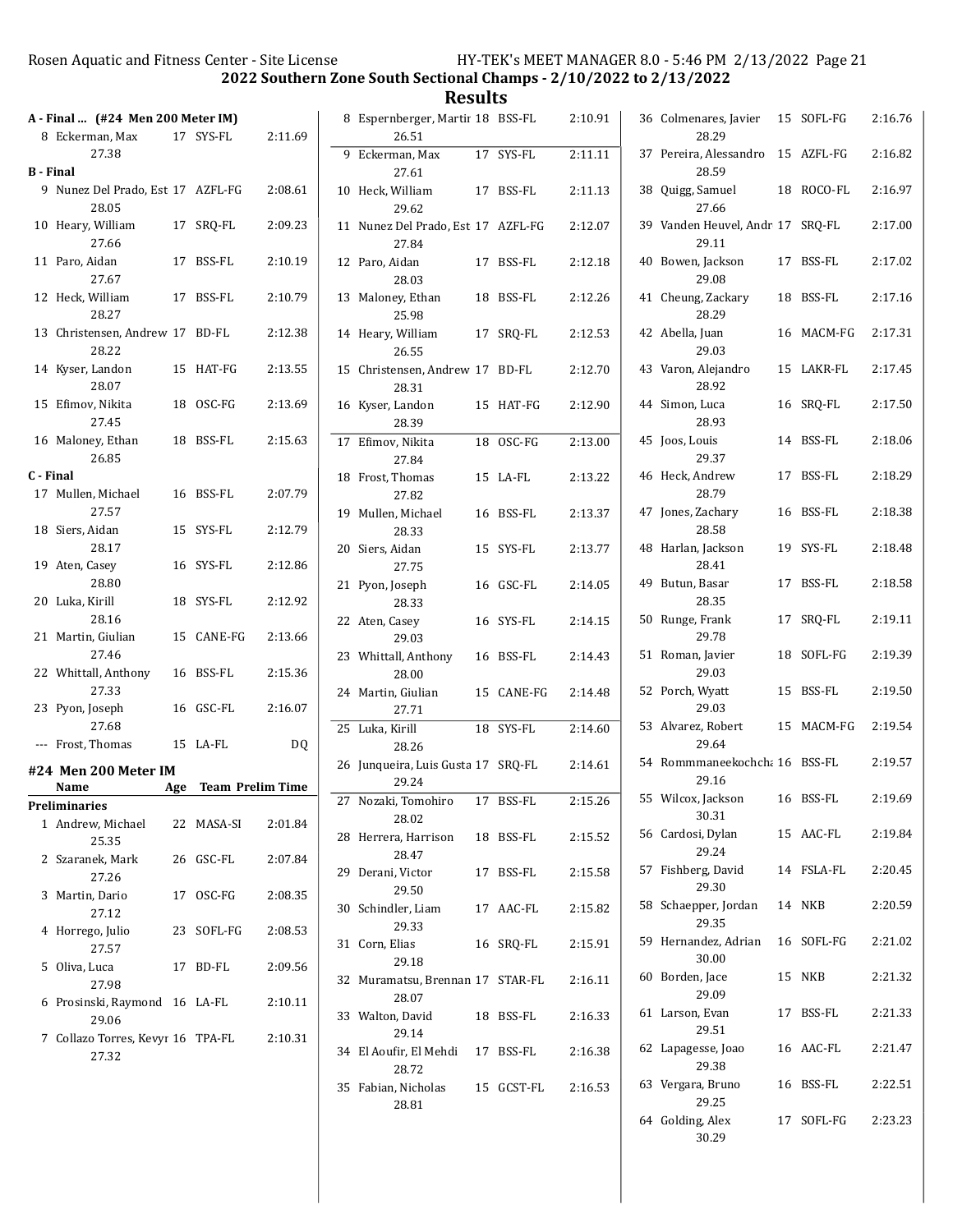14 24.25 Quigg, Samuel 18 ROCO-FL

2022 Southern Zone South Sectional Champs - 2/10/2022 to 2/13/2022

Results

|                  | Preliminaries  (#24 Men 200 Meter IM) |     |                         |            | 2 Skirboll, Zoe                    |    | 17 RXA-AM     | 26.47         |                  | *58 Rines, Ava                     |     | 16 BD-FL     | 28.64            |
|------------------|---------------------------------------|-----|-------------------------|------------|------------------------------------|----|---------------|---------------|------------------|------------------------------------|-----|--------------|------------------|
|                  | 65 Choi, Hyungjun                     |     | 18 GSC-FL               | 2:23.58    | *3 Rowe, Sirena                    |    | 23 AZFL-FG    | 26.51         |                  | *58 Gembicki, Natalie              |     | 16 SOFL-FG   | 28.64            |
|                  | 30.70                                 |     |                         |            | *3 Spadoni, Marina                 |    | 28 UN-18-FL   | 26.51         |                  | 60 Aguilar, Nicole                 |     | 17 WOW-FG    | 28.66            |
|                  | 66 Miller, Alexander                  |     | 15 SOFL-FG              | 2:23.67    | 5 Sathianchokwisan, M 17 BSS-FL    |    |               | 26.82         |                  | 61 Benkusky, Sophie                |     | 17 BSS-FL    | 28.67            |
|                  | 30.55                                 |     |                         |            | 6 Stoneburg, Blair                 |    | 17 TCA-FL     | 26.84         |                  | 62 Riopelle, Nicole                |     | 15 ROCO-FL   | 28.68            |
|                  | 67 Sunman, Hayden                     |     | 15 PSA-FL               | 2:23.86    | 7 Reese, Addison                   |    | 16 LAKR-FL    | 27.08         |                  | 63 Smith, Mckenna                  |     | 14 BERK-FL   | 28.69            |
|                  | 29.24                                 |     |                         |            | 8 Caamano, Kiara                   |    | 18 JDST-FG    | 27.09         |                  | 64 Smutny, Madeline                |     | 16 SOFL-FG   | 28.70            |
|                  | 68 Christensen, Brandor 20 BD-FL      |     |                         | 2:23.96    | 9 Daley, Elan                      |    | 16 BSS-FL     | 27.12         |                  | *65 Wangensteen, Sonja             |     | 16 ROCO-FL   | 28.71            |
|                  | 29.39                                 |     |                         |            | 10 Brousseau, Julie                |    | <b>16 NKB</b> | 27.14         |                  | *65 Daley, Kayla                   |     | 16 BERK-FL   | 28.71            |
|                  | 69 Lesage, Roman                      |     | 18 STAR-FL              | 2:24.72    | 11 Eckerman, Maeve                 |    | 15 SYS-FL     | 27.16         |                  | 67 Cogle, Morgan                   |     | 16 JDST-FG   | 28.72            |
|                  | 29.74                                 |     |                         |            | 12 Scaramuzza, Marcela 18 UN-06-FL |    |               | 27.24         |                  | 68 Manning, Brooke                 |     | 16 UN-27-FG  | 28.76            |
|                  | 70 Kim, Stephen                       |     | 16 UN-25-FG             | 2:25.68    | 13 Lyn, Sabrina                    |    | 17 BSS-FL     | 27.30         |                  | 69 McCormick, Riley                |     | 17 CSSC-FG   | 28.77            |
|                  | 30.11                                 |     |                         |            | 14 Avila, Julimar                  |    | 25 AZFL-FG    | 27.32         |                  | 70 Stokes, Hollace                 |     | 15 LAKR-FL   | 28.78            |
|                  | 71 Orhan, Kaan                        |     | 18 BSS-FL               | 2:26.22    | 15 Larweth, Brooke                 |    | 16 LAKR-FL    | 27.36         |                  | 71 Houck, Madison                  |     | 17 UN-02-FL  | 28.80            |
|                  | 28.27                                 |     |                         |            | 16 Meyers-Labenz, Kath 16 BSS-FL   |    |               | 27.43         |                  | 72 Patton, Mia                     | 15  | UN-19-FG     | 28.88            |
|                  | 72 Dash, Neil                         |     | 18 BD-FL                | 2:29.74    | 17 Herbet, Kaylin                  |    | 17 BD-FL      | 27.48         |                  | 73 Flynn, Cassia                   |     | 16 CSSC-FG   | 28.90            |
|                  | 30.35                                 |     |                         |            | 18 Nesty, Lillian                  |    | 15 GSC-FL     | 27.52         |                  | *74 Santos, Emily                  |     | 16 MVAC-FL   | 28.91            |
| ---              | Trujillo, Sebastian                   |     | 17 ROCO-FL              | DQ         | 19 Cathcart, Sarah                 |    | 16 BD-FL      | 27.57         |                  | *74 Arrua, Maria Jose              |     | 22 UN-19-FG  | 28.91            |
| ---              | Custer, Liam                          |     | 17 SYS-FL               | <b>DFS</b> | 20 Bethea, Carinn                  |    | 17 T2-FL      | 27.71         |                  | 76 Hurley, Megan                   |     | 16 BD-FL     | 28.94            |
|                  | --- Hill, Michael                     |     | 18 TCSC-FL              | <b>DFS</b> | 21 Lehman, Madison                 |    | 16 SWIM-FL    | 27.72         |                  | 77 Lopez-Diaz, Emily               |     | 17 MWA-FG    | 28.95            |
|                  | #25 Women 50 Meter Free               |     |                         |            | 22 Rahn, Bethany                   |    | 17 SYS-FL     | 27.76         |                  | 78 Lundy, Rachel                   |     | 18 BSS-FL    | 28.99            |
|                  | Name                                  |     | Age Team Finals Time    |            | 23 Jorge, Sofia                    |    | 13 MACM-FG    | 27.77         |                  | 79 Reynolds, Madeleine 15 LAKR-FL  |     |              | 29.06            |
| A - Final        |                                       |     |                         |            | 24 Lojewski, Adrianna              |    | 15 BD-FL      | 27.79         |                  | 80 Kelly, Jemma                    |     | 18 MWA-FG    | 29.18            |
|                  | 1 Hinds, Natalie                      |     | 28 UN-10-FL             | 25.45      | 25 Covington, Jayla                |    | 15 BSS-FL     | 27.80         |                  | 81 Shields, Madeline               |     | 17 TCSC-FL   | 29.19            |
|                  | 2 Rowe, Sirena                        |     | 23 AZFL-FG              | 26.19      | 26 Ahn, Hannah                     |    | 17 GSC-FL     | <b>J27.80</b> |                  | 82 Ortiz, Natalia                  |     | 14 MWA-FG    | 29.20            |
|                  | 3 Sathianchokwisan, M 17 BSS-FL       |     |                         | 26.27      | 27 Lanahan, Lydia                  |    | 18 SAS-FG     | 27.81         |                  | *83 Loving, Peyton                 |     | 14 BSS-FL    | 29.25            |
|                  | 4 Spadoni, Marina                     |     | 28 UN-18-FL             | 26.29      | 28 Lee, Simany                     |    | 15 BSS-FL     | 27.86         |                  | *83 Bellardi, Nicol                |     | 16 MWA-FG    | 29.25            |
|                  | 5 Skirboll, Zoe                       |     | 17 RXA-AM               | 26.61      | 29 Wood, Elyse                     |    | 14 GRSC-FG    | 27.87         |                  | 85 Gonzalez, Sarah                 |     | 17 ROCO-FL   | 29.39            |
|                  | 6 Reese, Addison                      |     | 16 LAKR-FL              | 26.63      | 30 Sands, Adele                    |    | 16 PS-FL      | 27.90         |                  | 86 Landron, Teresa                 |     | 16 SUN-FG    | 29.54            |
|                  | 7 Stoneburg, Blair                    |     | 17 TCA-FL               | 26.82      | 31 Sayag, Isabel                   |    | 15 AAC-FL     | 27.92         |                  | 87 Gretz, Krista                   |     | 16 T2-FL     | 29.61            |
|                  | 8 Caamano, Kiara                      |     | 18 JDST-FG              | 27.00      | 32 Lanning, Gracyn                 | 15 | BSS-FL        | 28.04         |                  | 88 Alfajora, Clareese              |     | 14 TYS-FL    | 29.63            |
| <b>B</b> - Final |                                       |     |                         |            | 33 Noga, Abigail                   |    | 16 SPA-FL     | 28.07         |                  | 89 Twomey, Mary                    |     | 14 TCSC-FL   | 29.67            |
|                  | 9 Daley, Elan                         |     | 16 BSS-FL               | 26.70      | 34 Pope, Alex                      |    | 16 SPA-FL     | 28.10         |                  | 90 Hunt, Andrea                    |     | 17 BD-FL     | 29.71            |
|                  | 10 Larweth, Brooke                    |     | 16 LAKR-FL              | 27.03      | *35 Suther, Faith                  |    | 18 OSC-FG     | 28.11         |                  | 91 Jahn, Sadie                     |     | 14 BD-FL     | 29.79            |
| 11               | Brousseau, Julie                      |     | <b>16 NKB</b>           | 27.05      | *35 Erisman, Rylee                 |    | 12 LAKR-FL    | 28.11         |                  | 92 Bianchi, Bilu                   |     | 16 RAD-FL    | 29.92            |
| *12              | Lyn, Sabrina                          |     | 17 BSS-FL               | 27.22      | *37 Layton, Havana                 |    | 17 T2-FL      | 28.14         |                  | 93 Rosenthal, Reese                |     | 15 GRSC-FG   | 30.07            |
| $*12$            | Eckerman, Maeve                       | 15  | SYS-FL                  | 27.22      | *37 Hardman, Mary Leigl 16 PS-FL   |    |               | 28.14         |                  | 94 Johnson, Maggie                 |     | 15 SPA-FL    | 30.29            |
|                  | 14 Avila, Julimar                     |     | 25 AZFL-FG              | 27.54      | 39 Sungail, Hana                   |    | 13 PA-FL      | 28.16         |                  | --- Baranova, Ekaterina 15 BERK-FL |     |              | <b>DFS</b>       |
|                  | 15 Meyers-Labenz, Kath 16 BSS-FL      |     |                         | 27.55      | 40 Noble, Lucy                     |    | 16 H4S-FL     | 28.19         |                  | #26 Men 50 Meter Free              |     |              |                  |
|                  | 16 Scaramuzza, Marcela 18 UN-06-FL    |     |                         | 27.91      | 41 Torres, Victoria                |    | 17 MWA-FG     | 28.23         |                  | Name                               | Age |              | Team Finals Time |
| C - Final        |                                       |     |                         |            | *42 Buchanan, Anita                |    | 16 AAC-FL     | 28.24         | A - Final        |                                    |     |              |                  |
|                  | 17 Herbet, Kaylin                     |     | 17 BD-FL                | 27.08      | *42 Kamat, Julie                   |    | 34 UN-16-FL   | 28.24         |                  | 1 Dressel, Caeleb                  |     | 25 GSC-FL    | 21.89            |
| 18               | Cathcart, Sarah                       |     | 16 BD-FL                | 27.27      | 44 Laferriere, Katelyn             |    | 17 ROCO-FL    | 28.30         |                  | 2 Fratus, Bruno                    |     | 32 CSSC-FG   | 22.20            |
| 19               | Jorge, Sofia                          |     | 13 MACM-FG              | 27.51      | *45 Puryear-Lynch, Gabri 17 BD-FL  |    |               | 28.34         |                  | 3 Andrew, Michael                  |     | 22 MASA-SI   | 23.32            |
|                  | 20 Nesty, Lillian                     |     | 15 GSC-FL               | 27.62      | *45 Stewart, Elisabeth             |    | 14 BSS-FL     | 28.34         |                  | 4 Salls, Larry                     |     | 18 BSS-FL    | 23.47            |
|                  | 21 Lehman, Madison                    |     | 16 SWIM-FL              | 27.69      | *45 Schmidt, Molly                 |    | 17 TPA-FL     | 28.34         |                  | 5 Sungail, Sage                    |     | 17 PA-FL     | 23.61            |
| 22               | Lojewski, Adrianna                    |     | 15 BD-FL                | 27.71      | *48 Bishop, Isabella               |    | 17 BD-FL      | 28.37         |                  | 6 Dupont Cabrera, And 18 BSS-FL    |     |              | 23.64            |
| 23               | Bethea, Carinn                        |     | 17 T2-FL                | 27.75      | *48 Reese, Aidyn                   |    | 13 LAKR-FL    | 28.37         |                  | 7 Kravchenko, Andrew 14 ROCO-FL    |     |              | 23.69            |
|                  | 24 Rahn, Bethany                      |     | 17 SYS-FL               | 28.05      | 50 Kudmani, Karin                  |    | 17 STAR-FL    | 28.39         |                  | 8 Costa, Felipe                    |     | 17 TPA-FL    | 23.77            |
|                  |                                       |     |                         |            | 51 Hite, Abigail                   |    | 15 SRQ-FL     | 28.49         | <b>B</b> - Final |                                    |     |              |                  |
|                  | #25 Women 50 Meter Free               |     |                         |            | 52 Cabral, Katelyn                 |    | 18 GSC-FL     | 28.52         |                  | 9 Rojas Newman, Migu 17 BSS-FL     |     |              | 23.87            |
|                  | Name                                  | Age | <b>Team Prelim Time</b> |            | 53 Murphy, Julia                   |    | 15 BSS-FL     | 28.54         |                  | 10 Bouwman, Leif                   |     | 17 UN-22-FG  | 24.13            |
|                  | Preliminaries                         |     |                         |            | 54 Ott, Callie                     |    | 17 SPA-FL     | 28.56         |                  | 11 Weisel, Elliot                  |     | 16 ROCO-FL   | 24.15            |
|                  | 1 Hinds, Natalie                      |     | 28 UN-10-FL             | 25.44      | 55 O'Malley, Meredith              |    | 18 STAR-FL    | 28.57         |                  | 12 Ingerick, Logan                 |     | 18 AAC-FL    | 24.19            |
|                  |                                       |     |                         |            | 56 Zorn, Alexandra                 |    | 18 BSS-FL     | 28.58         |                  | 13 Muramatsu, Brennan 17 STAR-FL   |     |              | 24.20            |
|                  |                                       |     |                         |            | 57 Petitt, Katherine               |    | 16 AAC-FL     | 28.61         |                  | 14. Quiga Samuel                   |     | $18$ ROCO-EL | 24.25            |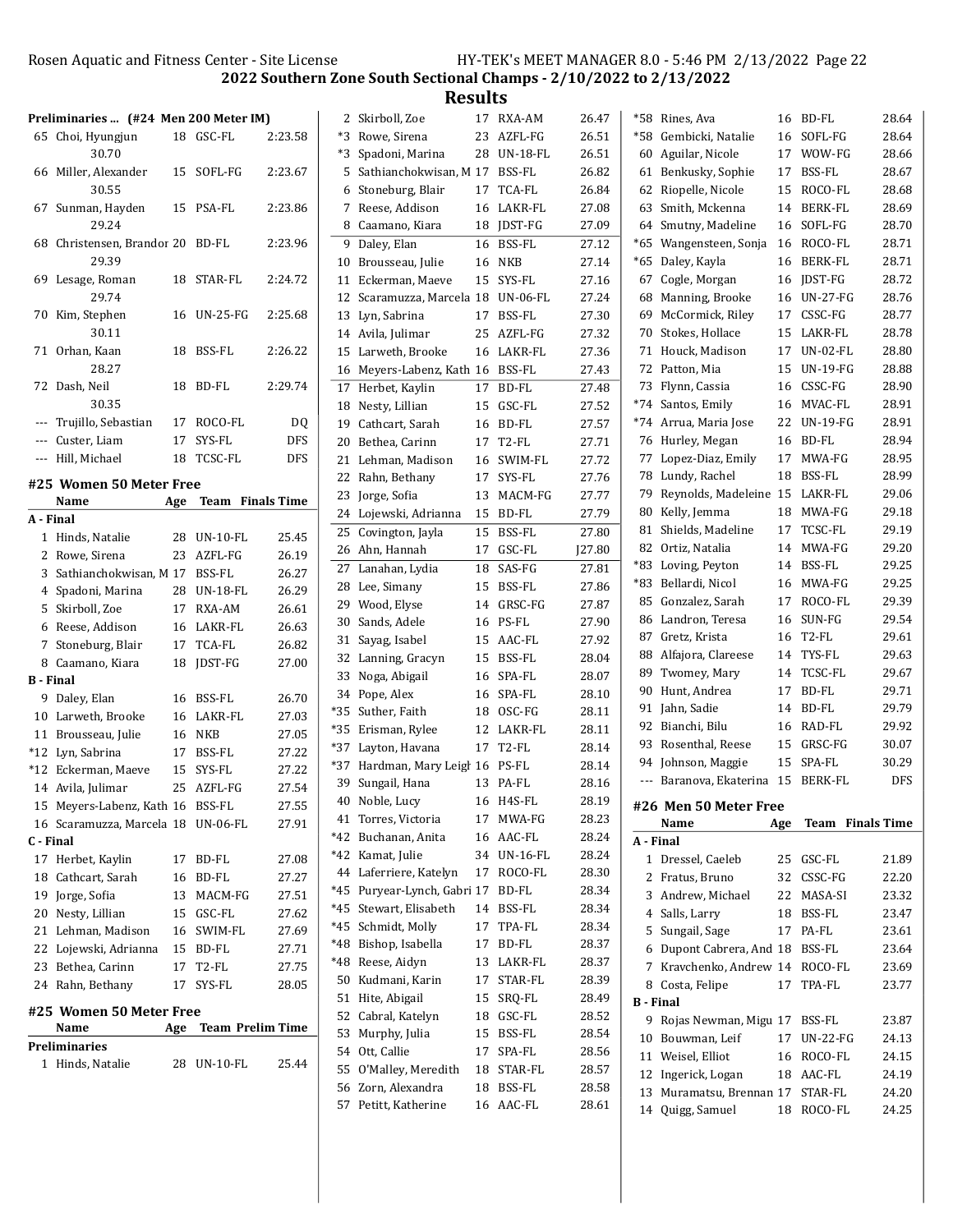|           |                                    |     |                         |        |    | <b>Results</b>                       |    |               |       |                  |                                    |         |                         |            |
|-----------|------------------------------------|-----|-------------------------|--------|----|--------------------------------------|----|---------------|-------|------------------|------------------------------------|---------|-------------------------|------------|
|           | B - Final  (#26 Men 50 Meter Free) |     |                         |        |    | 40 Butun, Basar                      |    | 17 BSS-FL     | 25.14 |                  | 98 Rovira, Lucas                   |         | 16 BD-FL                | 26.26      |
|           | 15 Hulbert, Gage                   |     | 17 BSS-FL               | 24.32  |    | 41 Sohovich, Xavier                  |    | 15 BSS-FL     | 25.15 |                  | *99 Songayab, Joseph               |         | 17 GSC-FL               | 26.48      |
|           | 16 Savolle, Marc                   |     | 18 T2-FL                | 24.39  |    | 42 Nahali, Youssef                   |    | 16 H4S-FL     | 25.17 |                  | *99 Magalhaes, Erick               |         | 17 AAC-FL               | 26.48      |
| C - Final |                                    |     |                         |        |    | 43 Rohacs, Caleb                     | 15 | MELB-FL       | 25.20 |                  | 101 Rendon, Wisthon                |         | 17 SOFL-FG              | 26.56      |
|           | 17 Stokvis, Jack                   | 17  | T2-FL                   | 24.36  |    | 44 Almeida, Jean                     |    | 18 MVAC-FL    | 25.24 |                  | 102 Zarate Romero, Robe 14 LAKR-FL |         |                         | 26.58      |
|           | 18 Baffico, Felipe                 |     | 16 SYS-FL               | 24.42  |    | 45 Herrera, Harrison                 | 18 | <b>BSS-FL</b> | 25.26 |                  | 103 Bishop, Zachary                |         | 17 TPA-FL               | 26.70      |
|           | 19 Johnson, Drew                   |     | 18 RAD-FL               | 24.43  |    | 46 Basinger, Seth                    |    | 16 PA-FL      | 25.28 |                  | 104 Parnell, Nicolaas              |         | 16 UN-15-FL             | 26.92      |
|           | 20 Maloney, Ethan                  |     | 18 BSS-FL               | 24.55  |    | *47 Eckerman, Max                    |    | 17 SYS-FL     | 25.30 |                  | 105 Lester, Hayden                 |         | 15 TST-FL               | 27.26      |
|           | 21 Campbell, Mason                 |     | 18 UN-13-FL             | 24.58  |    | *47 Reher, Dylan                     |    | 17 TPA-FL     | 25.30 |                  | --- Yates, Coleman                 |         | 17 GSC-FL               | <b>DFS</b> |
|           | 22 Peterson, Tucker                |     | 18 BSS-FL               | 24.63  |    | 49 Dasilva, Caleb                    | 15 | WOW-FG        | 25.31 |                  |                                    |         |                         |            |
|           | 23 Tolentino, Seth                 |     | 16 BSS-FL               | 24.66  |    | 50 Koss, Becket                      |    | 16 SDA-FL     | 25.32 |                  | #27 Women 400 Meter Free           |         |                         |            |
|           | 24 Korvick, Kyle                   | 18  | GRSC-FG                 | 24.95  |    | 51 Simon, Luca                       |    | 16 SRQ-FL     | 25.33 |                  | Name                               | Age     | <b>Team</b> Finals Time |            |
|           |                                    |     |                         |        |    | *52 Repak, Jayden                    | 15 | BERK-FL       | 25.37 | A - Final        |                                    |         |                         |            |
|           | #26 Men 50 Meter Free              |     |                         |        |    | *52 Selts, Peyton                    |    | 14 GRSC-FG    | 25.37 |                  | 1 Ledecky, Kathleen                |         | 24 UN-07-FL             | 4:00.95    |
|           | Name                               | Age | <b>Team Prelim Time</b> |        |    | *54 Seaton, Leon                     |    | 17 AZFL-FG    | 25.38 |                  | 28.24                              | 58.45   | 1:59.94                 |            |
|           | <b>Preliminaries</b>               |     |                         |        |    | *54 Svetlov, Russel                  |    | 18 AZFL-FG    | 25.38 |                  | 2 Mattes, Michaela                 |         | 17 SYS-FL               | 4:12.04    |
|           | 1 Fratus, Bruno                    |     | 32 CSSC-FG              | 22.94  |    | *54 Liu, Kevin                       | 15 | <b>BSS-FL</b> | 25.38 |                  | 29.57                              | 1:01.23 | 2:05.46                 |            |
|           | 2 Andrew, Michael                  |     | 22 MASA-SI              | 22.97  |    | 57 Spillers, Lucas                   |    | 16 BSS-FL     | 25.46 |                  | 3 Stoneburg, Blair                 |         | 17 TCA-FL               | 4:15.35    |
|           | 3 Dressel, Caeleb                  |     | 25 GSC-FL               | 23.24  |    | *58 Garnier-Chan, Keanu 16           |    | GCST-FL       | 25.49 |                  | 29.69                              | 1:01.82 | 2:06.99                 |            |
|           | 4 Salls, Larry                     |     | 18 BSS-FL               | 23.61  |    | *58 Porch, Wyatt                     |    | 15 BSS-FL     | 25.49 |                  | 4 Sauickie, Addison                |         | 16 SYS-FL               | 4:16.08    |
|           | 5 Kravchenko, Andrew 14 ROCO-FL    |     |                         | 23.84  |    | 60 Gusmao, David                     |    | 17 STAR-FL    | 25.51 |                  | 29.26                              | 1:01.48 | 2:06.73                 |            |
|           | 6 Costa, Felipe                    |     | 17 TPA-FL               | 23.91  |    | 61 Riley, Richard                    |    | 17 SWIM-FL    | 25.53 |                  | 5 Weyant, Gracie                   |         | 16 SYS-FL               | 4:21.59    |
|           | 7 Dupont Cabrera, And 18 BSS-FL    |     |                         | 24.02  |    | 62 Benoit, Jenebi                    |    | 18 AZFL-FG    | 25.54 |                  | 30.47                              | 1:03.04 | 2:09.27                 |            |
|           | 8 Sungail, Sage                    |     | 17 PA-FL                | 24.11  |    | 63 Alvarez, Alejandro                |    | 17 CSSC-FG    | 25.55 |                  | 6 O'Regan, Bailey                  |         | 16 SYS-FL               | 4:21.83    |
|           | 9 Rojas Newman, Migu 17 BSS-FL     |     |                         | 24.16  |    | *64 Pokatragool, Paul                |    | 15 SAS-FG     | 25.57 |                  | 30.19                              | 1:03.38 | 2:09.52                 |            |
|           | 10 Savolle, Marc                   |     | 18 T2-FL                | J24.16 |    | *64 Rommmaneekochcha 16              |    | BSS-FL        | 25.57 |                  | 7 Bethea, Carinn                   |         | 17 T2-FL                | 4:28.77    |
|           | 11 Bouwman, Leif                   |     | 17 UN-22-FG             | 24.23  |    | 66 Doster, Julian                    |    | 17 H4S-FL     | 25.58 |                  | 29.96                              | 1:03.31 | 2:12.09                 |            |
|           | 12 Weisel, Elliot                  |     | 16 ROCO-FL              | 24.31  |    | 67 Vandenbossche, Mich 18 AZFL-FG    |    |               | 25.60 |                  | 8 Lankford, Sarah                  |         | 17 SPA-FL               | 4:31.19    |
|           | 13 Quigg, Samuel                   |     | 18 ROCO-FL              | 24.32  |    | 68 Heck, Andrew                      | 17 | BSS-FL        | 25.64 |                  | 30.90                              | 1:04.00 | 2:13.11                 |            |
|           | 14 Muramatsu, Brennan 17           |     | STAR-FL                 | 24.34  |    | *69 Firlie, Cole                     |    | 18 SRQ-FL     | 25.65 | <b>B</b> - Final |                                    |         |                         |            |
|           | 15 Hulbert, Gage                   |     | 17 BSS-FL               | 24.35  |    | *69 Pelletier, Evan                  |    | 16 MART-FG    | 25.65 |                  | 9 Chmielewski, Sumne: 17 SRQ-FL    |         |                         | 4:24.02    |
|           | 16 Ingerick, Logan                 |     | 18 AAC-FL               | 24.36  |    | 71 Pokatragool, Pete                 |    | 17 SAS-FG     | 25.67 |                  | 31.15                              | 1:04.64 | 2:12.19                 |            |
|           | 17 Johnson, Drew                   |     | 18 RAD-FL               | 24.42  |    | 72 Walker, Ryan                      |    | 15 BD-FL      | 25.75 |                  | 10 Sands, Adele                    |         | 16 PS-FL                | 4:24.11    |
|           | 18 Stokvis, Jack                   |     | 17 T2-FL                | 24.46  |    | 73 Fermayer, Max                     |    | 18 AZFL-FG    | 25.76 |                  | 30.64                              | 1:03.97 | 2:11.08                 |            |
|           | *19 Odlum-Smith, Jayhan 20 AZFL-FG |     |                         | 24.50  |    | 74 Emmons, Landon                    |    | 18 WOW-FG     | 25.78 |                  | 11 Smutny, Madeline                |         | 16 SOFL-FG              | 4:27.72    |
|           | *19 Tolentino, Seth                |     | 16 BSS-FL               | 24.50  |    | 75 Zepeda, Aldo                      |    | 16 SOFL-FG    | 25.79 |                  | 31.34                              | 1:05.23 | 2:12.75                 |            |
|           | 21 Peterson, Tucker                |     | 18 BSS-FL               | 24.58  |    | 76 Koehler, Jacob                    | 17 | TPA-FL        | 25.81 |                  | 12 Milbaum, Lauren                 |         | 14 SYS-FL               | 4:28.66    |
|           | *22 Baffico, Felipe                |     | 16 SYS-FL               | 24.59  |    | 77 Keogh, Evan                       |    | 16 SRQ-FL     | 25.84 |                  | 31.58                              | 1:05.16 | 2:13.87                 |            |
|           | *22 Campbell, Mason                |     | 18 UN-13-FL             | 24.59  |    | 78 Kirby, Brian                      | 17 | GCST-FL       | 25.85 |                  | 13 Cote, Mariana                   |         | 16 MWA-FG               | 4:28.94    |
|           | 24 Maloney, Ethan                  |     | 18 BSS-FL               | 24.60  |    | *79 Borden, Jace                     | 15 | NKB           | 25.86 |                  | 31.92                              | 1:05.66 | 2:14.17                 |            |
|           | 25 Korvick, Kyle                   |     | 18 GRSC-FG              | 24.63  |    | *79 Abella, Juan                     |    | 16 MACM-FG    | 25.86 |                  | 14 Stoneburg, Brynn                |         | 15 TCA-FL               | 4:29.49    |
|           | 26 Besharat, Aria                  |     | 17 NMST-FG              | 24.68  |    | *81 Garcia Flores, Adrian 15 STAR-FL |    |               | 25.88 |                  | 31.36                              | 1:05.54 | 2:14.16                 |            |
|           | 27 Vincent, Davidson               |     | 20 AZFL-FG              | 24.71  |    | *81 Hohman, Brayden                  |    | 17 AAC-FL     | 25.88 |                  | 15 Fort, Cadence                   |         | 16 GCST-FL              | 4:30.74    |
|           | 28 Rollen, Eli                     |     | 17 UN-01-FL             | 24.75  |    | 83 Pyon, Joseph                      |    | 16 GSC-FL     | 25.89 |                  | 31.45                              | 1:05.04 | 2:13.27                 |            |
|           | 29 Fuller, Aidan                   |     | 17 GSC-FL               | J24.75 |    | 84 Izquierdo, Tres                   |    | 15 SYS-FL     | 25.90 |                  | --- Martinez, Ella                 |         | 18 SAS-FG               | x4:39.27   |
|           | 30 Foulds, Chase                   |     | 16 SAS-FG               | 24.83  |    | 85 Gluzman, Joshua                   |    | 16 SAS-FG     | 25.91 |                  | 30.77                              | 1:04.68 | 2:15.56                 |            |
|           | 31 Raszczyk, Noah                  |     | 15 MVAC-FL              | 24.87  |    | 86 Meyers-Labenz, Alexa 16 BSS-FL    |    |               | 25.92 | C - Final        |                                    |         |                         |            |
|           | 32 Peck, Gavin                     |     | 16 UN-03-FL             | 24.88  |    | 87 Lesage, Roman                     |    | 18 STAR-FL    | 25.94 |                  | 17 Brzozowski, Julia               |         | 18 SRQ-FL               | 4:26.34    |
|           | 33 Horrego, Julio                  |     | 23 SOFL-FG              | 24.89  |    | 88 Thai, Alexander                   |    | 16 FE-FL      | 25.95 |                  | 30.62                              | 1:03.46 | 2:11.02                 |            |
|           | 34 Faherty, Patrick                |     | 17 ROCO-FL              | 24.94  |    | 89 Stubbs, Kierro                    |    | 18 MVAC-FL    | 26.06 |                  | 18 Domian, Addyson                 |         | 16 SYS-FL               | 4:29.84    |
|           | 35 Koziol, Matthew                 |     | 17 PSA-FL               | 24.95  |    | 90 Buettgen, Trevor                  |    | 17 TPA-FL     | 26.08 |                  | 30.47                              | 1:03.45 | 2:11.90                 |            |
|           | 36 Martin, Giulian                 |     | 15 CANE-FG              | 24.98  | 91 | Smith, Nathaniel                     |    | 16 AAC-FL     | 26.10 |                  | 19 Lambert, Avery                  |         | 17 BSS-FL               | 4:29.86    |
|           | 37 McMann, Preston                 |     | 17 NKB                  | 24.99  | 92 | Bowen, James                         |    | 17 BSS-FL     | 26.12 |                  | 30.78                              | 1:04.14 | 2:12.02                 |            |
|           | 38 Heck, William                   | 17  | BSS-FL                  | 25.05  | 93 | Brownell, Joseph                     |    | 17 BSS-FL     | 26.13 |                  | 20 Krstolic, Lilliana              |         | 13 LAKR-FL              | 4:30.75    |
|           | 39 Salas, Daniel                   |     | 18 GSC-FL               | 25.13  | 94 | Figueredo, Ricardo                   |    | 15 BERK-FL    | 26.15 |                  | 31.11                              | 1:05.32 | 2:14.71                 |            |
|           |                                    |     |                         |        |    | 95 Conlan, Cole                      |    | 14 H4S-FL     | 26.22 |                  | 21 Dinehart, Olivia                |         | 17 SOFL-FG              | 4:30.79    |
|           |                                    |     |                         |        |    |                                      |    |               |       |                  | 31.02                              | 1:05.00 | 2:14.26                 |            |

\*96 26.24 Dominguez, Alfredo 14 BMHG-FG \*96 26.24 Ooi, Ethan 15 SYS-FL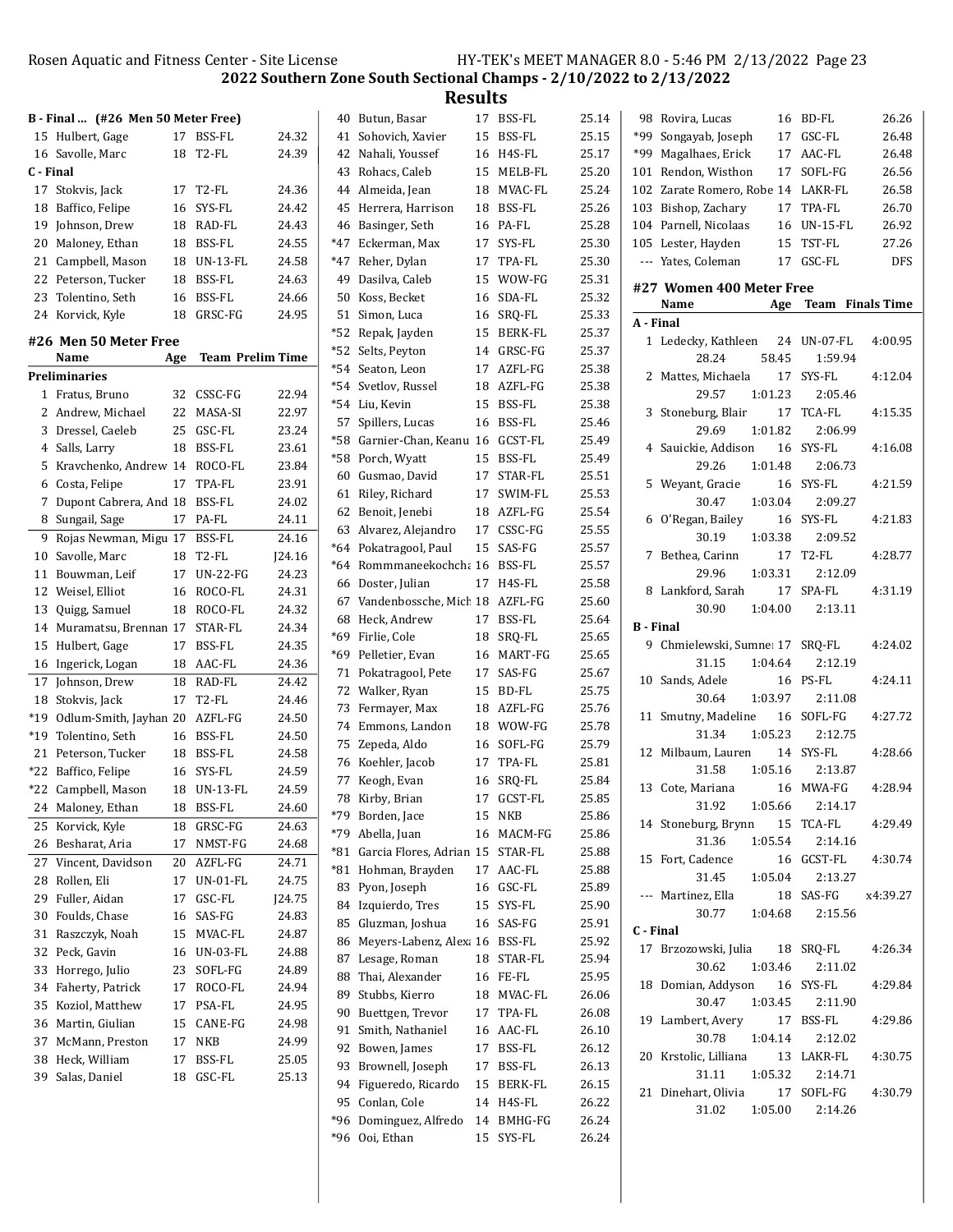2022 Southern Zone South Sectional Champs - 2/10/2022 to 2/13/2022

|    | C - Final  (#27 Women 400 Meter Free)     |                      |
|----|-------------------------------------------|----------------------|
|    | 22 Sensenbrenner, Saral 18 SYS-FL         | 4:31.31              |
|    | 30.69<br>1:04.00                          | 2:13.45              |
|    | 23 Rahn, Bethany 17 SYS-FL                | 4:33.38              |
|    | 31.62                                     | 1:05.73  2:15.01     |
|    | 24 Stuhlmacher, Claire 15 FSLA-FL 4:34.32 |                      |
|    | 31.25   1:05.22   2:15.02                 |                      |
|    | #27 Women 400 Meter Free                  |                      |
|    | Name Age Team Prelim Time                 |                      |
|    | <b>Preliminaries</b>                      |                      |
|    | 1 Ledecky, Kathleen 24 UN-07-FL           | 4:04.25              |
|    | 59.86<br>28.88                            | 2:02.35              |
|    | 2 Mattes, Michaela 17 SYS-FL              | 4:14.54              |
|    | 30.17 1:02.32 2:07.64                     |                      |
| 3  | Sauickie, Addison 16 SYS-FL               | 4:16.11              |
|    | 29.57 1:02.15 2:06.98                     |                      |
| 4  | Stoneburg, Blair 17                       | TCA-FL<br>4:16.89    |
|    | 29.60 1:02.21                             | 2:08.13              |
| 5  | Weyant, Gracie<br>16                      | SYS-FL<br>4:20.58    |
|    | 29.77 1:02.20                             | 2:06.82              |
|    | 16<br>6 O'Regan, Bailey                   | SYS-FL<br>4:24.93    |
|    | 30.67 1:04.19                             | 2:10.97              |
|    | 7 Lankford, Sarah 17                      | SPA-FL<br>4:25.66    |
|    | 30.70 1:03.99 2:11.84                     |                      |
| 8  | Bethea, Carinn 17 T2-FL                   | 4:26.18              |
|    | 30.51<br>1:04.13  2:12.02                 |                      |
| 9  | Sands, Adele                              | 4:27.70<br>16 PS-FL  |
|    | 30.65 1:03.71 2:12.35                     |                      |
| 10 | Chmielewski, Sumne: 17 SRQ-FL             | 4:28.42              |
|    | 30.86                                     | 1:04.66 2:12.33      |
| 11 | Martinez, Ella<br>- 18                    | SAS-FG<br>4:28.74    |
|    | 30.09  1:03.28  2:11.14                   |                      |
|    | 16<br>12 Fort, Cadence                    | GCST-FL<br>4:29.35   |
|    | 31.24   1:04.17   2:12.37                 |                      |
| 13 | Milbaum, Lauren 14 SYS-FL                 | 4:29.57              |
|    | 31.93 1:06.01 2:14.36                     |                      |
|    | 14 Smutny, Madeline 16 SOFL-FG            | 4:30.05              |
|    | 31.55   1:05.41   2:13.87                 |                      |
|    | 15 Cote, Mariana<br>16                    | MWA-FG<br>4:30.57    |
|    | 31.25<br>1:04.99                          | 2:13.08              |
|    | 16 Stoneburg, Brynn 15 TCA-FL             | 4:30.70              |
|    | 30.95<br>1:04.83                          | 2:13.65              |
| 17 | Lambert, Avery<br>17                      | BSS-FL<br>4:31.00    |
|    | 1:04.70<br>31.30                          | 2:13.98              |
|    | 18 Stuhlmacher, Claire 15 FSLA-FL         | 4:31.69              |
|    | 31.46<br>1:05.16                          | 2:13.65              |
| 19 | Domian, Addyson 16                        | SYS-FL<br>4:31.91    |
|    | 30.92<br>1:03.97                          | 2:13.60              |
| 20 | Krstolic, Lilliana 13 LAKR-FL             | 4:32.14              |
|    | 31.79<br>1:06.73                          | 2:15.18              |
| 21 | Sensenbrenner, Saral 18 SYS-FL            | 4:32.31              |
|    | 31.48<br>1:05.18                          | 2:14.10              |
| 22 | Rahn, Bethany                             | 17 SYS-FL<br>4:33.46 |
|    | 1:05.72<br>31.49                          | 2:14.94              |
|    |                                           |                      |

|    | 23 Brzozowski, Julia 18             | SRQ-FL 4:33.48  |         |
|----|-------------------------------------|-----------------|---------|
|    | 30.96<br>1:04.99                    | 2:14.33         |         |
|    | 24 Dinehart, Olivia                 | 17 SOFL-FG      | 4:33.64 |
|    | 1:04.99<br>30.94                    | 2:14.54         |         |
|    | 25 Anderson, Kate<br>16             | BSS-FL          | 4:33.91 |
|    | 31.35<br>1:04.54                    | 2:13.76         |         |
|    | 26 Brann, Sidney<br>15              | SRQ-FL          | 4:34.05 |
|    | 1:05.36<br>31.53                    | 2:14.70         |         |
| 27 | Wilson, Isabelle<br>15              | SOFL-FG         | 4:34.12 |
|    | 1:05.77<br>31.71                    | 2:15.20         |         |
| 28 | Blaine, Melissa                     | 16 SWIM-FL      | 4:34.60 |
|    | 1:05.15<br>31.45                    | 2:14.39         |         |
| 29 | Villemaire, Shelby 16 SRQ-FL        |                 | 4:34.81 |
|    | 32.00                               | 1:06.69 2:15.94 |         |
|    | 30 Ford, Kathryn                    | 16 BSS-FL       | 4:35.49 |
|    | 31.65                               | 1:06.68 2:17.05 |         |
| 31 | Rose, Marin                         | 17 BD-FL        | 4:36.30 |
|    | 32.01  1:05.91  2:15.34             |                 |         |
|    | 32 Hansen, Brinkleigh 12 SPA-FL     |                 | 4:36.42 |
|    | 31.47 1:05.93                       | 2:16.06         |         |
|    | 33 Robles Cortes, Gabric 18 AZFL-FG |                 | 4:36.61 |
|    | 31.77                               | 1:06.25 2:16.94 |         |
|    | 34 Driesse, Charlotte 14 LA-FL      |                 | 4:36.70 |
|    | 31.25   1:05.42   2:15.74           |                 |         |
| 35 | Fjare, Zoie                         | 13 SPA-FL       | 4:37.12 |
|    | 31.50<br>1:06.54                    | 2:17.76         |         |
| 36 | Smith, Mary Agnes 14 PSA-FL         |                 | 4:37.27 |
|    | 32.24<br>1:07.06                    | 2:18.44         |         |
| 37 | Krstolic, Sofia                     | 17 LAKR-FL      | 4:37.89 |
|    | 31.89<br>1:06.13                    | 2:15.99         |         |
| 38 | Beede, Jessica                      | 15 AAC-FL       | 4:37.93 |
|    | 31.23<br>1:06.35                    | 2:18.48         |         |
| 39 | Dinehart, Elena                     | 17 SOFL-FG      | 4:38.09 |
|    | 1:05.17<br>30.83                    | 2:15.66         |         |
|    | 40 Griffiths, Siena                 | 14 SAS-FG       | 4:38.96 |
|    | 1:07.85<br>32.67                    | 2:18.82         |         |
|    | 41 Goodwin, Gabrielle 17 BD-FL      |                 | 4:39.23 |
|    | 32.22<br>1:07.07                    | 2:18.01         |         |
| 42 | Teixeira, Isabela<br>14             | USC-NE          | 4:39.26 |
|    | 31.33                               | 1:06.18 2:18.37 |         |
| 43 | Klein, Neala                        | 14 BSS-FL       | 4:39.64 |
|    | 31.24<br>1:05.96                    | 2:17.26         |         |
|    | 44 Smith, Corley                    | 17 FKSC-FG      | 4:40.43 |
|    | 1:07.51<br>32.25                    | 2:19.57         |         |
| 45 | Schroeder, Addison 16 PSA-FL        |                 | 4:40.82 |
|    | 1:08.31<br>32.62                    | 2:20.51         |         |
|    | 46 McGrath, Megan 18 BSS-FL         |                 | 4:41.09 |
|    | 32.58<br>1:07.56                    | 2:17.77         |         |
|    | 47 Smith, Jessica                   | 17 WOW-FG       | 4:41.27 |
|    | 31.23<br>1:06.39                    | 2:18.14         |         |
| 48 | Hurley, Megan                       | 16 BD-FL        | 4:41.42 |
|    | $31.74$ $1:06.69$ $2:18.06$         |                 |         |
|    | 49 Lehman, Madison 16 SWIM-FL       |                 | 4:41.90 |
|    | 30.57 1:04.69                       | 2:16.36         |         |
|    | 50 Mutschler, Faith 17 WOW-FG       |                 | 4:42.33 |
|    | 31.72  1:06.45                      | 2:18.22         |         |

|              | 51 Schratwieser, Alexan 16 SPA-FL | 4:42.42                   |
|--------------|-----------------------------------|---------------------------|
|              | 31.77 1:06.23                     | 2:17.65                   |
| 52           | Padgett, Natalie                  | 16 PSA-FL<br>4:43.14      |
|              | 1:07.30<br>31.80                  | 2:19.24                   |
| 53           | Pope, Alex<br>16                  | SPA-FL<br>4:43.18         |
|              | 31.83                             | 1:07.49 2:19.78           |
| 54           | Robertson, Kaya 13                | STAR-FL<br>4:43.87        |
|              |                                   |                           |
|              | 32.38                             | 1:07.41 2:19.67           |
| 55           | Cox, Sophie<br>17                 | BD-FL<br>4:44.00          |
|              | 32.16<br>1:07.17                  | 2:19.45                   |
| 56           | Rukosuev, Daria<br>15             | FSLA-FL<br>4:44.33        |
|              | 1:07.83<br>32.46                  | 2:20.48                   |
| 57           | Glen, Bethany<br>18               | GSC-FL<br>4:44.56         |
|              | 1:08.42<br>32.76                  | 2:20.70                   |
| 58           | Custer, Clare                     | 14 SYS-FL<br>4:44.79      |
|              | 1:09.36<br>33.17                  | 2:22.19                   |
| 59           | Gembicki, Natalie                 | 16 SOFL-FG<br>4:44.90     |
|              | 32.38<br>1:08.00                  | 2:20.28                   |
| 60           | Portillo, Fatima                  | 18 AZFL-FG<br>4:45.10     |
|              | 31.57<br>1:06.02                  | 2:18.41                   |
| 61           | Rotchin, Leorah                   | 15 WOW-FG<br>4:45.19      |
|              | 31.85<br>1:06.82                  | 2:19.50                   |
|              | 62 Riva, Isabella<br>12           | SPA-FL<br>4:45.40         |
|              | 1:07.87<br>32.21                  | 2:21.17                   |
|              | 63 Shields, Madeline 17           | <b>TCSC-FL</b><br>4:46.01 |
|              | 32.53<br>1:08.45                  | 2:20.73                   |
|              | 64 Easton, Paige                  | 15 BERK-FL<br>4:46.11     |
|              | 1:07.78<br>32.25                  | 2:20.44                   |
|              |                                   | 4:49.54                   |
|              | 65 Wreski, Izabella<br>15         | SWIM-FL                   |
|              | 33.02<br>1:08.51                  | 2:22.33                   |
| 66           | Batelli, Brooke<br>16             | 4:50.12<br>PSA-FL         |
|              | 33.23                             | 1:08.64 2:21.93           |
| 67           | Twomey, Mary<br>14                | TCSC-FL<br>4:50.41        |
|              | 33.19                             | 1:09.57 2:23.46           |
| 68           | Layton, Havana<br>17              | T2-FL<br>4:52.80          |
|              | 31.94<br>1:07.48                  | 2:21.47                   |
| 69           | Candido, Amber 17 CSSC-FG         | 4:55.96                   |
|              | 32.64                             | 1:08.96 2:24.85           |
| 70           | Rieger, Kate                      | 16 PSA-FL<br>4:56.16      |
|              | 1:10.62<br>33.90                  | 2:25.57                   |
|              | #28 Men 400 Meter Free            |                           |
|              | Name                              | Age Team Finals Time      |
| A - Final    |                                   |                           |
| $\mathbf{1}$ | Nehra, Aryan                      | 18 UN-08-FL<br>3:59.65    |
|              | 27.76<br>57.73                    | 1:58.48                   |
| 2            | Knop, Amadeusz<br>17              | SYS-FL<br>4:00.41         |
|              | 58.38<br>28.05                    | 1:59.80                   |
| 3            | Lancaster, Kayden 17 BSS-FL       | 4:05.58                   |
|              | 27.93<br>59.69                    | 2:02.15                   |
|              | Page, Advait                      |                           |
| 4            |                                   | 20 UN-09-FL<br>4:05.65    |
|              | 28.72<br>58.95                    | 2:01.17                   |
| 5            | Hall, Jack                        | 18 BSS-FL<br>4:07.91      |
|              | 28.51<br>59.43                    | 2:02.65                   |
|              | 6 Erisman, Ryan                   | 15 LAKR-FL<br>4:07.98     |
|              | 28.01<br>59.33                    | 2:02.53                   |
|              | 7 Araya, Gabriel                  | 22 AZFL-FG<br>4:08.79     |
|              | 59.25<br>28.24                    | 2:03.12                   |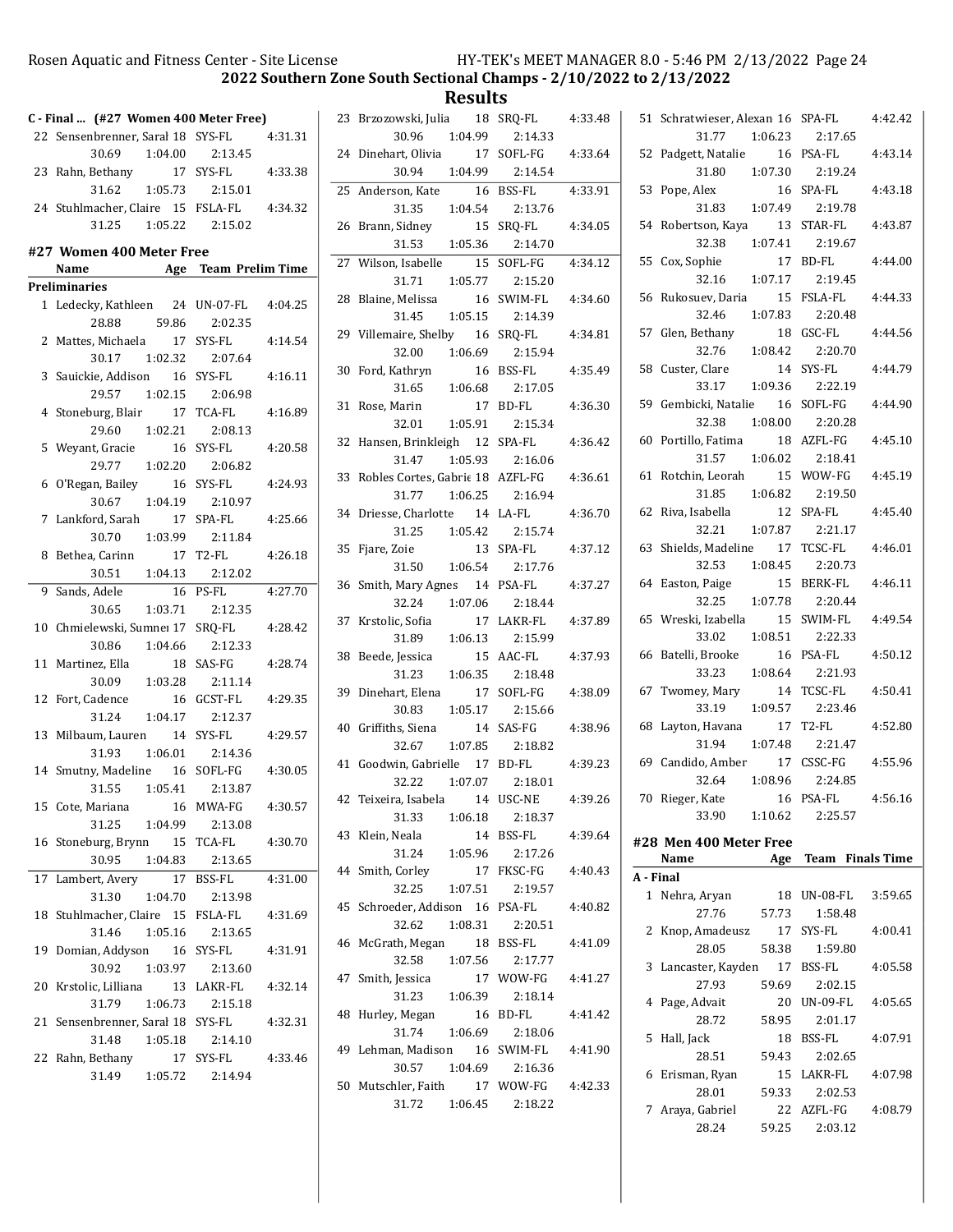2022 Southern Zone South Sectional Champs - 2/10/2022 to 2/13/2022

|                  |                                     |         |                         |          |                                   | -------- |                      |         |                                          |         |                        |                    |
|------------------|-------------------------------------|---------|-------------------------|----------|-----------------------------------|----------|----------------------|---------|------------------------------------------|---------|------------------------|--------------------|
|                  | A - Final  (#28 Men 400 Meter Free) |         |                         |          | 8 Araya, Gabriel                  |          | 22 AZFL-FG           | 4:10.67 | 36 Kerkezi, Owen                         |         | 15 PSA-FL              | 4:21.16            |
|                  | 8 Franco, Luigi                     |         | 18 TPA-FL               | 4:12.60  | 28.70                             | 1:00.10  | 2:04.66              |         | 29.41                                    | 1:01.45 | 2:08.01                |                    |
|                  | 28.43                               | 59.58   | 2:03.75                 |          | 9 Stuhlmacher, Carter 17 FSLA-FL  |          |                      | 4:10.84 | 37 Jacobs, Colin                         |         | 13 SRQ-FL              | 4:21.41            |
| <b>B</b> - Final |                                     |         |                         |          | 28.90                             | 1:00.11  | 2:03.83              |         | 30.24                                    | 1:03.02 | 2:09.35                |                    |
|                  | 9 Firlie, Cole                      |         | 18 SRQ-FL               | 4:05.13  | 10 Firlie, Cole                   |          | 18 SRQ-FL            | 4:11.52 | 38 Nunez Del Prado, Est 17 AZFL-FG       |         |                        | 4:21.42            |
|                  | 28.49                               | 59.50   | 2:02.23                 |          | 29.38                             | 1:01.24  | 2:05.22              |         | 30.03                                    | 1:02.14 | 2:07.71                |                    |
|                  | 10 Fuller, Aidan                    |         | 17 GSC-FL               | 4:09.01  | 11 Fuller, Aidan                  |          | 17 GSC-FL            | 4:12.53 | 39 Nelson, Austin                        |         | 16 SOFL-FG             | 4:21.70            |
|                  | 28.55                               | 59.54   | 2:02.77                 |          | 28.96                             | 1:00.86  | 2:05.65              |         | 29.31                                    | 1:02.07 | 2:08.53                |                    |
|                  | 11 Stuhlmacher, Carter 17 FSLA-FL   |         |                         | 4:12.03  | 12 Clements, Aidan                |          | 15 AAC-FL            | 4:13.84 | 40 Body, Louis                           |         | 18 BSS-FL              | 4:21.76            |
|                  | 28.95                               | 1:00.40 | 2:04.37                 |          | 29.50                             | 1:01.50  | 2:07.47              |         | 29.19                                    | 1:01.56 | 2:07.94                |                    |
|                  | 12 Rodriguez, Enrique 17 SOFL-FG    |         |                         | 4:12.17  | 13 Fabian, Nicholas               |          | 15 GCST-FL           | 4:13.88 | 41 Gusmao, David                         |         | 17 STAR-FL             | 4:22.91            |
|                  | 28.75                               | 1:00.23 |                         |          |                                   |          |                      |         |                                          | 1:00.54 | 2:07.68                |                    |
|                  |                                     |         | 2:04.09                 |          | 28.84                             | 1:00.25  | 2:05.13              |         | 28.66                                    |         |                        |                    |
|                  | 13 Fabian, Nicholas                 |         | 15 GCST-FL              | 4:12.87  | 14 Lapagesse, Joao                |          | 16 AAC-FL            | 4:13.93 | 42 McGrath, Michael                      |         | 16 BSS-FL              | 4:24.27            |
|                  | 28.51                               | 59.85   | 2:04.16                 |          | 29.29                             | 1:00.83  | 2:05.34              |         | 30.75                                    | 1:03.96 | 2:10.82                |                    |
|                  | 14 Siers, Aidan                     |         | 15 SYS-FL               | 4:13.13  | 15 Siers, Aidan                   |          | 15 SYS-FL            | 4:14.14 | 43 Schwenk, Toby                         |         | 15 SRQ-FL              | 4:25.43            |
|                  | 28.64                               | 1:00.30 | 2:05.25                 |          | 29.40                             | 1:02.02  | 2:07.85              |         | 30.46                                    | 1:03.48 | 2:11.40                |                    |
|                  | 15 Ledford, Mitchell                |         | 17 TCSC-FL              | 4:16.39  | 16 Rodriguez, Enrique 17 SOFL-FG  |          |                      | 4:14.20 | 44 El Aoufir, El Mehdi 17 BSS-FL         |         |                        | 4:25.52            |
|                  | 28.56                               | 1:00.85 | 2:06.08                 |          | 29.29                             | 1:01.72  | 2:06.72              |         | 29.25                                    | 1:01.77 | 2:07.38                |                    |
|                  | --- Lapagesse, Joao                 |         | 16 AAC-FL               | x4:19.89 | 17 Ledford, Mitchell              |          | 17 TCSC-FL           | 4:14.26 | 45 Varon, Alejandro                      |         | 15 LAKR-FL             | 4:25.60            |
|                  | 28.85                               | 1:00.42 | 2:05.86                 |          | 28.60                             | 1:00.87  | 2:06.90              |         | 30.03                                    | 1:03.47 | 2:11.01                |                    |
| C - Final        |                                     |         |                         |          | 18 Christensen, Andrew 17 BD-FL   |          |                      | 4:14.30 | 46 Sammy, William                        |         | 14 GSC-FL              | 4:25.82            |
|                  | 17 Christensen, Andrew 17 BD-FL     |         |                         | 4:10.35  | 29.60                             | 1:01.75  | 2:06.45              |         | 31.25                                    | 1:05.29 | 2:13.11                |                    |
|                  | 28.80                               | 1:00.38 | 2:04.35                 |          | 19 Derani, Victor                 |          | 17 BSS-FL            | 4:14.50 | 47 Brewer, Ethan                         |         | 16 FSLA-FL             | 4:26.14            |
|                  | 18 Qin, Bingxiang                   |         | 15 BSS-FL               | 4:10.48  | 29.04                             | 1:01.26  | 2:06.36              |         | 30.82                                    | 1:03.90 | 2:11.86                |                    |
|                  | 28.89                               | 1:00.79 | 2:05.46                 |          | 20 Qin, Bingxiang                 |          | 15 BSS-FL            | 4:14.53 | 48 Reszka, Emery                         |         | 18 SYS-FL              | 4:27.56            |
|                  | 19 Oliva, Luca                      |         | 17 BD-FL                | 4:12.20  | 29.76                             | 1:02.02  | 2:08.09              |         | 29.88                                    | 1:02.73 | 2:10.10                |                    |
|                  | 29.24                               | 1:01.05 | 2:06.07                 |          | 21 Brigman, Dillon                |          | 13 BSS-FL            | 4:16.54 | 49 Bonati, Stefano                       |         | 16 BSS-FL              | 4:30.42            |
|                  | 20 Brigman, Dillon                  |         | 13 BSS-FL               | 4:12.65  | 30.18                             | 1:02.48  | 2:07.48              |         | 31.09                                    | 1:04.20 | 2:12.32                |                    |
|                  | 29.32                               | 1:01.33 | 2:05.17                 |          |                                   |          |                      |         | 50 Svetlov, Russel                       |         | 18 AZFL-FG             | 4:34.41            |
|                  |                                     |         | 16 BSS-FL               |          | 22 Tolentino, Seth                |          | 16 BSS-FL            | 4:16.56 | 30.38                                    | 1:03.88 | 2:13.54                |                    |
|                  | 21 Tolentino, Seth                  |         |                         | 4:16.48  | 28.77                             | 1:00.41  | 2:05.80              |         |                                          |         |                        | <b>DFS</b>         |
|                  | 28.56                               | 1:00.14 | 2:04.94                 |          | 23 Dutton, Caleb                  |          | 17 SPA-FL            | 4:16.83 | --- Custer, Liam                         |         | 17 SYS-FL              |                    |
|                  | --- Derani, Victor                  |         | 17 BSS-FL               | x4:17.34 | 29.17                             | 1:01.33  | 2:07.07              |         | --- Weisel, Elliot                       |         | 16 ROCO-FL             | <b>DFS</b>         |
|                  | 28.76                               | 1:00.37 | 2:05.64                 |          | 24 Doyle, Patrick                 |          | 19 SUN-FG            | 4:16.98 | #29 Women 200 Meter Free Relay           |         |                        |                    |
|                  | --- Grass, Ivan                     |         | 16 SOFL-FG              | x4:18.13 | 29.15                             | 1:01.21  | 2:06.21              |         | Team                                     |         | Relay                  | <b>Finals Time</b> |
|                  | 29.31                               | 1:02.17 | 2:07.48                 |          | 25 Oliva, Luca                    |          | 17 BD-FL             | 4:17.96 | 1 SYS-FL                                 |         | A                      | 1:47.45            |
|                  | --- Dutton, Caleb                   |         | 17 SPA-FL               | x4:22.14 | 29.67                             | 1:01.51  | 2:06.87              |         | Sauickie, Addison 16                     |         | Weyant, Gracie 16      |                    |
|                  | 29.23                               | 1:02.02 | 2:09.05                 |          | 26 Grass, Ivan                    |          | 16 SOFL-FG           | 4:18.55 | Eckerman, Maeve 15                       |         | Mattes, Michaela 17    |                    |
|                  | #28 Men 400 Meter Free              |         |                         |          | 29.02                             | 1:02.04  | 2:07.93              |         | 26.91                                    |         |                        |                    |
|                  | Name                                | Age     | <b>Team Prelim Time</b> |          | 27 Pereira, Alessandro 15 AZFL-FG |          |                      | 4:18.57 | 2 AZFL-FG                                |         | A                      | 1:48.59            |
|                  | <b>Preliminaries</b>                |         |                         |          | 28.55                             | 1:00.09  | 2:06.04              |         | Rowe, Sirena 23                          |         | Avila, Julimar 25      |                    |
|                  | 1 Nehra, Aryan                      |         | 18 UN-08-FL             | 4:03.44  | 28 Runge, Frank                   |          | 17 SRQ-FL            | 4:18.89 | Sierra, Micaela 17                       |         | Frank Rodriguez, Nicol |                    |
|                  | 28.17                               | 58.58   | 2:01.26                 |          | 30.13                             | 1:02.36  | 2:07.51              |         | 26.53                                    |         |                        |                    |
|                  | 2 Knop, Amadeusz                    |         | 17 SYS-FL               | 4:04.80  | 29 Shoemaker, William 17 SRQ-FL   |          |                      | 4:18.98 | 3 JDST-FG                                |         | A                      | 1:49.22            |
|                  | 28.06                               | 58.56   | 2:01.44                 |          | 30.18                             | 1:02.36  | 2:07.95              |         | Smithwick, Heidi 18                      |         | Caamano, Kiara 18      |                    |
|                  |                                     |         |                         |          | 30 Aten, Casey                    |          | 16 SYS-FL            | 4:19.75 |                                          |         |                        |                    |
|                  | 3 Page, Advait                      |         | 20 UN-09-FL             | 4:05.19  | 30.43                             | 1:03.02  | 2:09.09              |         | Cogle, Morgan 16                         |         | Kauppi, Isabel 18      |                    |
|                  | 28.60                               | 59.39   | 2:02.52                 |          | 31 Schaepper, Jordan              |          | 14 NKB               | 4:19.78 | 26.28                                    |         |                        |                    |
|                  | 4 Franco, Luigi                     |         | 18 TPA-FL               | 4:06.34  | 30.24                             | 1:03.33  | 2:08.96              |         | 4 BD-FL                                  |         | A                      | 1:49.88            |
|                  | 27.91                               | 58.41   | 2:01.50                 |          |                                   |          |                      |         | Lojewski, Adrianna 15 Cathcart, Sarah 16 |         |                        |                    |
|                  | 5 Lancaster, Kayden                 |         | 17 BSS-FL               | 4:07.75  | 32 Jones, Denis                   |          | 15 SRQ-FL            | 4:20.08 | Puryear-Lynch, Gabriel Herbet, Kaylin 17 |         |                        |                    |
|                  | 28.57                               | 59.82   | 2:03.75                 |          | 30.82                             | 1:03.50  | 2:11.55              |         | 28.09                                    |         |                        |                    |
|                  | 6 Hall, Jack                        |         | 18 BSS-FL               | 4:09.21  | 33 Morales, Gabriel               |          | 17 FSLA-FL           | 4:20.45 | 5 SAS-FG                                 |         | A                      | 1:50.08            |
|                  |                                     | 58.84   | 2:02.39                 |          | 28.07                             | 59.21    | 2:04.90              |         | Martinez, Ella 18                        |         | Miller, Erin 16        |                    |
|                  | 28.10                               |         |                         |          |                                   |          |                      |         |                                          |         |                        |                    |
|                  | 7 Erisman, Ryan                     |         | 15 LAKR-FL              | 4:10.27  | 34 Fermayer, Max                  |          | 18 AZFL-FG           | 4:20.79 | Griffiths, Siena 14                      |         | Lanahan, Lydia 18      |                    |
|                  | 28.61                               | 1:00.32 | 2:04.10                 |          | 29.34                             | 1:01.28  | 2:07.96              |         | 27.92                                    |         |                        |                    |
|                  |                                     |         |                         |          | 35 Wilcox, Jackson<br>29.57       | 1:01.81  | 16 BSS-FL<br>2:08.70 | 4:20.89 |                                          |         |                        |                    |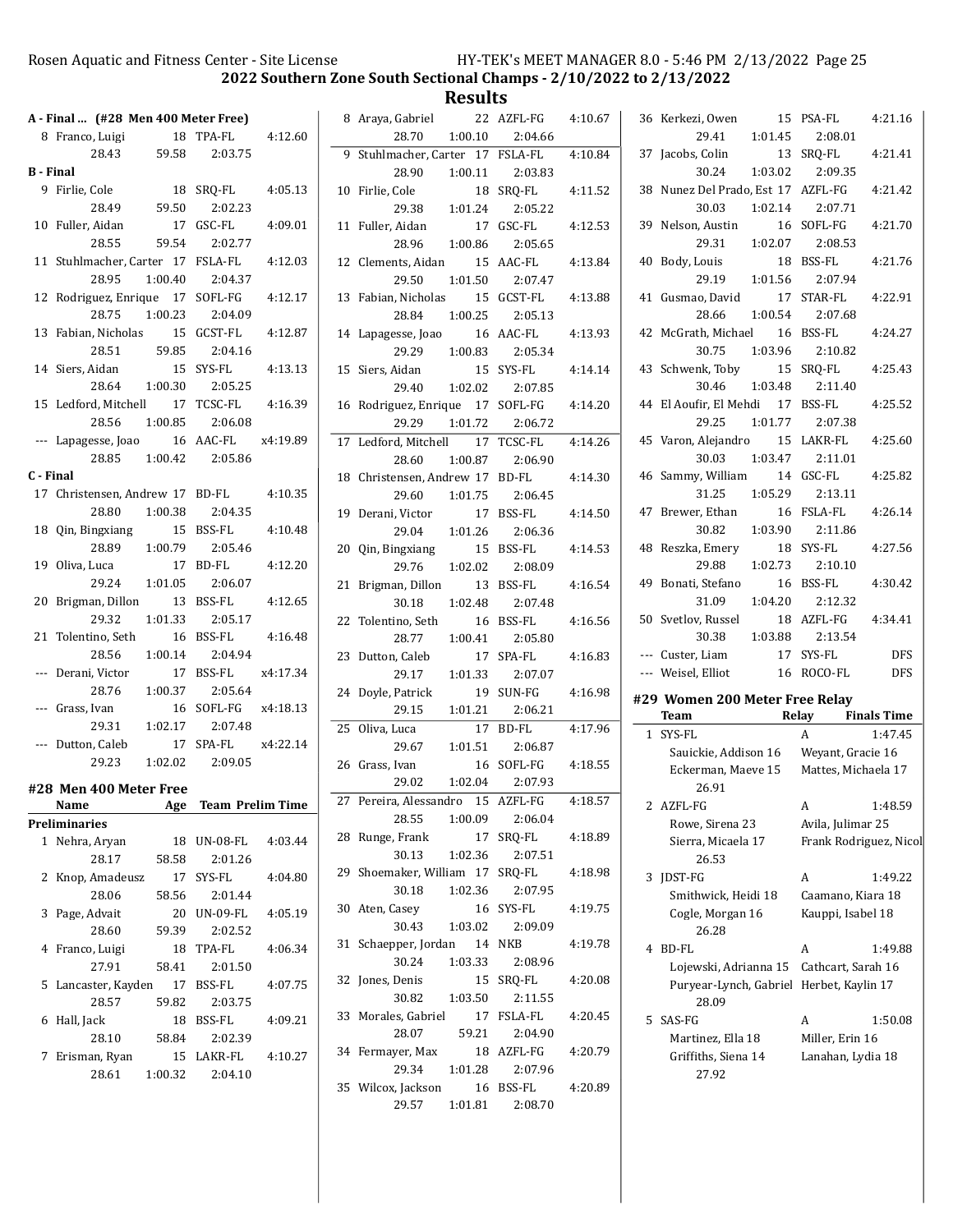2022 Southern Zone South Sectional Champs - 2/10/2022 to 2/13/2022

|                                           |                                   | nesults                                    |                         |                                              |                                              |                                    |         |
|-------------------------------------------|-----------------------------------|--------------------------------------------|-------------------------|----------------------------------------------|----------------------------------------------|------------------------------------|---------|
| (#29 Women 200 Meter Free Relay)          |                                   | 20 WOW-FG                                  | A                       | 1:54.62                                      | 8 SYS-FL                                     | A                                  | 1:40.30 |
| 6 NKB                                     | A<br>1:50.60                      | Rotchin, Leorah 15                         | Smith, Jessica 17       |                                              | Baffico, Felipe 16                           | Knop, Amadeusz 17                  |         |
| Gormley, Breckin 17                       | Wheeler, Megan 18                 | Mutschler, Faith 17                        | Aguilar, Nicole 17      |                                              | Izquierdo, Tres 15                           | Eckerman, Max 17                   |         |
| Moustgaard, Ella 16                       | Brousseau, Julie 16               | 28.87                                      |                         |                                              | 24.74                                        |                                    |         |
| 28.16                                     |                                   | 21 SRQ-FL                                  | B                       | 1:54.78                                      | 9 SAS-FG                                     | A                                  | 1:40.80 |
| 7 AAC-FL                                  | 1:50.67<br>A                      | Duval, Phoebe 18                           | Koenig, Sarah 18        |                                              | Pokatragool, Paul 15                         | Pokatragool, Pete 17               |         |
| Bishop, Mabry 17                          | Sayag, Isabel 15                  | Villemaire, Shelby 16                      | Brann, Sidney 15        |                                              | Gluzman, Joshua 16                           | Foulds, Chase 16                   |         |
| Buchanan, Anita 16                        | Beede, Jessica 15                 | 29.37                                      |                         |                                              | 25.60                                        |                                    |         |
| 28.27                                     |                                   | 22 TPA-FL                                  | A                       | 1:55.08                                      | 10 TPA-FL                                    | B                                  | 1:41.31 |
| 8 BD-FL                                   | 1:50.72<br>B                      | Schmidt, Molly 17                          | Stricklin, Sara 18      |                                              | Gonzalez-Irizarry, Alfo                      | Nater Oyola, Diego 19              |         |
| Bishop, Isabella 17                       | Rines, Ava 16                     | Beers, Lauren 16                           | Senekal, Danika 14      |                                              | Koehler, Jacob 17                            | Buettgen, Trevor 17                |         |
| Lojewski, Isabella 17                     | Rose, Marin 17                    | 28.59                                      |                         |                                              | 25.52                                        |                                    |         |
| 27.99                                     |                                   | 23 T2-FL                                   | A                       | 1:55.47                                      | 11 BD-FL                                     | A                                  | 1:41.52 |
| 9 SYS-FL                                  | B<br>1:51.02                      | Steere, Campbell 16                        | Layton, Havana 17       |                                              | Oliva, Luca 17                               | Walker, Ryan 15                    |         |
| Rahn, Bethany 17                          | Sensenbrenner, Sarah              | Gretz, Krista 16                           | Laur, Catherine 17      |                                              | Youngblood, Thomas 1 Christensen, Andrew 1   |                                    |         |
| O'Regan, Bailey 16                        | Leach, Riley 14                   | 28.76                                      |                         |                                              | 25.56                                        |                                    |         |
| 27.83                                     |                                   | 24 SOFL-FG                                 | B                       | 1:55.74                                      | 12 GCST-FL                                   | A                                  | 1:42.05 |
| 10 GSC-FL                                 | 1:51.41<br>A<br>Nesty, Lillian 15 | Villamil, Ana 16<br>Grubbs, Sophia 16      |                         | Deluna, Gabriella 15<br>Gembicki, Natalie 16 | Garnier-Chan, Keanu 1<br>Fabian, Nicholas 15 | Kirby, Brian 17<br>Fort, Keelan 17 |         |
| Ahn, Hannah 17<br>Cabral, Katelyn 18      | Glen, Bethany 18                  | 28.69                                      |                         |                                              | 25.36                                        |                                    |         |
| 27.84                                     |                                   | 25 H4S-FL                                  |                         | 1:57.03                                      | 13 SYS-FL                                    | B                                  | 1:42.39 |
| 11 PSA-FL                                 | 1:52.10<br>A                      | Noble, Lucy 16                             | A<br>Fulton, Nelanee 15 |                                              | Ooi, Ethan 15                                | Siers, Aidan 15                    |         |
| Copland, Olivia 17                        | Wohlgemuth, Annie 16              | O'Keefe, Mackenzie 14 Eckert, Jordyn 17    |                         |                                              | Reszka, Emery 18                             | Harlan, Jackson 19                 |         |
| Schroeder, Addison 16 Padgett, Natalie 16 |                                   | 28.13                                      |                         |                                              | 25.70                                        |                                    |         |
| 28.69                                     |                                   | --- BSS-FL                                 | A                       | <b>DFS</b>                                   | 14 SOFL-FG                                   | A                                  | 1:42.63 |
| 12 BERK-FL                                | A<br>1:52.47                      |                                            |                         |                                              | Zepeda, Aldo 16                              | Rendon, Wisthon 17                 |         |
| MacGregor, Charlotte 1 Smith, Mckenna 14  |                                   | #30 Men 200 Meter Free Relay               |                         |                                              | Golding, Alex 17                             | Roman, Javier 18                   |         |
| Daley, Kayla 16                           | Easton, Elliot 18                 | Team                                       | Relay                   | <b>Finals Time</b>                           | 25.31                                        |                                    |         |
| 28.87                                     |                                   | 1 AZFL-FG                                  | A                       | 1:35.76                                      | 15 SRQ-FL                                    | B                                  | 1:43.34 |
| 13 SOFL-FG                                | 1:52.80<br>A                      | Odlum-Smith, Jayhan 2 Vincent, Davidson 20 |                         |                                              | Junqueira, Luis Gustavo Schwenk, Toby 15     |                                    |         |
| Dinehart, Elena 17                        | Schleicher, Mallory 18            | Araya, Gabriel 22                          | Morales, Yeziel 26      |                                              | Runge, Frank 17                              | Corn, Elias 16                     |         |
| Dinehart, Olivia 17                       | Smutny, Madeline 16               | 24.32                                      |                         |                                              | 25.62                                        |                                    |         |
| 28.52                                     |                                   | 2 TPA-FL                                   | A                       | 1:36.61                                      | 16 PSA-FL                                    | A                                  | 1:43.51 |
| 14 PS-FL                                  | 1:52.85<br>A                      | Franco, Luigi 18                           | Costa, Felipe 17        |                                              | Sunman, Hayden 15                            | Kerkezi, Owen 15                   |         |
| Sands, Adele 16                           | Hengesbach, Marissa 1             | Reher, Dylan 17                            |                         | Collazo Torres, Kevyn                        | Budd, Isaac 17                               | Koziol, Matthew 17                 |         |
| Shilts, Selin 17                          | Hardman, Mary Leigh               | 25.26                                      |                         |                                              | 24.97                                        |                                    |         |
| 27.79                                     |                                   | 3 ROCO-FL                                  | A                       | 1:38.42                                      | 17 AAC-FL                                    | B                                  | 1:43.80 |
| *15 MWA-FG                                | 1:53.84<br>A                      | Faherty, Patrick 17                        | Weisel, Elliot 16       |                                              | Cardosi, Dylan 15                            | Smith, Nathaniel 16                |         |
| Torres, Victoria 17                       | Bellardi, Nicol 16                | Cox, David 18                              | Quigg, Samuel 18        |                                              | Magalhaes, Erick 17                          | Lapagesse, Joao 16                 |         |
| Ortiz, Natalia 14                         | Lopez-Diaz, Emily 17              | 25.34<br>4 GSC-FL                          |                         |                                              | 26.42                                        |                                    |         |
| 28.01                                     |                                   | Salas, Daniel 18                           | A<br>Pyon, Joseph 16    | 1:38.44                                      | 18 SOFL-FG                                   | B                                  | 1:43.98 |
| *15 LAKR-FL                               | 1:53.84<br>A                      | Fuller, Aidan 17                           | Szaranek, Mark 26       |                                              | Colmenares, Javier 15                        | Hernandez, Adrian 16               |         |
| Larweth, Brooke 16                        | Ng, Sophia 15                     | 25.13                                      |                         |                                              | Melendez, Manuel 18                          | Miller, Alexander 15               |         |
| Krstolic, Sofia 17                        | Karamsadkar, Chloe 15             | 5 AAC-FL                                   | A                       | 1:38.73                                      | 26.05                                        |                                    |         |
| 27.81                                     |                                   | Schindler, Liam 17                         | Clements, Aidan 15      |                                              | 19 GSC-FL                                    | B                                  | 1:45.21 |
| 17 SRQ-FL                                 | 1:54.25<br>A                      | Hohman, Brayden 17                         | Ingerick, Logan 18      |                                              | Sammy, William 14                            | Songayab, Joseph 17                |         |
| Hite, Abigail 15                          | Schwenk, Taylor 14                | 24.83                                      |                         |                                              | Wolking, Benjamin 17                         | Choi, Hyungjun 18                  |         |
| Brzozowski, Julia 18                      | Chmielewski, Sumner               | 6 SRQ-FL                                   | A                       | 1:39.40                                      | 25.93                                        |                                    |         |
| 28.43                                     |                                   | Simon, Luca 16                             | Keogh, Evan 16          |                                              | 20 BSS-FL                                    | B                                  | 1:45.25 |
| 18 BSS-FL                                 | B<br>1:54.35                      | Heary, William 17                          | Firlie, Cole 18         |                                              | Roberts, Liam 13                             | Gumino, Michael 14                 |         |
| Edgar, Victoria 13                        | Stewart, Elisabeth 14             | 25.34                                      |                         |                                              | Joos, Louis 14                               | Dovellos, George 13                |         |
| Gotham, Ella 13                           | Higdon, Grace 13                  | 7 AZFL-FG                                  | B                       | 1:39.97                                      | 26.56                                        |                                    |         |
| 29.06                                     |                                   | Vandenbossche, Michel                      | Svetlov, Russel 18      |                                              | 21 HAT-FG                                    | A                                  | 1:46.11 |
| 19 ROCO-FL                                | 1:54.54<br>A                      | Seaton, Leon 17                            | Fermayer, Max 18        |                                              | Kyser, Landon 15                             | Marri, Rithvik 16                  |         |
| Laferriere, Katelyn 17                    | Gonzalez, Sarah 17                | 25.42                                      |                         |                                              | Shearer, Mateo 15                            | Guio, Sebastian 14                 |         |
| Riopelle, Nicole 15                       | Wangensteen, Sonja 16             |                                            |                         |                                              | 24.06                                        |                                    |         |
| 28.60                                     |                                   |                                            |                         |                                              |                                              |                                    |         |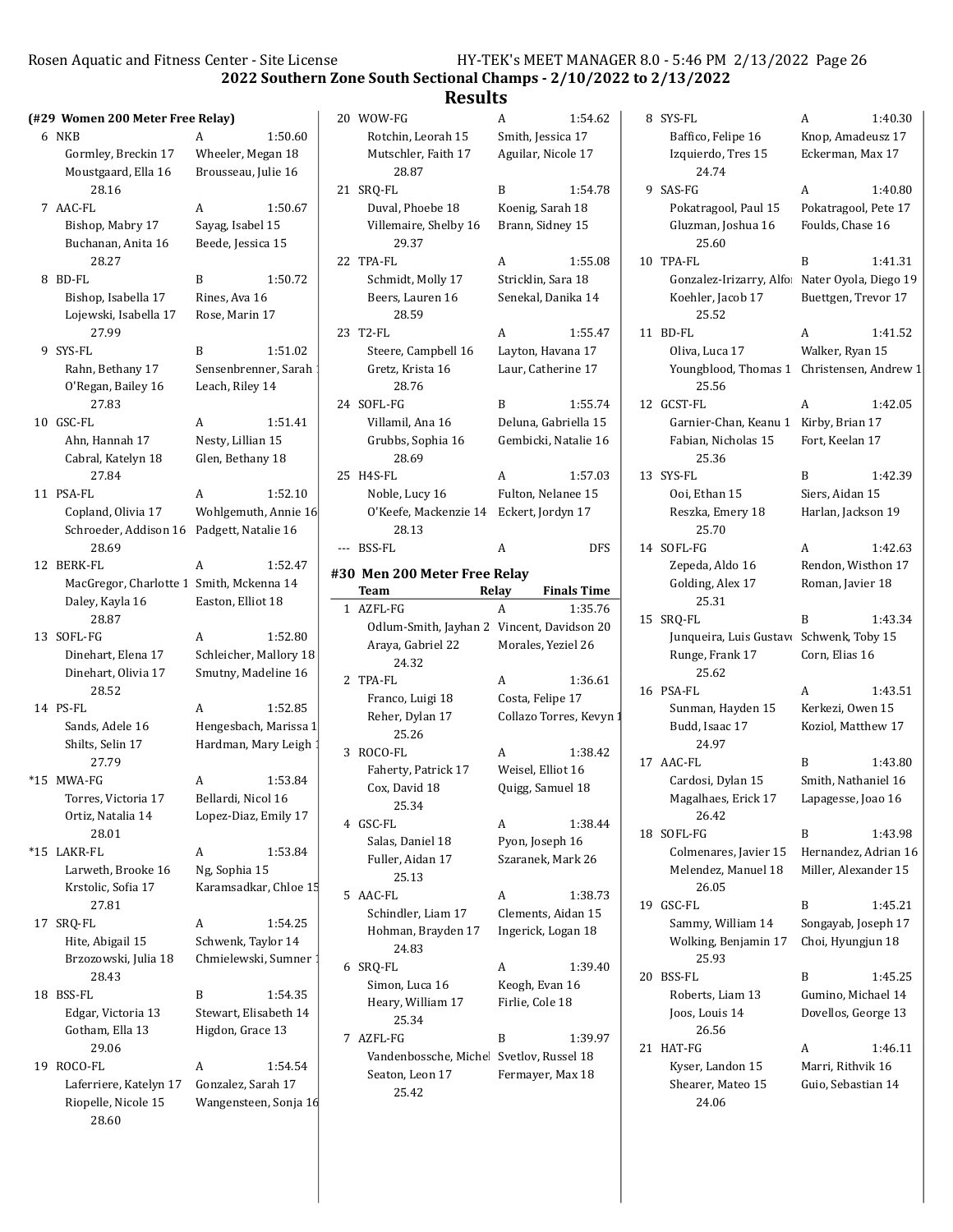30.30 1:04.48

2022 Southern Zone South Sectional Champs - 2/10/2022 to 2/13/2022

## Results

|     | (#30 Men 200 Meter Free Relay)             |                             | 12 LAKR-FL                                | A<br>4:33.52                                 | 6 AAC-FL                                    | 4:01.20<br>A          |
|-----|--------------------------------------------|-----------------------------|-------------------------------------------|----------------------------------------------|---------------------------------------------|-----------------------|
|     | --- LAKR-FL                                | DQ.<br>A                    | Maniace, Abigail 15                       | Stokes, Hollace 15                           | Clements, Aidan 15                          | Schindler, Liam 17    |
|     | Erisman, Ryan 15                           |                             | Reese, Addison 16                         | Larweth, Brooke 16                           | Ingerick, Logan 18                          | Hohman, Brayden 17    |
|     | Zarate Romero, Robert Varon, Alejandro 15  |                             | 34.62<br>1:11.27                          |                                              | 29.03<br>59.85                              |                       |
|     | 24.69                                      |                             | 13 PS-FL                                  | A<br>4:34.38                                 | 7 SOFL-FG                                   | A<br>4:01.42          |
|     | --- BD-FL                                  | DQ<br>B                     | Morgan, Michelle 17                       | Hengesbach, Marissa 1                        | Roche, Jorge Ricardo 2 Horrego, Julio 23    |                       |
|     | Christensen, Brandon 2 Gong, Simon 15      |                             | Shilts, Selin 17                          | Hardman, Mary Leigh                          | Rendon, Wisthon 17                          | Golding, Alex 17      |
|     | Rovira, Lucas 16                           | Dash, Neil 18               | 32.36<br>1:06.51                          |                                              | 29.31<br>1:02.13                            |                       |
|     | 26.39                                      |                             | 14 AAC-FL                                 | 4:34.54<br>A                                 | 8 AZFL-FG                                   | B<br>4:04.11          |
| --- | BSS-FL                                     | <b>DFS</b><br>A             | Bishop, Mabry 17                          | Petitt, Katherine 16                         | Vandenbossche, Miche Pereira, Alessandro 15 |                       |
|     |                                            |                             | Sayag, Isabel 15                          | Beede, Jessica 15                            | Odlum-Smith, Jayhan 2 Fermayer, Max 18      |                       |
|     | #31 Women 400 Meter Medley Relay           |                             | 1:08.02<br>33.57                          |                                              | 29.87<br>1:01.98                            |                       |
|     | Team                                       | Relay<br><b>Finals Time</b> | 15 MWA-FG                                 | A<br>4:35.53                                 | 9 ROCO-FL                                   | A<br>4:05.99          |
|     | 1 SYS-FL                                   | A<br>4:16.69                | Bellardi, Nicol 16                        | Torres, Victoria 17                          | Kravchenko, Andrew 1 Trujillo, Sebastian 17 |                       |
|     | Eckerman, Maeve 15                         | Weyant, Gracie 16           | Zambrano, Samira 16                       | Cote, Mariana 16                             | Weisel, Elliot 16                           | Quigg, Samuel 18      |
|     | Sauickie, Addison 16                       | Mattes, Michaela 17         | 1:09.77<br>33.95                          |                                              | 30.37<br>1:03.22                            |                       |
|     | 31.92<br>1:05.63                           |                             | 16 TPA-FL                                 | 4:39.50<br>A                                 | 10 TPA-FL                                   | B<br>4:06.74          |
|     | 2 BSS-FL                                   | 4:20.28<br>A                | Stricklin, Sara 18                        | Diaz, Gabriella 17                           | Reher, Dylan 17                             | Balon, Maximilian 16  |
|     | Higgo, Lila 14                             | Strong, Jessica 17          | Senekal, Danika 14                        | Schmidt, Molly 17                            | Nater Oyola, Diego 19                       | Buettgen, Trevor 17   |
|     | McGrath, Megan 18                          | Daley, Elan 16              | 33.69<br>1:08.90                          |                                              | 30.19<br>1:02.01                            |                       |
|     | 32.43<br>1:06.28                           |                             | 17 T2-FL                                  | A<br>4:41.36                                 | 11 SOFL-FG                                  | B<br>4:07.71          |
|     | 3 NKB                                      | A<br>4:20.35                | Steere, Campbell 16                       | Brisson, Sabyne 16                           | Zepeda, Aldo 16                             | Colmenares, Javier 15 |
|     | Wheeler, Megan 18                          | Wall, Jenna 18              | Laur, Catherine 17                        | Layton, Havana 17                            | Mateus, Alejandro 16                        | Roman, Javier 18      |
|     | Gormley, Breckin 17                        | Brousseau, Julie 16         | 35.73<br>1:14.77                          |                                              | 30.82<br>1:03.44                            |                       |
|     | 31.68<br>1:04.61                           |                             | 18 SOFL-FG                                | A<br>4:43.30                                 | 12 SYS-FL                                   | B<br>4:09.34          |
|     | 4 GSC-FL                                   | 4:25.11<br>A                | Deluna, Gabriella 15                      | Grubbs, Sophia 16                            | Siers, Aidan 15                             | Eckerman, Max 17      |
|     | Sammy, Katherine 17                        | Shahboz, Gwen 16            | Villamil, Ana 16                          | Gembicki, Natalie 16                         | Luka, Kirill 18                             | Izquierdo, Tres 15    |
|     | Ahn, Hannah 17                             | Nesty, Lillian 15           | 34.97<br>1:12.38                          |                                              | 30.22<br>1:02.35                            |                       |
|     | 32.11<br>1:07.50                           |                             | 19 ROCO-FL                                | 4:43.94<br>A                                 | 13 SAS-FG                                   | 4:12.99<br>A          |
|     | 5 BSS-FL                                   | B<br>4:25.67                | Clayton, Abby 15                          | Gonzalez, Sarah 17                           | Brisco, Riley 15                            | Pokatragool, Pete 17  |
|     | Meyers-Labenz, Kather Lyn, Sabrina 17      |                             | Riopelle, Nicole 15                       | Laferriere, Katelyn 17                       | Foulds, Chase 16                            | Pokatragool, Paul 15  |
|     | Murphy, Julia 15                           | Sathianchokwisan, Mai       | 35.58<br>1:14.69                          |                                              | 31.49<br>1:06.08                            |                       |
|     | 32.29<br>1:06.40                           |                             | 20 RAD-FL                                 | 4:50.40<br>A                                 | 14 HAT-FG                                   | A<br>4:13.63          |
|     | 6 SYS-FL                                   | B<br>4:25.92                | Coolen, Meredith 17                       | Long, Cary 16                                | Kyser, Landon 15                            | Guio, Sebastian 14    |
|     | Sensenbrenner, Sarah Leach, Riley 14       |                             | Sanchez, Ana 16                           | Bianchi, Bilu 16                             | Shearer, Mateo 15                           | Marri, Rithvik 16     |
|     | Rahn, Bethany 17                           | O'Regan, Bailey 16          | 33.60<br>1:10.64                          |                                              | 29.53<br>1:00.41                            |                       |
|     | 32.51<br>1:06.70                           |                             |                                           |                                              | 15 GSC-FL                                   | 4:15.39<br>A          |
|     | 7 AZFL-FG                                  | A<br>4:26.32                | #32 Men 400 Meter Medley Relay            |                                              | Sammy, William 14                           | Songayab, Joseph 17   |
|     | Rowe, Sirena 23                            | Frank Rodriguez, Nicol      | <b>Team</b>                               | <b>Finals Time</b><br>Relay                  | Pyon, Joseph 16                             | Fuller, Aidan 17      |
|     | Avila, Julimar 25                          | Sierra, Micaela 17          | 1 BSS-FL                                  | A<br>3:46.88                                 | 31.81<br>1:04.96                            |                       |
|     | 32.99                                      |                             | Mullen, Michael 16                        | Heck, William 17                             | 16 AAC-FL                                   | B<br>4:16.79          |
|     | 8 SOFL-FG                                  | 4:28.76<br>B                |                                           | Espernberger, Martin 1 Dupont Cabrera, Andre | Magalhaes, Erick 17                         | Smith, Nathaniel 16   |
|     | Dinehart, Elena 17                         | Dinehart, Olivia 17         | 28.75<br>59.09                            |                                              | Lapagesse, Joao 16                          | Cardosi, Dylan 15     |
|     | Smutny, Madeline 16                        | Schleicher, Mallory 18      | 2 AZFL-FG                                 | 3:51.46<br>A                                 | 1:05.48<br>32.09                            |                       |
|     | 32.49<br>1:07.64                           |                             | Morales, Yeziel 26                        | Nunez Del Prado, Estel                       | 17 GCST-FL                                  | A<br>4:19.80          |
|     | 9 PSA-FL                                   | A<br>4:31.62                | Vincent, Davidson 20                      | Araya, Gabriel 22                            | Garnier-Chan, Keanu 1 Fabian, Nicholas 15   |                       |
|     | Wohlgemuth, Annie 16 Batelli, Brooke 16    |                             | 56.77<br>27.57                            |                                              |                                             | Kirby, Brian 17       |
|     | Smith, Mary Agnes 14 Schroeder, Addison 16 |                             | 3 BSS-FL                                  | B<br>3:53.93                                 | Fort, Keelan 17<br>1:05.05                  |                       |
|     | 33.27<br>1:07.33                           |                             | Body, Louis 18                            | Herrera, Harrison 18                         | 31.64<br>18 PSA-FL                          | 4:21.19<br>A          |
|     | 10 BERK-FL                                 | A<br>4:31.83                | Rojas Newman, Miguel Lancaster, Kayden 17 |                                              | Kerkezi, Owen 15                            | Sunman, Hayden 15     |
|     | MacGregor, Charlotte 1 Ward, Grace 16      |                             | 1:00.48<br>29.68                          |                                              |                                             |                       |
|     | Daley, Kayla 16                            | Easton, Elliot 18           | 4 TPA-FL                                  | 3:54.11<br>A                                 | Koziol, Matthew 17                          | Budd, Isaac 17        |
|     | 33.95<br>1:10.09                           |                             | Franco, Luigi 18                          | Foley, Andrew 18                             | 1:04.51<br>30.69                            |                       |
|     | 11 SAS-FG                                  | 4:31.94<br>A                | Collazo Torres, Kevyn 1 Costa, Felipe 17  |                                              | --- LAKR-FL                                 | <b>DFS</b><br>A       |
|     | Martinez, Ella 18                          | Andres, Reese 14            | 28.34<br>59.21                            |                                              | #33 Women 200 Meter Fly                     |                       |
|     | Schoenborn, Samantha Miller, Erin 16       |                             | 5 SYS-FL                                  | 3:54.27<br>A                                 | Name                                        | Age Team Finals Time  |
|     | 32.81                                      |                             | Knop, Amadeusz 17                         | Harlan, Jackson 19                           | A - Final                                   |                       |
|     |                                            |                             | Baffico, Felipe 16                        | Lambert, Jack 17                             | 1 Bowley, Lockett                           | 18 BD-FL<br>2:13.61   |

28.35 57.56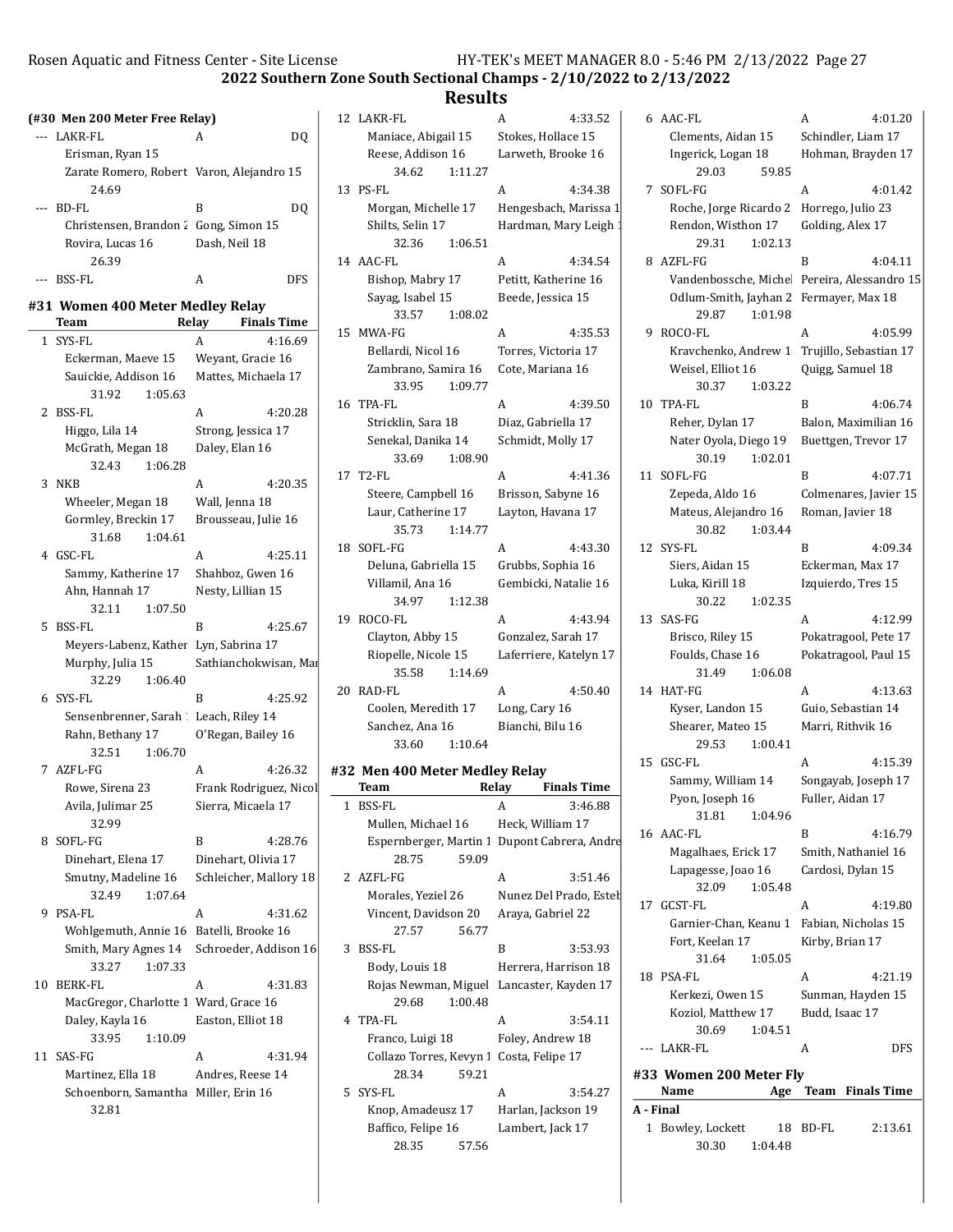Results

|                  | A - Final  (#33 Women 200 Meter Fly)                |                         |         |
|------------------|-----------------------------------------------------|-------------------------|---------|
|                  | 2 Mattes, Michaela 17 SYS-FL                        |                         | 2:16.33 |
|                  | 1:04.98<br>31.20                                    |                         |         |
|                  | 3 Lojewski, Isabella 17 BD-FL                       |                         | 2:17.11 |
|                  | 30.91<br>1:04.64                                    |                         |         |
|                  | 4 Reese, Addison                                    | 16 LAKR-FL 2:17.20      |         |
|                  | 30.66<br>1:05.23<br>5 Chmielewski, Sumne: 17 SRQ-FL |                         | 2:17.61 |
|                  | 31.15  1:06.45                                      |                         |         |
|                  | 6 Avila, Julimar                                    | 25 AZFL-FG              | 2:18.74 |
|                  | 1:04.98<br>29.96                                    |                         |         |
|                  | 7 Smithwick, Heidi 18 JDST-FG                       |                         | 2:19.26 |
|                  | 30.84 1:06.63                                       |                         |         |
|                  | 8 Smutny, Madeline 16 SOFL-FG                       |                         | 2:20.01 |
|                  | 32.03 1:07.19                                       |                         |         |
| <b>B</b> - Final |                                                     |                         |         |
|                  | 9 Robles Cortes, Gabric 18 AZFL-FG                  |                         | 2:21.42 |
|                  | 32.28 1:07.35                                       |                         |         |
|                  | 10 Ford, Kathryn 16<br>31.19 1:07.67                | 16 BSS-FL               | 2:21.77 |
|                  | 11 Leach, Riley                                     | 14 SYS-FL               | 2:21.84 |
|                  | $31.58$ 1:08.33                                     |                         |         |
|                  | 12 Gormley, Breckin 17 NKB                          |                         | 2:22.01 |
|                  | 31.04 1:07.84                                       |                         |         |
|                  | 13 Driesse, Charlotte 14 LA-FL                      |                         | 2:22.25 |
|                  | 31.55 1:07.88                                       |                         |         |
|                  | 14 Smith, Mary Agnes 14 PSA-FL                      |                         | 2:22.78 |
|                  | 33.14 1:07.23                                       |                         |         |
|                  | 15 Sayag, Isabel<br>15                              | AAC-FL                  | 2:22.92 |
|                  | 31.33 1:07.70<br>16 Ahn, Hannah                     |                         | 2:28.80 |
|                  | 17<br>32.02 1:08.58                                 | GSC-FL                  |         |
| C - Final        |                                                     |                         |         |
|                  | 17 Krstolic, Sofia                                  | 17 LAKR-FL              | 2:22.17 |
|                  | 30.66 1:06.50                                       |                         |         |
|                  | 18 McGrath, Megan 18 BSS-FL                         |                         | 2:22.87 |
|                  | 32.13<br>1:07.24                                    |                         |         |
|                  | 19 Goodwin, Gabrielle 17                            | BD-FL                   | 2:22.98 |
|                  | 32.20 1:09.37                                       |                         |         |
| 20               | Blaine, Melissa<br>16                               | SWIM-FL                 | 2:23.92 |
|                  | 32.06<br>1:09.03                                    |                         |         |
| 21               | Dinehart, Elena<br>17<br>32.01<br>1:07.72           | SOFL-FG                 | 2:24.06 |
| 22               | Cote, Mariana                                       | 16 MWA-FG               | 2:26.23 |
|                  | 33.03<br>1:09.48                                    |                         |         |
| 23               | Lehman, Madison 16 SWIM-FL                          |                         | 2:26.25 |
|                  | 32.05<br>1:09.39                                    |                         |         |
|                  | 24 Villemaire, Shelby 16 SRQ-FL                     |                         | 2:27.76 |
|                  | 33.32<br>1:10.85                                    |                         |         |
|                  | #33 Women 200 Meter Fly                             |                         |         |
|                  | Name<br>Age                                         | <b>Team Prelim Time</b> |         |
|                  | Preliminaries                                       |                         |         |

| 1 Bowley, Lockett |         | 18 BD-FL | 2:16.54 |
|-------------------|---------|----------|---------|
| 30.44             | 1:05.16 |          |         |

|    | 2 Reese, Addison                            | 16 LAKR-FL 2:18.07     |         |
|----|---------------------------------------------|------------------------|---------|
|    | 31.67 1:06.97                               |                        |         |
|    | 3 Chmielewski, Sumne: 17 SRQ-FL             |                        | 2:18.62 |
|    | 31.50 1:06.16                               |                        |         |
|    | 4 Lojewski, Isabella 17                     | BD-FL                  | 2:19.55 |
|    | 31.41 1:07.53                               |                        |         |
|    | 5 Avila, Julimar 25 AZFL-FG                 |                        | 2:20.77 |
|    | 30.49 1:06.18                               |                        |         |
|    | 6 Mattes, Michaela 17                       | SYS-FL                 | 2:21.48 |
|    | 31.12 1:06.32                               |                        |         |
|    | 7 Smithwick, Heidi 18                       | <b>IDST-FG</b>         |         |
|    |                                             |                        | 2:21.96 |
|    | 31.30 1:07.60                               |                        |         |
| 8  | Smutny, Madeline 16 SOFL-FG 2:24.81         |                        |         |
|    | 1:09.50<br>32.02                            |                        |         |
|    | 9 Ford, Kathryn 16<br>31.44 1:07.72         | $\overline{16}$ BSS-FL | 2:24.88 |
|    |                                             |                        |         |
|    | 10 Sayag, Isabel                            | 15 AAC-FL              | 2:25.23 |
|    | $31.82 \t1:10.18$                           |                        |         |
|    | 11 Leach, Riley<br>14                       | SYS-FL                 | 2:25.41 |
|    | 32.07 1:09.34                               |                        |         |
|    | 12 Ahn, Hannah                              | 17 GSC-FL 2:25.71      |         |
|    | 1:09.05<br>32.52                            |                        |         |
|    | 13 Gormley, Breckin<br>17                   | <b>NKB</b>             | 2:25.92 |
|    | 32.29 1:09.07                               |                        |         |
|    | 14 Smith, Mary Agnes 14 PSA-FL              |                        | 2:26.07 |
|    | 33.31 1:10.24                               |                        |         |
|    | 15 Driesse, Charlotte 14 LA-FL              |                        | 2:26.12 |
|    |                                             |                        |         |
|    |                                             |                        |         |
|    | 32.45 1:08.71                               |                        |         |
|    | 16 Robles Cortes, Gabrie 18 AZFL-FG 2:26.28 |                        |         |
|    | 32.78 1:08.94                               |                        |         |
|    | 17 Goodwin, Gabrielle 17 BD-FL              |                        | 2:26.70 |
|    | 32.38 1:10.27                               |                        |         |
|    | 18 Lehman, Madison 16 SWIM-FL 2:26.72       |                        |         |
|    | 32.02 1:08.08                               |                        |         |
|    | 19 Krstolic, Sofia                          | 17 LAKR-FL 2:26.74     |         |
|    | 31.79                                       |                        |         |
|    | 20 Dinehart, Elena 17 SOFL-FG               |                        | 2:26.87 |
|    | 32.35 1:09.36                               |                        |         |
|    | 21 Blaine, Melissa 16 SWIM-FL               |                        | 2:27.01 |
|    | 32.22<br>1:09.77                            |                        |         |
|    | 22 McGrath, Megan<br>18                     | BSS-FL                 | 2:27.19 |
|    | 32.21<br>1:09.28                            |                        |         |
|    | 23 Villemaire, Shelby 16                    | SRQ-FL                 | 2:28.00 |
|    | 1:11.50<br>33.85                            |                        |         |
|    | 24 Cote, Mariana                            | 16 MWA-FG              | 2:28.15 |
|    | 33.77<br>1:11.18                            |                        |         |
|    | 25 Krstolic, Lilliana<br>13                 | LAKR-FL                | 2:28.48 |
|    | 33.41<br>1:10.92                            |                        |         |
|    | 26 Klein, Neala<br>14                       | BSS-FL                 | 2:29.02 |
|    | 1:09.91<br>32.30                            |                        |         |
| 27 | Brisson, Sabyne<br>16                       | T2-FL                  | 2:29.17 |
|    | 34.20<br>1:10.77                            |                        |         |
|    | 28 Jorge, Sofia                             | 13 MACM-FG 2:29.25     |         |
|    | 32.85<br>1:11.19                            |                        |         |
|    | 29 Moustgaard, Maizie 14 NKB                |                        | 2:29.43 |

|           | 30 Shilts, Selin<br>32.89 1:10.33                           | 17 PS-FL          | 2:29.58 |
|-----------|-------------------------------------------------------------|-------------------|---------|
|           | 31 Bishop, Mabry<br>17<br>1:09.62                           | AAC-FL            | 2:29.87 |
|           | 31.72<br>32 Rahn, Bethany<br>17                             | SYS-FL            | 2:30.28 |
|           | 1:08.36<br>32.61<br>33 Netzley, Emma<br>16                  | LA-FL             | 2:30.65 |
|           | 32.43<br>1:11.61<br>34 Cannella, Ashlin<br>15               | AAC-FL            | 2:30.77 |
|           | 33.88<br>1:10.00<br>35 Padgett, Natalie<br>16               | PSA-FL            | 2:31.13 |
|           | 32.22<br>1:10.08<br>36 Portillo, Fatima<br>18               | AZFL-FG           | 2:31.93 |
|           | 32.99 1:12.48<br>37 Gindlesperger, Elle 16                  | BD-FL             | 2:32.90 |
|           | 33.95 1:12.56<br>38 Deluna, Gabriella 15                    | SOFL-FG           | 2:33.21 |
|           | 33.83 1:11.40<br>39 Zambrano, Samira 16                     | MWA-FG            | 2:33.29 |
|           | 34.11  1:11.44<br>40 Perez, Casey 16<br>33.09 1:11.76       | BMHG-FG           | 2:33.79 |
| 41        | Ulvestad, Sophia 16<br>33.30 1:12.43                        | SRO-FL            | 2:34.00 |
|           | 42 Montero, Rebecca 17<br>34.18 1:12.56                     | GRSC-FG           | 2:34.21 |
|           | 43 Montes, Mariana 14<br>32.93 1:11.44                      | $UN-27-FG$        | 2:34.26 |
|           | 44 Laur, Catherine 17<br>1:10.50<br>33.35                   | T2-FL             | 2:34.67 |
|           | 45 Schoenborn, Samantl 14<br>32.59<br>1:10.07               | SAS-FG            | 2:34.71 |
|           | 46 Paredes, Gabriela<br>15<br>34.00<br>1:12.19              | UN-12-FL 2:34.97  |         |
|           | 47 Lambert, Avery<br>17<br>31.94 1:10.00                    | BSS-FL            | 2:36.02 |
|           | 48 Maniace, Abigail<br>34.08  1:13.81                       | 15 LAKR-FL        | 2:38.23 |
|           | 49 Edwards, Piyamard 15 AAC-FL 2:38.41<br>33.75 1:14.42     |                   |         |
|           | 50 Shields, Madeline 17 TCSC-FL 2:39.03<br>33.76<br>1:14.59 |                   |         |
|           | 51 Mutschler, Faith<br>35.15 1:14.62                        | 17 WOW-FG 2:40.04 |         |
|           | 52 Jahn, Sadie<br>34.35   1:15.76                           | 14 BD-FL 2:42.98  |         |
|           | 53 Hunt, Andrea<br>33.94 1:16.47                            | 17 BD-FL          | 2:45.02 |
|           | #34 Men 200 Meter Fly<br>Name Age Team Finals Time          |                   |         |
| A - Final |                                                             |                   |         |
|           |                                                             |                   |         |
|           | 1 Espernberger, Martir 18 BSS-FL 2:01.25<br>26.84<br>57.74  |                   |         |
|           | 2 Hulbert, Gage 17 BSS-FL 2:02.10                           |                   |         |

26.92 57.59

27.18 59.22

3 Mullen, Michael 16 BSS-FL 2:03.71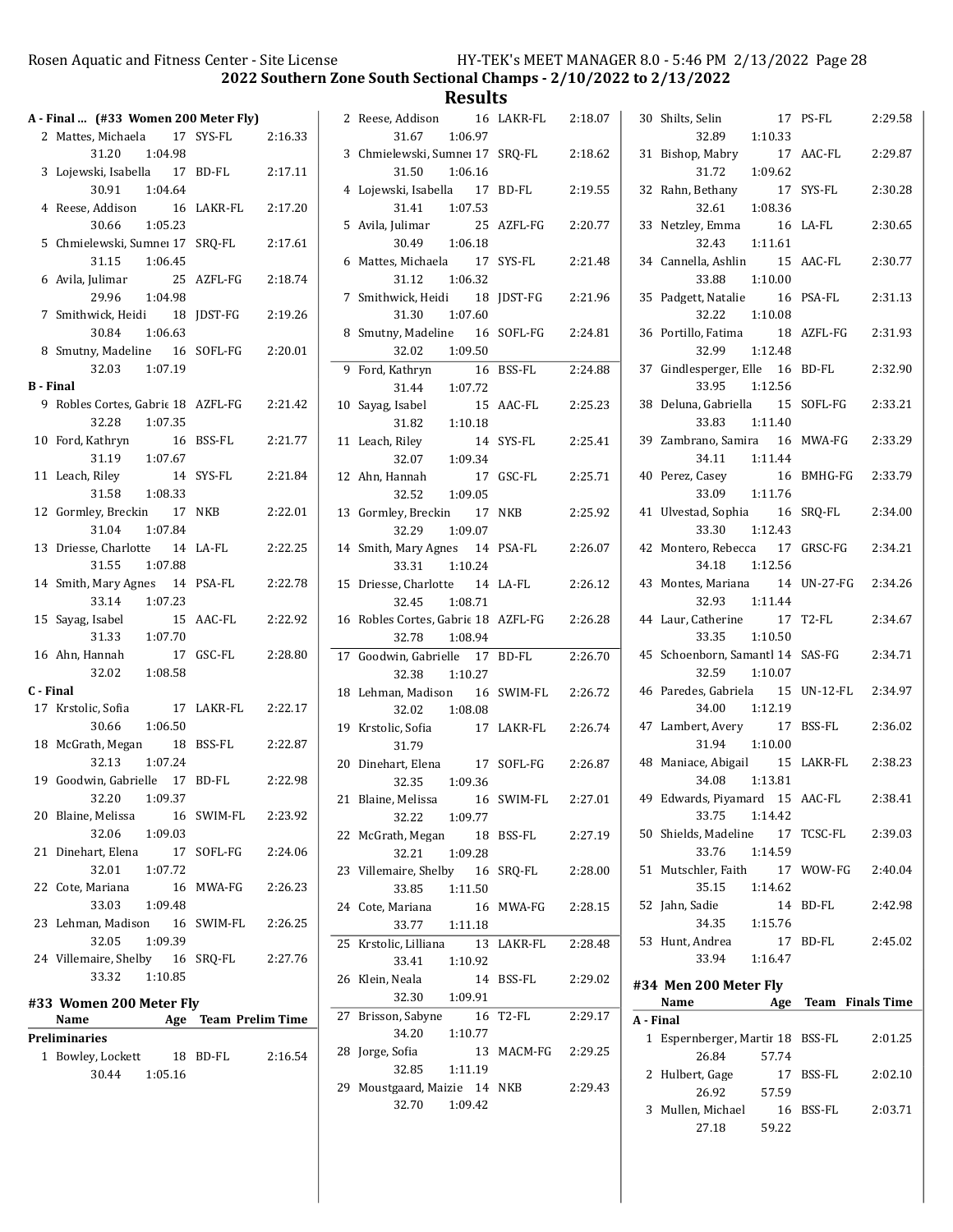**Results**<br>16 BSS-FL

|              | A - Final  (#34 Men 200 Meter Fly)                     |                      |         |  |
|--------------|--------------------------------------------------------|----------------------|---------|--|
|              | 4 Martin, Dario                                        | 17 OSC-FG 2:05.63    |         |  |
|              | 59.39<br>27.63                                         |                      |         |  |
|              | 5 Knop, Amadeusz 17 SYS-FL                             |                      | 2:06.15 |  |
|              | 28.53 1:01.00                                          |                      |         |  |
|              | 6 Araya, Gabriel                                       | 22 AZFL-FG           | 2:07.04 |  |
|              | 1:00.31<br>28.24                                       |                      |         |  |
|              | 7 Luka, Kirill                                         | 18 SYS-FL            | 2:09.60 |  |
|              | 29.91 1:02.67                                          |                      |         |  |
|              | 8 Collazo Torres, Kevyr 16 TPA-FL 2:12.18              |                      |         |  |
|              | $30.07$ $1:03.10$                                      |                      |         |  |
|              | <b>B</b> - Final                                       |                      |         |  |
|              |                                                        | 15 HAT-FG 2:06.77    |         |  |
|              | 9 Kyser, Landon                                        |                      |         |  |
|              | 28.11<br>1:00.61                                       |                      |         |  |
|              | 10 Rendon, Wisthon 17 SOFL-FG 2:08.37                  |                      |         |  |
|              | 29.03 1:02.02                                          |                      |         |  |
|              | 11 Nozaki, Tomohiro 17 BSS-FL                          |                      | 2:09.42 |  |
|              | 28.61 1:02.90                                          |                      |         |  |
|              | 12 Pyon, Joseph                                        | 16 GSC-FL            | 2:09.73 |  |
|              | 29.05 1:01.64                                          |                      |         |  |
|              | 13 Lancaster, Kayden 17 BSS-FL                         |                      | 2:10.32 |  |
|              | 28.96 1:03.03                                          |                      |         |  |
|              | 14 Morales, Gabriel 17 FSLA-FL 2:10.38                 |                      |         |  |
|              | 28.83   1:01.50                                        |                      |         |  |
|              | 15 Jones, Zachary 16 BSS-FL 2:11.47                    |                      |         |  |
|              | 28.75   1:01.74                                        |                      |         |  |
|              |                                                        |                      |         |  |
|              | --- Efimov, Nikita 18 OSC-FG x2:17.17<br>29.33 1:02.73 |                      |         |  |
|              | C - Final                                              |                      |         |  |
|              |                                                        |                      |         |  |
|              | 17 Muramatsu, Brennan 17 STAR-FL 2:11.13               |                      |         |  |
|              | 1:03.14<br>29.53                                       |                      |         |  |
|              | 18 Whittall, Anthony 16 BSS-FL                         |                      | 2:12.55 |  |
|              | 29.74 1:04.14                                          |                      |         |  |
|              | 19 Gumino, Michael 14 BSS-FL                           |                      | 2:12.81 |  |
|              | 29.39<br>1:03.70                                       |                      |         |  |
|              | 20 Rodriguez, Enrique 17 SOFL-FG                       |                      | 2:13.27 |  |
|              | 29.78<br>1:04.19                                       |                      |         |  |
|              | 21 Daley, Elijah                                       | 15 BSS-FL 2:13.28    |         |  |
|              | 29.41 1:03.20                                          |                      |         |  |
|              | 22 Paro, Aidan                                         | 17 BSS-FL            | 2:14.43 |  |
|              | 30.55<br>1:04.77                                       |                      |         |  |
|              | 23 Dominguez, Alfredo 14 BMHG-FG 2:14.96               |                      |         |  |
|              | 29.89<br>1:05.41                                       |                      |         |  |
|              | --- Brewer, Ethan                                      | 16 FSLA-FL x2:20.06  |         |  |
|              | 1:07.09                                                |                      |         |  |
|              | 32.18                                                  |                      |         |  |
|              | #34 Men 200 Meter Fly                                  |                      |         |  |
|              | Name                                                   | Age Team Prelim Time |         |  |
|              | Preliminaries                                          |                      |         |  |
| $\mathbf{1}$ | Espernberger, Martir 18 BSS-FL                         |                      | 2:02.70 |  |
|              | 26.73<br>58.04                                         |                      |         |  |
| 2            | Hulbert, Gage                                          | 17 BSS-FL            | 2:03.82 |  |
|              | 27.06                                                  |                      |         |  |
|              |                                                        |                      |         |  |
|              | 58.32                                                  |                      |         |  |
|              | 3 Ledford, Mitchell                                    | 17 TCSC-FL           | 2:05.41 |  |
|              | 27.38<br>59.79                                         |                      |         |  |

|    | 4 Mullen, Michael<br>28.18<br>1:01.48                               | 16 BSS-FL     | 2:06.44 |
|----|---------------------------------------------------------------------|---------------|---------|
| 5  | Baffico, Felipe                                                     | 16 SYS-FL     | 2:07.26 |
| 6  | 28.00<br>1:00.14<br>Martin, Dario                                   | 17 OSC-FG     | 2:07.82 |
| 7  | 1:00.88<br>27.87<br>Knop, Amadeusz 17                               | SYS-FL        | 2:08.65 |
| 8  | 29.75<br>1:02.62<br>Luka, Kirill                                    | 18 SYS-FL     | 2:09.38 |
|    | 30.49<br>1:03.35                                                    |               |         |
| 9  | Araya, Gabriel 22<br>29.39<br>1:02.86                               | AZFL-FG       | 2:10.23 |
|    | 10 Collazo Torres, Kevyr 16 TPA-FL<br>1:00.86<br>28.92              |               | 2:11.09 |
| 11 | Kyser, Landon                                                       | 15 HAT-FG     | 2:11.12 |
|    | 29.01 1:02.83<br>12 Morales, Gabriel 17 FSLA-FL<br>1:01.69<br>28.53 |               | 2:11.25 |
|    | 13 Nozaki, Tomohiro 17<br>29.84 1:03.44                             | BSS-FL        | 2:11.35 |
|    | 14 Rendon, Wisthon<br>17                                            | SOFL-FG       | 2:11.43 |
| 15 | 30.36<br>1:03.56<br>Jones, Zachary<br>16<br>30.50 1:03.93           | BSS-FL        | 2:12.75 |
| 16 | Pyon, Joseph<br>29.05<br>1:03.25                                    | 16 GSC-FL     | 2:13.11 |
|    | 17 Lancaster, Kayden 17                                             | <b>BSS-FL</b> | 2:13.83 |
| 18 | 28.84<br>1:03.59<br>Efimov, Nikita<br>18                            | OSC-FG        | 2:14.25 |
|    | 1:03.60<br>28.80<br>19 Whittall, Anthony 16<br>1:04.54              | BSS-FL        | 2:14.57 |
| 20 | 30.68<br>Daley, Elijah<br>15<br>1:03.01                             | BSS-FL        | 2:14.69 |
| 21 | 29.51<br>Dominguez, Alfredo 14 BMHG-FG<br>1:05.13<br>29.57          |               | 2:14.84 |
|    | 22 Muramatsu, Brennan 17 STAR-FL<br>28.73<br>1:02.68                |               | 2:14.92 |
| 23 | Gumino, Michael 14<br>28.42<br>1:01.84                              | <b>BSS-FL</b> | 2:14.94 |
| 24 | Brewer, Ethan<br>30.84<br>1:04.97                                   | 16 FSLA-FL    | 2:15.80 |
| 25 | Rodriguez, Enrique 17 SOFL-FG<br>29.62<br>1:04.37                   |               | 2:16.34 |
| 26 | Vincent, Davidson 20 AZFL-FG<br>1:01.74<br>28.06                    |               | 2:16.85 |
| 27 | 17 <sup>7</sup><br>Paro, Aidan                                      | BSS-FL        | 2:16.97 |
| 28 | 1:04.49<br>Mateus, Alejandro 16 SOFL-FG<br>1:04.28<br>29.88         |               | 2:17.03 |
|    | 29 Krstolic, Ashton 17 UN-05-FL<br>29.78<br>1:04.30                 |               | 2:17.27 |
|    | 30 Zarate Romero, Robe 14 LAKR-FL<br>30.84<br>1:05.66               |               | 2:18.02 |
|    | 31 Rojas Newman, Migu 17 BSS-FL<br>29.59<br>1:03.16                 |               | 2:18.04 |

| 32               | Roberts, Zachary 16                |         |    | GCST-FL                               | 2:18.26    |
|------------------|------------------------------------|---------|----|---------------------------------------|------------|
|                  | 30.91                              | 1:05.47 |    |                                       |            |
|                  | 33 Borden, Jace                    |         | 15 | NKB                                   | 2:18.43    |
|                  | 29.98                              | 1:04.91 |    |                                       |            |
|                  | 34 Walker, Ryan                    |         | 15 | BD-FL                                 | 2:18.47    |
|                  | 30.71                              | 1:04.00 |    |                                       |            |
| 35               | Wood, Aidan                        |         | 15 | LA-FL                                 | 2:18.50    |
|                  | 30.26                              | 1:04.55 |    |                                       |            |
| 36               | Fishberg, David                    |         | 14 | FSLA-FL                               | 2:18.74    |
|                  | 31.19                              | 1:05.80 |    |                                       |            |
| 37               | Cardosi, Dylan                     |         | 15 | AAC-FL                                | 2:18.77    |
|                  | 30.39 1:06.28                      |         |    |                                       |            |
|                  | 38 Colmenares, Javier 15           |         |    | SOFL-FG                               | 2:18.82    |
|                  | 29.82 1:05.07                      |         |    |                                       |            |
| 39               | Leach, Bergen                      | 16      |    | SYS-FL                                | 2:20.05    |
|                  | $31.24$ 1:06.66                    |         |    |                                       |            |
| $*40$            | Orhan, Kaan                        |         | 18 | <b>BSS-FL</b>                         | 2:20.42    |
|                  | 30.30 1:04.39                      |         |    |                                       |            |
| $*40$            | Hernandez, Adrian 16 SOFL-FG       |         |    |                                       | 2:20.42    |
|                  | 30.89                              | 1:07.33 |    |                                       |            |
| 42               | Koss, Becket                       |         | 16 | SDA-FL                                | 2:21.81    |
|                  | 30.19                              | 1:04.43 |    |                                       |            |
|                  |                                    |         |    | SOFL-FG                               |            |
| 43               | Roman, Javier                      |         | 18 |                                       | 2:22.90    |
|                  | 30.03                              | 1:05.92 |    |                                       |            |
|                  | 44 Mai, Timothy                    |         | 18 | <b>BSS-FL</b>                         | 2:23.22    |
|                  | 30.01                              | 1:05.57 |    |                                       |            |
| 45               | Dash, Neil                         |         | 18 | BD-FL                                 | 2:24.06    |
|                  | 31.59                              |         |    |                                       |            |
|                  |                                    | 1:06.21 |    |                                       |            |
|                  | 46 Hazell, Henry                   |         | 15 | TCSC-FL                               | 2:24.15    |
|                  | 31.50                              | 1:08.79 |    |                                       |            |
|                  | --- Richardson, Alex 18 ROCO-FL    |         |    |                                       | DQ         |
|                  | --- Morales, Yeziel                |         |    | 26 AZFL-FG                            | <b>DFS</b> |
|                  |                                    |         |    |                                       |            |
|                  | #35 Women 100 Meter Free<br>Name   |         |    |                                       |            |
| A - Final        |                                    |         |    | <b>Example 2 Age Team Finals Time</b> |            |
|                  |                                    |         |    | 28 UN-18-FL                           | 56.53      |
|                  | 1 Spadoni, Marina<br>27.46         |         |    |                                       |            |
|                  |                                    |         |    |                                       |            |
|                  | 2 Sauickie, Addison 16 SYS-FL      |         |    |                                       | 56.65      |
|                  | 27.10                              |         |    |                                       |            |
|                  | 3 Stoneburg, Blair                 |         |    | 17 TCA-FL                             | 57.28      |
|                  | 28.14                              |         |    |                                       |            |
|                  | *4 Skirboll, Zoe                   |         |    | 17 RXA-AM                             | 57.55      |
|                  | 27.54                              |         |    |                                       |            |
| $*4$             | Brousseau, Julie                   |         |    | 16 NKB                                | 57.55      |
|                  | 28.25                              |         |    |                                       |            |
| 6                | Daley, Elan                        |         |    | 16 BSS-FL                             | 57.77      |
|                  | 27.09                              |         |    |                                       |            |
| 7                | Sathianchokwisan, M 17 BSS-FL      |         |    |                                       | 57.90      |
|                  | 28.38                              |         |    |                                       |            |
| 8                | Herbet, Kaylin                     |         |    | 17 BD-FL                              | 58.09      |
|                  | 27.94                              |         |    |                                       |            |
| <b>B</b> - Final |                                    |         |    |                                       |            |
| 9                | Reese, Addison 16 LAKR-FL<br>28.14 |         |    |                                       | 58.09      |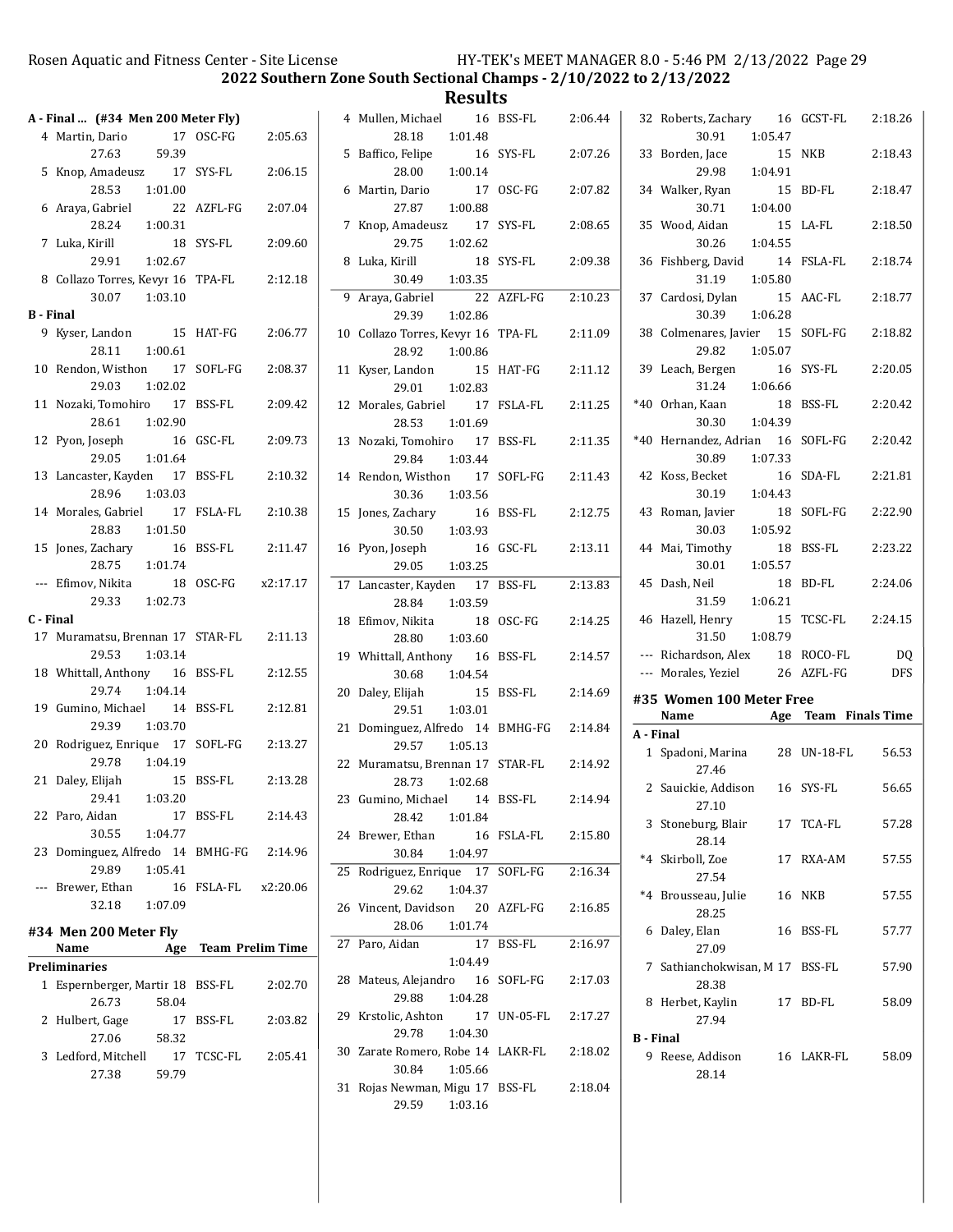2022 Southern Zone South Sectional Champs - 2/10/2022 to 2/13/2022

| 59.45<br>59.48<br>59.53<br>59.54<br>59.75<br>59.78<br>59.83<br>59.88<br>59.92<br>1:00.01<br>1:00.04<br>1:00.30<br>J1:00.30<br>1:00.35 | *39 Jor                                                                                                           |
|---------------------------------------------------------------------------------------------------------------------------------------|-------------------------------------------------------------------------------------------------------------------|
|                                                                                                                                       | *39 Lai<br>41 Wo<br>42 Bu<br>*43 Mi<br>*43 Ah<br>45 Lo<br>46 Gri<br>47 Sut<br>48 Zor<br>49 Tor<br>50 Pu<br>51 Fja |
|                                                                                                                                       |                                                                                                                   |
|                                                                                                                                       |                                                                                                                   |
|                                                                                                                                       |                                                                                                                   |
|                                                                                                                                       |                                                                                                                   |
|                                                                                                                                       |                                                                                                                   |
|                                                                                                                                       |                                                                                                                   |
|                                                                                                                                       |                                                                                                                   |
|                                                                                                                                       |                                                                                                                   |
|                                                                                                                                       |                                                                                                                   |
|                                                                                                                                       |                                                                                                                   |
|                                                                                                                                       |                                                                                                                   |
|                                                                                                                                       |                                                                                                                   |
|                                                                                                                                       |                                                                                                                   |
|                                                                                                                                       | 52 Be                                                                                                             |
| 1:00.37                                                                                                                               | 53 Co                                                                                                             |
| 1:00.44                                                                                                                               | 54 Sch                                                                                                            |
| 1:00.50                                                                                                                               | 55 Mu                                                                                                             |
|                                                                                                                                       |                                                                                                                   |
| 1:00.56                                                                                                                               | 56 0'                                                                                                             |
| 1:00.56                                                                                                                               | 57 Lai                                                                                                            |
| 1:00.57                                                                                                                               | 58 Ge:                                                                                                            |
| 1:00.59                                                                                                                               | 59 Ro                                                                                                             |
| 1:00.60                                                                                                                               | $*60$ To                                                                                                          |
| 1:00.63                                                                                                                               | *60 Po                                                                                                            |
| 1:00.64                                                                                                                               | *60 Me                                                                                                            |
| 1:00.73                                                                                                                               | 63 No                                                                                                             |
| 1:00.73                                                                                                                               | 64 Sei                                                                                                            |
|                                                                                                                                       | 65 Mu                                                                                                             |
| 1:00.77                                                                                                                               | *66 Lu:                                                                                                           |
|                                                                                                                                       | 1:00.78                                                                                                           |

| *39   | Jorge, Sofia<br>29.55                        | 13 | MACM-FG    | 1:00.85 |
|-------|----------------------------------------------|----|------------|---------|
|       | *39 Lambert, Avery<br>29.57                  |    | 17 BSS-FL  | 1:00.85 |
|       | 41 Wood, Elyse<br>28.55                      |    | 14 GRSC-FG | 1:00.93 |
| 42    | Buchanan, Anita<br>29.28                     |    | 16 AAC-FL  | 1:01.03 |
| *43   | Miller, Erin<br>29.55                        | 16 | SAS-FG     | 1:01.05 |
| *43   | Ahn, Hannah<br>30.11                         | 17 | GSC-FL     | 1:01.05 |
| 45    | Lojewski, Adrianna<br>29.57                  | 15 | BD-FL      | 1:01.08 |
| 46    | Griffiths, Siena<br>29.89                    |    | 14 SAS-FG  | 1:01.09 |
| 47    | Suther, Faith<br>29.70                       | 18 | OSC-FG     | 1:01.10 |
|       | 48 Zorn, Alexandra<br>29.65                  | 18 | BSS-FL     | 1:01.15 |
| 49    | Torres, Victoria<br>29.44                    |    | 17 MWA-FG  | 1:01.18 |
| 50    | Puryear-Lynch, Gabri 17 BD-FL<br>29.43       |    |            | 1:01.26 |
| 51    | Fjare, Zoie<br>30.06                         | 13 | SPA-FL     | 1:01.28 |
| 52    | Benkusky, Sophie<br>29.89                    |    | 17 BSS-FL  | 1:01.33 |
| 53    | Covington, Jayla<br>28.76                    | 15 | BSS-FL     | 1:01.36 |
|       | 54 Schleicher, Mallory<br>30.16              | 18 | SOFL-FG    | 1:01.42 |
| 55    | Musiello, Gio<br>29.12                       | 15 | GRSC-FG    | 1:01.54 |
|       | 56 O'Malley, Meredith<br>29.47               |    | 18 STAR-FL | 1:01.55 |
| 57    | Lanahan, Lydia<br>29.66                      | 18 | SAS-FG     | 1:01.58 |
|       | 58 Gembicki, Natalie<br>29.95                |    | 16 SOFL-FG | 1:01.63 |
|       | 59 Rose, Marin<br>29.58                      |    | 17 BD-FL   | 1:01.64 |
|       | *60 Torres Pomar, Regina 15 MVAC-FL<br>29.24 |    |            | 1:01.66 |
| *60   | Pope, Alex<br>30.01                          |    | 16 SPA-FL  | 1:01.66 |
| $*60$ | Meyers-Labenz, Kath 16 BSS-FL<br>28.86       |    |            | 1:01.66 |
| 63    | Noga, Abigail<br>28.41                       |    | 16 SPA-FL  | 1:01.76 |
|       | 64 Sensenbrenner, Saral 18 SYS-FL<br>29.68   |    |            | 1:01.83 |
| 65    | Murphy, Julia<br>29.45                       |    | 15 BSS-FL  | 1:01.85 |
| *66   | Lundy, Rachel<br>29.32                       |    | 18 BSS-FL  | 1:01.86 |
|       | *66 Reese, Aidyn<br>28.85                    |    | 13 LAKR-FL | 1:01.86 |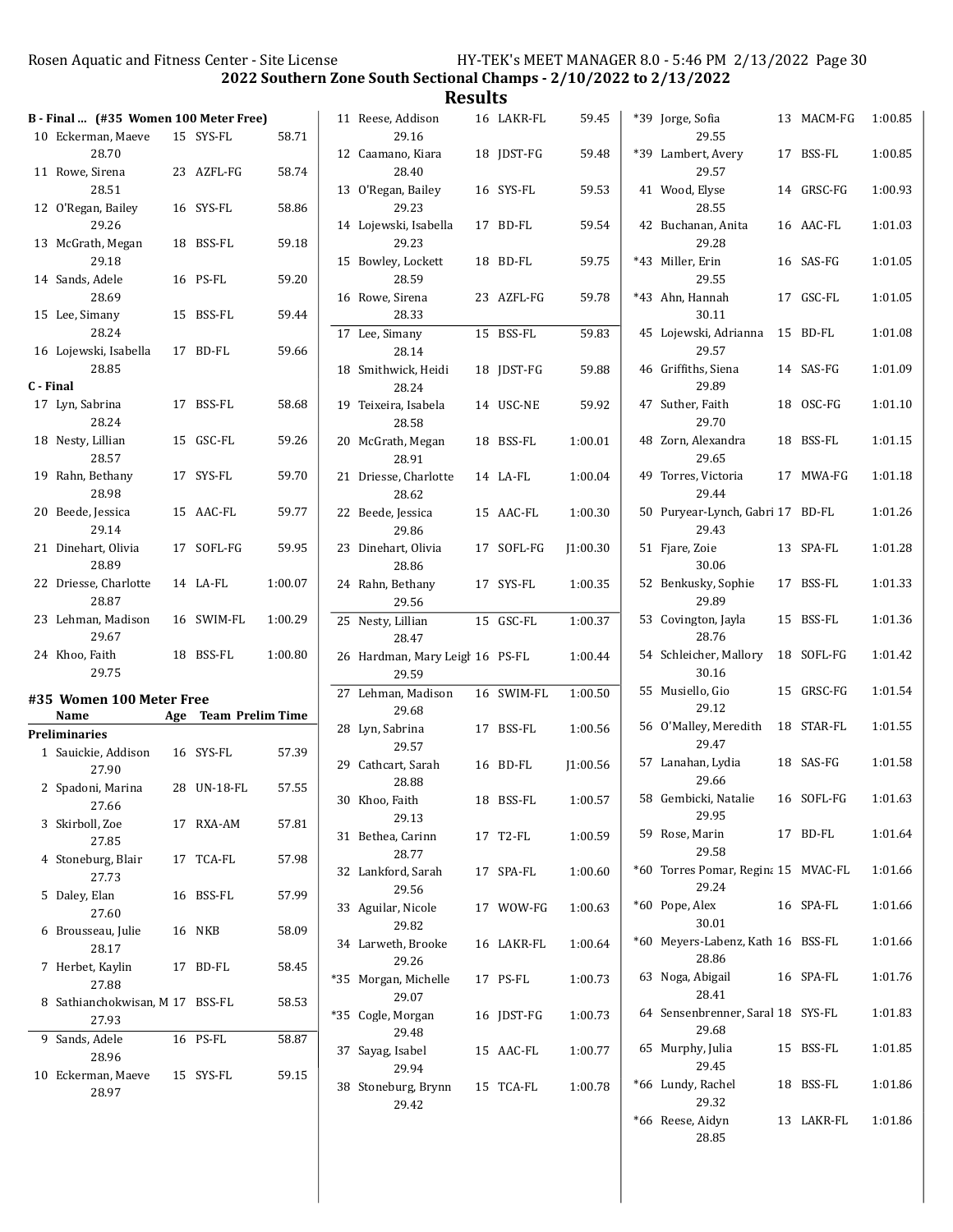2022 Southern Zone South Sectional Champs - 2/10/2022 to 2/13/2022

|                                                                   |             |         |           |                                          | nesults |             |                  |                                                      |             |                      |
|-------------------------------------------------------------------|-------------|---------|-----------|------------------------------------------|---------|-------------|------------------|------------------------------------------------------|-------------|----------------------|
| Preliminaries  (#35 Women 100 Meter Free)<br>68 Chasser, Caroline | 16 BD-FL    | 1:01.92 |           | 96 Scott, Keira<br>29.58                 |         | 15 BSS-FL   | 1:03.07          | 2 Bouwman, Leif<br>25.07                             | 17 UN-22-FG | 52.41                |
| 29.45                                                             |             |         |           | 97 Stricklin, Sara                       |         | 18 TPA-FL   | 1:03.08          | 3 Hall, Jack                                         | 18 BSS-FL   | 52.93                |
| 69 Gavin, Grace<br>30.54                                          | 17 LA-FL    | 1:01.93 |           | 30.53<br>98 Steere, Campbell             |         | 16 T2-FL    | 1:03.24          | 25.88<br>4 Lancaster, Kayden                         | 17 BSS-FL   | 52.99                |
| 70 Noble, Lucy<br>29.87                                           | 16 H4S-FL   | 1:01.94 |           | 29.68<br>99 Kamat, Julie                 |         | 34 UN-16-FL | 1:03.27          | 25.98<br>5 Weisel, Elliot                            | 16 ROCO-FL  | 53.13                |
| *71 Smutny, Madeline<br>29.42                                     | 16 SOFL-FG  | 1:01.95 |           | 30.04<br>100 Kudmani, Karin              |         | 17 STAR-FL  | 1:03.31          | 25.48<br>6 Costa, Felipe                             | 17 TPA-FL   | 53.44                |
| *71 Sungail, Hana<br>29.23                                        | 13 PA-FL    | 1:01.95 |           | 29.77<br>101 Arrua, Maria Jose           |         | 22 UN-19-FG | 1:03.32          | 25.09<br>7 McMann, Preston                           | 17 NKB      | 53.52                |
| 73 Manning, Brooke<br>30.07                                       | 16 UN-27-FG | 1:01.96 |           | 30.96<br>102 Shields, Madeline           |         | 17 TCSC-FL  | 1:03.39          | 25.67<br>--- Hulbert, Gage                           | 17 BSS-FL   | x57.82               |
| 74 Gotham, Ella                                                   | 13 BSS-FL   | 1:01.98 |           | 31.01                                    |         |             |                  | 28.14                                                |             |                      |
| 30.44<br>75 Bartle, Caitlin                                       | 14 BD-FL    | 1:01.99 |           | 103 Glen, Bethany<br>30.62               |         | 18 GSC-FL   | 1:03.42          | <b>B</b> - Final<br>9 Odlum-Smith, Jayhan 20 AZFL-FG |             | 53.10                |
| 29.72                                                             |             |         |           | 104 Smith, Mckenna                       |         | 14 BERK-FL  | 1:03.44          | 26.10                                                |             |                      |
| 76 Flynn, Cassia<br>29.61                                         | 16 CSSC-FG  | 1:02.06 |           | 31.20<br>105 Koenig, Sarah               |         | 18 SRQ-FL   | 1:03.51          | 10 Nunez Del Prado, Est 17 AZFL-FG<br>25.42          |             | 53.23                |
| *77 Hite, Abigail                                                 | 15 SRQ-FL   | 1:02.11 |           | 31.17                                    |         |             |                  | 11 Yates, Coleman                                    | 17 GSC-FL   | 53.47                |
| 29.73<br>*77 Cote, Mariana                                        | 16 MWA-FG   | 1:02.11 |           | 106 Paredes, Gabriela<br>30.55           |         | 15 UN-12-FL | 1:03.84          | 25.85<br>12 Peck, Gavin                              | 16 UN-03-FL | 53.59                |
| 30.25<br>79 Schroeder, Addison                                    | 16 PSA-FL   | 1:02.18 |           | 107 Ortiz, Natalia<br>30.02              |         | 14 MWA-FG   | 1:03.85          | 26.05<br>13 Tolentino, Seth                          | 16 BSS-FL   | 53.79                |
| 29.64                                                             |             |         |           | 108 Daley, Kayla                         |         | 16 BERK-FL  | 1:03.88          | 26.25                                                |             |                      |
| 80 Patton, Mia                                                    | 15 UN-19-FG | 1:02.26 |           | 30.42                                    |         |             |                  | 14 Espernberger, Martir 18 BSS-FL                    |             | 54.15                |
| 29.66<br>81 Easton, Elliot                                        | 18 BERK-FL  | 1:02.30 |           | 109 Cox, Sophie<br>30.27                 |         | 17 BD-FL    | 1:03.99          | 25.44<br>15 Foulds, Chase                            | 16 SAS-FG   | 54.19                |
| 30.17<br>82 Copland, Olivia                                       | 17 PSA-FL   | 1:02.32 |           | 110 Smith, Corley<br>31.42               |         | 17 FKSC-FG  | 1:04.04          | 25.84<br>16 Christensen, Andrew 17 BD-FL             |             | 54.78                |
| 29.88                                                             |             |         |           | 111 Hernandez, Brianna 17 MWA-FG         |         |             | 1:04.07          | 26.36                                                |             |                      |
| 83 Jochims, Ava<br>30.45                                          | 12 RXA-AM   | 1:02.47 |           | 31.71<br>112 Higgo, Lila                 |         | 14 BSS-FL   | 1:04.19          | C - Final<br>17 Raszczyk, Noah                       | 15 MVAC-FL  | 53.84                |
| 84 Stokes, Hollace                                                | 15 LAKR-FL  | 1:02.49 |           | 28.96                                    |         |             |                  | 25.35                                                |             |                      |
| 30.04<br>85 Schmidt, Molly                                        | 17 TPA-FL   | 1:02.51 |           | 113 Landron, Teresa<br>30.67             |         | 16 SUN-FG   | 1:04.45          | 18 Maloney, Ethan<br>25.74                           | 18 BSS-FL   | 54.24                |
| 30.14                                                             |             |         |           | 114 Hunt, Andrea                         |         | 17 BD-FL    | 1:04.57          | 19 Savolle, Marc                                     | 18 T2-FL    | 54.47                |
| 86 Bellardi, Nicol<br>30.94                                       | 16 MWA-FG   | 1:02.55 |           | 115 Slater, Emily<br>30.42               |         | 18 BD-FL    | 1:04.74          | 26.02<br>20 Fuller, Aidan                            | 17 GSC-FL   | 54.54                |
| *87 Erisman, Rylee<br>29.56                                       | 12 LAKR-FL  | 1:02.57 |           | 116 Gretz, Krista<br>30.38               |         | 16 T2-FL    | 1:04.79          | 26.63<br>21 Prosinski, Raymond 16 LA-FL              |             | 54.67                |
| *87 Reynolds, Madeleine 15 LAKR-FL<br>29.51                       |             | 1:02.57 |           | 117 Layton, Havana<br>30.08              |         | 17 T2-FL    | 1:05.05          | 27.10<br>22 Simon, Luca                              | 16 SRQ-FL   | 54.84                |
| 89 Wangensteen, Sonja 16 ROCO-FL<br>29.91                         |             | 1:02.69 |           | 118 Loving, Kylie<br>30.68               |         | 17 BSS-FL   | 1:05.21          | 25.92<br>--- Frost, Thomas                           | 15 LA-FL    | x55.51               |
| 90 Rotchin, Leorah<br>30.35                                       | 15 WOW-FG   | 1:02.73 |           | 119 Lopez-Diaz, Emily<br>31.62           |         | 17 MWA-FG   | 1:05.98          | 27.25<br>--- Whittall, Anthony                       | 16 BSS-FL   | x56.22               |
| 91 Moustgaard, Ella                                               | 16 NKB      | 1:02.74 |           | 120 Villamil, Ana<br>30.67               |         | 16 SOFL-FG  | 1:06.10          | 27.17                                                |             |                      |
| 30.05<br>92 Laferriere, Katelyn                                   | 17 ROCO-FL  | 1:02.76 |           | 121 Kelly, Jemma                         |         | 18 MWA-FG   | 1:06.92          | #36 Men 100 Meter Free<br>Name                       |             | Age Team Prelim Time |
| 29.34<br>93 Wong, Corina                                          | 15 MWA-FG   | 1:02.91 |           | 31.37<br>--- McCormick, Riley            |         | 17 CSSC-FG  | <b>DFS</b>       | Preliminaries<br>1 Dupont Cabrera, And 18 BSS-FL     |             | 51.38                |
| 30.14<br>94 Mutschler, Faith                                      | 17 WOW-FG   | 1:02.99 |           | #36 Men 100 Meter Free                   |         |             |                  | 24.62                                                |             |                      |
| 30.21                                                             |             |         |           | Name                                     | Age     |             | Team Finals Time | 2 Sungail, Sage                                      | 17 PA-FL    | 52.52                |
| 95 Schratwieser, Alexan 16 SPA-FL<br>30.02                        |             | 1:03.05 | A - Final | 1 Dupont Cabrera, And 18 BSS-FL<br>24.30 |         |             | 50.94            | 25.52                                                |             |                      |
|                                                                   |             |         |           |                                          |         |             |                  |                                                      |             |                      |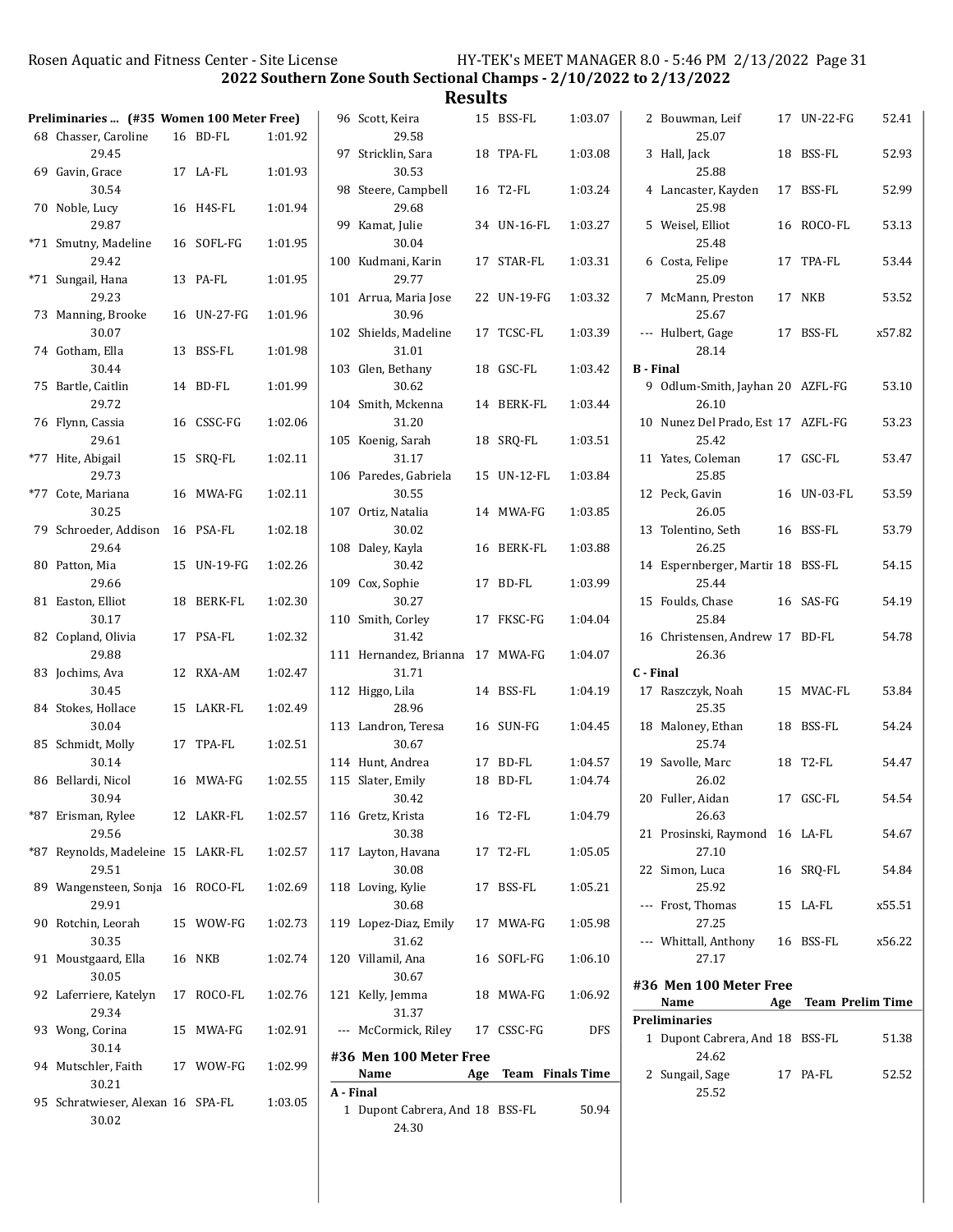2022 Southern Zone South Sectional Champs - 2/10/2022 to 2/13/2022

| Preliminaries  (#36 Men 100 Meter Free)     |             |       | 29 Firlie, Cole                             | 18 SRQ-FL  | 55.10 | 58 Dasilva, Caleb                           | 15 WOW-FG   | 56.00 |
|---------------------------------------------|-------------|-------|---------------------------------------------|------------|-------|---------------------------------------------|-------------|-------|
| 3 Hall, Jack                                | 18 BSS-FL   | 52.99 | 26.84                                       |            |       | 26.72                                       |             |       |
| 25.97<br>4 Bouwman, Leif                    | 17 UN-22-FG | 53.09 | 30 Whittall, Anthony<br>26.78               | 16 BSS-FL  | 55.11 | *59 Salas, Daniel<br>27.01                  | 18 GSC-FL   | 56.09 |
| 25.74                                       |             |       | 31 Prosinski, Raymond 16 LA-FL              |            | 55.23 | *59 Heck, Andrew                            | 17 BSS-FL   | 56.09 |
| 5 Weisel, Elliot<br>25.40                   | 16 ROCO-FL  | 53.34 | 26.61<br>32 Raszczyk, Noah                  | 15 MVAC-FL | 55.26 | 26.75<br>*61 Hohman, Brayden                | 17 AAC-FL   | 56.17 |
| 6 Costa, Felipe<br>26.36                    | 17 TPA-FL   | 53.46 | 26.29<br>33 Frost, Thomas                   | 15 LA-FL   | 55.27 | 26.69<br>*61 Wilcox, Jackson                | 16 BSS-FL   | 56.17 |
| 7 Lancaster, Kayden                         | 17 BSS-FL   | 53.58 | 26.31                                       |            |       | 27.95                                       |             |       |
| 25.47<br>8 McMann, Preston                  | 17 NKB      | 53.78 | 34 Johnson, Drew<br>26.81                   | 18 RAD-FL  | 55.28 | 63 Pelletier, Evan<br>26.71                 | 16 MART-FG  | 56.35 |
| 26.01<br>9 Hulbert, Gage                    | 17 BSS-FL   | 53.82 | 35 Collazo Torres, Kevyr 16 TPA-FL<br>26.68 |            | 55.31 | 64 Rollen, Eli<br>26.91                     | 17 UN-01-FL | 56.36 |
| 26.18                                       |             |       | 36 Porch, Wyatt                             | 15 BSS-FL  | 55.32 | *65 Svetlov, Russel                         | 18 AZFL-FG  | 56.40 |
| 10 Ingerick, Logan<br>25.87                 | 18 AAC-FL   | 53.92 | 27.23<br>*37 Salls, Larry                   | 18 BSS-FL  | 55.38 | 27.46<br>*65 Vandenbossche, Mich 18 AZFL-FG |             | 56.40 |
| 11 Nunez Del Prado, Est 17 AZFL-FG<br>26.27 |             | 53.93 | 26.40<br>*37 Gusmao, David                  | 17 STAR-FL | 55.38 | 26.81<br>67 Koehler, Jacob                  | 17 TPA-FL   | 56.50 |
| *12 Korvick, Kyle                           | 18 GRSC-FG  | 54.00 | 25.89                                       |            |       | 27.30                                       |             |       |
| 25.75<br>*12 Stokvis, Jack                  | 17 T2-FL    | 54.00 | *37 Baffico, Felipe<br>26.27                | 16 SYS-FL  | 55.38 | 68 Davis, Thomas<br>26.90                   | 18 SMAC-ME  | 56.56 |
| 25.53<br>14 Quigg, Samuel                   | 18 ROCO-FL  | 54.05 | 40 El Aoufir, El Mehdi<br>26.91             | 17 BSS-FL  | 55.39 | 69 Figueredo, Ricardo<br>26.78              | 15 BERK-FL  | 56.61 |
| 25.67                                       |             |       | 41 Spillers, Lucas                          | 16 BSS-FL  | 55.40 | 70 Pomozov, Alexandr 17 SPA-FL              |             | 56.63 |
| 15 Peck, Gavin<br>26.55                     | 16 UN-03-FL | 54.19 | 26.25<br>42 Sohovich, Xavier                | 15 BSS-FL  | 55.44 | 27.27<br>71 Almeida, Jean                   | 18 MVAC-FL  | 56.67 |
| *16 Yates, Coleman<br>25.98                 | 17 GSC-FL   | 54.20 | 26.23<br>*43 Fermayer, Max                  | 18 AZFL-FG | 55.46 | 26.00<br>72 Pyon, Joseph                    | 16 GSC-FL   | 56.69 |
| *16 Espernberger, Martir 18 BSS-FL          |             | 54.20 | 26.47                                       |            |       | 26.70                                       |             |       |
| 25.78                                       |             |       | *43 McGrath, Michael                        | 16 BSS-FL  | 55.46 | 73 Zepeda, Aldo                             | 16 SOFL-FG  | 56.78 |
| <b>Swim-Off Required</b>                    |             |       | 26.76                                       |            |       | 26.64                                       |             |       |
| 18 Foulds, Chase<br>26.19                   | 16 SAS-FG   | 54.30 | 45 Peterson, Tucker<br>26.13                | 18 BSS-FL  | 55.50 | 74 Koziol, Matthew<br>26.93                 | 17 PSA-FL   | 56.87 |
| 19 Odlum-Smith, Jayhan 20 AZFL-FG<br>26.10  |             | 54.41 | 46 Lesage, Roman<br>27.11                   | 18 STAR-FL | 55.53 | 75 Clements, Aidan<br>27.15                 | 15 AAC-FL   | 56.91 |
| 20 Christensen, Andrew 17 BD-FL<br>26.59    |             | 54.46 | 47 Seaton, Leon<br>26.63                    | 17 AZFL-FG | 55.63 | 76 Selts, Peyton<br>27.88                   | 14 GRSC-FG  | 56.93 |
| 21 Tolentino, Seth                          | 16 BSS-FL   | 54.47 | *48 Martin, Giulian                         | 15 CANE-FG | 55.70 | 77 Thatavakorn, Sean                        | 14 TYS-FL   | 57.00 |
| 25.88<br>22 Maloney, Ethan                  | 18 BSS-FL   | 54.48 | 26.22<br>*48 Butun, Basar                   | 17 BSS-FL  | 55.70 | 26.78<br>78 Buettgen, Trevor                | 17 TPA-FL   | 57.33 |
| 25.38<br>23 Savolle, Marc                   | 18 T2-FL    | 54.68 | 26.22<br>50 Basinger, Seth                  | 16 PA-FL   | 55.71 | 27.10<br>79 Youngblood, Thomas 16 BD-FL     |             | 57.45 |
| 26.79                                       |             |       | 25.89                                       |            |       | 27.58                                       |             |       |
| 24 Simon, Luca<br>26.21                     | 16 SRQ-FL   | 54.82 | 51 Junqueira, Luis Gusta 17 SRQ-FL<br>26.09 |            | 55.74 | *80 Campbell, Mason<br>27.90                | 18 UN-13-FL | 57.62 |
| 25 Fuller, Aidan<br>26.85                   | 17 GSC-FL   | 54.84 | 52 Rojas Newman, Migu 17 BSS-FL<br>27.43    |            | 55.86 | *80 Walker, Ryan<br>27.92                   | 15 BD-FL    | 57.62 |
| 26 Heck, William                            | 17 BSS-FL   | 54.95 | 53 Repak, Jayden                            | 15 BERK-FL | 55.89 | 82 Izquierdo, Tres                          | 15 SYS-FL   | 57.65 |
| 26.62                                       |             |       | 27.80                                       |            |       | 27.01                                       |             |       |
| 27 Herrera, Harrison<br>26.58               | 18 BSS-FL   | 54.98 | 54 Abella, Juan<br>26.46                    | 16 MACM-FG | 55.91 | 83 Conlan, Cole<br>27.60                    | 14 H4S-FL   | 57.69 |
| 28 Besharat, Aria<br>25.92                  | 17 NMST-FG  | 55.01 | 55 Alvarez, Alejandro<br>27.31              | 17 CSSC-FG | 55.92 | 84 Sunman, Hayden<br>27.42                  | 15 PSA-FL   | 57.76 |
|                                             |             |       | 56 Reher, Dylan<br>26.71                    | 17 TPA-FL  | 55.98 | 85 Tsai, Bowen<br>28.24                     | 17 PYP-FL   | 57.84 |
|                                             |             |       | 57 Borden, Jace                             | 15 NKB     | 55.99 | 86 Schumacher, Gavin                        | 16 MELB-FL  | 57.93 |
|                                             |             |       | 27.10                                       |            |       | 27.73                                       |             |       |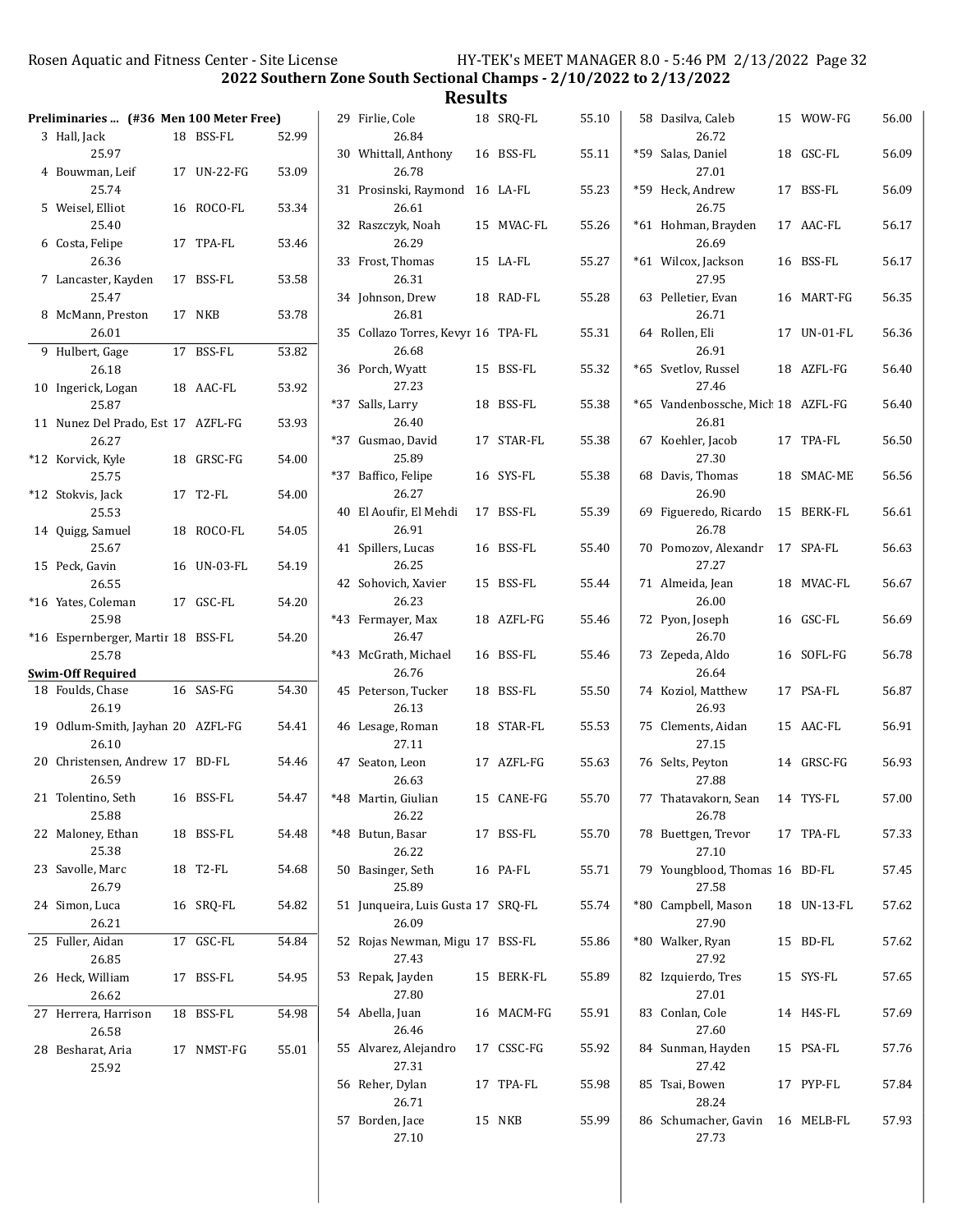2022 Southern Zone South Sectional Champs - 2/10/2022 to 2/13/2022

|                    | Preliminaries  (#36 Men 100 Meter Free)     |               |            |                                       |
|--------------------|---------------------------------------------|---------------|------------|---------------------------------------|
|                    | 87 Riley, Richard<br>27.16                  |               | 17 SWIM-FL | 57.96                                 |
|                    | 88 Bishop, Zachary<br>27.88                 |               | 17 TPA-FL  | 58.04                                 |
|                    | 89 Kirby, Brian<br>28.22                    |               | 17 GCST-FL | 58.11                                 |
|                    | 90 Koss, Becket<br>27.28                    |               | 16 SDA-FL  | 58.15                                 |
|                    | 91 Emmons, Landon<br>27.21                  |               | 18 WOW-FG  | 58.22                                 |
|                    | 92 Smith, Nathaniel<br>27.28                |               | 16 AAC-FL  | 58.35                                 |
|                    | 93 Ooi, Ethan<br>28.25                      |               | 15 SYS-FL  | 58.38                                 |
|                    | 94 Tunon, Gustavo<br>27.30                  |               | 17 MWA-FG  | 58.62                                 |
|                    | 95 Doster, Julian<br>26.98                  |               | 17 H4S-FL  | 58.69                                 |
|                    | 96 Faherty, Patrick<br>26.61                |               | 17 ROCO-FL | 58.76                                 |
|                    | 97 Ramos, Dylan<br>27.95                    |               | 16 LA-FL   | 58.87                                 |
|                    | 98 Keogh, Evan<br>27.66                     | 16            | SRQ-FL     | 59.19                                 |
|                    | --- Kyser, Landon                           |               | 15 HAT-FG  | DQ                                    |
|                    | #37 Women 200 Meter Breast<br>Name          |               |            | <b>Example 2 Age Team Finals Time</b> |
| A - Final          |                                             |               |            |                                       |
|                    | 1 Weyant, Gracie<br>34.95                   | 1:14.02       | 16 SYS-FL  | 2:33.10                               |
|                    | 2 Santos, Emily<br>36.14                    | 1:16.91       |            | 16 MVAC-FL 2:35.90                    |
| 3                  | Brousseau, Julie 16 NKB<br>35.12 1:15.29    |               |            | 2:36.36                               |
|                    | 4 Brisson, Sabyne 16 T2-FL<br>35.82 1:16.43 |               |            | 2:39.16                               |
|                    | 5 Shahboz, Gwen<br>37.93                    | 1:18.00       | 16 GSC-FL  | 2:40.44                               |
|                    | 6 Dinehart, Olivia<br>36.91                 | 1:17.38       |            | 17 SOFL-FG 2:40.90                    |
|                    | 7 Anderson, Kate<br>37.77                   | 1:17.95       | 16 BSS-FL  | 2:43.65                               |
|                    | 8 Wall, Jenna<br>37.74                      | 1:18.59       | 18 NKB     | 2:45.00                               |
|                    | <b>B</b> - Final                            |               |            |                                       |
|                    | 9 Andres, Reese<br>36.78                    | 14<br>1:17.57 | SAS-FG     | 2:42.90                               |
|                    | 10 Strong, Jessica<br>36.90                 | 1:18.50       | 17 BSS-FL  | 2:43.31                               |
|                    | 11 Cox, Sophie<br>36.29                     |               | 17 BD-FL   | 2:43.35                               |
| 12 Lanning, Gracyn |                                             | 1:18.46       |            |                                       |

|           | 13 Breuer, Alexandra 18 BSS-FL 2:46.30<br>37.21          | 1:19.66 |                    |         |
|-----------|----------------------------------------------------------|---------|--------------------|---------|
|           | 14 Ward, Grace<br>38.35   1:20.40                        |         | 16 BERK-FL 2:46.80 |         |
|           | 15 Aten, Danica<br>39.35 1:22.54                         |         | 13 SYS-FL          | 2:47.85 |
|           | 16 Wertheim, Arianna 14 HIGH-FL 2:53.00<br>39.24 1:22.96 |         |                    |         |
| C - Final |                                                          |         |                    |         |
|           | 17 Leach, Riley 14 SYS-FL                                |         |                    | 2:41.98 |
|           | 36.95                                                    | 1:18.27 |                    |         |
|           | 18 Kaplan, Kate                                          |         | 17 CCPR-FG         | 2:47.30 |
|           | 37.65 1:21.40                                            |         |                    |         |
|           |                                                          |         |                    |         |
|           | 19 Baranova, Ekaterina 15 BERK-FL 2:48.05                |         |                    |         |
|           | 37.88                                                    | 1:21.43 |                    |         |
|           | 20 Joos, Sophia                                          |         | 15 BSS-FL          | 2:48.21 |
|           | 39.10 1:20.74                                            |         |                    |         |
|           | 21 Bitel, Addison                                        |         | 14 LAKR-FL 2:48.67 |         |
|           | 38.13  1:21.69                                           |         |                    |         |
|           | 22 Diaz, Gabriella                                       |         | 17 TPA-FL          | 2:50.05 |
|           | 39.16 1:23.15                                            |         |                    |         |
|           | 23 Osorio, Sabrina                                       |         | 17 SOFL-FG         | 2:50.13 |
|           | 38.66 1:22.25                                            |         |                    |         |
|           | 24 Easton, Paige                                         |         | 15 BERK-FL 2:52.36 |         |
|           | 39.54 1:23.08                                            |         |                    |         |
|           |                                                          |         |                    |         |
|           | #37 Women 200 Meter Breast                               |         |                    |         |
|           | Name Age Team Prelim Time                                |         |                    |         |
|           |                                                          |         |                    |         |
|           | <b>Preliminaries</b>                                     |         |                    |         |
|           | 1 Weyant, Gracie 16 SYS-FL                               |         |                    | 2:35.96 |
|           | 35.80                                                    | 1:15.85 |                    |         |
|           |                                                          |         | 16 MVAC-FL 2:38.36 |         |
|           | 2 Santos, Emily 16<br>35.93 1:15.36                      |         |                    |         |
| 3         | Brousseau, Julie 16 NKB                                  |         |                    | 2:38.56 |
|           | 36.59 1:16.56                                            |         |                    |         |
|           | 4 Sierra, Micaela                                        |         | 17 AZFL-FG 2:41.60 |         |
|           | 35.86 1:17.81                                            |         |                    |         |
|           | 5 Dinehart, Olivia 17                                    |         | SOFL-FG 2:42.47    |         |
|           | 36.34 1:17.40                                            |         |                    |         |
| 6         | Brisson, Sabyne                                          | 16      | T2-FL              | 2:43.94 |
|           | 37.50 1:19.18                                            |         |                    |         |
|           | 7 Wall, Jenna                                            | 18      | NKB                | 2:44.49 |
|           | 36.64 1:18.72                                            |         |                    |         |
| 8         |                                                          | 16      | BSS-FL             | 2:44.67 |
|           | Anderson, Kate<br>35.79                                  | 1:17.13 |                    |         |
| 9         |                                                          | 16      | GSC-FL             | 2:45.95 |
|           | Shahboz, Gwen<br>36.94                                   |         |                    |         |
|           |                                                          | 1:19.55 |                    |         |
|           | 10 Strong, Jessica                                       |         | 17 BSS-FL          | 2:45.99 |
|           | 37.12                                                    | 1:19.75 |                    |         |
|           | 11 Andres, Reese                                         |         | 14 SAS-FG          | 2:46.26 |
|           | 36.64                                                    | 1:17.78 |                    |         |
|           | 12 Breuer, Alexandra                                     |         | 18 BSS-FL          | 2:46.48 |
|           | 37.17                                                    | 1:19.30 |                    |         |
|           | 13 Ward, Grace                                           |         | 16 BERK-FL 2:46.51 |         |
|           | 37.71                                                    | 1:18.49 |                    |         |
|           | 14 Cox, Sophie<br>38.63 1:20.64                          |         | 17 BD-FL           | 2:46.97 |

| 15 | Lanning, Gracyn             | 15      | <b>BSS-FL</b>  | 2:47.24 |
|----|-----------------------------|---------|----------------|---------|
|    | 38.22                       | 1:19.59 |                |         |
|    | 16 Aten, Danica             | 13      | SYS-FL         | 2:48.79 |
|    | 40.89                       | 1:23.97 |                |         |
| 17 | Wertheim, Arianna           | 14      | HIGH-FL        | 2:49.21 |
|    | 38.30                       | 1:21.01 |                |         |
| 18 | Kaplan, Kate                | 17      | CCPR-FG        | 2:49.31 |
|    | 37.45                       | 1:20.91 |                |         |
| 19 |                             | 17      | TPA-FL         | 2:49.64 |
|    | Diaz, Gabriella             |         |                |         |
|    | 38.99                       | 1:21.08 |                |         |
| 20 | Stokes, Hollace             | 15      | LAKR-FL        | 2:50.21 |
|    | 39.89                       | 1:22.91 |                |         |
| 21 | Baranova, Ekaterina 15      |         | <b>BERK-FL</b> | 2:50.29 |
|    | 39.10                       | 1:22.51 |                |         |
| 22 | Joos, Sophia                | 15      | <b>BSS-FL</b>  | 2:50.34 |
|    | 39.19                       | 1:22.64 |                |         |
| 23 | Sargent, Abbie              | 15      | FKSC-FG        | 2:51.37 |
|    | 39.52                       | 1:22.09 |                |         |
| 24 | Osorio, Sabrina             | 17      | SOFL-FG        | 2:51.46 |
|    | 39.34                       | 1:22.61 |                |         |
| 25 | Leach, Riley                | 14      | SYS-FL         | 2:51.50 |
|    | 38.48                       |         |                |         |
|    |                             | 1:22.85 |                |         |
| 26 | Bitel, Addison              | 14      | LAKR-FL        | 2:51.60 |
|    | 39.81                       | 1:23.58 |                |         |
| 27 | Easton, Paige               | 15      | <b>BERK-FL</b> | 2:51.78 |
|    | 39.39                       | 1:22.95 |                |         |
| 28 | Koenig, Sarah               | 18      | SRQ-FL         | 2:51.90 |
|    | 39.34                       | 1:22.18 |                |         |
| 29 | Hite, Abigail               | 15      | SRQ-FL         | 2:52.16 |
|    | 38.57                       | 1:23.39 |                |         |
| 30 | Davis, Meagan               | 16      | SMAC-ME        | 2:52.21 |
|    | 37.86                       | 1:21.97 |                |         |
| 31 | Copland, Olivia             | 17      | PSA-FL         | 2:52.22 |
|    | 39.05                       | 1:23.03 |                |         |
| 32 | Fulton, Nelanee             | 15      | H4S-FL         | 2:52.28 |
|    | 39.60                       | 1:22.27 |                |         |
| 33 | Torres, Victoria            | 17      | MWA-FG         | 2:52.62 |
|    |                             |         |                |         |
|    | 38.73                       | 1:23.23 |                |         |
|    | 34 Wysocki, Nina            | 13      | SWIM-FL        | 2:53.03 |
|    | 38.36                       | 1:21.88 |                |         |
|    | 35 White, Kylie             |         | 15 BSS-FL      | 2:53.08 |
|    | 39.17                       | 1:24.67 |                |         |
|    | 36 Gruber, Zoe              | 13      | SRQ-FL         | 2:53.20 |
|    | 41.15                       | 1:25.07 |                |         |
|    | 37 Cronin, Sydney           | 14      | LA-FL          | 2:53.21 |
|    | 40.11                       | 1:24.22 |                |         |
| 38 |                             | 13      | BSS-FL         | 2:53.58 |
|    |                             |         |                |         |
|    | Hirsch, Katie               |         |                |         |
|    | 40.05                       | 1:25.87 |                |         |
|    | 39 Cathcart, Sarah          | 16      | BD-FL          | 2:53.69 |
|    | 40.24                       | 1:24.26 |                |         |
|    | 40 Marim, Isabella          |         | 17 BSS-FL      | 2:53.85 |
|    | 38.13                       | 1:21.78 |                |         |
|    | 41 Rothfuss, Ellie          |         | 18 BD-FL       | 2:54.88 |
|    | 38.87                       | 1:23.94 |                |         |
|    | 42 Blaine, Melissa<br>38.96 | 1:23.81 | 16 SWIM-FL     | 2:55.03 |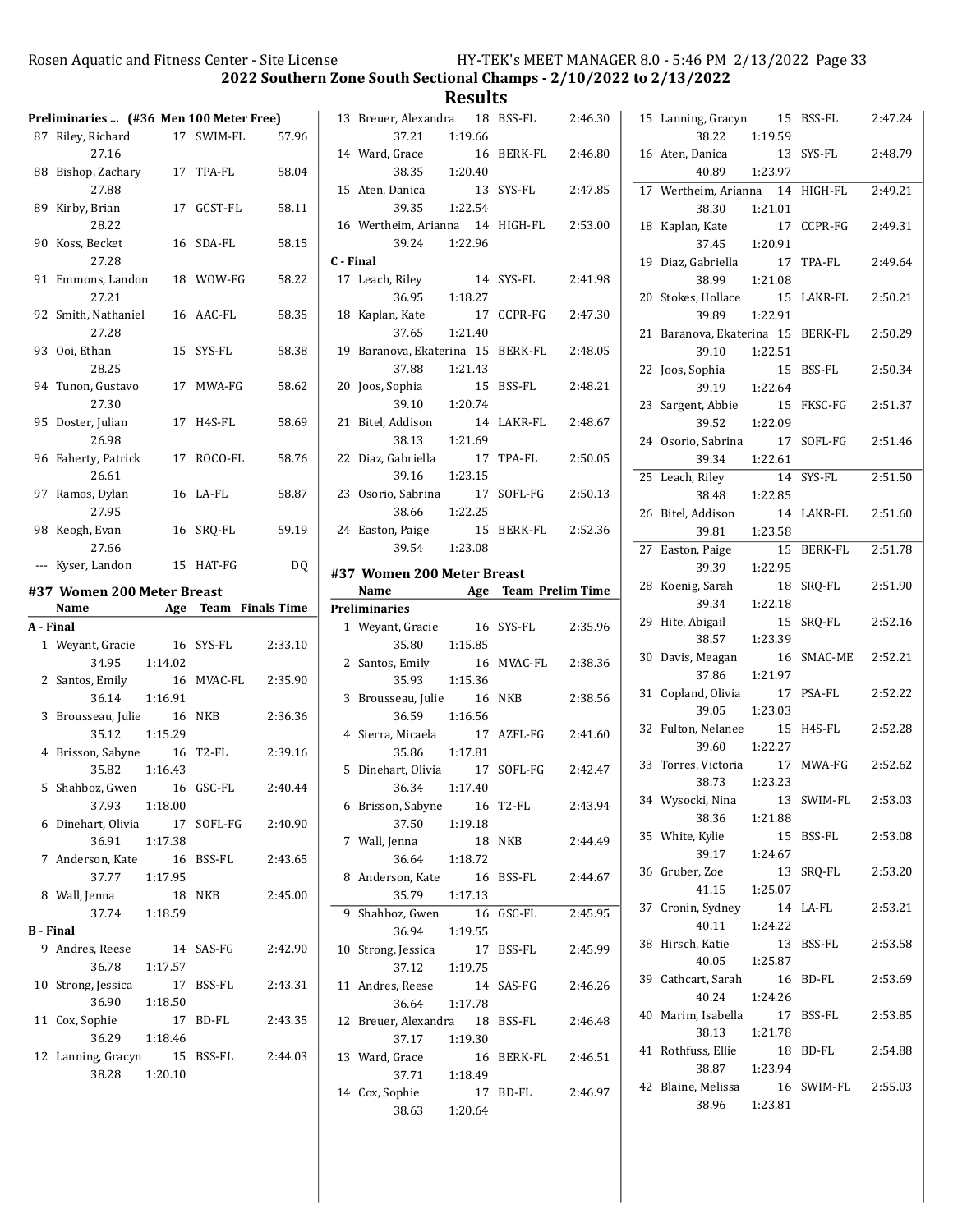2022 Southern Zone South Sectional Champs - 2/10/2022 to 2/13/2022

**Results**<br>16 RAD-FL

|     | Preliminaries  (#37 Women 200 Meter Breast)         |    |                    |         |
|-----|-----------------------------------------------------|----|--------------------|---------|
|     | 43 Araujo, Rafaella                                 |    | 16 UN-20-FG        | 2:55.47 |
|     | 1:24.40<br>40.72                                    |    |                    |         |
|     | 44 Batelli, Brooke<br>1:24.77<br>40.34              | 16 | PSA-FL             | 2:55.57 |
|     | 45 Catalasan, Mariann 15<br>37.73<br>1:22.12        |    | SOFL-FG            | 2:55.65 |
| 46  | Gonzalez, Gabriella 15<br>40.72   1:25.41           |    | SYS-FL             | 2:55.66 |
| 47  | Long, Cary<br>38.95<br>1:24.17                      | 16 | RAD-FL             | 2:55.71 |
| 48  | Puryear-Lynch, Gabri 17<br>41.75<br>1:25.92         |    | BD-FL              | 2:56.13 |
| 49  | Hafsi, Jennah<br>1:24.96<br>41.46                   | 15 | FE-FL              | 2:56.30 |
| 50  | Lee, Simany<br>15<br>39.86 1:25.42                  |    | <b>BSS-FL</b>      | 2:56.92 |
| 51  | Gotham, Madison 17<br>40.14<br>1:26.29              |    | <b>BSS-FL</b>      | 2:56.98 |
| 52  | Hengesbach, Marissa 15 PS-FL<br>40.37   1:25.28     |    |                    | 2:57.20 |
|     | 53 Grubbs, Sophia<br>16<br>39.54 1:25.53            |    | SOFL-FG            | 2:57.29 |
|     | 54 Gonzalez, Sarah 17<br>39.76 1:26.52              |    | ROCO-FL            | 2:57.34 |
| 55  | Steere, Campbell 16<br>40.68 1:26.24                |    | T <sub>2</sub> -FL | 2:57.43 |
| 56  | Jochims, Ava<br>1:26.77<br>41.18                    | 12 | RXA-AM             | 2:57.75 |
|     | 57 Goldstein, Charley 16<br>38.30<br>1:22.52        |    | UN-23-FG           | 2:57.96 |
| 58  | Labohn, Alexandra 15<br>39.31<br>1:25.25            |    | TYS-FL             | 2:58.09 |
|     | 59 Larsen, Lauren<br>41.97<br>1:26.69               | 16 | STAR-FL            | 2:58.69 |
| 60  | Teixeira, Isabela<br>40.01<br>1:26.27               | 14 | USC-NE             | 2:58.75 |
|     | 61 Myers, Celina<br>40.46 1:26.53                   | 16 | CCS-FL             | 2:59.26 |
|     | 62 Riva, Isabella<br>1:27.45<br>41.87               | 12 | SPA-FL             | 2:59.94 |
|     | 63 Maclean, Mackenzie 15<br>40.99<br>1:27.79        |    | SYS-FL             | 3:00.07 |
| 64  | Dame, Leslie<br>41.21<br>1:25.71                    | 16 | CANE-FG            | 3:00.61 |
| 65  | Ulvestad, Sophia<br>41.12<br>1:27.32                | 16 | SRQ-FL             | 3:00.74 |
| 66  | Villamil, Ana<br>41.61<br>1:27.05                   | 16 | SOFL-FG            | 3:01.01 |
| 67  | Bibler, Tori<br>40.41<br>1:27.76                    | 17 | SRQ-FL             | 3:01.10 |
| *68 | Golding, Sally<br>40.80<br>1:25.47                  | 17 | SOFL-FG            | 3:01.14 |
|     | *68 Lally, Kiley<br>42.06<br>1:27.25                | 17 | SRQ-FL             | 3:01.14 |
|     | 70 Macadams, Annabell 15 PSA-FL<br>38.75<br>1:24.99 |    |                    | 3:01.24 |

| 71    | Bianchi, Bilu<br>16                                         | RAD-FL        | 3:01.34 |
|-------|-------------------------------------------------------------|---------------|---------|
| 72    | 41.78<br>1:27.37<br>Gindlesperger, Elle 16                  | BD-FL         | 3:01.38 |
| 73    | 40.52 1:26.40<br>Rosenthal, Reese 15 GRSC-FG                |               | 3:01.50 |
|       | 1:27.74<br>40.91<br>74 Petitt, Katherine 16                 | AAC-FL        | 3:01.51 |
| 75    | 1:25.90<br>41.10<br>Loving, Kylie<br>17<br>40.58<br>1:27.10 | BSS-FL        | 3:01.55 |
|       | 76 Scott, Bailey<br>16<br>1:27.47<br>42.02                  | TYS-FL        | 3:01.84 |
| 77    | James, Nelle<br>16<br>1:25.60<br>40.70                      | BD-FL         | 3:02.38 |
|       | 78 Lent, Emma<br>1:28.13<br>40.73                           | 16 USC-NE     | 3:02.45 |
| 79    | Rosa, Anna<br>40.93 1:27.53                                 | 16 SUN-FG     | 3:02.92 |
| *80   | 17<br>Pinkos, Catherine<br>43.18<br>1:29.89                 | TYS-FL        | 3:02.93 |
| $*80$ | Dinehart, Elise<br>13<br>42.53<br>1:28.33                   | SOFL-FG       | 3:02.93 |
| 82    | Loving, Peyton<br>14<br>40.85<br>1:28.25                    | <b>BSS-FL</b> | 3:03.54 |
| 83    | Marim, Gabriella<br>13<br>42.54<br>1:28.07                  | BSS-FL        | 3:03.69 |
| 84    | 13<br>Edgar, Victoria<br>1:28.62<br>41.43                   | BSS-FL        | 3:03.76 |
| 85    | Wangensteen, Sonja 16 ROCO-FL<br>1:28.57<br>41.23           |               | 3:03.97 |
|       | 86 Wreski, Izabella 15<br>42.09<br>1:29.54                  | SWIM-FL       | 3:04.21 |
| 87    | Ramos, Marley<br>15<br>43.75 1:30.66                        | BD-FL         | 3:04.41 |
|       | 88 Smith, Mckenna<br>14<br>41.23<br>1:28.70                 | BERK-FL       | 3:04.68 |
| 89    | Higdon, Grace<br>1:29.92<br>42.99                           | 13 BSS-FL     | 3:05.90 |
| 90    | Sanchez, Ana<br>1:29.58<br>43.33                            | 16 RAD-FL     | 3:06.61 |
| 91    | Duval, Phoebe<br>18<br>41.73<br>1:29.11                     | SRO-FL        | 3:07.01 |
| 92    | Branka, Kamila<br>16<br>42.43<br>1:31.09                    | ROCO-FL       | 3:07.05 |
| 93    | Hirsh, Dahlia<br>15<br>42.04<br>1:28.73                     | SOFL-FG       | 3:07.47 |
| 94    | Kiefer, Kylie<br>42.49<br>1:28.56                           | 15 STAR-FL    | 3:07.75 |
| 95    | Gerrity, Sarah<br>16<br>1:28.54<br>40.90                    | ROCO-FL       | 3:09.00 |
| 96    | Gretz, Krista<br>16<br>41.77<br>1:30.97                     | T2-FL         | 3:09.05 |
| 97    | Lange, Elisabeth<br>11<br>40.90<br>1:30.18                  | RXA-AM        | 3:09.71 |
|       | 98 Denham, Hailey<br>1:31.26<br>41.16                       | 14 LAKR-FL    | 3:14.08 |
|       | 99 Anzures, Valeria<br>41.77<br>1:30.27                     | 16 CSSC-FG    | 3:14.12 |

|                  | --- Frank Rodriguez, Nic 18 AZFL-FG                      | <b>DFS</b>              |
|------------------|----------------------------------------------------------|-------------------------|
|                  | #38 Men 200 Meter Breast                                 |                         |
|                  | Name<br>Age                                              | <b>Team</b> Finals Time |
| A - Final        |                                                          |                         |
|                  | 1 Andrew, Michael 22<br>29.64<br>1:03.46                 | MASA-SI<br>2:14.98      |
| 2                | 23<br>Horrego, Julio                                     | SOFL-FG<br>2:17.35      |
| 3                | 1:05.72<br>30.64<br>17<br>Martin, Dario                  | OSC-FG<br>2:22.03       |
|                  | 1:07.71<br>31.81                                         |                         |
| $4^{\circ}$      | Herrera, Harrison 18<br>32.68<br>1:08.14                 | BSS-FL<br>2:22.74       |
| 5                | Martin, Giulian<br>15<br>32.17<br>1:07.18                | CANE-FG<br>2:23.26      |
| 6                | Heary, William<br>17                                     | SRQ-FL<br>2:23.91       |
| 7                | 32.98<br>1:10.64<br>17<br>Heck, William                  | 2:25.05<br>BSS-FL       |
|                  | 32.75<br>1:09.64                                         |                         |
|                  | 8 Qin, Bingxiang<br>15<br>33.52<br>1:10.81               | BSS-FL<br>2:29.39       |
| <b>B</b> - Final |                                                          |                         |
|                  | 15<br>9 Zamir, Eldad<br>34.14<br>1:11.22                 | BSS-FL<br>2:26.46       |
| 10               | Rommmaneekochcha 16                                      | BSS-FL<br>2:26.50       |
| 11               | 33.34 1:11.31<br>Joos, Louis<br>14                       | BSS-FL<br>2:26.52       |
|                  | 34.62<br>1:11.29                                         |                         |
| 12               | Harlan, Jackson<br>19<br>1:10.43<br>32.72                | SYS-FL<br>2:26.76       |
|                  | 13 Aten, Casey<br>16<br>1:11.67<br>34.48                 | SYS-FL<br>2:28.48       |
| 14               | Foley, Andrew<br>18                                      | TPA-FL<br>2:29.29       |
| $15 -$           | 33.67<br>1:11.30                                         |                         |
|                  | Nozaki, Tomohiro 17<br>33.75<br>1:12.64                  | BSS-FL<br>2:29.62       |
| 16               | Derani, Victor                                           | 17 BSS-FL<br>2:30.61    |
|                  | 33.70 1:12.34                                            |                         |
| C - Final        |                                                          |                         |
|                  | 17 Colmenares, Javier 15 SOFL-FG<br>33.67<br>1:10.45     | 2:27.54                 |
|                  | 18 Young, Lucas 14<br>34.14 1:12.97                      | 14 CANE-FG 2:28.60      |
|                  | 19 Corn, Elias                                           | 16 SRO-FL<br>2:29.92    |
|                  | 34.26 1:12.55<br>20 Balon, Maximilian 16 TPA-FL          | 2:32.40                 |
|                  | 36.11  1:15.25                                           |                         |
|                  | 21 Frost, Thomas<br>1:12.67<br>33.68                     | 15 LA-FL 2:32.55        |
|                  | 22 Navarro, Gabriel 13 NMST-FG 2:32.97<br>34.51  1:13.37 |                         |
|                  | 23 Oliva, Luca                                           | 17 BD-FL 2:33.30        |
|                  | 35.30   1:13.76<br>24 Luka, Kirill<br>35.47 1:16.01      | 18 SYS-FL 2:37.06       |
|                  |                                                          |                         |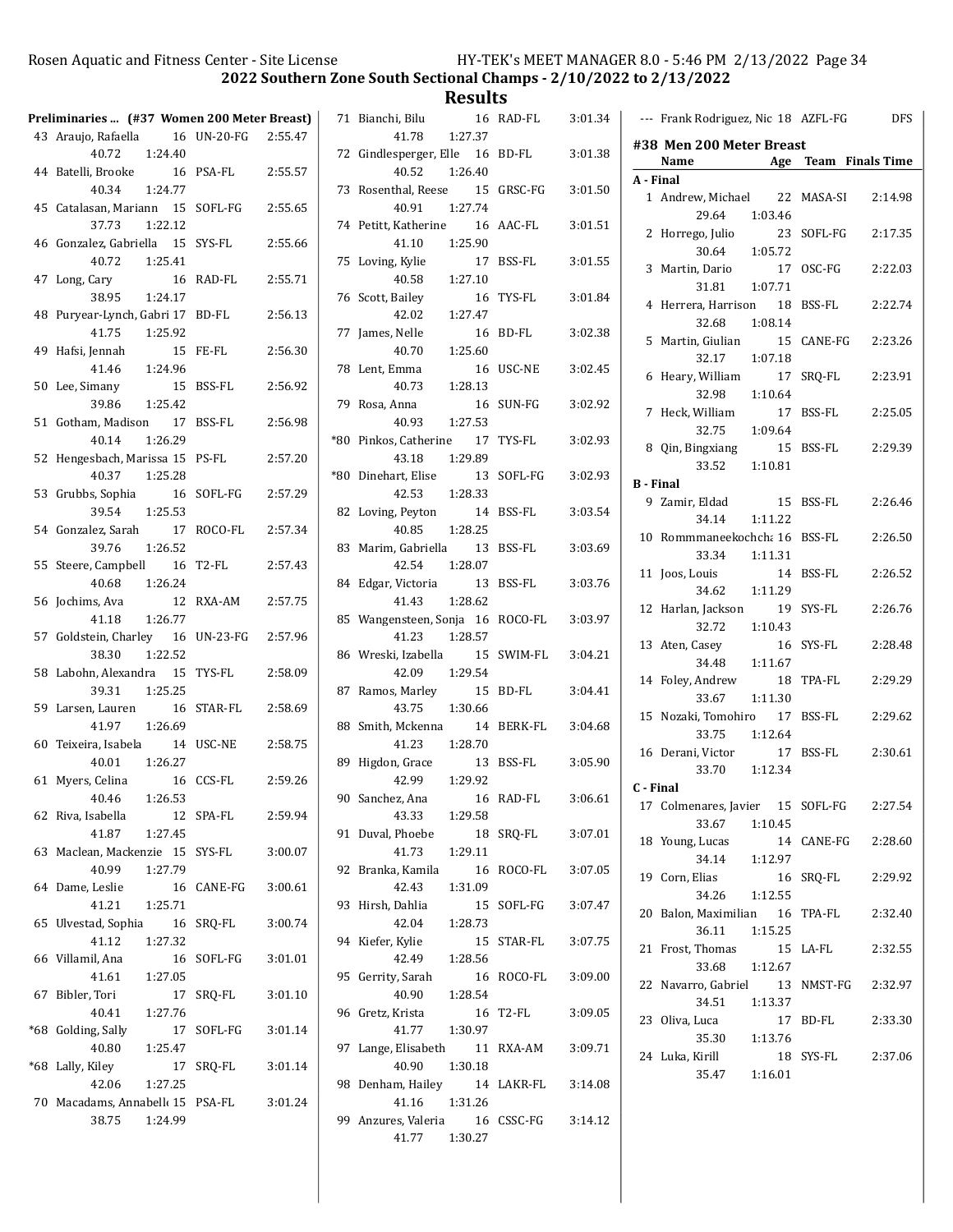2022 Southern Zone South Sectional Champs - 2/10/2022 to 2/13/2022

| Age Team Prelim Time<br>Name<br>Preliminaries<br>25<br>1 Pfyffer, Luca<br>UN-26-LA<br>2:17.97<br>31.66<br>1:07.17<br>2<br>23<br>SOFL-FG<br>2:18.46<br>Horrego, Julio<br>31.83<br>1:07.71<br>3<br>Andrew, Michael 22<br>MASA-SI<br>2:20.81<br>31.02<br>1:07.31<br>Martin, Dario<br>17<br>OSC-FG<br>2:23.15<br>4<br>32.95<br>1:10.45<br>15<br>5<br>Martin, Giulian<br>CANE-FG<br>2:23.66<br>32.26<br>1:10.15<br>Heck, William<br>17<br>2:24.50<br>6<br>BSS-FL<br>32.91<br>1:10.62<br>Herrera, Harrison 18<br>BSS-FL<br>2:24.82<br>7<br>1:09.60<br>33.42<br>8<br>Heary, William<br>SRQ-FL<br>2:26.31<br>17<br>32.11<br>1:09.41<br>9<br>Qin, Bingxiang<br>15<br>BSS-FL<br>2:28.42<br>32.37 1:10.58<br>Harlan, Jackson<br>19<br>SYS-FL<br>2:28.44<br>10<br>33.58 1:12.30<br>14<br>11<br>Joos, Louis<br>BSS-FL<br>2:29.02<br>33.47<br>1:11.74<br>12 Rommmaneekochcha 16<br>2:29.31<br>BSS-FL<br>34.95 1:12.95<br>13 Zamir, Eldad<br>15<br><b>BSS-FL</b><br>2:29.50<br>33.84<br>1:11.86<br>17<br>14 Derani, Victor<br>BSS-FL<br>2:29.89<br>35.21<br>1:13.52<br>16<br>SYS-FL<br>2:30.09<br>15<br>Aten, Casey<br>33.65<br>1:12.29<br>Nozaki, Tomohiro<br>17<br>2:30.43<br>16<br>BSS-FL<br>35.10<br>1:13.10<br>17 Foley, Andrew<br>TPA-FL<br>2:30.50<br>18<br>32.55<br>1:10.30<br>18 Young, Lucas<br>14<br>CANE-FG 2:31.44<br>1:13.82<br>34.47<br>19 Luka, Kirill<br>18 SYS-FL<br>2:31.72<br>34.59 1:13.14<br>15 LA-FL<br>20<br>Frost, Thomas<br>2:32.52<br>34.06<br>1:13.40<br>Balon, Maximilian 16 TPA-FL<br>2:32.55<br>21<br>34.17<br>1:15.69<br>22 Corn, Elias<br>16<br>SRO-FL<br>2:33.54<br>34.59 1:12.97<br>23 Colmenares, Javier 15 SOFL-FG<br>2:34.28<br>35.12  1:13.81<br>24 Navarro, Gabriel 13 NMST-FG<br>2:34.93<br>33.77<br>1:12.78<br>$\overline{17}$ BD-FL<br>25<br>2:34.98<br>Oliva, Luca<br>34.89  1:14.54<br>26 Trujillo, Sebastian 17 ROCO-FL<br>2:35.10<br>35.65<br>1:14.25 | #38 Men 200 Meter Breast |  |  |
|---------------------------------------------------------------------------------------------------------------------------------------------------------------------------------------------------------------------------------------------------------------------------------------------------------------------------------------------------------------------------------------------------------------------------------------------------------------------------------------------------------------------------------------------------------------------------------------------------------------------------------------------------------------------------------------------------------------------------------------------------------------------------------------------------------------------------------------------------------------------------------------------------------------------------------------------------------------------------------------------------------------------------------------------------------------------------------------------------------------------------------------------------------------------------------------------------------------------------------------------------------------------------------------------------------------------------------------------------------------------------------------------------------------------------------------------------------------------------------------------------------------------------------------------------------------------------------------------------------------------------------------------------------------------------------------------------------------------------------------------------------------------------------------------------------------------------------------------------------------------------------------|--------------------------|--|--|
|                                                                                                                                                                                                                                                                                                                                                                                                                                                                                                                                                                                                                                                                                                                                                                                                                                                                                                                                                                                                                                                                                                                                                                                                                                                                                                                                                                                                                                                                                                                                                                                                                                                                                                                                                                                                                                                                                       |                          |  |  |
|                                                                                                                                                                                                                                                                                                                                                                                                                                                                                                                                                                                                                                                                                                                                                                                                                                                                                                                                                                                                                                                                                                                                                                                                                                                                                                                                                                                                                                                                                                                                                                                                                                                                                                                                                                                                                                                                                       |                          |  |  |
|                                                                                                                                                                                                                                                                                                                                                                                                                                                                                                                                                                                                                                                                                                                                                                                                                                                                                                                                                                                                                                                                                                                                                                                                                                                                                                                                                                                                                                                                                                                                                                                                                                                                                                                                                                                                                                                                                       |                          |  |  |
|                                                                                                                                                                                                                                                                                                                                                                                                                                                                                                                                                                                                                                                                                                                                                                                                                                                                                                                                                                                                                                                                                                                                                                                                                                                                                                                                                                                                                                                                                                                                                                                                                                                                                                                                                                                                                                                                                       |                          |  |  |
|                                                                                                                                                                                                                                                                                                                                                                                                                                                                                                                                                                                                                                                                                                                                                                                                                                                                                                                                                                                                                                                                                                                                                                                                                                                                                                                                                                                                                                                                                                                                                                                                                                                                                                                                                                                                                                                                                       |                          |  |  |
|                                                                                                                                                                                                                                                                                                                                                                                                                                                                                                                                                                                                                                                                                                                                                                                                                                                                                                                                                                                                                                                                                                                                                                                                                                                                                                                                                                                                                                                                                                                                                                                                                                                                                                                                                                                                                                                                                       |                          |  |  |
|                                                                                                                                                                                                                                                                                                                                                                                                                                                                                                                                                                                                                                                                                                                                                                                                                                                                                                                                                                                                                                                                                                                                                                                                                                                                                                                                                                                                                                                                                                                                                                                                                                                                                                                                                                                                                                                                                       |                          |  |  |
|                                                                                                                                                                                                                                                                                                                                                                                                                                                                                                                                                                                                                                                                                                                                                                                                                                                                                                                                                                                                                                                                                                                                                                                                                                                                                                                                                                                                                                                                                                                                                                                                                                                                                                                                                                                                                                                                                       |                          |  |  |
|                                                                                                                                                                                                                                                                                                                                                                                                                                                                                                                                                                                                                                                                                                                                                                                                                                                                                                                                                                                                                                                                                                                                                                                                                                                                                                                                                                                                                                                                                                                                                                                                                                                                                                                                                                                                                                                                                       |                          |  |  |
|                                                                                                                                                                                                                                                                                                                                                                                                                                                                                                                                                                                                                                                                                                                                                                                                                                                                                                                                                                                                                                                                                                                                                                                                                                                                                                                                                                                                                                                                                                                                                                                                                                                                                                                                                                                                                                                                                       |                          |  |  |
|                                                                                                                                                                                                                                                                                                                                                                                                                                                                                                                                                                                                                                                                                                                                                                                                                                                                                                                                                                                                                                                                                                                                                                                                                                                                                                                                                                                                                                                                                                                                                                                                                                                                                                                                                                                                                                                                                       |                          |  |  |
|                                                                                                                                                                                                                                                                                                                                                                                                                                                                                                                                                                                                                                                                                                                                                                                                                                                                                                                                                                                                                                                                                                                                                                                                                                                                                                                                                                                                                                                                                                                                                                                                                                                                                                                                                                                                                                                                                       |                          |  |  |
|                                                                                                                                                                                                                                                                                                                                                                                                                                                                                                                                                                                                                                                                                                                                                                                                                                                                                                                                                                                                                                                                                                                                                                                                                                                                                                                                                                                                                                                                                                                                                                                                                                                                                                                                                                                                                                                                                       |                          |  |  |
|                                                                                                                                                                                                                                                                                                                                                                                                                                                                                                                                                                                                                                                                                                                                                                                                                                                                                                                                                                                                                                                                                                                                                                                                                                                                                                                                                                                                                                                                                                                                                                                                                                                                                                                                                                                                                                                                                       |                          |  |  |
|                                                                                                                                                                                                                                                                                                                                                                                                                                                                                                                                                                                                                                                                                                                                                                                                                                                                                                                                                                                                                                                                                                                                                                                                                                                                                                                                                                                                                                                                                                                                                                                                                                                                                                                                                                                                                                                                                       |                          |  |  |
|                                                                                                                                                                                                                                                                                                                                                                                                                                                                                                                                                                                                                                                                                                                                                                                                                                                                                                                                                                                                                                                                                                                                                                                                                                                                                                                                                                                                                                                                                                                                                                                                                                                                                                                                                                                                                                                                                       |                          |  |  |
|                                                                                                                                                                                                                                                                                                                                                                                                                                                                                                                                                                                                                                                                                                                                                                                                                                                                                                                                                                                                                                                                                                                                                                                                                                                                                                                                                                                                                                                                                                                                                                                                                                                                                                                                                                                                                                                                                       |                          |  |  |
|                                                                                                                                                                                                                                                                                                                                                                                                                                                                                                                                                                                                                                                                                                                                                                                                                                                                                                                                                                                                                                                                                                                                                                                                                                                                                                                                                                                                                                                                                                                                                                                                                                                                                                                                                                                                                                                                                       |                          |  |  |
|                                                                                                                                                                                                                                                                                                                                                                                                                                                                                                                                                                                                                                                                                                                                                                                                                                                                                                                                                                                                                                                                                                                                                                                                                                                                                                                                                                                                                                                                                                                                                                                                                                                                                                                                                                                                                                                                                       |                          |  |  |
|                                                                                                                                                                                                                                                                                                                                                                                                                                                                                                                                                                                                                                                                                                                                                                                                                                                                                                                                                                                                                                                                                                                                                                                                                                                                                                                                                                                                                                                                                                                                                                                                                                                                                                                                                                                                                                                                                       |                          |  |  |
|                                                                                                                                                                                                                                                                                                                                                                                                                                                                                                                                                                                                                                                                                                                                                                                                                                                                                                                                                                                                                                                                                                                                                                                                                                                                                                                                                                                                                                                                                                                                                                                                                                                                                                                                                                                                                                                                                       |                          |  |  |
|                                                                                                                                                                                                                                                                                                                                                                                                                                                                                                                                                                                                                                                                                                                                                                                                                                                                                                                                                                                                                                                                                                                                                                                                                                                                                                                                                                                                                                                                                                                                                                                                                                                                                                                                                                                                                                                                                       |                          |  |  |
|                                                                                                                                                                                                                                                                                                                                                                                                                                                                                                                                                                                                                                                                                                                                                                                                                                                                                                                                                                                                                                                                                                                                                                                                                                                                                                                                                                                                                                                                                                                                                                                                                                                                                                                                                                                                                                                                                       |                          |  |  |
|                                                                                                                                                                                                                                                                                                                                                                                                                                                                                                                                                                                                                                                                                                                                                                                                                                                                                                                                                                                                                                                                                                                                                                                                                                                                                                                                                                                                                                                                                                                                                                                                                                                                                                                                                                                                                                                                                       |                          |  |  |
|                                                                                                                                                                                                                                                                                                                                                                                                                                                                                                                                                                                                                                                                                                                                                                                                                                                                                                                                                                                                                                                                                                                                                                                                                                                                                                                                                                                                                                                                                                                                                                                                                                                                                                                                                                                                                                                                                       |                          |  |  |
|                                                                                                                                                                                                                                                                                                                                                                                                                                                                                                                                                                                                                                                                                                                                                                                                                                                                                                                                                                                                                                                                                                                                                                                                                                                                                                                                                                                                                                                                                                                                                                                                                                                                                                                                                                                                                                                                                       |                          |  |  |
|                                                                                                                                                                                                                                                                                                                                                                                                                                                                                                                                                                                                                                                                                                                                                                                                                                                                                                                                                                                                                                                                                                                                                                                                                                                                                                                                                                                                                                                                                                                                                                                                                                                                                                                                                                                                                                                                                       |                          |  |  |
|                                                                                                                                                                                                                                                                                                                                                                                                                                                                                                                                                                                                                                                                                                                                                                                                                                                                                                                                                                                                                                                                                                                                                                                                                                                                                                                                                                                                                                                                                                                                                                                                                                                                                                                                                                                                                                                                                       |                          |  |  |
|                                                                                                                                                                                                                                                                                                                                                                                                                                                                                                                                                                                                                                                                                                                                                                                                                                                                                                                                                                                                                                                                                                                                                                                                                                                                                                                                                                                                                                                                                                                                                                                                                                                                                                                                                                                                                                                                                       |                          |  |  |
|                                                                                                                                                                                                                                                                                                                                                                                                                                                                                                                                                                                                                                                                                                                                                                                                                                                                                                                                                                                                                                                                                                                                                                                                                                                                                                                                                                                                                                                                                                                                                                                                                                                                                                                                                                                                                                                                                       |                          |  |  |
|                                                                                                                                                                                                                                                                                                                                                                                                                                                                                                                                                                                                                                                                                                                                                                                                                                                                                                                                                                                                                                                                                                                                                                                                                                                                                                                                                                                                                                                                                                                                                                                                                                                                                                                                                                                                                                                                                       |                          |  |  |
|                                                                                                                                                                                                                                                                                                                                                                                                                                                                                                                                                                                                                                                                                                                                                                                                                                                                                                                                                                                                                                                                                                                                                                                                                                                                                                                                                                                                                                                                                                                                                                                                                                                                                                                                                                                                                                                                                       |                          |  |  |
|                                                                                                                                                                                                                                                                                                                                                                                                                                                                                                                                                                                                                                                                                                                                                                                                                                                                                                                                                                                                                                                                                                                                                                                                                                                                                                                                                                                                                                                                                                                                                                                                                                                                                                                                                                                                                                                                                       |                          |  |  |
|                                                                                                                                                                                                                                                                                                                                                                                                                                                                                                                                                                                                                                                                                                                                                                                                                                                                                                                                                                                                                                                                                                                                                                                                                                                                                                                                                                                                                                                                                                                                                                                                                                                                                                                                                                                                                                                                                       |                          |  |  |
|                                                                                                                                                                                                                                                                                                                                                                                                                                                                                                                                                                                                                                                                                                                                                                                                                                                                                                                                                                                                                                                                                                                                                                                                                                                                                                                                                                                                                                                                                                                                                                                                                                                                                                                                                                                                                                                                                       |                          |  |  |
|                                                                                                                                                                                                                                                                                                                                                                                                                                                                                                                                                                                                                                                                                                                                                                                                                                                                                                                                                                                                                                                                                                                                                                                                                                                                                                                                                                                                                                                                                                                                                                                                                                                                                                                                                                                                                                                                                       |                          |  |  |
|                                                                                                                                                                                                                                                                                                                                                                                                                                                                                                                                                                                                                                                                                                                                                                                                                                                                                                                                                                                                                                                                                                                                                                                                                                                                                                                                                                                                                                                                                                                                                                                                                                                                                                                                                                                                                                                                                       |                          |  |  |
|                                                                                                                                                                                                                                                                                                                                                                                                                                                                                                                                                                                                                                                                                                                                                                                                                                                                                                                                                                                                                                                                                                                                                                                                                                                                                                                                                                                                                                                                                                                                                                                                                                                                                                                                                                                                                                                                                       |                          |  |  |
|                                                                                                                                                                                                                                                                                                                                                                                                                                                                                                                                                                                                                                                                                                                                                                                                                                                                                                                                                                                                                                                                                                                                                                                                                                                                                                                                                                                                                                                                                                                                                                                                                                                                                                                                                                                                                                                                                       |                          |  |  |

| 27 Matteson, Cyrus 14<br>1:15.10<br>35.56             |    | SRQ-FL          | 2:35.12 |
|-------------------------------------------------------|----|-----------------|---------|
| 28 Efimov, Nikita<br>1:14.47<br>34.67                 | 18 | OSC-FG          | 2:35.75 |
| 29 Gertsik, Daniel<br>1:13.06<br>34.06                | 16 | SAS-FG          | 2:36.01 |
| 30 Melendez, Manuel 18<br>35.60 1:14.85               |    | SOFL-FG         | 2:36.60 |
| 31 Eckerman, Max<br>17<br>33.54 1:13.82               |    | SYS-FL          | 2:36.61 |
| 32 Pokatragool, Pete 17 SAS-FG<br>35.67 1:14.88       |    |                 | 2:36.82 |
| 33 Cheung, Zackary 18<br>36.72  1:16.67               |    | BSS-FL          | 2:36.86 |
| 34 Pereira, Alessandro 15 AZFL-FG<br>1:14.97<br>36.04 |    |                 | 2:37.31 |
| 35 Roman, Javier<br>1:15.18<br>36.00                  | 18 | SOFL-FG         | 2:37.72 |
| 36 Doan, Cristian<br>1:14.61<br>36.18                 | 14 | TYS-FL          | 2:38.24 |
| 37 Maloney, Ethan<br>1:15.31<br>34.89                 | 18 | BSS-FL          | 2:38.34 |
| 38 Alvarez, Robert<br>36.62<br>1:16.27                | 15 | MACM-FG 2:38.44 |         |
| 39 Porch, Wyatt<br>37.29<br>1:17.28                   | 15 | BSS-FL          | 2:38.65 |
| 40 Foulds, Chase<br>34.63<br>1:14.17                  | 16 | SAS-FG          | 2:38.72 |
| 41 Heck, Andrew<br>1:19.60<br>38.45                   | 17 | BSS-FL          | 2:38.87 |
| 42 Simon, Luca<br>1:15.99<br>35.06                    | 16 | SRQ-FL          | 2:38.96 |
| 43 Wu, Cobi<br>36.01 1:16.68                          | 13 | MVAC-FL         | 2:39.36 |
| 44 Schindler, Liam 17 AAC-FL<br>35.70  1:16.99        |    |                 | 2:39.45 |
| 45 Dam, Dylan<br>36.91<br>1:17.88                     | 16 | JDST-FG         | 2:39.54 |
| 46 Vergara, Bruno<br>36.49<br>1:15.75                 | 16 | <b>BSS-FL</b>   | 2:39.80 |
| 47 Meyers-Labenz, Alexa 16<br>37.62<br>1:18.18        |    | BSS-FL          | 2:40.24 |
| 48 Roberts, Liam<br>35.64<br>1:17.19                  | 13 | BSS-FL          | 2:40.51 |
| 49 Golding, Alex<br>35.36<br>1:17.07                  | 17 | SOFL-FG         | 2:40.66 |
| 50 Hau, Derek<br>35.99<br>1:17.94                     | 14 | SOFL-FG         | 2:40.84 |
| 51 Keegan, Daniel<br>36.47<br>1:18.99                 | 14 | SRQ-FL          | 2:40.85 |
| 52 Fuller, Aidan<br>38.02<br>1:18.40                  | 17 | GSC-FL          | 2:40.93 |
| 53 Lu, Kevin<br>36.64 1:16.90                         | 16 | SYS-FL          | 2:41.11 |
| 54 Gluzman, Joshua 16<br>36.65<br>1:17.62             |    | SAS-FG          | 2:41.16 |
| 55 Shipman, Daniel 15 MART-FG<br>35.17<br>1:16.52     |    |                 | 2:41.28 |

|    | 56 Whitten, Jack<br>18<br>36.79<br>1:17.46                   | BSS-FL         | 2:41.35 |
|----|--------------------------------------------------------------|----------------|---------|
|    | 57 Guio, Sebastian<br>14<br>37.02<br>1:17.24                 | HAT-FG         | 2:41.70 |
|    | 58 Paro, Aidan<br>17<br>36.46<br>1:18.88                     | <b>BSS-FL</b>  | 2:41.72 |
|    | 59 Aldrich, Nicholas<br>14<br>36.15<br>1:18.19               | LAKR-FL        | 2:42.12 |
| 60 | Izquierdo, Tres<br>15<br>1:15.97<br>35.47                    | SYS-FL         | 2:42.37 |
| 61 | Larson, Evan<br>17<br>36.41 1:17.39                          | BSS-FL         | 2:42.45 |
| 62 | Pokatragool, Paul 15<br>36.28 1:16.66                        | SAS-FG         | 2:43.55 |
|    | 63 Bowen, Jackson<br>17<br>35.62<br>1:17.18                  | BSS-FL         | 2:43.67 |
|    | 64 Villalonga, Diego 15<br>38.28 1:20.28                     | MWA-FG         | 2:43.78 |
| 65 | Gong, Simon<br>15<br>36.95 1:19.18                           | BD-FL          | 2:44.11 |
| 66 | Macgregor, Ben<br>16<br>1:16.28<br>35.12                     | RAD-FL         | 2:44.14 |
| 67 | Miller, Alexander 15<br>36.37<br>1:18.03                     | SOFL-FG        | 2:44.94 |
| 68 | Repak, Jayden<br>15<br>34.86<br>1:16.68                      | <b>BERK-FL</b> | 2:45.29 |
| 69 | Gudino, Juanfrancisco 14<br>37.50<br>1:19.59                 | GRSC-FG        | 2:45.46 |
| 70 | Murashkin, Anthony 14<br>1:17.34<br>36.28                    | TYS-FL         | 2:45.69 |
| 71 | Stubbs, Kierro<br>18<br>1:18.00<br>34.90                     | MVAC-FL        | 2:46.15 |
|    | 72 Scanlon, James<br>18<br>1:19.33<br>36.28                  | T2-FL          | 2:46.21 |
|    | 73 Songayab, Joseph 17<br>1:19.51<br>37.03                   | GSC-FL         | 2:46.22 |
|    | 74 Wolking, Benjamin 17<br>1:22.35<br>38.88                  | GSC-FL         | 2:46.94 |
| 75 | Tsai, Bowen<br>17<br>36.84 1:19.86                           | PYP-FL         | 2:47.28 |
|    | 76 Thai, Alexander<br>37.47<br>1:19.74                       | 16 FE-FL       | 2:49.01 |
|    | 77 Kochmann, Lance 16 BD-FL<br>38.48 1:20.80                 |                | 2:49.45 |
| 78 | Roberts, Tyler<br>1:21.04<br>38.21                           | 17 BD-FL       | 2:50.98 |
|    | 79 Parnell, Nicolaas 16 UN-15-FL 2:51.75<br>1:20.79<br>38.53 |                |         |
|    | 80 El Aoufir, El Mehdi 17 BSS-FL<br>36.31 1:19.71            |                | 2:51.88 |
|    | 81 O'Donnell, Curran 16 UN-21-FG<br>37.07<br>1:21.38         |                | 2:52.27 |
|    | 82 Wertenberger, Willia 17 BD-FL<br>38.74<br>1:23.16         |                | 2:52.59 |
|    | 83 Muramatsu, Brennan 17 STAR-FL<br>38.56 1:21.88            |                | 2:58.22 |
|    | --- Francis, Trevor                                          | 16 BD-FL       | DQ      |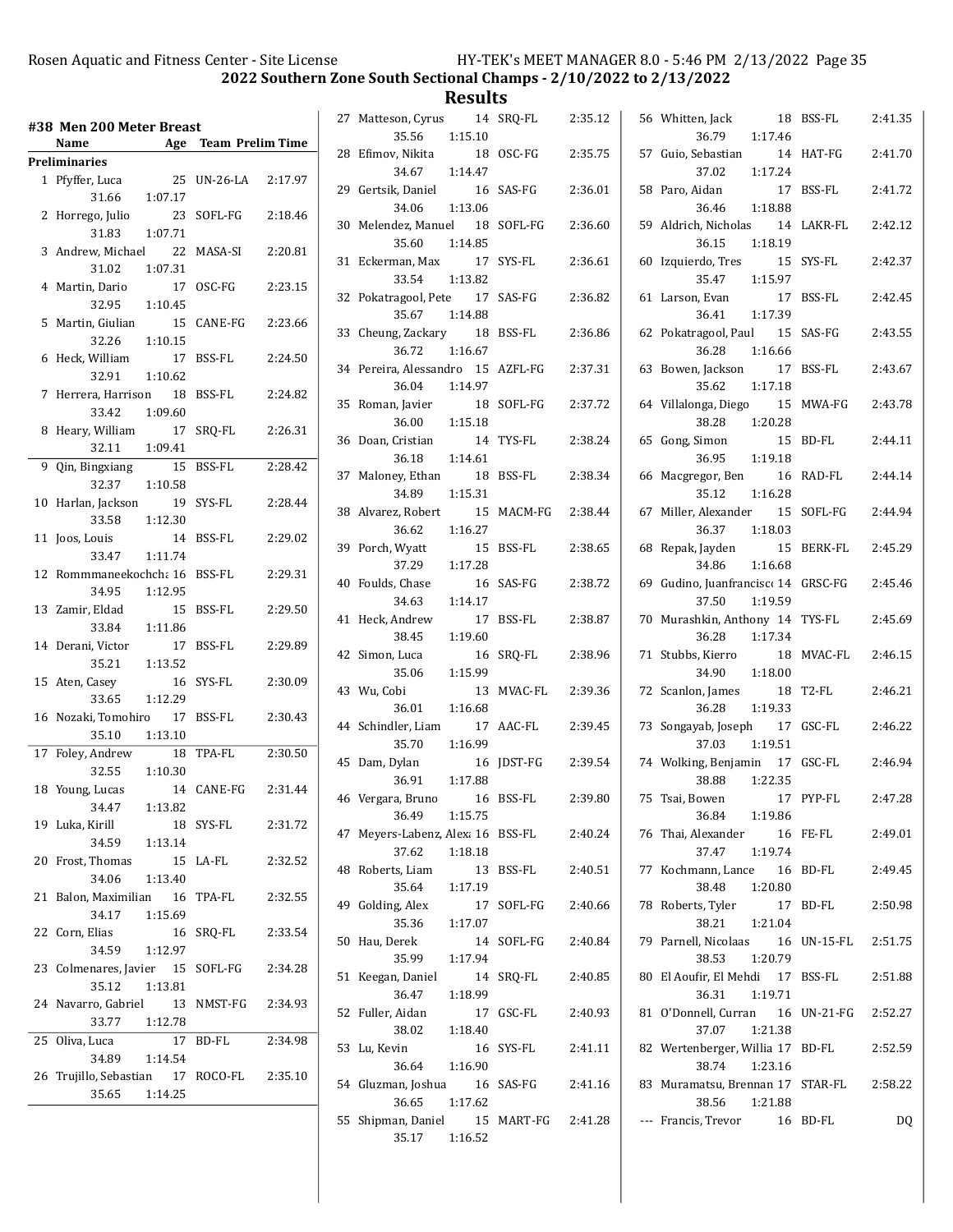|                  | Preliminaries  (#38 Men 200 Meter Breast)   |                      |
|------------------|---------------------------------------------|----------------------|
|                  | --- Burangulov, Abrahan 14 GSC-FL           | <b>DFS</b>           |
|                  | #39 Women 200 Meter Back                    |                      |
|                  | Name                                        | Age Team Finals Time |
| A - Final        |                                             |                      |
|                  | 1 Wheeler, Megan 18 NKB                     | 2:15.21              |
|                  | 31.75 1:06.33                               |                      |
| $\mathbf{2}$     | Manning, Brooke 16 UN-27-FG                 | 2:17.78              |
|                  | 33.36 1:07.92                               |                      |
| 3                | Sensenbrenner, Saral 18 SYS-FL              | 2:18.64              |
|                  | 32.98 1:07.88                               |                      |
|                  | 4 Morgan, Michelle 17                       | 2:20.59<br>PS-FL     |
|                  | 34.65 1:09.93                               | 15 GSC-FL<br>2:22.28 |
|                  | 5 Nesty, Lillian<br>34.00  1:10.43          |                      |
|                  | 6 O'Regan, Bailey                           | 2:22.40<br>16 SYS-FL |
|                  | 1:11.53<br>35.33                            |                      |
|                  | 7 Chasser, Caroline 16 BD-FL                | 2:23.22              |
|                  | 33.57 1:10.53                               |                      |
|                  | 8 Chmielewski, Sumne: 17 SRQ-FL             | 2:23.53              |
|                  | 34.12 1:11.32                               |                      |
| <b>B</b> - Final |                                             |                      |
|                  | <b>14</b><br>9 Higgo, Lila                  | BSS-FL<br>2:22.58    |
|                  | 33.94 1:10.66                               |                      |
|                  | 10 Dinehart, Elena 17                       | SOFL-FG<br>2:23.17   |
|                  | 32.66 1:08.44                               |                      |
|                  | 11 Gotham, Ella 13                          | BSS-FL<br>2:23.51    |
|                  | 34.60 1:10.41<br>12 Schwenk, Taylor 14      | SRQ-FL<br>2:23.86    |
|                  | 34.00 1:09.75                               |                      |
| 13               | Stoneburg, Brynn 15 TCA-FL                  | 2:25.96              |
|                  | 34.72   1:11.37                             |                      |
|                  | 14 Brann, Sidney<br>15                      | SRQ-FL<br>2:26.12    |
|                  | 34.61 1:11.52                               |                      |
| 15               | O'Dwyer, Danica 14 LA-FL                    | 2:26.46              |
|                  | 33.28 1:10.76                               |                      |
|                  | 16 Khoo, Faith                              | 18 BSS-FL 2:27.84    |
|                  | 34.54 1:11.56                               |                      |
| C - Final        |                                             |                      |
|                  | 17 Schleicher, Mallory 18 SOFL-FG           | 2:24.47              |
|                  | 1:10.66<br>33.80                            |                      |
| 18               | Sammy, Katherine 17 GSC-FL<br>34.11 1:11.42 | 2:26.48              |
| 19               | Miller, Erin<br>16                          | SAS-FG<br>2:26.97    |
|                  | 35.54 1:12.73                               |                      |
| 20               | Moustgaard, Ella 16                         | 2:27.01<br>NKB       |
|                  | 33.60<br>1:10.84                            |                      |
| 21               | Traynor, Christine 16                       | SYS-FL<br>2:27.57    |
|                  | 33.83<br>1:10.95                            |                      |
| 22               | Stricklin, Sara<br>18                       | TPA-FL<br>2:31.19    |
|                  | 36.52<br>1:12.85                            |                      |
| $---$            | Schoenborn, Samantl 14 SAS-FG               | x2:32.65             |
|                  | 35.17<br>1:12.83                            |                      |
|                  | Musiello, Gio                               | 15 GRSC-FG<br>DQ     |

|   | #39 Women 200 Meter Back                              |                       |
|---|-------------------------------------------------------|-----------------------|
|   | Name                                                  | Age Team Prelim Time  |
|   | <b>Preliminaries</b>                                  |                       |
|   | 1 Wheeler, Megan 18 NKB<br>32.47 1:07.58              | 2:16.80               |
|   | 2 Sensenbrenner, Saral 18 SYS-FL<br>33.29 1:09.08     | 2:20.27               |
|   | 3 Chasser, Caroline 16 BD-FL                          | 2:22.53               |
|   | 33.98<br>1:10.69<br>4 Manning, Brooke 16 UN-27-FG     | 2:22.80               |
|   | 33.08<br>1:09.84<br>5 Chmielewski, Sumne: 17 SRQ-FL   | 2:23.27               |
|   | 34.46 1:10.44<br>6 O'Regan, Bailey                    | 16 SYS-FL<br>2:23.74  |
|   | 35.59<br>1:11.28<br>7 Nesty, Lillian                  | 15 GSC-FL<br>2:23.96  |
| 8 | 33.19 1:09.12<br>Morgan, Michelle 17 PS-FL            | 2:24.05               |
|   | 1:11.31                                               |                       |
|   | 9 Brann, Sidney<br>35.28<br>1:11.38                   | 15 SRQ-FL<br>2:24.94  |
|   | 10 Khoo, Faith<br>33.53<br>1:10.24                    | 18 BSS-FL<br>2:25.47  |
|   | 11 Higgo, Lila<br>35.84<br>1:11.75                    | 14 BSS-FL<br>2:25.90  |
|   | 12 Gavin, Grace<br>17 LA-FL<br>34.32 1:11.47          | 2:26.13               |
|   | 13 Stoneburg, Brynn 15 TCA-FL<br>34.79 1:12.69        | 2:26.15               |
|   | 14 O'Dwyer, Danica 14 LA-FL                           | 2:26.53               |
|   | 34.57 1:10.96<br>15 Gotham, Ella                      | 13 BSS-FL<br>2:26.79  |
|   | 34.52 1:12.23<br>16 Dinehart, Elena 17 SOFL-FG        | 2:27.25               |
|   | 33.98 1:10.71                                         |                       |
|   | 17 Schwenk, Taylor 14 SRQ-FL<br>34.15 1:11.77         | 2:27.34               |
|   | 18 Moustgaard, Ella 16 NKB<br>34.76<br>1:11.05        | 2:27.43               |
|   | 19 Schleicher, Mallory 18 SOFL-FG<br>34.60<br>1:11.62 | 2:27.57               |
|   | 20 Musiello, Gio<br>35.10 1:12.78                     | 15 GRSC-FG<br>2:27.58 |
|   | 21 Miller, Erin<br>35.20 1:11.95                      | 2:27.92<br>16 SAS-FG  |
|   | 22 Sammy, Katherine 17 GSC-FL                         | 2:28.37               |
|   | 35.31<br>1:12.27<br>23 Schoenborn, Samantl 14 SAS-FG  | 2:28.79               |
|   | 33.69<br>1:10.24<br>24 Traynor, Christine 16 SYS-FL   | 2:28.87               |
|   | 35.12<br>1:13.36                                      |                       |
|   | 25 Stricklin, Sara<br>35.08<br>1:12.21                | 2:29.11<br>18 TPA-FL  |
|   | 26 Lankford, Sarah<br>34.98<br>1:13.33                | 17 SPA-FL<br>2:29.20  |
|   |                                                       |                       |

|    | 27 Powell, Carolyn<br>14                            | CSSC-FG          | 2:29.35 |
|----|-----------------------------------------------------|------------------|---------|
| 28 | 34.82<br>1:13.42<br>Bellardi, Nicol<br>16           | MWA-FG           | 2:29.52 |
|    | 34.95<br>1:13.81                                    |                  |         |
| 29 | Ng, Sophia<br>15<br>34.64<br>1:12.76                | LAKR-FL          | 2:29.59 |
| 30 | Hansen, Karrington 13<br>34.26<br>1:12.89           | SPA-FL           | 2:29.79 |
| 31 | Torres Pomar, Regina 15 MVAC-FL<br>35.45<br>1:13.35 |                  | 2:30.34 |
| 32 | Wohlgemuth, Annie 16<br>34.53<br>1:13.19            | PSA-FL           | 2:30.87 |
| 33 | Hansen, Brinkleigh 12<br>35.77 1:14.11              | SPA-FL           | 2:31.02 |
| 34 | Shahboz, Gwen<br>16<br>35.57<br>1:14.26             | GSC-FL           | 2:31.08 |
| 35 | Meyers-Labenz, Kath 16<br>34.69<br>1:13.64          | <b>BSS-FL</b>    | 2:31.09 |
| 36 | Senekal, Danika<br>14<br>36.05<br>1:12.75           | TPA-FL           | 2:31.43 |
| 37 | Reynolds, Madeleine 15<br>36.73<br>1:14.27          | LAKR-FL          | 2:31.89 |
| 38 | Easton, Elliot<br>18<br>35.37<br>1:13.95            | BERK-FL          | 2:32.32 |
| 39 | Cabral, Katelyn<br>18<br>35.42<br>1:14.59           | GSC-FL           | 2:32.39 |
| 40 | Robertson, Kaya<br>13<br>36.54<br>1:14.99           | STAR-FL          | 2:32.43 |
| 41 | Sands, Adele<br>16<br>35.07<br>1:14.01              | PS-FL            | 2:33.22 |
| 42 | Gomez, Kendra<br>16<br>1:14.72<br>35.44             | MWA-FG           | 2:34.21 |
| 43 | Jorgensen, Kaitlyn 15<br>36.39<br>1:16.32           | SUN-FG           | 2:34.42 |
| 44 | Buchanan, Anita 16<br>34.10<br>1:13.52              | AAC-FL           | 2:34.53 |
| 45 | Slater, Emily<br>18<br>36.68<br>1:16.83             | BD-FL            | 2:34.57 |
| 46 | Bartle, Caitlin<br>14 BD-FL<br>37.51<br>1:18.52     |                  | 2:34.74 |
| 47 | Deluna, Gabriella 15 SOFL-FG<br>37.17<br>1:15.74    |                  | 2:34.79 |
| 48 | MacGregor, Charlotte 16 BERK-FL<br>35.45<br>1:14.16 |                  | 2:34.96 |
| 49 | Glen, Bethany<br>37.23<br>1:16.72                   | 18 GSC-FL        | 2:35.15 |
| 50 | Descent, Grace<br>14<br>34.87<br>1:13.29            | SPA-FL           | 2:35.33 |
| 51 | Riley, Brooke<br>18<br>36.24<br>1:16.54             | SYS-FL           | 2:35.96 |
| 52 | Johnson, Maggie<br>15<br>37.39<br>1:15.00           | SPA-FL           | 2:36.03 |
| 53 | Candido, Amber<br>17<br>35.30 1:14.56               | CSSC-FG          | 2:36.57 |
| 54 | Hite, Haylee<br>15<br>38.06 1:17.65                 | UN-14-FL 2:36.87 |         |
| 55 | Rukosuev, Daria<br>15<br>36.42<br>1:17.11           | FSLA-FL          | 2:37.90 |
|    |                                                     |                  |         |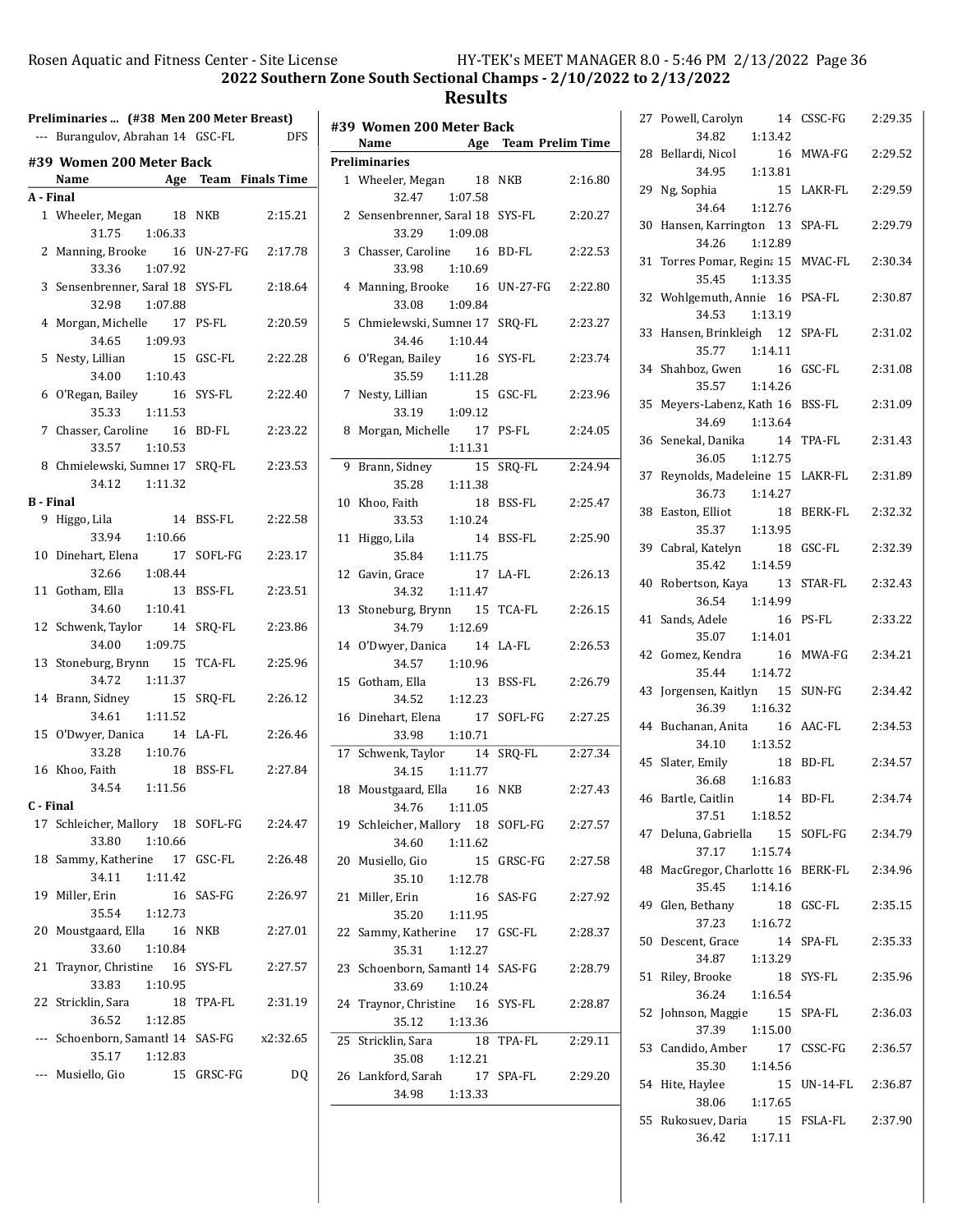**Results**<br>15 Morales, Gabriel 17 FS

|                  | Preliminaries  (#39 Women 200 Meter Back) |               |               |            |
|------------------|-------------------------------------------|---------------|---------------|------------|
|                  | 56 Perez, Maria                           |               | 13 MWA-FG     | 2:37.93    |
|                  | 36.96 1:18.69                             |               |               |            |
|                  | 57 Laur, Catherine                        | 17            | T2-FL         | 2:38.01    |
|                  | 37.93                                     | 1:17.19       |               |            |
| 58               | Rines, Ava                                | 16            | BD-FL         | 2:38.25    |
|                  | 36.83                                     | 1:16.77       |               |            |
|                  | 59 Beauchamp, Natalie 15                  |               | STAR-FL       | 2:38.55    |
|                  | 35.80                                     | 1:16.39       |               |            |
| 60               | Golding, Sally                            | 17            | SOFL-FG       | 2:38.91    |
|                  | 37.32                                     | 1:17.78       |               |            |
| 61               | Clayton, Abby                             | 15            | ROCO-FL       | 2:39.32    |
|                  | 36.62                                     | 1:17.76       |               |            |
| 62               | Custer, Clare                             | 14            | SYS-FL        | 2:39.43    |
|                  | 38.23                                     | 1:17.81       |               |            |
| 63               | Rosa, Anna                                | 16            | SUN-FG        | 2:39.73    |
|                  | 37.16                                     | 1:16.99       |               |            |
|                  | 64 Bonasera, Kaitlyn 16                   |               | CSSC-FG       | 2:50.01    |
|                  | 37.86 1:20.98                             |               |               |            |
|                  | --- Krstolic, Sofia                       |               | 17 LAKR-FL    | DQ         |
|                  | --- Gormley, Breckin                      | 17            | NKB           | <b>DFS</b> |
|                  | #40 Men 200 Meter Back                    |               |               |            |
|                  | Name Age Team Finals Time                 |               |               |            |
| A - Final        |                                           |               |               |            |
|                  | 1 Morales, Yeziel                         | 26            | AZFL-FG       | 2:01.83    |
|                  | 27.84                                     | 58.75         |               |            |
| 2                | Knop, Amadeusz 17                         |               | SYS-FL        | 2:04.21    |
|                  | 28.89                                     | 1:00.64       |               |            |
| 3                | Franco, Luigi<br>29.65                    | 18<br>1:01.62 | TPA-FL        | 2:05.71    |
| 4                | Cobos, Carlos                             | 22            | UN-19-FG      | 2:05.92    |
|                  | 30.41                                     | 1:02.05       |               |            |
| 5                | Costa, Felipe                             | 17            | TPA-FL        | 2:09.72    |
|                  | 30.69                                     | 1:03.03       |               |            |
| 6                | Siers, Aidan                              | 15            | SYS-FL        | 2:10.77    |
|                  | 30.16                                     | 1:03.08       |               |            |
| 7                | Doyle, Patrick                            | 19            | SUN-FG        | 2:10.93    |
|                  | 30.93                                     | 1:03.08       |               |            |
| 8                | Mullen, Michael                           | 16            | <b>BSS-FL</b> | 2:14.63    |
|                  | 30.47                                     | 1:04.24       |               |            |
| <b>B</b> - Final |                                           |               |               |            |
| 9                | Dupont Cabrera, And 18 BSS-FL             |               |               | 2:09.75    |
|                  | 30.59                                     | 1:03.27       |               |            |
|                  | 10 Prosinski, Raymond 16                  |               | LA-FL         | 2:10.78    |
|                  | 30.94                                     | 1:04.35       |               |            |
| 11               |                                           | 18            | BSS-FL        | 2:11.47    |
|                  | Body, Louis                               |               |               |            |
|                  | 30.63                                     | 1:04.15       |               |            |
|                  | 12 Eckerman, Max                          | 17            | SYS-FL        | 2:12.87    |
|                  | 31.09                                     | 1:04.52       |               |            |
|                  | 13 Yates, Coleman                         | 17            | GSC-FL        | 2:13.90    |
|                  | 30.90                                     | 1:05.17       |               |            |
|                  | 14 Bowen, James                           | 17            | BSS-FL        | 2:14.20    |
|                  | 31.08                                     | 1:05.34       |               |            |

|           | 15 Morales, Gabriel 17 FSLA-FL 2:16.28 |                 |                     |         |
|-----------|----------------------------------------|-----------------|---------------------|---------|
|           |                                        | 31.35 1:05.18   |                     |         |
|           |                                        |                 | 17 SYS-FL           | 2:17.99 |
|           | 16 Lambert, Jack 17<br>32.26 1:07.89   |                 |                     |         |
| C - Final |                                        |                 |                     |         |
|           | 17 Sohovich, Xavier 15 BSS-FL          | 31.57 1:05.77   |                     | 2:13.88 |
|           | 18 Christensen, Andrew 17 BD-FL        |                 |                     | 2:14.28 |
|           |                                        | 31.92 1:06.68   |                     |         |
|           | 19 Rendon, Wisthon 17 SOFL-FG 2:14.54  |                 |                     |         |
|           |                                        | 31.86 1:06.56   |                     |         |
|           | 20 Nelson, Austin 16 SOFL-FG           |                 |                     | 2:15.25 |
|           |                                        | 31.79 1:06.13   |                     |         |
|           | 21 Traynor, Michael 16 SYS-FL          |                 |                     | 2:16.08 |
|           |                                        | 31.01  1:05.54  |                     |         |
|           | 22 Melnychuk, David 14 SYS-FL          |                 |                     | 2:16.67 |
|           |                                        | 32.36 1:06.73   |                     |         |
|           | 23 Reher, Dylan                        |                 | 17 TPA-FL           | 2:17.01 |
|           |                                        | $32.35$ 1:05.80 |                     |         |
|           | 24 Schwenk, Toby                       |                 | 15 SRQ-FL 2:19.35   |         |
|           |                                        | 32.17 1:07.87   |                     |         |
|           | #40 Men 200 Meter Back                 |                 |                     |         |
|           | Name Age Team Prelim Time              |                 |                     |         |
|           | <b>Preliminaries</b>                   |                 |                     |         |
|           | 1 Morales, Yeziel                      |                 | 26 AZFL-FG 2:05.34  |         |
|           |                                        | $29.15$ 1:02.15 |                     |         |
|           | 2 Franco, Luigi                        |                 | 18 TPA-FL           | 2:06.44 |
|           |                                        | $29.80$ 1:02.24 |                     |         |
|           | 3 Knop, Amadeusz 17 SYS-FL             |                 |                     | 2:06.56 |
|           |                                        | 29.77 1:02.37   |                     |         |
|           | 4 Cobos, Carlos                        |                 | 22 UN-19-FG 2:07.67 |         |
|           |                                        | 30.23 1:02.48   |                     |         |
|           | 5 Siers, Aidan                         |                 | 15 SYS-FL           | 2:10.25 |
|           |                                        | 30.91  1:04.38  |                     |         |
|           | 6 Doyle, Patrick                       |                 | 19 SUN-FG           | 2:11.13 |
|           |                                        | 30.49 1:03.71   |                     |         |
|           | 7 Clements, Aidan 15 AAC-FL            |                 |                     | 2:11.18 |
|           |                                        | 30.85 1:04.88   |                     |         |
|           | 8 Costa, Felipe 17 TPA-FL 2:11.41      |                 |                     |         |
|           | 31.17                                  | 1:04.09         |                     |         |
| 9         | Mullen, Michael                        | 16              | BSS-FL              | 2:11.74 |
|           | 30.53                                  | 1:05.64         |                     |         |
| 10        | Prosinski, Raymond 16 LA-FL            |                 |                     | 2:11.84 |
|           | 32.20                                  | 1:05.13         |                     |         |
| 11        | Yates, Coleman                         |                 | 17 GSC-FL           | 2:13.09 |
|           |                                        |                 |                     |         |
| 12        | 31.04                                  | 1:03.66         |                     |         |
|           | Eckerman, Max                          | 17              | SYS-FL              | 2:14.25 |
|           | 30.63                                  | 1:05.15         |                     |         |
| 13        | Body, Louis                            | 18              | BSS-FL              | 2:14.66 |
|           | 31.24                                  | 1:05.78         |                     |         |
|           | 14 Morales, Gabriel                    | 17              | FSLA-FL             | 2:15.20 |
|           | 32.03                                  | 1:06.81         |                     |         |
| 15        | Lambert, Jack                          | 17              | SYS-FL              | 2:15.22 |
|           | 32.04                                  | 1:06.43         |                     |         |
| 16        | Dupont Cabrera, And 18 BSS-FL          |                 |                     | 2:15.25 |
|           | 29.89                                  | 1:04.18         |                     |         |

|    | 17<br>17 Bowen, James<br>32.73<br>1:06.26                  | BSS-FL        | 2:15.80 |
|----|------------------------------------------------------------|---------------|---------|
| 18 | Traynor, Michael 16<br>32.22<br>1:06.68                    | SYS-FL        | 2:16.04 |
| 19 | Roche, Jorge Ricardo 22<br>1:05.42<br>30.53                | SOFL-FG       | 2:16.31 |
| 20 | Christensen, Andrew 17<br>1:07.41<br>32.81                 | <b>BD-FL</b>  | 2:16.41 |
| 21 | Melnychuk, David 14<br>32.72 1:06.75                       | SYS-FL        | 2:16.42 |
| 22 | Nelson, Austin 16<br>32.33 1:06.61                         | SOFL-FG       | 2:16.50 |
|    | 23 Sohovich, Xavier 15<br>32.16 1:08.56                    | <b>BSS-FL</b> | 2:16.80 |
| 24 | Rendon, Wisthon 17<br>1:05.97<br>32.21                     | SOFL-FG       | 2:17.19 |
| 25 | $\overline{17}$<br>Reher, Dylan 17<br>31.87 1:05.97        | TPA-FL        | 2:17.89 |
| 26 | 15<br>Schwenk, Toby<br>1:06.44<br>31.98                    | SRQ-FL        | 2:18.06 |
| 27 | Sachade, Nicolas 15<br>32.31<br>1:07.64                    | SOFL-FG       | 2:18.34 |
| 28 | Hohman, Brayden 17<br>33.46 1:07.35                        | AAC-FL        | 2:18.39 |
| 29 | Basinger, Seth<br>16<br>33.37<br>1:07.72                   | PA-FL         | 2:18.46 |
| 30 | Rodriguez, Enrique 17<br>32.33 1:07.15                     | SOFL-FG       | 2:18.47 |
| 31 | Aten, Casey<br>16<br>1:07.99<br>32.02                      | SYS-FL        | 2:18.77 |
| 32 | Sammy, William<br>14<br>32.51<br>1:08.21                   | GSC-FL        | 2:19.10 |
| 33 | Fort, Keelan<br>17<br>1:08.42<br>33.33                     | GCST-FL       | 2:19.16 |
| 34 | Junqueira, Luis Gusta 17<br>1:06.79<br>31.34               | SRQ-FL        | 2:19.27 |
| 35 | Daley, Elijah<br>15<br>33.02 1:07.70                       | <b>BSS-FL</b> | 2:19.32 |
| 36 | Peterson, Tucker 18<br>30.58<br>1:05.82                    | BSS-FL        | 2:19.34 |
|    | 37 Pomozov, Alexandr 17 SPA-FL 2:19.62<br>32.42<br>1:08.80 |               |         |
|    | 38 Rohacs, Caleb<br>32.12<br>1:08.33                       | 15 MELB-FL    | 2:19.81 |
|    | 39 Walton, David<br>1:08.25<br>33.55                       | 18 BSS-FL     | 2:20.66 |
|    | 40 Korvick, Kyle<br>32.86 1:07.48                          | 18 GRSC-FG    | 2:20.85 |
|    | 41 Guio, Sebastian<br>14<br>34.48<br>1:09.55               | HAT-FG        | 2:21.23 |
|    | 42 Wood, Aidan<br>34.31<br>1:09.93                         | 15 LA-FL      | 2:21.26 |
|    | 43 Garnier-Chan, Keanu 16 GCST-FL<br>1:09.08<br>33.83      |               | 2:21.37 |
|    | 44 Mateus, Alejandro 16 SOFL-FG<br>32.65<br>1:09.05        |               | 2:21.94 |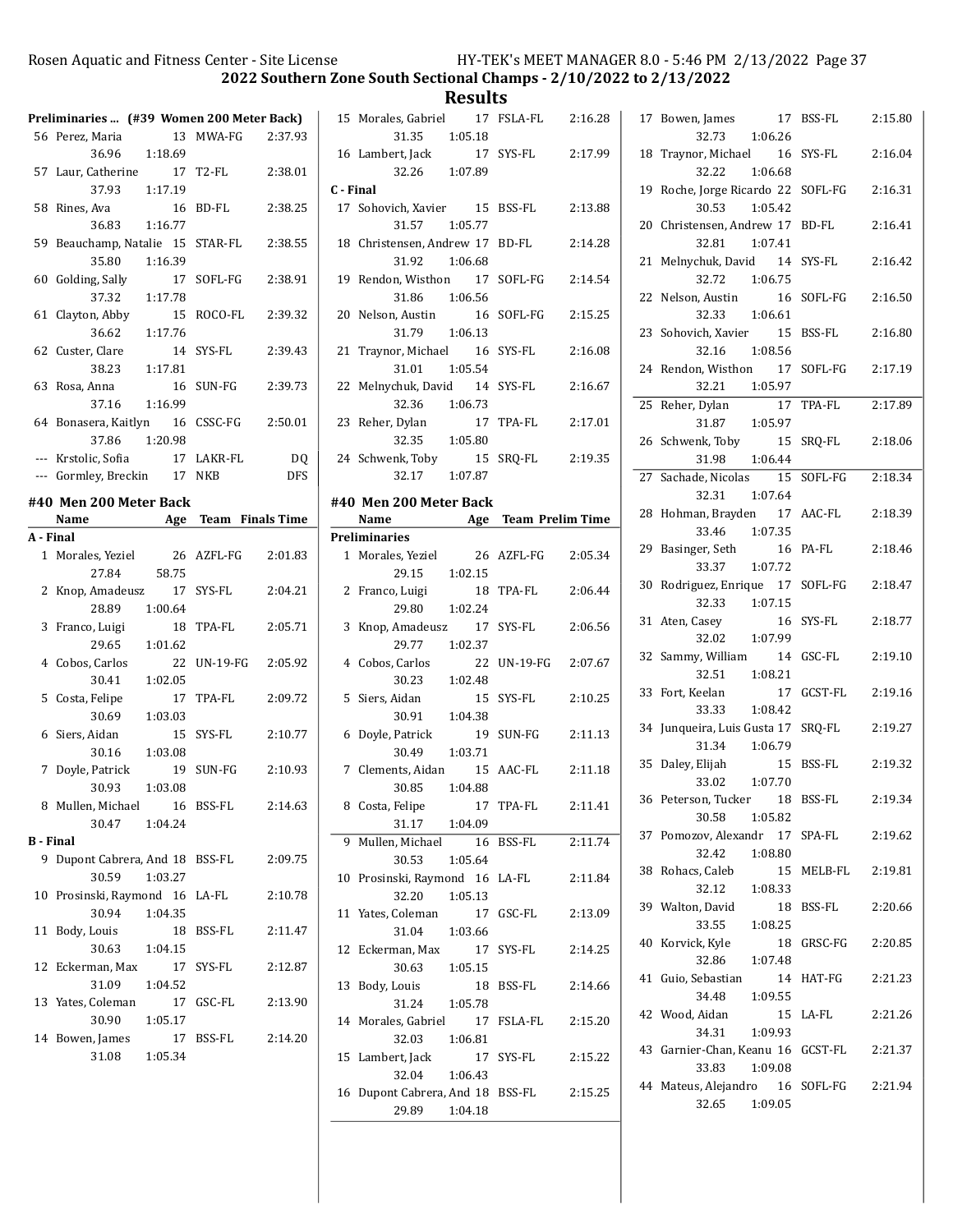$\overline{a}$ 

2022 Southern Zone South Sectional Champs - 2/10/2022 to 2/13/2022

## Results<br>16 SRQ-FL --- Keogh, Evan 16 SRQ-FL DFS

|       | Preliminaries  (#40 Men 200 Meter Back)   |               |               |         |
|-------|-------------------------------------------|---------------|---------------|---------|
|       | 45 Zepeda, Aldo<br>32.07                  | 1:08.63       | 16 SOFL-FG    | 2:22.02 |
| 46    | Orhan, Kaan<br>33.37                      | 18<br>1:10.77 | <b>BSS-FL</b> | 2:22.10 |
| 47    | Jacobs, Colin<br>34.33                    | 13<br>1:10.71 | SRQ-FL        | 2:22.11 |
| 48    | Harlan, Jackson<br>33.40                  | 19<br>1:10.82 | SYS-FL        | 2:22.69 |
| 49    | Shearer, Mateo<br>32.96                   | 15<br>1:08.15 | HAT-FG        | 2:22.74 |
| 50    | Sunman, Hayden<br>33.35                   | 15<br>1:09.31 | PSA-FL        | 2:22.95 |
| 51    | Vanden Heuvel, Andr 17<br>34.89           | 1:10.30       | SRQ-FL        | 2:23.21 |
|       | 52 Hernandez, Adrian 16<br>34.14          | 1:10.76       | SOFL-FG       | 2:23.33 |
|       | 53 Pelletier, Evan<br>32.64               | 16<br>1:07.21 | MART-FG       | 2:23.34 |
|       | 54 Gong, Simon<br>33.94                   | 15<br>1:10.35 | <b>BD-FL</b>  | 2:23.40 |
|       | 55 Larson, Evan<br>32.00                  | 17<br>1:08.75 | <b>BSS-FL</b> | 2:23.59 |
| 56    | Richardson, Alex<br>33.39 1:08.72         | 18            | ROCO-FL       | 2:23.85 |
| 57    | Doyle, Sean<br>33.82                      | 17<br>1:09.70 | SUN-FG        | 2:24.12 |
| 58    | Bonati, Stefano<br>32.85                  | 16<br>1:09.47 | <b>BSS-FL</b> | 2:24.29 |
| 59    | Dovellos, George<br>32.90                 | 13<br>1:07.80 | <b>BSS-FL</b> | 2:24.35 |
| $*60$ | McMann, Preston 17<br>32.15               | 1:09.18       | <b>NKB</b>    | 2:24.37 |
| $*60$ | Gonzalez-Irizarry, Ali 16<br>33.21        | 1:10.31       | TPA-FL        | 2:24.37 |
| 62    | Ramos, Dylan<br>33.42                     | 16<br>1:09.86 | LA-FL         | 2:25.05 |
|       | 63 Marri, Rithvik<br>33.95                | 16<br>1:11.00 | HAT-FG        | 2:25.37 |
|       | 64 Hazell, Henry<br>34.25                 | 15<br>1:11.80 | TCSC-FL       | 2:25.43 |
|       | 65 Van Deusen, Luke 15 BSS-FL<br>34.07    | 1:10.94       |               | 2:25.49 |
| 66    | Choi, Hyungjun<br>33.37                   | 1:10.53       | 18 GSC-FL     | 2:25.93 |
| 67    | Brisco, Riley<br>32.55 1:09.88            |               | 15 SAS-FG     | 2:26.47 |
| 68    | Dash, Neil<br>34.54                       | 18<br>1:11.03 | <b>BD-FL</b>  | 2:26.68 |
|       | 69 Christensen, Brandor 20 BD-FL<br>35.38 | 1:12.50       |               | 2:26.78 |
|       | 70 Ekanayake, Hashan 15 SOFL-FG<br>33.57  | 1:10.15       |               | 2:27.91 |
|       | 71 Davis, Thomas<br>33.32                 | 1:12.71       | 18 SMAC-ME    | 2:29.21 |
|       | 72 Roberts, Tyler<br>35.96                | 1:15.08       | 17 BD-FL      | 2:29.71 |

| #41 Women 1500 Meter Free                  |                                                                          |  |
|--------------------------------------------|--------------------------------------------------------------------------|--|
| Name Age Team Finals Time                  |                                                                          |  |
| 1 Ledecky, Kathleen 24 UN-07-FL 15:40.63   |                                                                          |  |
|                                            | 29.00  1:00.73  2:04.60  4:11.26                                         |  |
| 8:22.61                                    |                                                                          |  |
| 2 Mattes, Michaela 17 SYS-FL 16:29.86      |                                                                          |  |
|                                            | 30.56    1:03.54    2:09.95    4:22.30                                   |  |
| 8:47.96                                    |                                                                          |  |
| 3 Stoneburg, Blair 17 TCA-FL 16:53.33      |                                                                          |  |
|                                            | $30.44$ $1:03.57$ $2:10.90$ $4:25.47$                                    |  |
| 8:55.81                                    |                                                                          |  |
| 4 Milbaum, Lauren 14 SYS-FL 17:17.61       |                                                                          |  |
|                                            | $31.85$ $1:06.40$ $2:15.42$ $4:33.40$                                    |  |
| 9:11.76                                    |                                                                          |  |
| 5 Brzozowski, Julia 18 SRQ-FL 17:39.45     |                                                                          |  |
|                                            | 30.98  1:05.34  2:15.07  4:35.20                                         |  |
| 9:14.39                                    |                                                                          |  |
| 6 Lambert, Avery 17 BSS-FL 17:42.23        |                                                                          |  |
|                                            | 33.10 $1:08.57$ $2:20.31$ $4:42.68$                                      |  |
| 9:26.29                                    |                                                                          |  |
| 7 Fort, Cadence                            | 16 GCST-FL 17:43.37                                                      |  |
|                                            | $31.79$ $1:05.51$ $2:14.32$ $4:33.56$                                    |  |
| 9:18.86                                    |                                                                          |  |
| 8 Wilson, Isabelle 15 SOFL-FG 17:44.32     |                                                                          |  |
|                                            | 32.42   1:06.92   2:16.74   4:37.77                                      |  |
| 9:23.04                                    |                                                                          |  |
| 9 Domian, Addyson 16 SYS-FL 17:47.59       |                                                                          |  |
|                                            | 32.47   1:07.56   2:19.23   4:41.80                                      |  |
|                                            |                                                                          |  |
| 10 Klein, Neala                            | 9:27.23<br>14 BSS-FL 17:48.12<br>14 BSS-FL 17:48.12<br>14 BSS-FL 4:43.46 |  |
|                                            | 32.52   1:07.81   2:19.56   4:43.46                                      |  |
| 9:29.04                                    |                                                                          |  |
| 11 Stuhlmacher, Claire 15 FSLA-FL 17:53.19 |                                                                          |  |
|                                            | 31.62 $1:05.43$ $2:15.07$ $4:36.67$                                      |  |
| 9:24.07                                    |                                                                          |  |
| 12 Rose, Marin 17 BD-FL 17:53.69           |                                                                          |  |
|                                            | 32.23 1:07.00 2:18.00 4:41.56                                            |  |
| 9:30.53                                    |                                                                          |  |
| 13 Krstolic, Lilliana 13 LAKR-FL 17:57.45  |                                                                          |  |
|                                            | 33.37 1:09.44 2:21.44 4:45.13                                            |  |
| 9:31.72                                    |                                                                          |  |
| 14 Brann, Sidney                           | 15 SRQ-FL  18:02.58                                                      |  |
|                                            | 32.29   1:06.87   2:17.23   4:39.89                                      |  |
| 9:30.32                                    |                                                                          |  |
| 15 Smith, Jessica                          | 17 WOW-FG 18:09.26                                                       |  |
|                                            | 32.57 1:07.89 2:20.38 4:45.55                                            |  |
| 9:37.26                                    |                                                                          |  |
| 16 Griffiths, Siena 14 SAS-FG 18:18.36     |                                                                          |  |
|                                            | 33.77   1:10.42   2:23.91   4:51.59                                      |  |
| 9:45.75                                    |                                                                          |  |
| --- Hansen, Karrington 13 SPA-FL x18:26.51 |                                                                          |  |
|                                            | 34.30   1:09.97   2:23.08   4:49.62                                      |  |
| 9:46.92                                    |                                                                          |  |
| --- Hurley, Megan 16 BD-FL x18:26.81       |                                                                          |  |
|                                            | 33.21  1:09.11  2:22.49  4:49.70                                         |  |
| 9:45.87                                    |                                                                          |  |
|                                            |                                                                          |  |

| --- Portillo, Fatima 18 AZFL-FG x18:29.05                                        |                      |                                     |
|----------------------------------------------------------------------------------|----------------------|-------------------------------------|
|                                                                                  |                      | 33.00  1:08.75  2:22.03  4:50.48    |
|                                                                                  |                      |                                     |
|                                                                                  |                      |                                     |
| 9:47.32<br>--- Rieger, Kate 16 PSA-FL x18:54.64<br>33.82 1:11.58 2:27.39 4:58.86 |                      |                                     |
| 10:03.18                                                                         |                      |                                     |
| --- Smith, Corley 17 FKSC-FG x18:56.20                                           |                      |                                     |
|                                                                                  |                      | 35.59   1:12.96   2:29.12   5:01.44 |
| 10:09.38                                                                         |                      |                                     |
| --- Kohn, Carisa                                                                 | 16 SRQ-FL x19:14.37  |                                     |
|                                                                                  |                      | 33.72   1:11.28   2:27.51   5:01.12 |
| 10:10.05                                                                         |                      |                                     |
| #42 Men 1500 Meter Free                                                          |                      |                                     |
| Name Age Team Finals Time                                                        |                      |                                     |
| 1 Nehra, Aryan                                                                   | 18 UN-08-FL 15:54.17 |                                     |
|                                                                                  |                      | 29.03 1:00.37 2:04.10 4:11.96       |
| 8:28.08                                                                          |                      |                                     |
| 2 Page, Advait 20 UN-09-FL 16:04.59                                              |                      |                                     |
|                                                                                  |                      | 29.68 1:01.59 2:06.45 4:15.63       |
| 8:34.12                                                                          |                      |                                     |
| 3 Erisman, Ryan 15 LAKR-FL 16:18.93                                              |                      |                                     |
|                                                                                  |                      | 29.35   1:01.79   2:07.47   4:19.02 |
| 8:41.87                                                                          |                      |                                     |
| 4 Stuhlmacher, Carter 17 FSLA-FL 16:23.40                                        |                      |                                     |
|                                                                                  |                      | 29.69 1:01.75 2:06.84 4:18.83       |
| 8:43.58                                                                          |                      |                                     |
| 5 Lambert, Jack                                                                  | 17 SYS-FL  16:35.03  |                                     |
|                                                                                  |                      | 29.68 1:02.56 2:09.69 4:23.57       |
| 8:50.82                                                                          |                      |                                     |
| 6 Brigman, Dillon 13 BSS-FL 16:36.27                                             |                      |                                     |
|                                                                                  |                      | 30.47   1:03.53   2:10.54   4:24.96 |
| 8:51.59<br>7 Fabian, Nicholas 15 GCST-FL 16:42.82                                |                      |                                     |
|                                                                                  |                      | 29.76  1:02.18  2:08.43  4:23.09    |
|                                                                                  |                      |                                     |
| 8:53.54<br>Iack 18 BSS-FL 16:43.95<br>2.24.52 4:16.23<br>8 Hall, Jack            |                      |                                     |
|                                                                                  |                      | 28.80   1:00.01   2:04.52   4:16.27 |
| 8:47.82                                                                          |                      |                                     |
| 9 Jacobs, Colin 13 SRQ-FL 16:52.24                                               |                      |                                     |
|                                                                                  |                      | $31.42$ 1:04.82  2:12.03  4:26.63   |
| 8:55.95                                                                          |                      |                                     |
| 10 Shoemaker, William 17 SRQ-FL 16:56.68                                         |                      |                                     |
| 30.42                                                                            |                      | 1:03.11  2:09.34  4:23.64           |
| 8:54.91                                                                          |                      |                                     |
| 11 Qin, Bingxiang 15 BSS-FL 17:00.22                                             |                      |                                     |
|                                                                                  |                      | 30.09 1:02.89 2:10.40 4:25.70       |
| 8:59.45                                                                          |                      |                                     |
| 12 Leach, Bergen 16 SYS-FL 17:00.29                                              |                      |                                     |
|                                                                                  |                      | 30.86 1:04.08 2:11.74 4:27.64       |
| 9:01.08                                                                          |                      |                                     |
| 13 Dutton, Caleb                                                                 | 17 SPA-FL  17:02.66  |                                     |
| 30.97                                                                            |                      | $1:04.93$ $2:14.53$ $4:32.33$       |
| 9:06.80                                                                          |                      |                                     |
| 14 Runge, Frank 17 SRQ-FL 17:03.64                                               |                      | 30.92   1:04.17   2:11.54   4:27.98 |
| 9:02.28                                                                          |                      |                                     |
|                                                                                  |                      |                                     |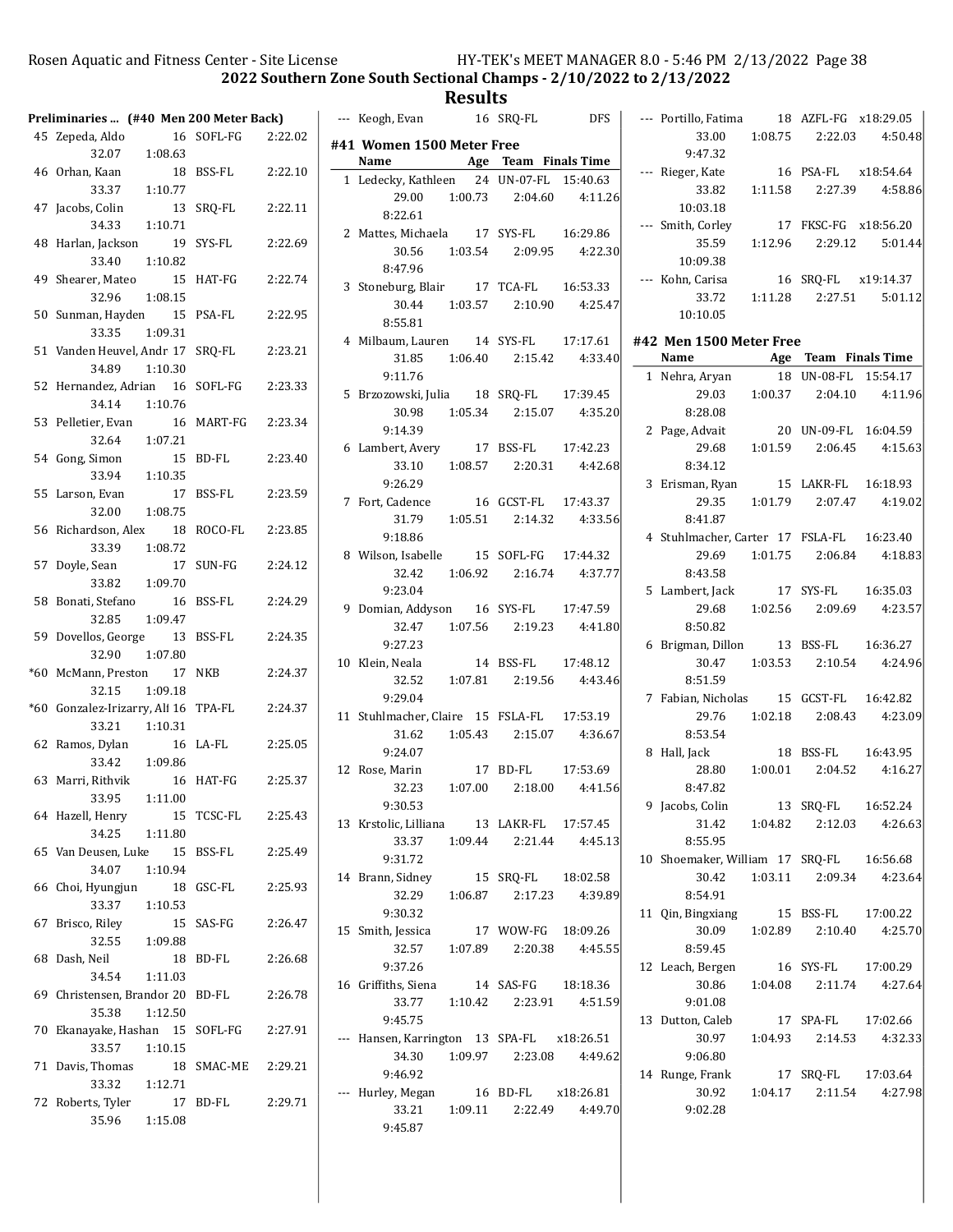2022 Southern Zone South Sectional Champs - 2/10/2022 to 2/13/2022

### Results 5 4:04.03 AAC-FL A

Bishop, Mabry 17 Sayag, Isabel 15 Buchanan, Anita 16 Beede, Jessica 15

6 4:05.31 GSC-FL A Ahn, Hannah 17 Sammy, Katherine 17 Glen, Bethany 18 Nesty, Lillian 15

7 MWA-FG A 4:05.74 Torres, Victoria 17 Cote, Mariana 16 Bellardi, Nicol 16 Zambrano, Samira 16

29.54 1:01.26

29.62 1:00.76

29.76 1:00.55

|   | (#42 Men 1500 Meter Free)                                                        |              |                                                      |
|---|----------------------------------------------------------------------------------|--------------|------------------------------------------------------|
|   | 15 Kerkezi, Owen 15 PSA-FL 17:06.80                                              |              |                                                      |
|   |                                                                                  |              | $29.83 \qquad 1:02.52 \qquad 2:09.19 \qquad 4:25.55$ |
|   | 9:02.77                                                                          |              |                                                      |
|   | 16 Lapagesse, Joao 16 AAC-FL 17:10.10                                            |              |                                                      |
|   |                                                                                  |              | 30.08  1:03.01  2:10.32  4:25.11                     |
|   |                                                                                  |              |                                                      |
|   | 8:56.32<br>--- Jones, Denis 15 SRQ-FL x17:19.07<br>31.09 1:05.02 2:13.99 4:33.26 |              |                                                      |
|   |                                                                                  |              |                                                      |
|   | 9:14.16                                                                          |              |                                                      |
|   | --- Grass, Ivan 16 SOFL-FG x17:21.83<br>29.68 1:03.17 2:10.84 4:26.85            |              |                                                      |
|   |                                                                                  |              |                                                      |
|   | 9:04.63                                                                          |              |                                                      |
|   | --- Keegan, Daniel 14 SRQ-FL x17:25.96                                           |              |                                                      |
|   |                                                                                  |              | $31.76$ $1:05.36$ $2:14.11$ $4:34.44$                |
|   | 9:16.66                                                                          |              |                                                      |
|   | --- Shearer, Mateo 15 HAT-FG x17:29.98                                           |              |                                                      |
|   |                                                                                  |              | 30.08 1:03.96 2:13.84 4:35.19                        |
|   | 9:16.65                                                                          |              |                                                      |
|   | --- Brewer, Ethan 16 FSLA-FL x17:34.49                                           |              |                                                      |
|   |                                                                                  |              | $31.96 \qquad 1:05.62 \qquad 2:14.59 \qquad 4:34.80$ |
|   | 9:18.17                                                                          |              |                                                      |
|   | --- Wertenberger, Willia 17 BD-FL x17:43.53                                      |              |                                                      |
|   |                                                                                  |              | 31.15 1:05.96 2:16.49 4:38.92                        |
|   | 9:24.55                                                                          |              |                                                      |
|   | --- Ekanayake, Hashan 15 SOFL-FG x17:46.01                                       |              |                                                      |
|   |                                                                                  |              | $1:06.34$ $2:16.72$ $4:39.17$                        |
|   | 9:22.71                                                                          |              |                                                      |
|   | --- Wilcox, Jackson 16 BSS-FL x17:46.33                                          |              |                                                      |
|   |                                                                                  |              | 31.26    1:05.36    2:15.66    4:38.89               |
|   | 9:29.53                                                                          |              |                                                      |
|   | --- Roberts, Zachary 16 GCST-FL x18:00.67                                        |              |                                                      |
|   |                                                                                  |              | 31.61  1:06.73  2:17.41  4:40.13                     |
|   | 9:28.90                                                                          |              |                                                      |
|   | --- Marri, Rithvik 16 HAT-FG DFS                                                 |              |                                                      |
|   | #43 Women 400 Meter Free Relay                                                   |              |                                                      |
|   | Team Relay Finals Time                                                           |              |                                                      |
|   | 1 AZFL-FG                                                                        | $\mathsf{A}$ | 3:56.46                                              |
|   | Frank Rodriguez, Nicol Rowe, Sirena 23                                           |              |                                                      |
|   | Sierra, Micaela 17 Avila, Julimar 25                                             |              |                                                      |
|   | 28.51 59.54                                                                      |              |                                                      |
| 2 | <b>NKB</b>                                                                       | A            | 3:59.27                                              |

Gormley, Breckin 17 Wheeler, Megan 18 Moustgaard, Maizie 14 Brousseau, Julie 16

3 SOFL-FG A 4:03.36 Dinehart, Elena 17 Dinehart, Olivia 17 Schleicher, Mallory 18 Smutny, Madeline 16

4 SAS-FG A 4:03.56 Griffiths, Siena 14 Schoenborn, Samantha Miller, Erin 16 Lanahan, Lydia 18

29.76 1:00.85

29.84 1:01.36

29.76 1:00.78

| 8 | <b>BERK-FL</b>                           | A<br>4:08.83                                                      |       |
|---|------------------------------------------|-------------------------------------------------------------------|-------|
|   | Smith, Mckenna 14                        | Easton, Paige 15                                                  | #10   |
|   | Daley, Kayla 16                          | Easton, Elliot 18                                                 | - Ti  |
|   | 29.56<br>1:02.33                         |                                                                   | ---   |
| 9 | TPA-FL                                   | 4:11.30<br>A                                                      |       |
|   | Senekal, Danika 14                       | Stricklin, Sara 18                                                |       |
|   | Schmidt, Molly 17                        | Beers, Lauren 16                                                  | #1(   |
|   | 30.38<br>1:03.50                         |                                                                   |       |
|   | 10 SOFL-FG                               | B<br>4:11.32                                                      | $-$ T |
|   | Gembicki, Natalie 16                     | Golding, Sally 17                                                 | $---$ |
|   | Deluna, Gabriella 15                     | Villamil, Ana 16                                                  | #10   |
|   | 28.81<br>1:01.71                         |                                                                   |       |
|   | --- ROCO-FL                              | A<br><b>DFS</b>                                                   | - Ti  |
|   | --- LAKR-FL                              | A<br><b>DFS</b>                                                   | 1     |
|   |                                          |                                                                   |       |
|   | #44 Men 400 Meter Free Relay<br>Team     | <b>Finals Time</b><br>Relay                                       | #1(   |
| 1 | AZFL-FG                                  | 3:32.26<br>А                                                      |       |
|   |                                          |                                                                   | - Ti  |
|   |                                          | Vincent, Davidson 20 Nunez Del Prado, Estet<br>Morales, Yeziel 26 | ---   |
|   | Araya, Gabriel 22<br>25.24<br>52.60      |                                                                   |       |
|   | 2 TPA-FL                                 | A<br>3:35.91                                                      |       |
|   | Collazo Torres, Kevyn 1 Costa, Felipe 17 |                                                                   |       |
|   | Reher, Dylan 17                          | Franco, Luigi 18                                                  |       |
|   | 26.33<br>54.50                           |                                                                   |       |
|   | 3 AAC-FL                                 | 3:37.98<br>А                                                      | #11   |
|   | Schindler, Liam 17                       | Ingerick, Logan 18                                                |       |
|   | Hohman, Brayden 17                       | Clements, Aidan 15                                                | - Ti  |
|   | 26.15<br>55.21                           |                                                                   | ---   |
|   | 4 AZFL-FG                                | B<br>3:41.51                                                      |       |
|   | Vandenbossche, Michel                    | Seaton, Leon 17                                                   |       |
|   | Benoit, Jenebi 18                        | Fermayer, Max 18                                                  |       |
|   | 27.08<br>55.17                           |                                                                   |       |
| 5 | SOFL-FG                                  | 3:43.56<br>A                                                      |       |
|   | Golding, Alex 17                         | Rodriguez, Enrique 17                                             |       |
|   | Colmenares, Javier 15 Zepeda, Aldo 16    |                                                                   | #11   |
|   | 56.24<br>27.04                           |                                                                   |       |
| 6 | GSC-FL                                   | A<br>3:43.72                                                      | - Ti  |
|   | Songayab, Joseph 17                      | Fuller, Aidan 17                                                  |       |
|   | Yates, Coleman 17                        | Pyon, Joseph 16                                                   |       |
|   | 26.75<br>56.59                           |                                                                   |       |
|   | 7 AAC-FL                                 | B<br>3:48.06                                                      |       |
|   | Cardosi, Dylan 15                        | Magalhaes, Erick 17                                               |       |
|   | Smith, Nathaniel 16                      | Lapagesse, Joao 16                                                |       |
|   | 27.34<br>57.71                           |                                                                   |       |
|   |                                          |                                                                   |       |

| 8 TPA-FL                                                                                                                                                                  |               | B         | 3:48.46                                      |
|---------------------------------------------------------------------------------------------------------------------------------------------------------------------------|---------------|-----------|----------------------------------------------|
| Koehler, Jacob 17 Buettgen, Trevor 17                                                                                                                                     |               |           |                                              |
|                                                                                                                                                                           |               |           | Balon, Maximilian 16 Gonzalez-Irizarry, Alfo |
|                                                                                                                                                                           | 27.12 56.10   |           |                                              |
| 9 SAS-FG                                                                                                                                                                  |               | A         | 3:48.74                                      |
| Foulds, Chase 16 Pokatragool, Pete 17                                                                                                                                     |               |           |                                              |
| Pokatragool, Paul 15 Gertsik, Daniel 16                                                                                                                                   |               |           |                                              |
| 26.28                                                                                                                                                                     | 54.95         |           |                                              |
| --- SOFL-FG                                                                                                                                                               |               | B         | DQ                                           |
| 27.68                                                                                                                                                                     | 57.27         |           |                                              |
| --- ROCO-FL                                                                                                                                                               |               | A         | <b>DFS</b>                                   |
| --- LAKR-FL                                                                                                                                                               |               | A         | <b>DFS</b>                                   |
|                                                                                                                                                                           |               |           |                                              |
| #101 Women 800 Meter Free Time Trial                                                                                                                                      |               |           |                                              |
| Name Age Team Finals Time                                                                                                                                                 |               |           |                                              |
| - Time Trial                                                                                                                                                              |               |           |                                              |
| --- Jochims, Ava  12 RXA-AM  x9:50.89                                                                                                                                     |               |           |                                              |
|                                                                                                                                                                           |               |           | 32.40 1:09.51 2:22.11 4:52.58                |
| #104 Men 50 Meter Fly Time Trial                                                                                                                                          |               |           |                                              |
| Name                                                                                                                                                                      |               |           | Age Team Finals Time                         |
| - Time Trial                                                                                                                                                              |               |           |                                              |
| --- Seaton, Leon                                                                                                                                                          |               |           | 17 AZFL-FG x28.75                            |
| #106 Men 50 Meter Back Time Trial                                                                                                                                         |               |           |                                              |
| Name Age Team Finals Time                                                                                                                                                 |               |           |                                              |
| - Time Trial                                                                                                                                                              |               |           |                                              |
| 1 Vandenbossche, Mich 18 AZFL-FG                                                                                                                                          |               |           | 29.01                                        |
|                                                                                                                                                                           |               |           |                                              |
| #109 Women 200 Meter Free Time Trial                                                                                                                                      |               |           |                                              |
| <b>Name</b>                                                                                                                                                               |               |           |                                              |
|                                                                                                                                                                           |               |           | Age Team Finals Time                         |
|                                                                                                                                                                           |               |           |                                              |
|                                                                                                                                                                           |               |           | 14 BSS-FL x2:14.46                           |
| 30.64                                                                                                                                                                     | 1:05.03       |           |                                              |
|                                                                                                                                                                           |               | 15 BSS-FL | x2:19.49                                     |
| --- Klein, Neala<br>--- Scott, Keira<br>31.14                                                                                                                             | 1:06.40       |           |                                              |
| --- Kohn, Carisa                                                                                                                                                          |               |           | 16 SRQ-FL x2:24.55                           |
| 32.38                                                                                                                                                                     | 1:09.25       |           |                                              |
|                                                                                                                                                                           |               |           |                                              |
|                                                                                                                                                                           |               |           |                                              |
| Name                                                                                                                                                                      | Age           |           | <b>Team</b> Finals Time                      |
|                                                                                                                                                                           |               |           |                                              |
| --- Stuhlmacher, Carter 17 FSLA-FL x2:01.00                                                                                                                               |               |           |                                              |
| 29.29                                                                                                                                                                     | 59.57         |           |                                              |
| --- Brewer, Ethan                                                                                                                                                         |               |           | 16 FSLA-FL x2:06.27                          |
| 29.80                                                                                                                                                                     | 1:01.77       |           |                                              |
|                                                                                                                                                                           |               |           |                                              |
|                                                                                                                                                                           | 30.80 1:03.62 |           |                                              |
|                                                                                                                                                                           |               |           |                                              |
| Name                                                                                                                                                                      |               |           | Age Team Finals Time                         |
| --- Wolking, Benjamin 17 GSC-FL x2:10.11                                                                                                                                  |               |           |                                              |
| - Time Trial<br>#110 Men 200 Meter Free Time Trial<br>- Time Trial<br>#111 Women 100 Meter Breast Time Trial<br>- Time Trial<br>$-$ Lange, Elisabeth 11 RXA-AM $x1:25.15$ |               |           |                                              |
| 39.16                                                                                                                                                                     |               |           |                                              |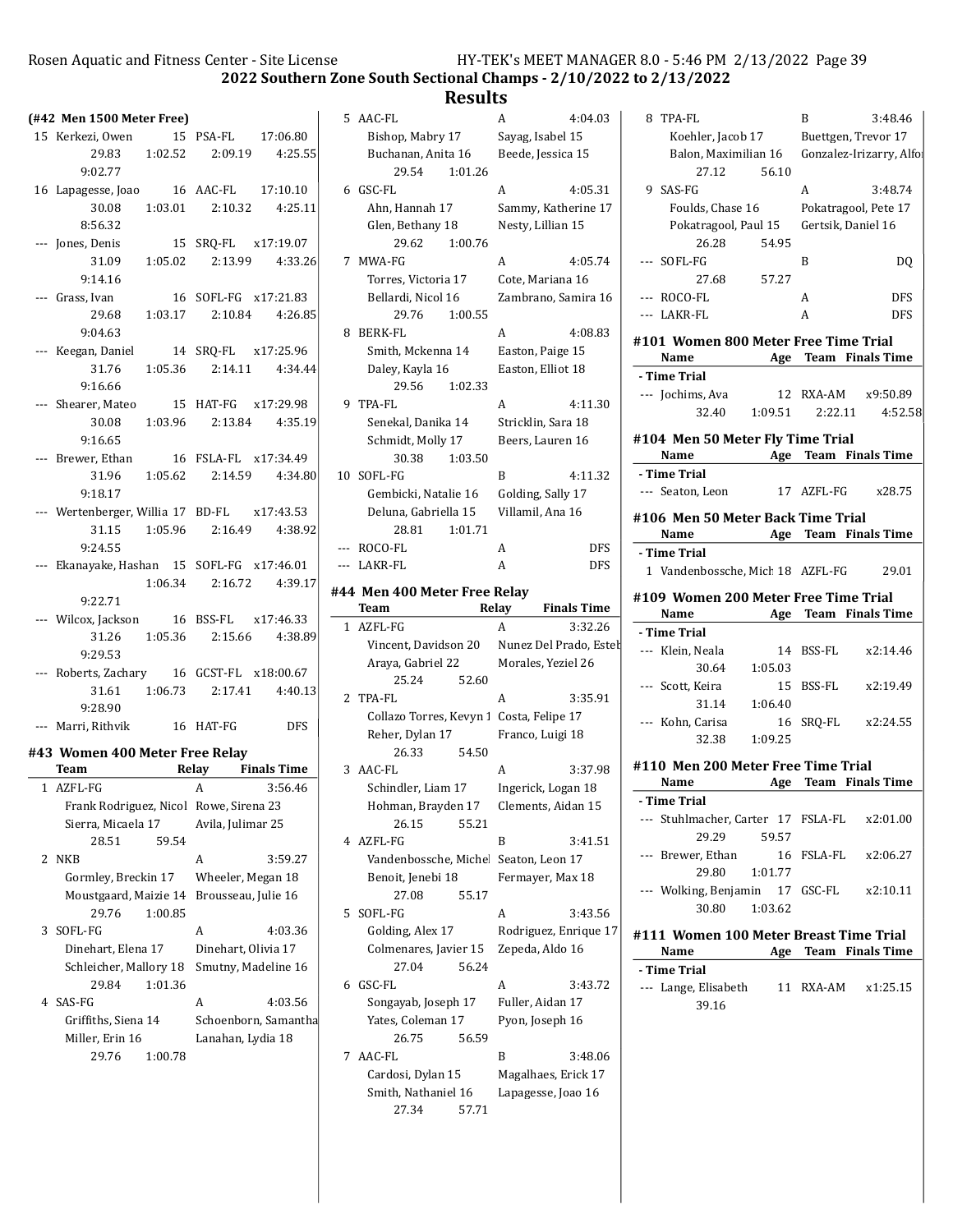### Results

L,

 $\overline{a}$ 

| #112 Men 100 Meter Breast Time Trial          |     |        |                                        |
|-----------------------------------------------|-----|--------|----------------------------------------|
| Name                                          |     |        | <b>Example 21 Age Team</b> Finals Time |
| - Time Trial                                  |     |        |                                        |
| 1 Andrew, Michael 22 MASA-SI                  |     |        | 1:02.21                                |
| 29.16                                         |     |        |                                        |
| 2 Heck, Andrew 17 BSS-FL 1:09.31              |     |        |                                        |
| 32.12                                         |     |        |                                        |
| #113 Women 100 Meter Fly Time Trial           |     |        |                                        |
| Name Age Team Finals Time                     |     |        |                                        |
| - Time Trial                                  |     |        |                                        |
| 1 Lee, Simany 15 BSS-FL 1:05.28               |     |        |                                        |
| 30.25                                         |     |        |                                        |
|                                               |     |        |                                        |
| #114 Men 100 Meter Fly Time Trial             |     |        |                                        |
| Name                                          |     |        | <b>Age Team Finals Time</b>            |
| - Time Trial                                  |     |        |                                        |
| --- Richardson, Alex 18 ROCO-FL x1:01.40      |     |        |                                        |
| 29.15                                         |     |        |                                        |
| #121 Women 100 Meter Back Time Trial          |     |        |                                        |
| Name                                          |     |        | <b>Age Team Finals Time</b>            |
| - Time Trial                                  |     |        |                                        |
| --- Laferriere, Katelyn 17 ROCO-FL x1:14.99   |     |        |                                        |
| 34.27                                         |     |        |                                        |
| #122 Men 100 Meter Back Time Trial            |     |        |                                        |
| Name Age Team Finals Time                     |     |        |                                        |
| - Time Trial                                  |     |        |                                        |
| 1 Yates, Coleman 17 GSC-FL 1:00.30            |     |        |                                        |
| 29.37                                         |     |        |                                        |
|                                               |     |        |                                        |
| #123 Women 200 Meter IM Time Trial            |     |        |                                        |
| Name <b>Age Team Finals Time</b>              |     |        |                                        |
| - Time Trial                                  |     |        |                                        |
| --- Meyers-Labenz, Kath 16 BSS-FL x2:34.84    |     |        |                                        |
| 31.87                                         |     |        |                                        |
| #124 Men 200 Meter IM Time Trial              |     |        |                                        |
| Name Mage Team Finals Time                    |     |        |                                        |
| - Time Trial                                  |     |        |                                        |
| --- Bowen, James 17 BSS-FL x2:19.52           |     |        |                                        |
| 28.94                                         |     |        |                                        |
|                                               |     |        |                                        |
| #125  Women 50 Meter Free Time Trial          |     |        |                                        |
| Name                                          | Age | Team   | <b>Finals Time</b>                     |
| - Time Trial                                  |     |        |                                        |
| Sathianchokwisan, M 17 BSS-FL<br>$\mathbf{1}$ |     |        | 26.24                                  |
| #135 Women 100 Meter Free Time Trial          |     |        |                                        |
| Name                                          |     |        | Age Team Finals Time                   |
| - Time Trial                                  |     |        |                                        |
| --- Duval, Phoebe                             | 18  | SRQ-FL | x1:02.85                               |
| 30.42                                         |     |        |                                        |
|                                               |     |        |                                        |

|       | #140 Men 200 Meter Back Time Trial<br>Name                              | <b>Example 21 Age Team Finals Time</b> |                                  |
|-------|-------------------------------------------------------------------------|----------------------------------------|----------------------------------|
|       | - Time Trial                                                            |                                        |                                  |
|       | --- Sanchez, Dairo 22 UN-19-FG x2:24.29<br>33.64 1:09.62                |                                        |                                  |
|       | #141 Women 1500 Meter Free Time Trial<br>Name Age Team Finals Time      |                                        |                                  |
|       | - Time Trial                                                            |                                        |                                  |
|       | 1 Schwengle, Britta 17 AZFL-FG 18:16.35                                 |                                        |                                  |
|       |                                                                         |                                        | 34.04  1:10.52  2:25.72  4:54.16 |
|       | 9:46.17                                                                 |                                        |                                  |
|       | #203 Women 50 Meter Fly Time Trial<br>Name Age Team Finals Time         |                                        |                                  |
|       | - Time Trial                                                            |                                        |                                  |
|       | 1 Edgar, Victoria 13 BSS-FL 31.15                                       |                                        |                                  |
|       | #210 Men 200 Meter Free Time Trial<br>Name Age Team Finals Time         |                                        |                                  |
|       | - Time Trial                                                            |                                        |                                  |
|       | --- Shearer, Mateo 15 HAT-FG x2:10.15<br>29.65 1:01.90                  |                                        |                                  |
|       | #212 Women 100 Meter Breast Time Trial<br>Name Age Team Finals Time     |                                        |                                  |
|       | - Time Trial                                                            |                                        |                                  |
|       | --- Marim, Isabella 17 BSS-FL x1:21.65                                  |                                        |                                  |
|       | 37.89                                                                   |                                        |                                  |
|       | --- Hirsh, Dahlia 15 SOFL-FG x1:23.02<br>39.31                          |                                        |                                  |
|       | --- Lent, Emma<br>39.99                                                 | 16 USC-NE x1:23.96                     |                                  |
|       | #212 Men 100 Meter Breast Time Trial<br>Name Age Team Finals Time       |                                        |                                  |
|       | - Time Trial                                                            |                                        |                                  |
|       | 1 Corn, Elias 16 SRQ-FL 1:09.46<br>32.84                                |                                        |                                  |
|       | #214 Women 100 Meter Fly Time Trial<br>Name <b>Age Team Finals Time</b> |                                        |                                  |
|       |                                                                         |                                        |                                  |
|       | - Time Trial                                                            |                                        |                                  |
| 1     | Krstolic, Sofia<br>30.44                                                | 17 LAKR-FL                             | 1:04.40                          |
|       | --- Ulvestad, Sophia<br>31.78                                           | 16 SRQ-FL                              | x1:08.92                         |
|       |                                                                         |                                        |                                  |
|       | #214 Men 100 Meter Fly Time Trial                                       |                                        |                                  |
|       | Name                                                                    | Age Team Finals Time                   |                                  |
|       | - Time Trial                                                            |                                        |                                  |
|       | --- Roman, Javier<br>28.28                                              | 18 SOFL-FG                             | x59.83                           |
| $---$ | Whitten, Jack<br>29.94                                                  | 18 BSS-FL                              | x1:03.92                         |
|       | --- Choi, Hyungjun<br>29.85                                             | 18 GSC-FL                              | x1:04.26                         |

|                                           |         | #216 Men 400 Meter IM Time Trial |                                        |
|-------------------------------------------|---------|----------------------------------|----------------------------------------|
| Name                                      |         |                                  | Age Team Finals Time                   |
| - Time Trial                              |         |                                  |                                        |
| --- Keegan, Daniel                        |         |                                  | 14 SRQ-FL x5:01.04                     |
| 31.89 1:07.96                             |         |                                  |                                        |
| #222 Women 100 Meter Back Time Trial      |         |                                  |                                        |
| Name Age Team Finals Time                 |         |                                  |                                        |
| - Time Trial                              |         |                                  |                                        |
| 1 Khoo, Faith                             |         |                                  | 18 BSS-FL 1:07.02                      |
| 32.50                                     |         |                                  |                                        |
| --- Scott, Keira                          |         |                                  | 15 BSS-FL x1:13.00                     |
| 35.49                                     |         |                                  |                                        |
|                                           |         |                                  |                                        |
| #222 Men 100 Meter Back Time Trial        |         |                                  |                                        |
| Name Age Team Finals Time                 |         |                                  |                                        |
| - Time Trial                              |         |                                  |                                        |
| --- Conlan, Cole 14 H4S-FL x1:04.92       |         |                                  |                                        |
| 30.92                                     |         |                                  |                                        |
| #224 Women 200 Meter IM Time Trial        |         |                                  |                                        |
| Name                                      |         |                                  | Age Team Finals Time                   |
| - Time Trial                              |         |                                  |                                        |
| --- Lent. Emma                            |         |                                  | 16 USC-NE x2:38.41                     |
| 34.26                                     |         |                                  |                                        |
| --- Descent, Grace                        |         | 14 SPA-FL                        | x2:39.17                               |
| 32.70                                     |         |                                  |                                        |
| --- Higdon, Grace                         |         |                                  | 13 BSS-FL x2:39.63                     |
| 33.95                                     |         |                                  |                                        |
|                                           |         |                                  |                                        |
| #224  Men 200 Meter IM Time Trial         |         |                                  |                                        |
|                                           |         |                                  |                                        |
| Name                                      |         |                                  | <b>Example 21 Age Team Finals Time</b> |
| - Time Trial                              |         |                                  |                                        |
| --- Guio, Sebastian 14 HAT-FG x2:22.25    |         |                                  |                                        |
| 30.75                                     |         |                                  |                                        |
| --- Matteson, Cyrus 14 SRQ-FL x2:29.76    |         |                                  |                                        |
| 33.05                                     |         |                                  |                                        |
| #226 Women 50 Meter Free Time Trial       |         |                                  |                                        |
| Name                                      |         |                                  | Age Team Finals Time                   |
| - Time Trial                              |         |                                  |                                        |
| 1 Teixeira, Isabela                       |         | 14 USC-NE                        | 27.60                                  |
| --- Jochims, Ava                          |         | 12 RXA-AM                        | x28.40                                 |
| --- Gerrity, Sarah                        |         | 16 ROCO-FL                       | x30.95                                 |
| --- Lange, Elisabeth                      |         | 11 RXA-AM                        | x31.77                                 |
|                                           |         |                                  |                                        |
| #226 Men 50 Meter Free Time Trial<br>Name |         |                                  |                                        |
| - Time Trial                              |         |                                  | Age Team Finals Time                   |
|                                           | 18      | ROCO-FL                          | x26.63                                 |
| --- Cox, David                            |         |                                  |                                        |
| #227  Women 400 Meter Free Time Trial     |         |                                  |                                        |
| Name                                      |         |                                  | Age Team Finals Time                   |
| - Time Trial                              |         |                                  |                                        |
| 1 Schwengle, Britta 17 AZFL-FG            |         |                                  | 4:36.07                                |
| 31.12                                     | 1:05.42 | 2:16.61                          |                                        |
|                                           |         |                                  |                                        |
|                                           |         |                                  |                                        |
|                                           |         |                                  |                                        |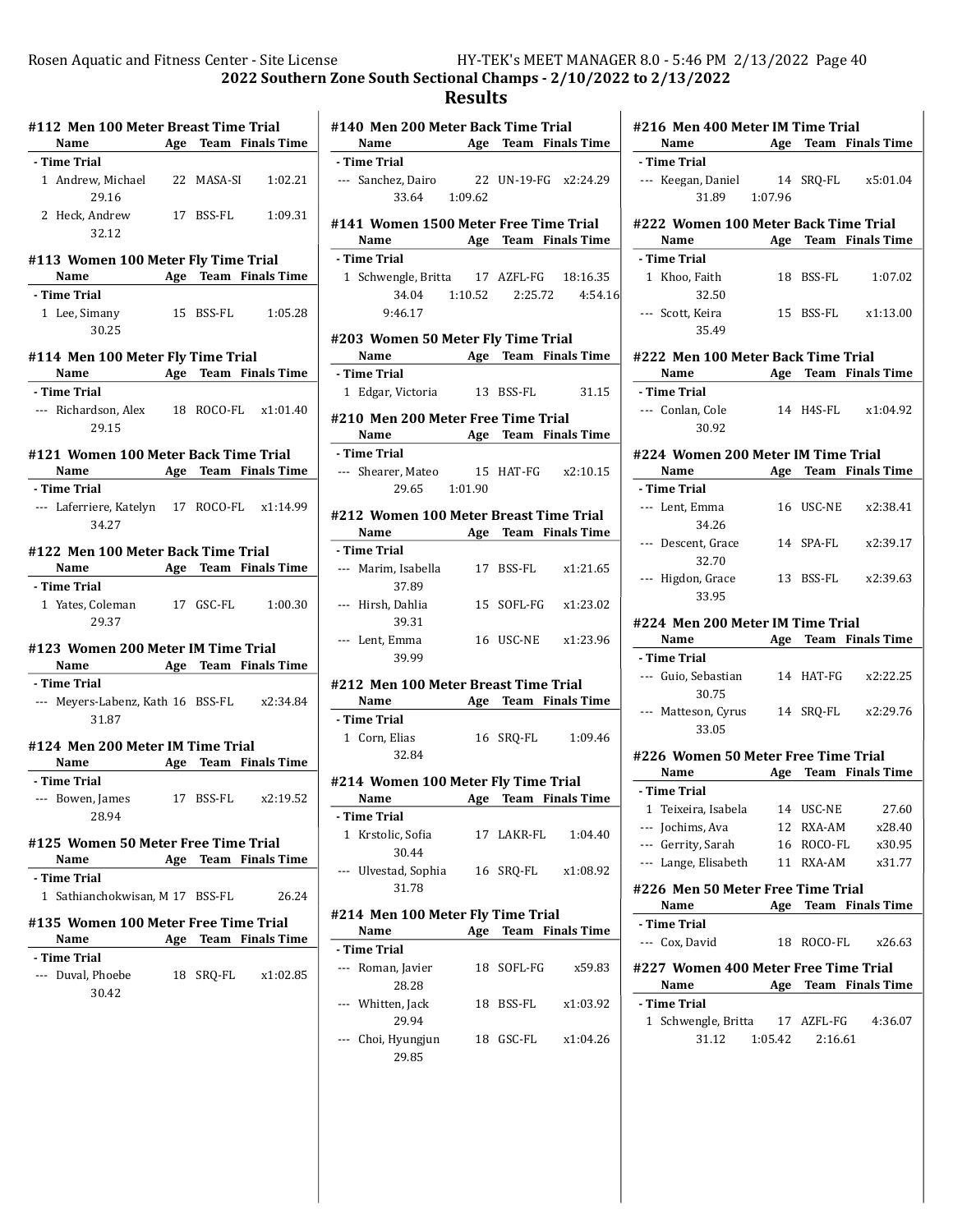2022 Southern Zone South Sectional Champs - 2/10/2022 to 2/13/2022

## Results

| - Time Trial  (#227 Women 400 Meter Free Tin<br>--- Hansen, Karrington 13 SPA-FL x4:39.60 |         |                      |        | #911            |
|-------------------------------------------------------------------------------------------|---------|----------------------|--------|-----------------|
|                                                                                           |         |                      |        | N               |
| 30.82                                                                                     | 1:05.30 | 2:17.32              |        | - Swir          |
| --- Marim, Gabriella 13 BSS-FL x4:54.37                                                   |         |                      |        | 1 B             |
| 32.43                                                                                     |         | 1:08.80 2:24.40      |        |                 |
| #233 Women 200 Meter Fly Time Trial                                                       |         |                      |        | 2 G             |
| Name                                                                                      |         | Age Team Finals Time |        |                 |
| - Time Trial                                                                              |         |                      |        | #925            |
| --- Vasquez, Isabella 15 LAKR-FL x2:39.42                                                 |         |                      |        | N               |
| 34.55 1:14.51                                                                             |         |                      |        | - Swir          |
| #235 Women 100 Meter Free Time Trial                                                      |         |                      |        | $1\,c$          |
| Name                                                                                      |         | Age Team Finals Time |        | 2A              |
| - Time Trial                                                                              |         |                      |        |                 |
| 1 Hinds, Natalie                                                                          |         | 28 UN-10-FL 54.70    |        | #926            |
| 26.12                                                                                     |         |                      |        | N               |
| 2 White, Kylie                                                                            |         | 15 BSS-FL 1:00.79    |        | - Swir          |
| 28.94                                                                                     |         |                      |        | 1 R             |
| --- Riopelle, Nicole                                                                      |         | 15 ROCO-FL x1:02.72  |        | 2S <sub>i</sub> |
| 30.18                                                                                     |         |                      |        | #935            |
| --- Duval, Phoebe                                                                         |         | 18 SRO-FL x1:03.88   |        | N               |
| 30.57                                                                                     |         |                      |        | - Swir          |
| --- Long, Cary                                                                            |         | 16 RAD-FL x1:06.94   |        | 1 L             |
| 31.98                                                                                     |         |                      |        |                 |
| #236 Men 100 Meter Free Time Trial                                                        |         |                      |        | 2 C             |
| Name                                                                                      |         | Age Team Finals Time |        |                 |
| - Time Trial                                                                              |         |                      |        | Comb            |
| 1 Dressel, Caeleb                                                                         |         | 25 GSC-FL            | 49.72  |                 |
| 23.55                                                                                     |         |                      |        | Con             |
| --- Sanchez, Dairo                                                                        |         | 22 UN-19-FG x56.95   |        | 1.              |
| 27.31                                                                                     |         |                      |        | 2.              |
| --- Roberts, Liam                                                                         |         | 13 BSS-FL            | x58.60 | 3.              |
| 27.95                                                                                     |         |                      |        | 4.              |
| --- Trujillo, Sebastian                                                                   |         | 17 ROCO-FL x58.90    |        | 5.              |
| 28.65                                                                                     |         |                      |        | 6.<br>7.        |
| --- Wolking, Benjamin                                                                     |         | 17 GSC-FL            | x59.45 | 8.              |
| 28.45                                                                                     |         |                      |        | 9.              |
| --- Faherty, Patrick 17 ROCO-FL x59.54                                                    |         |                      |        | 10.             |
| 26.81                                                                                     |         |                      |        | 11.             |
| --- Zamir, Eldad                                                                          |         | 15 BSS-FL x1:03.06   |        | 12.             |
| 29.92                                                                                     |         |                      |        | 13.             |
| #238 Women 200 Meter Breast Time Trial                                                    |         |                      |        | 14.             |
| <b>Name</b>                                                                               |         | Age Team Finals Time |        | 15.             |
| - Time Trial                                                                              |         |                      |        | 16.             |
| --- Brackin, Elyna                                                                        | 15      | $SPA-FL$ $x3:04.24$  |        | 17.             |
| 41.12                                                                                     | 1:28.42 |                      |        | 18.             |
|                                                                                           |         |                      |        | 19.             |
| #238 Men 200 Meter Breast Time Trial<br>Name                                              |         | Age Team Finals Time |        | 20.<br>21.      |
| - Time Trial                                                                              |         |                      |        | 22.             |
| 1 Pfyffer, Luca                                                                           |         | 25 UN-26-LA 2:17.73  |        | 23.             |
| 31.50                                                                                     | 1:07.25 |                      |        | 24.             |
|                                                                                           |         |                      |        | 25.             |
|                                                                                           |         |                      |        | 26.             |

|              | #911 Women 100 Meter Breast Swim-off<br>Name |     |            | Age Team Finals Time |
|--------------|----------------------------------------------|-----|------------|----------------------|
|              | - Swim-off                                   |     |            |                      |
|              | 1 Baranova, Ekaterina 15 BERK-FL<br>34.78    |     |            | 1:16.22              |
|              | 2 Grubbs, Sophia<br>36.04                    |     | 16 SOFL-FG | 1:16.89              |
|              | #925 Women 50 Meter Free Swim-off            |     |            |                      |
|              | Name                                         |     |            | Age Team Finals Time |
|              | - Swim-off                                   |     |            |                      |
|              | 1 Covington, Jayla                           |     | 15 BSS-FL  | 27.34                |
|              | 2 Ahn, Hannah                                |     | 17 GSC-FL  | 27.68                |
|              | #926 Men 50 Meter Free Swim-off              |     |            |                      |
|              | Name                                         |     |            | Age Team Finals Time |
|              | - Swim-off                                   |     |            |                      |
|              | 1 Rojas Newman, Migu 17 BSS-FL               |     |            | 23.81                |
| $\mathbf{2}$ | Savolle, Marc                                |     | 18 T2-FL   | 24.15                |
|              | #935 Women 100 Meter Free Swim-off           |     |            |                      |
|              | Name                                         | Age | Team       | <b>Finals Time</b>   |
|              | - Swim-off                                   |     |            |                      |
| $\mathbf{1}$ | Lyn, Sabrina                                 |     | 17 BSS-FL  | 58.36                |
|              | 27.85                                        |     |            |                      |
|              | 2 Cathcart, Sarah                            |     | 16 BD-FL   | 59.67                |
|              | 28.09                                        |     |            |                      |
|              | <b>Combined Team Scores</b>                  |     |            |                      |
|              |                                              |     |            |                      |
|              | Combined Team Scores - Through Event 935     |     |            |                      |
|              | 1.<br><b>Bolles School Sharks</b>            |     |            | 1130.5               |
|              | 2.<br>Sarasota Sharks                        |     |            | 1120                 |
|              | 3.<br>Azura Florida Aquatics                 |     |            | 897.5                |
| 4.           | Gator Swim Club                              |     |            | 464                  |
| 5.           | South Florida Aquatic Club                   |     |            | 457                  |
|              | 6.<br><b>Trinity Prep Aquatics</b>           |     |            | 442                  |
|              | 7.<br>Nepean Kanata Barracudas               |     |            | 391.5                |
| 8.           | Sarasota Tsunami Swim Team                   |     |            | 316.5                |
|              | 9.<br>Academy Aquatic Club                   |     |            | 298                  |
| 10.          | <b>Blue Dolfins</b>                          |     |            | 259.5                |
| 11.          | Saint Andrew's Aquatics                      |     |            | 229                  |
| 12.          | Laker Swim                                   |     |            | 176                  |
| 13.          | Rocoa Rockets                                |     |            | 134                  |
| 14.          | <b>Treasure Coast Aquatics</b>               |     |            | 105                  |
| 15.          | Unattached Gsc                               |     |            | 100                  |
| 16.          | Olympus Swimming Club                        |     |            | 94                   |
|              | 17. MA Swim Academy                          |     |            | 93                   |
| 18.          | <b>Planet Swim Aquatics</b>                  |     |            | 90                   |
| 19.          | Racer X Aquatics                             |     |            | 87.5                 |
| 20.          | <b>Loggerhead Aquatics</b>                   |     |            | 87                   |
| 21.          | <b>Berkeley Aquatics</b>                     |     |            | 86                   |
| 22.          | T2 Aquatics                                  |     |            | 83.5                 |
| 23.          | Pipeline Swimming                            |     |            | 83                   |
| 24.          | Jupiter Dragons Swim Team                    |     |            | 77                   |
| 25.          | <b>Unattached Gsc</b>                        |     |            | 66                   |
| 26.          | <b>Gulf Coast Swim Team</b>                  |     |            | 63                   |
| 27.          | Midtown Weston Aquatics                      |     |            | 58                   |
| 28.          | Unattached Gsc                               |     |            | 57                   |

|     | 29. Montverde Aquatic Club                | 56             |  |  |  |
|-----|-------------------------------------------|----------------|--|--|--|
|     | 30. Unattached Gsc                        | 53             |  |  |  |
|     | 31. Fast Lane Aquatics                    | 48             |  |  |  |
| 32. | <b>Unattached Azfl</b>                    | 45             |  |  |  |
|     | 33. Unattached Idst                       | 40             |  |  |  |
| 34. | Swim Florida                              | 36             |  |  |  |
| 35. | Unattached                                | 35             |  |  |  |
| 36. | <b>Sunrise Swimming</b>                   | 34.5           |  |  |  |
|     | 37. Unattached Lakr                       | 33             |  |  |  |
|     | 38. Heritage Aquatic Team                 | 31             |  |  |  |
|     | 39. Hurricane Aquatics                    | 28             |  |  |  |
| 40. | Wahoo's of Wellington                     | 27             |  |  |  |
| 41. | <b>Unattached Roco</b>                    | 26             |  |  |  |
| 41. | Coral Springs Swim Club                   | 26             |  |  |  |
|     | 43. Unatt Coral Spring SC                 | 23             |  |  |  |
|     | 44. Metro Aquatic Club of Miami           | 21             |  |  |  |
| 45. | <b>Unattached Sys</b>                     | 20             |  |  |  |
| 46. | Treasure Coast Swimming Conqui            | 19             |  |  |  |
|     | 47. Hydro4 Swimming                       | 17             |  |  |  |
| 47. | Unattached                                | 17             |  |  |  |
| 49. | Saint Petersburg Aquatics                 | 15             |  |  |  |
|     | 50. Patriot Aquatics                      | 14             |  |  |  |
|     | 51. Cooper City Cyclones Swim Team        | 13             |  |  |  |
|     | 52. Radiant Aquatics                      | 12             |  |  |  |
| 53. | <b>Unattached Aac</b>                     | 5              |  |  |  |
| 54. | Southwest Stars Swim Club                 | 4              |  |  |  |
|     | 55. Florida Keys Swim Club                | 3              |  |  |  |
|     | 55. Unattached FE                         | 3              |  |  |  |
|     | 57. Unattached Psa                        | $\overline{2}$ |  |  |  |
| 57. | Gulliver Swim Club                        | 2              |  |  |  |
|     | 59. Highlander Aquatic Club               | $\mathbf{1}$   |  |  |  |
|     | 59. Unattached Psa                        | $\mathbf{1}$   |  |  |  |
|     | Scores - Women                            |                |  |  |  |
|     | Women - Team Rankings - Through Event 935 |                |  |  |  |
| 1.  | Sarasota Sharks                           | 712            |  |  |  |
| 2.  | <b>Bolles School Sharks</b>               | 381.5          |  |  |  |
| 3.  | Nepean Kanata Barracudas                  | 379.5          |  |  |  |
|     | 4. Azura Florida Aquatics                 | 371            |  |  |  |
| 5.  | South Florida Aquatic Club                | 216            |  |  |  |
| 6.  | Gator Swim Club                           | 201            |  |  |  |
| 7.  | <b>Blue Dolfins</b>                       | 199.5          |  |  |  |
| 8.  | Saint Andrew's Aquatics                   | 157            |  |  |  |
| 9.  | Sarasota Tsunami Swim Team                | 144            |  |  |  |
|     |                                           |                |  |  |  |

| 10. Laker Swim                | 116  |
|-------------------------------|------|
| 11. Academy Aquatic Club      | 112  |
| 12. Treasure Coast Aquatics   | 105  |
| 13. Unattached Gsc            | 100  |
| 14. Racer X Aquatics          | 87.5 |
| 15. Pipeline Swimming         | 83   |
| 16. Planet Swim Aquatics      | 82   |
| 16. Berkeley Aquatics         | 82   |
| 18. Jupiter Dragons Swim Team | 77   |
| 19. Midtown Weston Aquatics   | 58   |
| 20. Unattached Gsc            | 57   |
| 21. T <sub>2</sub> Aquatics   | 54   |
| 22. Montverde Aquatic Club    | 47   |
| 23. Loggerhead Aquatics       | 39   |

24. Unattached 35